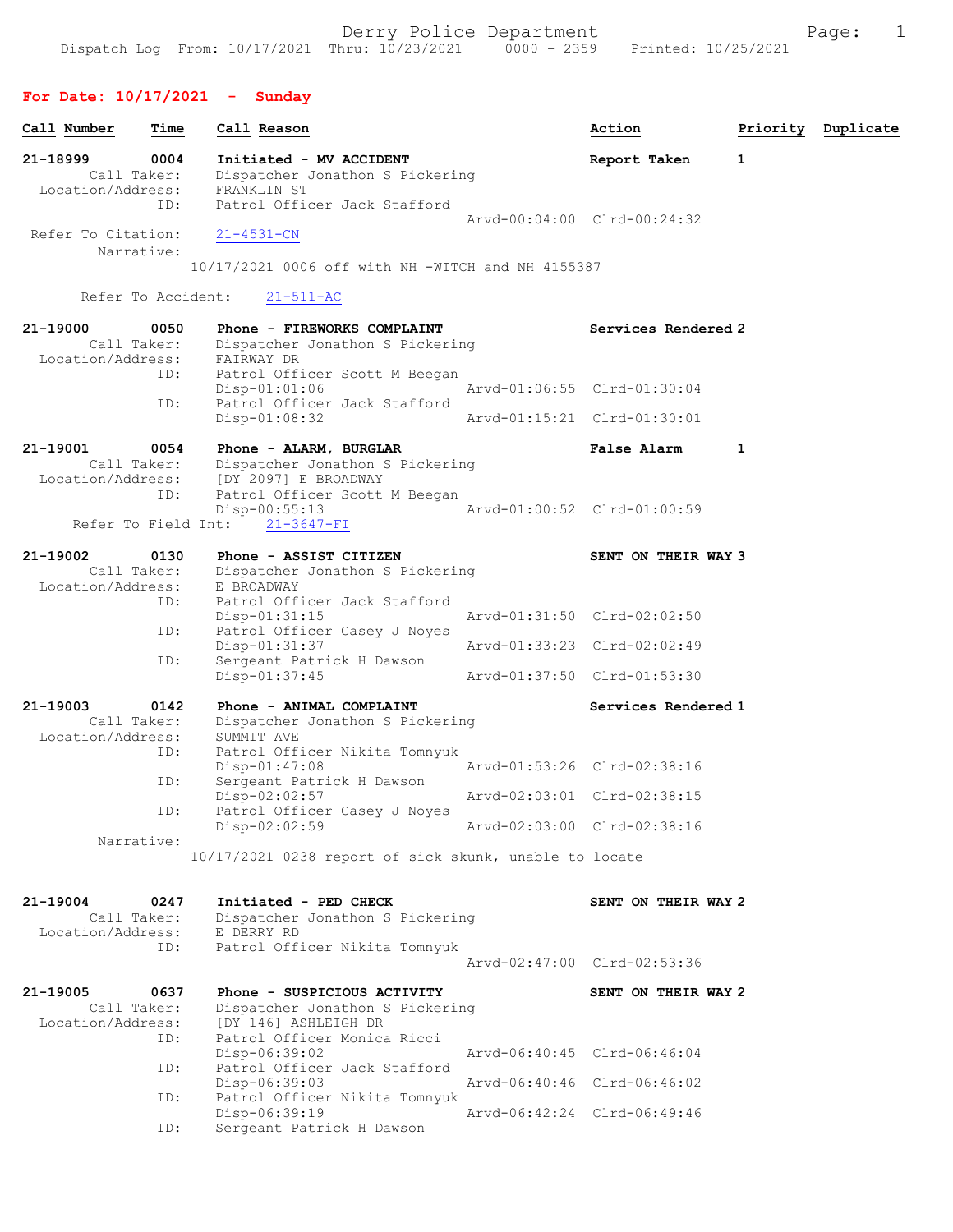Derry Police Department Fage: 2 Dispatch Log From: 10/17/2021 Thru: 10/23/2021 0000 - 2359 Printed: 10/25/2021 Disp-06:40:41 Arvd-06:40:42 Clrd-06:48:03 ID: Patrol Officer Cody Johnson Disp-06:42:41 Arvd-06:42:41 Clrd-06:49:45 Narrative: 10/17/2021 0642 115 off with subject with a baseball bat on Manchester Rd Narrative: 10/17/2021 0645 subject detained Refer To Field Int: 21-3658-FI 21-19006 0717 Alarm - ALARM, BURGLAR False Alarm 1 Call Taker: Patrol Officer Robert Corwin Location/Address: [DY 1278] EASTGATE RD ID: Patrol Officer Nikita Tomnyuk Disp-07:25:09 Arvd-07:32:10 Clrd-07:51:09 ID: Patrol Officer Timothy J Underhill Disp-07:25:11 Arvd-07:29:41 Clrd-07:51:07 Narrative: zone #57 Refer To Field Int: 21-3675-FI 21-19007 0803 Phone - THEFT Report Taken 2 Call Taker: Patrol Officer Robert Corwin Location/Address: [DY 1353] STONELEIGH DR ID: Patrol Officer Timothy J Underhill Disp-08:06:05 Arvd-08:06:08 Clrd-08:21:26 Refer To Incident: 21-1840-OF 21-19008 0806 Phone - SHOOTING COMPLAINT No Action Required 2 Call Taker: Patrol Officer Robert Corwin Location/Address: ORCHARD DR ID: Patrol Officer Nikita Tomnyuk Disp-08:07:04 Arvd-08:14:39 Clrd-08:44:05 Refer To Field Int:  $21-3674-FI$ 21-19009 0920 Phone - NEIGHBORHOOD DISPUTE Matter Mediated 2 Call Taker: Patrol Officer Cody Johnson Location/Address: [DY 546] FRANKLIN ST ID: Patrol Officer Nikita Tomnyuk Disp-09:21:04 Arvd-09:21:07 Clrd-09:38:51 Disp-09:21:04<br>Refer To Field Int: 21-3673-FI<br>Refer To Field Int: 21-3673-FI 21-19010 1008 Phone - ALARM, BURGLAR FALSE Raise Alarm 1 Call Taker: Lieutenant Robert F Smith Location/Address: [DY 130] N MAIN ST ID: Patrol Officer Cody Johnson Disp-10:09:21 Arvd-10:09:24 Clrd-10:22:45 Cleared By: Patrol Officer Robert Corwin ID: Patrol Officer Nikita Tomnyuk Disp-10:09:29 Arvd-10:10:57 Clrd-10:22:52 Arrived By: Patrol Officer Robert Corwin Cleared By: Patrol Officer Robert Corwin Refer To Field Int: 21-3643-FI 21-19011 1029 Phone - ANIMAL COMPLAINT Could Not Locate 1 Call Taker: Patrol Officer Robert Corwin Location/Address: ASH ST ID: Patrol Officer Nikita Tomnyuk Disp-10:30:31 Arvd-10:40:11 Clrd-10:40:13 Narrative: yellow lab in roadway 21-19012 1035 Phone - ROAD HAZARD Call Taker: Patrol Officer Robert Corwin Call Taker: Patrol Officer Robert Corwin

Location/Address: RT 111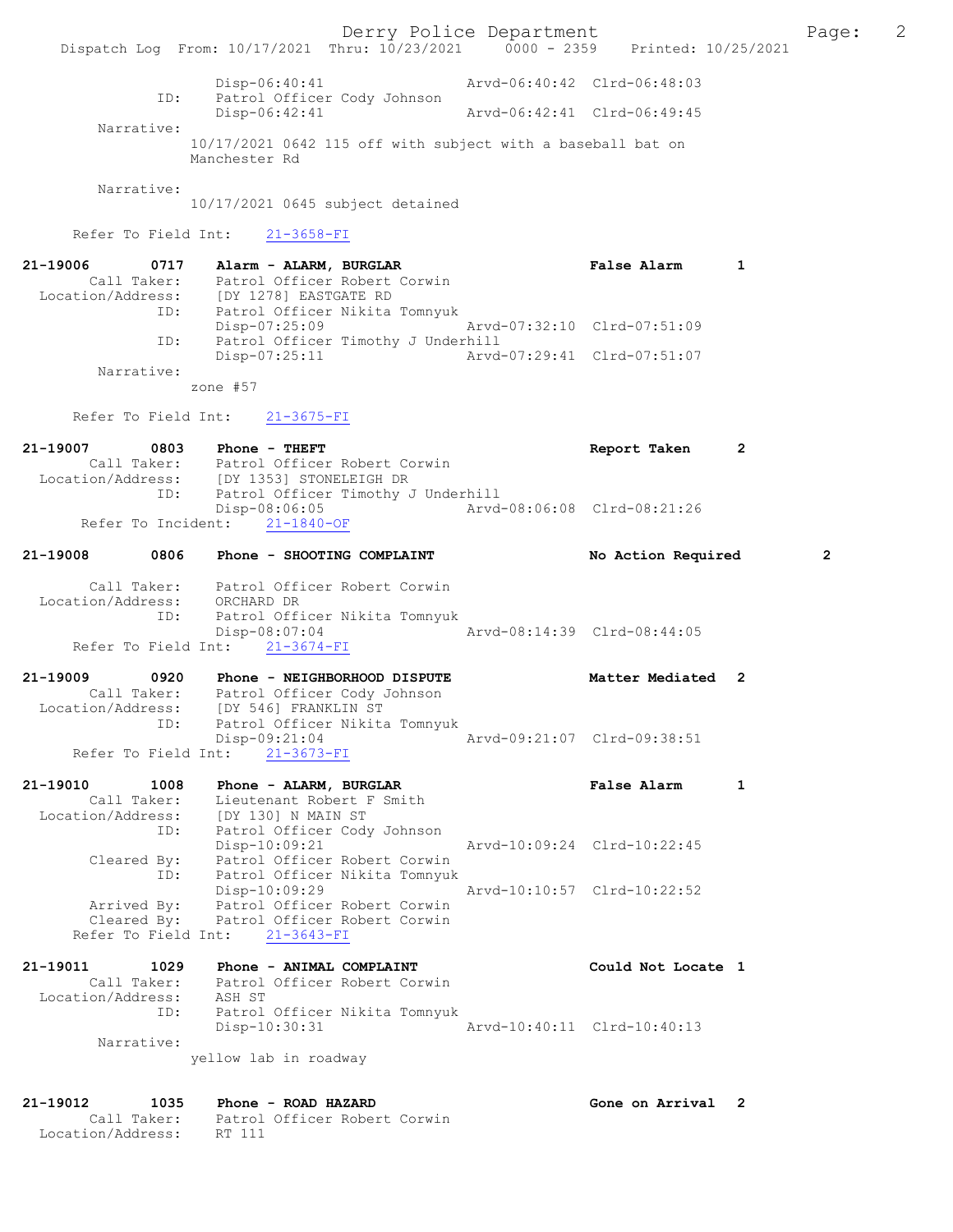Derry Police Department The Page: 3 Dispatch Log From: 10/17/2021 Thru: 10/23/2021 0000 - 2359 Printed: 10/25/2021 ID: Patrol Officer Timothy J Underhill Disp-10:36:53 Arvd-10:48:44 Clrd-10:55:50 Narrative: duffel bag in roadway 21-19013 1059 Phone - ERRATIC OPERATION Gone on Arrival 2 Call Taker: Patrol Officer Robert Corwin Location/Address: E DERRY RD ID: Patrol Officer Nikita Tomnyuk Disp-11:00:21 Clrd-11:06:39 21-19014 1100 Phone - DOMESTIC DISTURBANCE Nearly Matter Mediated 1 Call Taker: Lieutenant Robert F Smith Location/Address: SOUTH AVE ID: Patrol Officer Timothy J Underhill Disp-11:01:48 Arvd-11:06:48 Clrd-11:30:50 Arrived By: Patrol Officer Robert Corwin Cleared By: Patrol Officer Robert Corwin ID: Sergeant Seth Plumer Disp-11:02:20 Arvd-11:06:50 Clrd-11:30:52 Dispatched By: Patrol Officer Robert Corwin Arrived By: Patrol Officer Robert Corwin Cleared By: Patrol Officer Robert Corwin ID: Patrol Officer Nikita Tomnyuk Disp-11:06:56 Arvd-11:08:16 Clrd-11:31:04 Dispatched By: Patrol Officer Robert Corwin Arrived By: Patrol Officer Robert Corwin Cleared By: Patrol Officer Robert Corwin Refer To Field Int: 21-3631-FI 21-19015 1104 Phone - WELFARE CHECK Services Rendered 2 Call Taker: Patrol Officer Robert Corwin Location/Address: FAIRWAY DR ID: Patrol Officer Nikita Tomnyuk Disp-11:31:19 Refer To Field Int: 21-3676-FI 21-19016 1320 Phone - MV ACCIDENT Report Taken 1 Call Taker: Patrol Officer Robert Corwin Location/Address: [DY 146] ASHLEIGH DR ID: Patrol Officer Nikita Tomnyuk Disp-13:21:59 Arvd-13:28:51 Clrd-14:02:39 ID: Patrol Officer Cody Johnson Disp-13:24:08 Clrd-13:28:58 ID: Sergeant Seth Plumer<br>Disp-13:26:35 Disp-13:26:35 Arvd-13:26:37 Clrd-13:54:00<br>21-4619-CN Refer To Citation: Narrative: 10/17/2021 1331 NH #4965786 NH #4601520 Narrative: 10/17/2021 1405 RODGERS VS LABELLE REPORTABLE Refer To Accident: 21-513-AC 21-19017 1425 Phone - DOMESTIC DISTURBANCE Matter Mediated 1 Call Taker: Patrol Officer Robert Corwin Location/Address: [DY 2064] KENDALL POND RD ID: Patrol Officer Timothy J Underhill<br>Disp-14:25:59 Arvd-Disp-14:25:59 Arvd-14:27:55 Clrd-14:35:32<br>TD: Patrol Officer Nikita Tompyuk Patrol Officer Nikita Tomnyuk<br>Disp-14:26:01 Disp-14:26:01 Arvd-14:32:42 Clrd-14:35:30 Refer To Field Int: 21-3632-FI 21-19018 1429 Phone - DISTURBANCE Quieted on Request 1 Call Taker: Patrol Officer Robert Corwin Location/Address: PEMBROKE DR ID: Patrol Officer Timothy J Underhill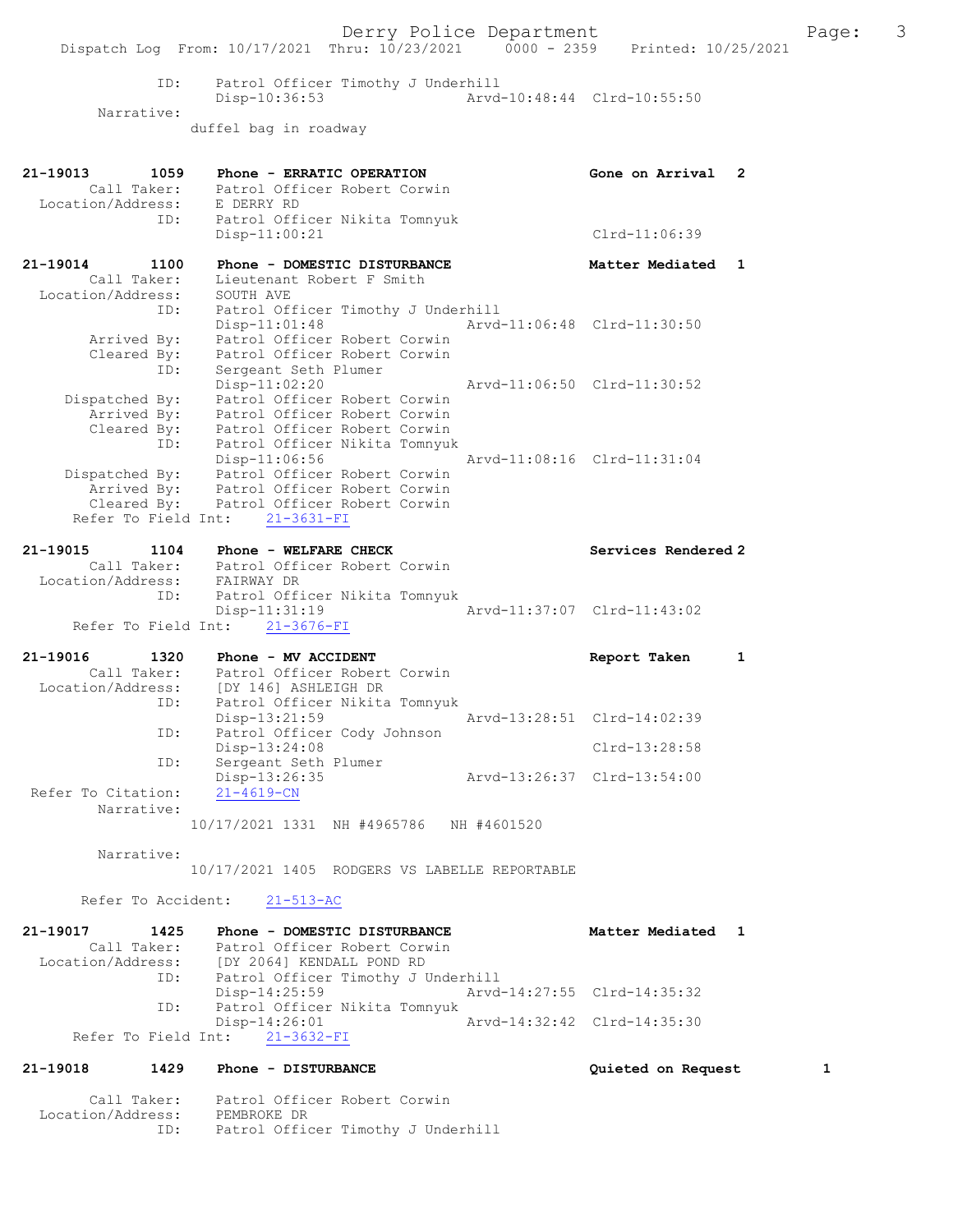|                                  | Dispatch Log From: 10/17/2021 Thru: 10/23/2021                | $0000 - 2359$ | Printed: 10/25/2021         |  |
|----------------------------------|---------------------------------------------------------------|---------------|-----------------------------|--|
| Cleared By:                      | Disp-14:35:43<br>Dispatcher Christina L Power                 |               | Arvd-14:42:11 Clrd-15:04:50 |  |
| ID:                              | Patrol Officer Nikita Tomnyuk<br>Disp-14:35:44                |               | Arvd-14:42:12 Clrd-15:04:52 |  |
| Cleared By:                      | Dispatcher Christina L Power                                  |               |                             |  |
| 21-19019<br>1440                 | Phone - WELFARE CHECK                                         |               | Services Rendered 2         |  |
| Call Taker:                      | Patrol Officer Robert Corwin                                  |               |                             |  |
| Location/Address:<br>ID:         | POND VIEW DR<br>Patrol Officer Timothy J Underhill            |               |                             |  |
|                                  | Disp-15:26:23                                                 |               | Arvd-15:33:40 Clrd-15:33:41 |  |
| Dispatched By:                   | Dispatcher Christina L Power                                  |               |                             |  |
| Arrived By:                      | Dispatcher Christina L Power                                  |               |                             |  |
| Cleared By:<br>Narrative:        | Dispatcher Christina L Power                                  |               |                             |  |
|                                  | subject does not live there.                                  |               |                             |  |
|                                  |                                                               |               |                             |  |
| 21-19020<br>1445                 | Phone - SUSPICIOUS ACTIVITY                                   |               | Cleared<br>$\overline{2}$   |  |
| Call Taker:<br>Location/Address: | Patrol Officer Robert Corwin<br>TSIENNETO RD                  |               |                             |  |
| ID:                              | Patrol Officer Cody Johnson                                   |               |                             |  |
|                                  | Disp-14:45:58                                                 |               | $Clrd-15:06:02$             |  |
| Cleared By:                      | Dispatcher Christina L Power                                  |               |                             |  |
| ID:                              | Patrol Officer Timothy J Underhill                            |               |                             |  |
| Dispatched By:                   | Disp-15:06:00<br>Dispatcher Christina L Power                 |               | Arvd-15:21:33 Clrd-15:23:37 |  |
| Arrived By:                      | Dispatcher Christina L Power                                  |               |                             |  |
| Cleared By:                      | Dispatcher Christina L Power                                  |               |                             |  |
| Narrative:                       |                                                               |               |                             |  |
|                                  | homeowner not available.                                      |               |                             |  |
|                                  |                                                               |               |                             |  |
| 21-19021<br>1511                 | Phone - TRAFFIC CONTROL                                       |               | Services Rendered 3         |  |
| Call Taker:                      | Dispatcher Christina L Power                                  |               |                             |  |
| Location/Address:<br>ID:         | MANCHESTER RD + ASHLEIGH DR<br>Patrol Officer Melissa M Houde |               |                             |  |
|                                  | Disp-15:11:47                                                 |               | $Clrd-15:14:33$             |  |
| ID:                              | Sergeant Jeffrey M Dawe                                       |               |                             |  |
|                                  | Disp-15:14:27                                                 |               | Arvd-15:14:29 Clrd-15:14:35 |  |
| Narrative:                       | traffic lights                                                |               |                             |  |
|                                  |                                                               |               |                             |  |
| Narrative:                       | no issue upon checking                                        |               |                             |  |
|                                  |                                                               |               |                             |  |
| 21-19022<br>1521                 | Phone - SUSPICIOUS ACTIVITY                                   |               | Services Rendered 2         |  |
| Call Taker:<br>Location/Address: | Dispatcher Christina L Power<br>NEWELL RD                     |               |                             |  |
| ID:                              | Patrol Officer Nathan S Lavoie                                |               |                             |  |
|                                  | Disp-15:23:10                                                 |               | Arvd-15:27:10 Clrd-15:39:42 |  |
| Narrative:                       |                                                               |               |                             |  |
|                                  | checked the area, GOA                                         |               |                             |  |
| 21-19024<br>1536                 | Phone - FOUND/LOST PROPERTY                                   |               | 3<br><b>ADVICE GIVEN</b>    |  |
| Call Taker:                      | Dispatcher Christina L Power                                  |               |                             |  |
| Location/Address:                | OAK ST                                                        |               |                             |  |
| ID:                              | Patrol Officer Cody Johnson                                   |               |                             |  |
| Narrative:                       | Disp-15:40:27                                                 |               | Arvd-15:40:28 Clrd-15:40:45 |  |
|                                  | lost plate                                                    |               |                             |  |
|                                  |                                                               |               |                             |  |
| 21-19023<br>1540                 | Phone - Community Relations                                   |               | Services Rendered 2         |  |
| Call Taker:                      | Lieutenant Michael T Muncey                                   |               |                             |  |
| Location/Address:<br>ID:         | GORDON RD<br>Patrol Officer Melissa M Houde                   |               |                             |  |
|                                  | $Disp-15:40:22$                                               |               | Arvd-15:49:29 Clrd-16:02:13 |  |
|                                  |                                                               |               |                             |  |
|                                  |                                                               |               |                             |  |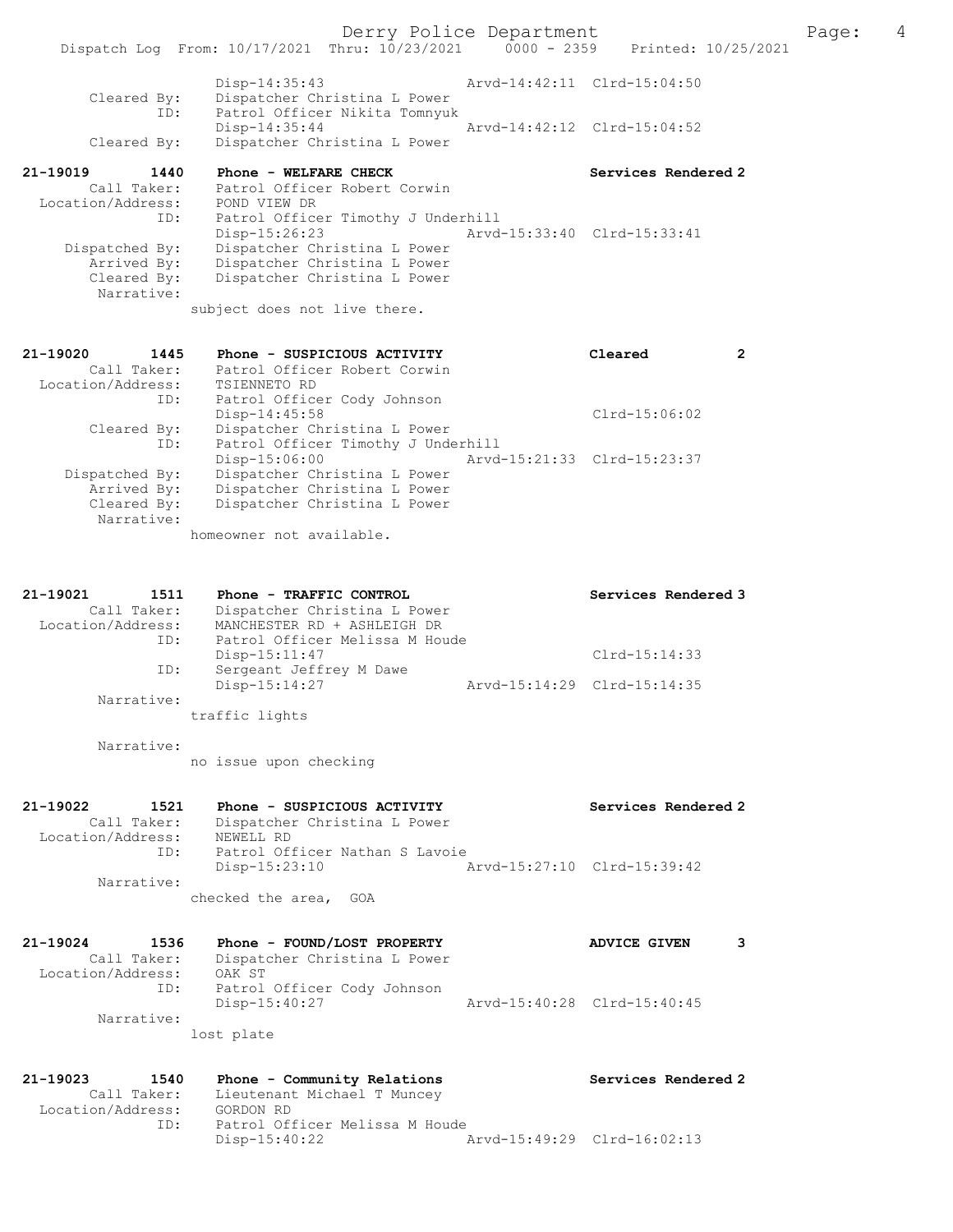Derry Police Department The Page: 5 Dispatch Log From: 10/17/2021 Thru: 10/23/2021 0000 - 2359 Printed: 10/25/2021 Arrived By: Dispatcher Christina L Power Cleared By: Dispatcher Christina L Power ID: Sergeant Jeffrey M Dawe Disp-15:40:26 Arvd-16:02:10 Clrd-16:02:14 Arrived By: Dispatcher Christina L Power Cleared By: Dispatcher Christina L Power 21-19025 1548 Walk-In - NEIGHBORHOOD DISPUTE ADVICE GIVEN 2 Call Taker: Dispatcher Christina L Power Location/Address: NORTH AVE ID: Patrol Officer Cody Johnson<br>Disp-15:49:18 -15:49:18 <br>
21-3633-FI <br>
21-3633-FI <br>
21-3633-FI <br>
21-3633-FI <br>
21-3633-FI <br>
21-3633-FI <br>
21-3633-FI <br>
21-26.02:26 Refer To Field Int: 21-19026 1551 Phone - FIRE, AUTO Assistance Rendered 1 Call Taker: Dispatcher Christina L Power Location/Address: LINLEW DR<br>TD: Patrol Of Patrol Officer Timothy J Underhill Disp-15:52:16 Arvd-15:53:22 Clrd-16:06:21<br>ID: Patrol Officer Nathan S Lavoie ID: Patrol Officer Nathan S Lavoie Disp-15:52:20 Arvd-15:52:49 Clrd-16:06:19 Narrative: services rendered Refer To Field Int: 21-3684-FI 21-19027 1608 Phone - WELFARE CHECK Services Rendered 2<br>Call Taker: Patrol Officer Cody Johnson Call Taker: Patrol Officer Cody Johnson Location/Address: LARAWAY CT ID: Patrol Officer Nathan S Lavoie<br>Disp-16:09:48 Arvd-16:17:06 Clrd-17:17:36 Disp-16:09:48 Arvd-16:17:06 Clrd-17:17:36 Cleared By: Dispatcher Christina L Power Refer To Field Int: 21-3634-FI 21-19028 1612 Phone – DOMESTIC DISTURBANCE Report Taken 1 Call Taker: Patrol Officer Cody Johnson Location/Address: KENDALL POND RD ID: Patrol Officer Melissa M Houde<br>Disp-16:14:08 Mrvd-16:19:00 Clrd-16:41:40 Disp-16:14:08 Arvd-16:19:00 Clrd-16:41:40 Arrived By: Dispatcher Christina L Power Cleared By: Dispatcher Christina L Power ID: Patrol Officer Timothy J Underhill Disp-16:14:11 Arvd-16:21:04 Clrd-16:41:42 Arrived By: Dispatcher Christina L Power Cleared By: Dispatcher Christina L Power ID: Sergeant Jeffrey M Dawe Disp-16:19:17 Arvd-16:19:18 Clrd-16:38:44 Dispatched By: Dispatcher Christina L Power Arrived By: Dispatcher Christina L Power Cleared By: Dispatcher Christina L Power Narrative: 10/17/2021 1623 DFD requested Narrative: 10/17/2021 1633 DFD on scene Refer To Incident: 21-1841-OF 21-19029 1743 Initiated - MV STOP Warning Issued 3 Call Taker: Dispatcher Christina L Power Location/Address: [DY 2419] MANCHESTER RD ID: Patrol Officer Nathan S Lavoie Arvd-17:43:00 Clrd-17:52:31 Cleared By: Patrol Officer Scott M Beegan<br>To Citation: 21-4521-CN Refer To Citation: 21-19030 1841 Initiated - DISPERSE A GROUP SENT ON THEIR WAY 2 Call Taker: Dispatcher Christina L Power Location/Address: MANCHESTER RD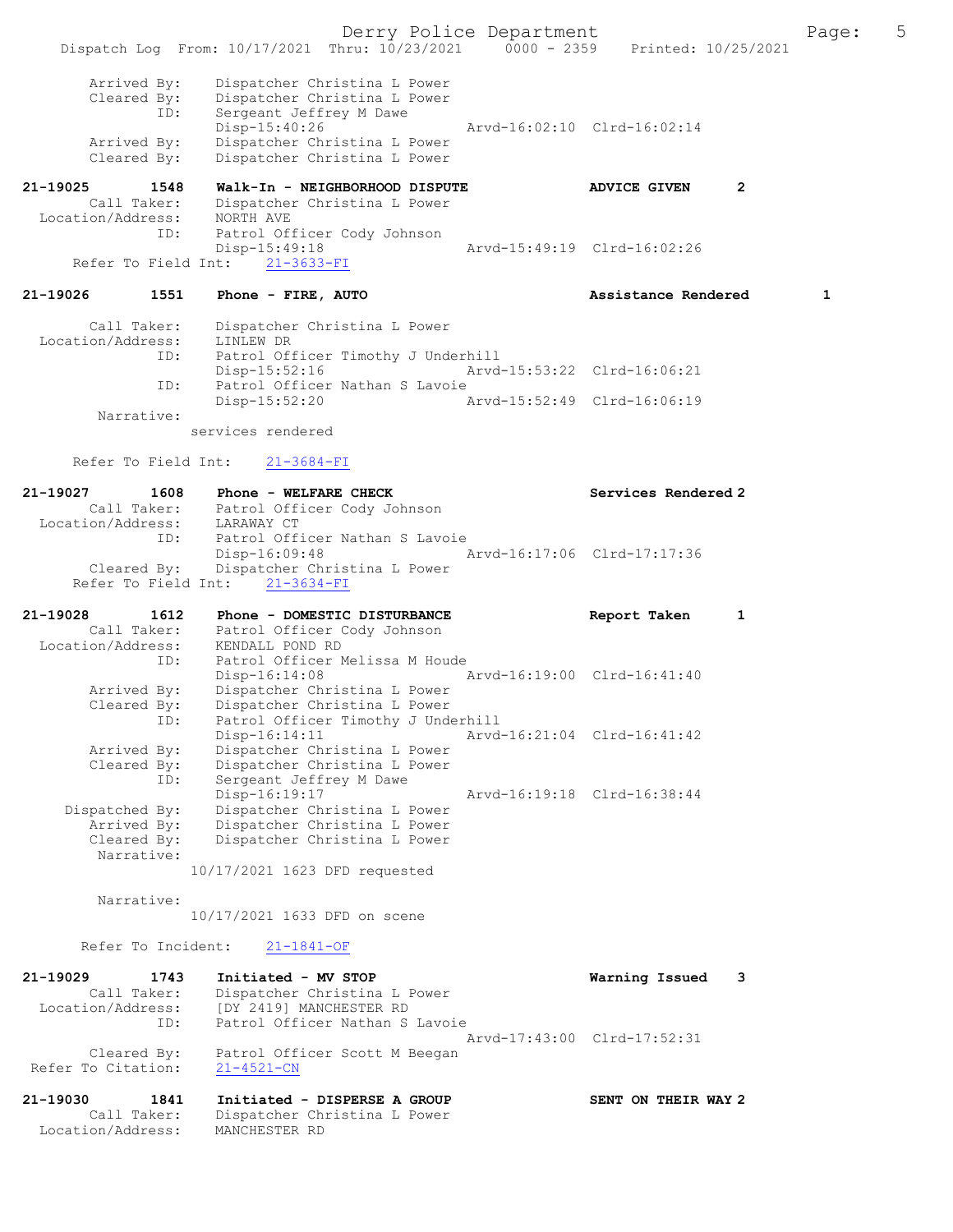Derry Police Department Page: 6 Dispatch Log From: 10/17/2021 Thru: 10/23/2021 ID: Patrol Officer Nathan S Lavoie Arvd-18:41:00 Clrd-18:46:23<br>TD: Patrol Officer Melissa M Houde Patrol Officer Melissa M Houde Arvd-18:45:13 Clrd-18:45:16 21-19031 1845 Initiated - FOLLOW-UP Cleared 2 Call Taker: Dispatcher Christina L Power Location/Address: E BROADWAY ID: Patrol Officer Melissa M Houde Arvd-18:45:00 Clrd-18:50:26 21-19032 1854 Phone - FOLLOW-UP ADVICE GIVEN 2 Call Taker: Dispatcher Christina L Power<br>ion/Address: TSIENNETO RD Location/Address: ID: Patrol Officer Ryan M Panaro<br>Disp-18:54:36 -18:54:36 <br>21-3635-FI <br>21-3635-FI Refer To Field Int: 21-19033 1956 Phone - MV ACCIDENT Summons Issued 1 Call Taker: Dispatcher Christina L Power<br>ion/Address: CENTRAL ST Location/Address:<br>ID: Patrol Officer Melissa M Houde<br>Disp-19:57:02 Disp-19:57:02 Arvd-19:58:38 Clrd-21:37:21 ID: Patrol Officer Nathan S Lavoie<br>Disp-19:57:04 1 Disp-19:57:04 Arvd-20:00:33 Clrd-21:01:46<br>Arrived By: Patrol Officer Scott M Beegan Patrol Officer Scott M Beegan ID: Patrol Officer Cody Johnson<br>Disp-19:59:04 Disp-19:59:04 Arvd-19:59:08 Clrd-21:37:23<br>ID: Sergeant Jeffrey M Dawe Sergeant Jeffrey M Dawe Disp-20:00:57 Arvd-20:00:58 Clrd-20:24:51 Narrative: 10/17/2021 1958 DFD on scene Narrative: pole # PSNH 82/5, Eversource notified Narrative: 10/17/2021 2018 326 off at PMC Narrative: 10/17/2021 2030 Eversource on scene Narrative: 10/17/2021 2034 next on the list requested, Birch St collison assigned Narrative: 10/17/2021 2045 wrecker on scene Narrative: 10/17/2021 2051 215 clear the scene and enroute to PMC Narrative: 10/17/2021 2054 215 off at PMC Narrative: summons issued for open container Refer To Accident:  $\frac{21-514-AC}{21-996-AR}$ Refer To Summons: 21-19034 2024 Initiated - MV CHECK SENT ON THEIR WAY 1<br>Call Taker: Dispatcher Christina L Power Dispatcher Christina L Power Call Taker: Dispacche.<br>Location/Address: SOUTH AVE ID: Patrol Officer Ryan M Panaro Arvd-20:24:00 Clrd-20:25:28<br>TD: Sergeant Jeffrey M Dawe Sergeant Jeffrey M Dawe Disp-20:24:57 Arvd-20:25:01 Clrd-20:25:25 21-19035 2227 Phone - NOISE COMPLAINT Services Rendered 2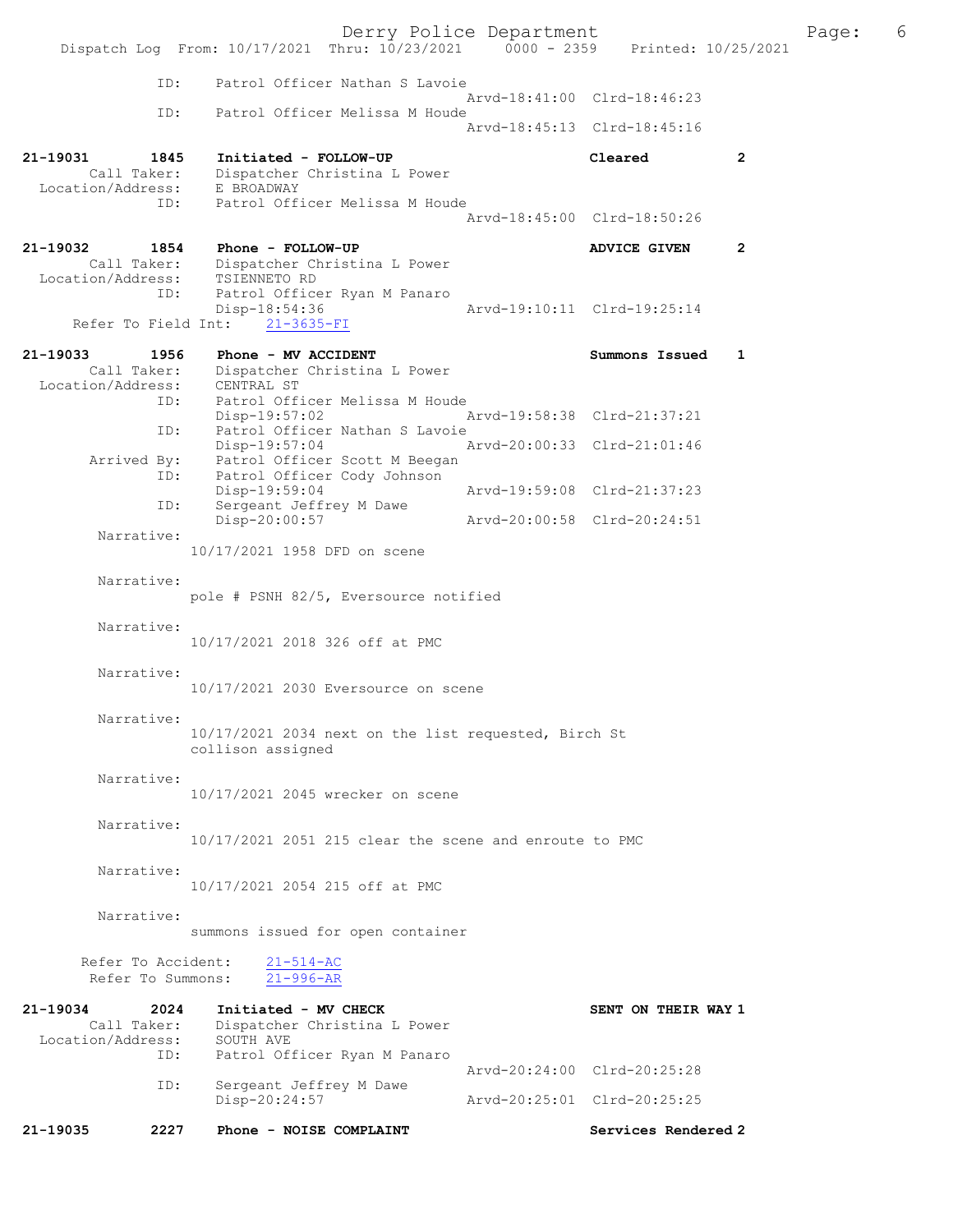Derry Police Department The Page: 7

|                                  | Dispatch Log From: 10/17/2021 Thru: 10/23/2021        | $0000 - 2359$ | Printed: 10/25/2021         |
|----------------------------------|-------------------------------------------------------|---------------|-----------------------------|
| Call Taker:<br>Location/Address: | Patrol Officer Scott M Beegan<br>[DY 3344] FAIRWAY DR |               |                             |
| ID:                              | Patrol Officer Ryan M Panaro<br>$Disp-22:31:31$       |               | Arvd-22:36:47 Clrd-22:50:15 |
| Dispatched By:                   | Dispatcher Christina L Power                          |               |                             |
| Arrived By:                      | Dispatcher Christina L Power                          |               |                             |
| Cleared By:                      | Dispatcher Christina L Power                          |               |                             |
| ID:                              | Patrol Officer Nathan S Lavoie                        |               |                             |
|                                  | Disp-22:31:33                                         |               | Arvd-22:36:48 Clrd-22:50:13 |
| Dispatched By:                   | Dispatcher Christina L Power                          |               |                             |
| Arrived By:                      | Dispatcher Christina L Power                          |               |                             |
| Cleared By:                      | Dispatcher Christina L Power                          |               |                             |
| Narrative:                       |                                                       |               |                             |
|                                  | loud banging                                          |               |                             |

```
 Narrative:
```
determined to be an issue between neighbors

Refer To Field Int: 21-3705-FI

| 21-19036<br>2245  | Phone - ERRATIC OPERATION      | Could Not Locate 2          |  |
|-------------------|--------------------------------|-----------------------------|--|
| Call Taker:       | Dispatcher Christina L Power   |                             |  |
| Location/Address: | ROCKINGHAM RD                  |                             |  |
| ID:               | Patrol Officer Ryan M Panaro   |                             |  |
|                   | Disp-22:51:16                  | Arvd-22:55:42 Clrd-22:57:04 |  |
| Arrived By:       | Dispatcher Christine D Carlson |                             |  |
| Cleared By:       | Dispatcher Christine D Carlson |                             |  |
| Narrative:        |                                |                             |  |
|                   | qry hyundai                    |                             |  |

## 21-19037 2305 Phone - SUSPICIOUS ACTIVITY Transported to Hospital 2

| Call Taker:       | Dispatcher Christine D Carlson                   |                             |  |
|-------------------|--------------------------------------------------|-----------------------------|--|
| Location/Address: | POND RD                                          |                             |  |
| ID:               | Patrol Officer Jack Stafford                     |                             |  |
|                   | Disp-23:06:47                                    | Arvd-23:14:50 Clrd-23:49:27 |  |
| ID:               | Patrol Officer Ryan M Panaro                     |                             |  |
|                   | Disp-23:23:46                                    | Arvd-23:26:39 Clrd-23:49:16 |  |
| ID:               | Lieutenant Shawn P O'Donaghue                    |                             |  |
|                   | Disp-23:25:53                                    | Arvd-23:29:48 Clrd-23:41:31 |  |
| Narrative:        |                                                  |                             |  |
|                   | 10/17/2021 2305 Caller reports whistling in area |                             |  |

Narrative:

10/17/2021 2324 DFD requested - notified

Narrative:

10/17/2021 2329 DFD on scene

Refer To Field Int: 21-3639-FI

| 21-19038<br>Call Taker:<br>Location/Address: BIRCH ST | 2310 | Initiated - MV CHECK<br>Dispatcher Christine D Carlson |  | Vehicle checked 1           |  |
|-------------------------------------------------------|------|--------------------------------------------------------|--|-----------------------------|--|
|                                                       | ID:  | Patrol Officer Ryan M Panaro                           |  | Arvd-23:10:00 Clrd-23:13:44 |  |
| 21-19039 2311                                         |      | Phone - SUSPICIOUS ACTIVITY                            |  | Could Not Locate 2          |  |
| Call Taker:                                           |      | Patrol Officer Scott M Beegan                          |  |                             |  |
| Location/Address:                                     |      | MANCHESTER RD                                          |  |                             |  |
|                                                       | ID:  | Patrol Officer Awess Abdulkadir                        |  |                             |  |
|                                                       |      | Disp-23:13:37                                          |  | Arvd-23:14:15 Clrd-23:25:46 |  |
| Arrived By:                                           |      | Dispatcher Christine D Carlson                         |  |                             |  |
| Cleared By:                                           |      | Dispatcher Christine D Carlson                         |  |                             |  |
|                                                       | ID:  | Patrol Officer Melissa M Houde                         |  |                             |  |
|                                                       |      | $Disp-23:13:41$                                        |  | Arvd-23:15:41 Clrd-23:25:44 |  |
| Arrived By:                                           |      | Dispatcher Christine D Carlson                         |  |                             |  |
| Cleared By:                                           |      | Dispatcher Christine D Carlson                         |  |                             |  |
|                                                       | ID:  | Lieutenant Shawn P O'Donaghue                          |  |                             |  |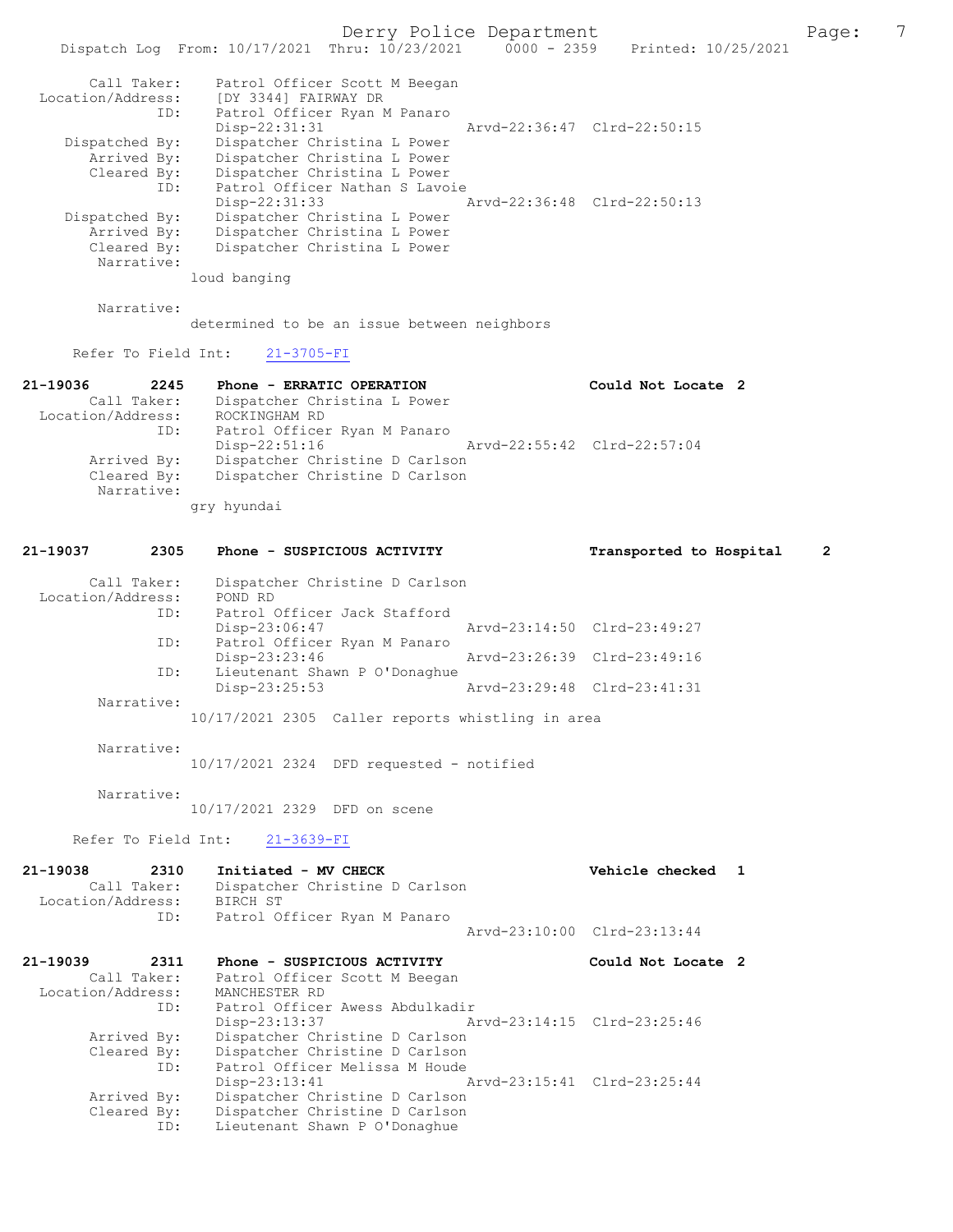Cleared By: Dispatcher Christine D Carlson Narrative: intoxicated male attempting to drive/leave establishment

## 21-19040 2317 Phone - NOISE COMPLAINT Quieted on Request 2

| Call Taker:<br>Location/Address:<br>ID: | Patrol Officer Scott M Beegan<br>[DY 3464] BARTLETT RD<br>Patrol Officer Nikita Tomnyuk |                             |
|-----------------------------------------|-----------------------------------------------------------------------------------------|-----------------------------|
|                                         | Disp-23:19:21                                                                           | Arvd-23:29:21 Clrd-23:35:58 |
| Arrived By:                             | Dispatcher Christine D Carlson                                                          |                             |
| Cleared By:                             | Dispatcher Christine D Carlson                                                          |                             |
| Narrative:                              |                                                                                         |                             |
|                                         | loud music                                                                              |                             |

Refer To Field Int: 21-3685-FI

## For Date: 10/18/2021 - Monday

Location/Address: MANCHESTER RD

ID: Patrol Officer Awess Abdulkadir

| $21 - 19041$       | 0009               | Initiated - MV CHECK                               | SENT ON THEIR WAY 1         |              |
|--------------------|--------------------|----------------------------------------------------|-----------------------------|--------------|
|                    | Call Taker:        | Dispatcher Christine D Carlson                     |                             |              |
| Location/Address:  |                    | E BROADWAY                                         |                             |              |
|                    | TD:                | Patrol Officer Melissa M Houde                     |                             |              |
|                    |                    |                                                    | Arvd-00:09:00 Clrd-00:12:11 |              |
| 21-19042           | 0013               | Initiated - PROPERTY CHECK                         | Report Taken                | $\mathbf{2}$ |
|                    | Call Taker:        | Dispatcher Christine D Carlson                     |                             |              |
| Location/Address:  |                    | [DY 2741] E BROADWAY                               |                             |              |
|                    | ID:                | Lieutenant Shawn P O'Donaghue                      |                             |              |
|                    |                    |                                                    | Arvd-00:13:00 Clrd-00:19:48 |              |
|                    | ID:                | Patrol Officer Awess Abdulkadir                    |                             |              |
|                    |                    | Disp-00:14:08                                      | Arvd-00:14:13 Clrd-00:14:36 |              |
|                    | ID:                | Patrol Officer Melissa M Houde                     |                             |              |
|                    |                    | Disp-00:14:37                                      | Arvd-00:14:38 Clrd-00:19:57 |              |
|                    | Refer To Incident: | $21 - 1842 - OF$                                   |                             |              |
| 21-19043           | 0046               | Initiated - MV CHECK                               | Report Taken                | 1            |
|                    | Call Taker:        | Dispatcher Christine D Carlson                     |                             |              |
| Location/Address:  |                    | TSIENNETO RD                                       |                             |              |
|                    | ID:                | Patrol Officer Jack Stafford                       |                             |              |
|                    |                    |                                                    | Arvd-00:46:00 Clrd-01:27:13 |              |
|                    | ID:                | Lieutenant Shawn P O'Donaghue                      |                             |              |
|                    |                    | Disp-00:46:27                                      | Arvd-00:46:28 Clrd-01:27:08 |              |
|                    | ID:                | Patrol Officer Awess Abdulkadir                    |                             |              |
|                    |                    | $Disp-00:49:44$                                    | Arvd-00:49:45 Clrd-01:27:11 |              |
|                    | Narrative:         |                                                    |                             |              |
|                    |                    | 10/18/2021 0054 Spacetown called for tow - enroute |                             |              |
|                    |                    |                                                    |                             |              |
|                    | Narrative:         |                                                    |                             |              |
|                    |                    | 10/18/2021 0109 Wrecker on scene                   |                             |              |
|                    | Refer To Incident: | $21 - 1843 - OF$                                   |                             |              |
|                    |                    |                                                    |                             |              |
| $21 - 19044$       | 0123               | Initiated - MV STOP                                | Warning Issued              | 3            |
|                    | Call Taker:        | Dispatcher Christine D Carlson                     |                             |              |
| Location/Address:  |                    | BIRCH ST                                           |                             |              |
|                    | ID:                | Patrol Officer Nikita Tomnyuk                      |                             |              |
|                    |                    |                                                    | Aryd-01:23:00 Clrd-01:32:13 |              |
| Refer To Citation: |                    | $21 - 4522 - CN$                                   |                             |              |
|                    |                    |                                                    |                             |              |
| 21-19045           | 0135               | Initiated - MV STOP                                | No Action Required          | 3            |
|                    | Call Taker:        | Dispatcher Christine D Carlson                     |                             |              |
|                    |                    |                                                    |                             |              |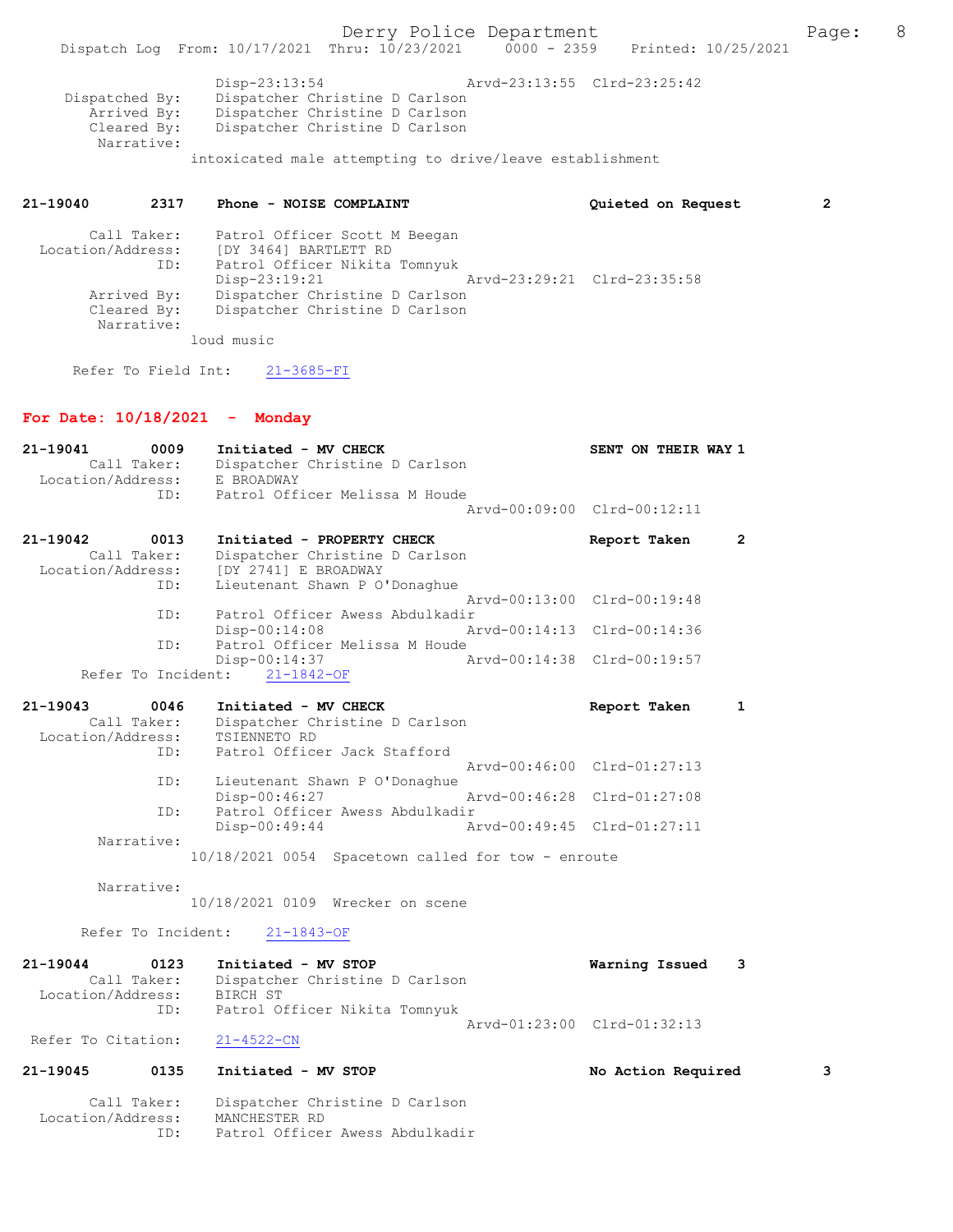Arvd-01:35:00 Clrd-01:37:19

| Call Taker:<br>Dispatcher Christine D Carlson<br>Location/Address:<br>SILVESTRI CIR<br>Patrol Officer Jack Stafford<br>ID:<br>Arvd-01:50:47 Clrd-02:16:56<br>$Disp-01:46:10$<br>Patrol Officer Awess Abdulkadir<br>ID:<br>$Disp-01:46:30$<br>Arvd-01:51:03 Clrd-02:16:47<br>Refer To Field Int:<br>$21 - 3640 - FI$<br>21-19047<br>0334<br>Phone - ERRATIC OPERATION<br>SENT ON THEIR WAY 2<br>Call Taker:<br>Dispatcher Christine D Carlson<br>Location/Address:<br>RT 28<br>Patrol Officer Awess Abdulkadir<br>ID:<br>Disp-03:34:23<br>Arvd-03:36:02 Clrd-03:51:23<br>Patrol Officer Jack Stafford<br>ID:<br>$Disp-03:43:32$<br>Arvd-03:43:33 Clrd-03:51:25<br>Narrative:<br>10/18/2021 0336 Erratic op from Londonderry, Black Infiniti<br>G37 w/ FL plates<br>21-19048<br>0540<br>Services Rendered 2<br>Phone - SUSPICIOUS ACTIVITY<br>Call Taker:<br>Sergeant Michael W Hughes<br>Location/Address:<br>WALL ST<br>Patrol Officer Melissa M Houde<br>ID:<br>$Disp-05:43:02$<br>Arvd-05:43:49 Clrd-06:03:03<br>Dispatcher Christine D Carlson<br>Dispatched By:<br>Arrived By:<br>Dispatcher Christine D Carlson<br>Dispatcher Christine D Carlson<br>Cleared By:<br>ID:<br>Patrol Officer Nikita Tomnyuk<br>Disp-05:43:02<br>Arvd-05:44:53 Clrd-06:03:01<br>Dispatcher Christine D Carlson<br>Dispatched By:<br>Arrived By:<br>Dispatcher Christine D Carlson<br>Dispatcher Christine D Carlson<br>Cleared By:<br>Lieutenant Shawn P O'Donaghue<br>ID:<br>Disp-05:46:44<br>Arvd-05:46:45 Clrd-06:02:46<br>Dispatcher Christine D Carlson<br>Dispatched By:<br>Arrived By:<br>Dispatcher Christine D Carlson<br>Cleared By:<br>Dispatcher Christine D Carlson<br>Refer To Field Int:<br>$21 - 3641 - FI$<br>21-19049<br>0555<br>Phone - ASSIST OTHER AGENCY<br>Services Rendered 3<br>Call Taker:<br>Dispatcher Christine D Carlson<br>Location/Address:<br>PEMBROKE DR<br>Patrol Officer Jack Stafford<br>ID:<br>Disp-05:56:08<br>Arvd-05:59:45 Clrd-06:04:28<br>Patrol Officer Awess Abdulkadir<br>ID:<br>Disp-05:56:11<br>Arvd-06:00:32 Clrd-06:04:26<br>Refer To Field Int: 21-3642-FI<br>21-19050<br>0622<br>Walk-In - FINGERPRINTS<br>Services Rendered 3<br>Call Taker:<br>Dispatcher Christine D Carlson<br>Location/Address:<br>MUNICIPAL DR<br>Patrol Officer Nikita Tomnyuk<br>ID:<br>Disp-06:24:17<br>Arvd-06:24:18 Clrd-06:29:54<br>21-19051<br>0649<br>Phone - ASSIST CITIZEN<br>ADVICE GIVEN<br>3<br>Call Taker:<br>Dispatcher Christine D Carlson<br>Location/Address:<br>MUNICIPAL DR<br>Patrol Officer Blake A Martineau<br>ID:<br>$Disp-06:49:41$<br>Arvd-06:49:42 Clrd-07:11:12<br>Dispatcher Jonathon S Pickering<br>Cleared By: | $21 - 19046$<br>0144 | Phone - NOISE COMPLAINT | $\overline{2}$<br>Quieted on Request |
|-----------------------------------------------------------------------------------------------------------------------------------------------------------------------------------------------------------------------------------------------------------------------------------------------------------------------------------------------------------------------------------------------------------------------------------------------------------------------------------------------------------------------------------------------------------------------------------------------------------------------------------------------------------------------------------------------------------------------------------------------------------------------------------------------------------------------------------------------------------------------------------------------------------------------------------------------------------------------------------------------------------------------------------------------------------------------------------------------------------------------------------------------------------------------------------------------------------------------------------------------------------------------------------------------------------------------------------------------------------------------------------------------------------------------------------------------------------------------------------------------------------------------------------------------------------------------------------------------------------------------------------------------------------------------------------------------------------------------------------------------------------------------------------------------------------------------------------------------------------------------------------------------------------------------------------------------------------------------------------------------------------------------------------------------------------------------------------------------------------------------------------------------------------------------------------------------------------------------------------------------------------------------------------------------------------------------------------------------------------------------------------------------------------------------------------------------------------------------------------------------------------------------------------------------------------------------------------------------------------------------------------------------------------|----------------------|-------------------------|--------------------------------------|
|                                                                                                                                                                                                                                                                                                                                                                                                                                                                                                                                                                                                                                                                                                                                                                                                                                                                                                                                                                                                                                                                                                                                                                                                                                                                                                                                                                                                                                                                                                                                                                                                                                                                                                                                                                                                                                                                                                                                                                                                                                                                                                                                                                                                                                                                                                                                                                                                                                                                                                                                                                                                                                                           |                      |                         |                                      |
|                                                                                                                                                                                                                                                                                                                                                                                                                                                                                                                                                                                                                                                                                                                                                                                                                                                                                                                                                                                                                                                                                                                                                                                                                                                                                                                                                                                                                                                                                                                                                                                                                                                                                                                                                                                                                                                                                                                                                                                                                                                                                                                                                                                                                                                                                                                                                                                                                                                                                                                                                                                                                                                           |                      |                         |                                      |
|                                                                                                                                                                                                                                                                                                                                                                                                                                                                                                                                                                                                                                                                                                                                                                                                                                                                                                                                                                                                                                                                                                                                                                                                                                                                                                                                                                                                                                                                                                                                                                                                                                                                                                                                                                                                                                                                                                                                                                                                                                                                                                                                                                                                                                                                                                                                                                                                                                                                                                                                                                                                                                                           |                      |                         |                                      |
|                                                                                                                                                                                                                                                                                                                                                                                                                                                                                                                                                                                                                                                                                                                                                                                                                                                                                                                                                                                                                                                                                                                                                                                                                                                                                                                                                                                                                                                                                                                                                                                                                                                                                                                                                                                                                                                                                                                                                                                                                                                                                                                                                                                                                                                                                                                                                                                                                                                                                                                                                                                                                                                           |                      |                         |                                      |
|                                                                                                                                                                                                                                                                                                                                                                                                                                                                                                                                                                                                                                                                                                                                                                                                                                                                                                                                                                                                                                                                                                                                                                                                                                                                                                                                                                                                                                                                                                                                                                                                                                                                                                                                                                                                                                                                                                                                                                                                                                                                                                                                                                                                                                                                                                                                                                                                                                                                                                                                                                                                                                                           |                      |                         |                                      |
|                                                                                                                                                                                                                                                                                                                                                                                                                                                                                                                                                                                                                                                                                                                                                                                                                                                                                                                                                                                                                                                                                                                                                                                                                                                                                                                                                                                                                                                                                                                                                                                                                                                                                                                                                                                                                                                                                                                                                                                                                                                                                                                                                                                                                                                                                                                                                                                                                                                                                                                                                                                                                                                           |                      |                         |                                      |
|                                                                                                                                                                                                                                                                                                                                                                                                                                                                                                                                                                                                                                                                                                                                                                                                                                                                                                                                                                                                                                                                                                                                                                                                                                                                                                                                                                                                                                                                                                                                                                                                                                                                                                                                                                                                                                                                                                                                                                                                                                                                                                                                                                                                                                                                                                                                                                                                                                                                                                                                                                                                                                                           |                      |                         |                                      |
|                                                                                                                                                                                                                                                                                                                                                                                                                                                                                                                                                                                                                                                                                                                                                                                                                                                                                                                                                                                                                                                                                                                                                                                                                                                                                                                                                                                                                                                                                                                                                                                                                                                                                                                                                                                                                                                                                                                                                                                                                                                                                                                                                                                                                                                                                                                                                                                                                                                                                                                                                                                                                                                           |                      |                         |                                      |
|                                                                                                                                                                                                                                                                                                                                                                                                                                                                                                                                                                                                                                                                                                                                                                                                                                                                                                                                                                                                                                                                                                                                                                                                                                                                                                                                                                                                                                                                                                                                                                                                                                                                                                                                                                                                                                                                                                                                                                                                                                                                                                                                                                                                                                                                                                                                                                                                                                                                                                                                                                                                                                                           |                      |                         |                                      |
|                                                                                                                                                                                                                                                                                                                                                                                                                                                                                                                                                                                                                                                                                                                                                                                                                                                                                                                                                                                                                                                                                                                                                                                                                                                                                                                                                                                                                                                                                                                                                                                                                                                                                                                                                                                                                                                                                                                                                                                                                                                                                                                                                                                                                                                                                                                                                                                                                                                                                                                                                                                                                                                           |                      |                         |                                      |
|                                                                                                                                                                                                                                                                                                                                                                                                                                                                                                                                                                                                                                                                                                                                                                                                                                                                                                                                                                                                                                                                                                                                                                                                                                                                                                                                                                                                                                                                                                                                                                                                                                                                                                                                                                                                                                                                                                                                                                                                                                                                                                                                                                                                                                                                                                                                                                                                                                                                                                                                                                                                                                                           |                      |                         |                                      |
|                                                                                                                                                                                                                                                                                                                                                                                                                                                                                                                                                                                                                                                                                                                                                                                                                                                                                                                                                                                                                                                                                                                                                                                                                                                                                                                                                                                                                                                                                                                                                                                                                                                                                                                                                                                                                                                                                                                                                                                                                                                                                                                                                                                                                                                                                                                                                                                                                                                                                                                                                                                                                                                           |                      |                         |                                      |
|                                                                                                                                                                                                                                                                                                                                                                                                                                                                                                                                                                                                                                                                                                                                                                                                                                                                                                                                                                                                                                                                                                                                                                                                                                                                                                                                                                                                                                                                                                                                                                                                                                                                                                                                                                                                                                                                                                                                                                                                                                                                                                                                                                                                                                                                                                                                                                                                                                                                                                                                                                                                                                                           |                      |                         |                                      |
|                                                                                                                                                                                                                                                                                                                                                                                                                                                                                                                                                                                                                                                                                                                                                                                                                                                                                                                                                                                                                                                                                                                                                                                                                                                                                                                                                                                                                                                                                                                                                                                                                                                                                                                                                                                                                                                                                                                                                                                                                                                                                                                                                                                                                                                                                                                                                                                                                                                                                                                                                                                                                                                           |                      |                         |                                      |
|                                                                                                                                                                                                                                                                                                                                                                                                                                                                                                                                                                                                                                                                                                                                                                                                                                                                                                                                                                                                                                                                                                                                                                                                                                                                                                                                                                                                                                                                                                                                                                                                                                                                                                                                                                                                                                                                                                                                                                                                                                                                                                                                                                                                                                                                                                                                                                                                                                                                                                                                                                                                                                                           |                      |                         |                                      |
|                                                                                                                                                                                                                                                                                                                                                                                                                                                                                                                                                                                                                                                                                                                                                                                                                                                                                                                                                                                                                                                                                                                                                                                                                                                                                                                                                                                                                                                                                                                                                                                                                                                                                                                                                                                                                                                                                                                                                                                                                                                                                                                                                                                                                                                                                                                                                                                                                                                                                                                                                                                                                                                           |                      |                         |                                      |
|                                                                                                                                                                                                                                                                                                                                                                                                                                                                                                                                                                                                                                                                                                                                                                                                                                                                                                                                                                                                                                                                                                                                                                                                                                                                                                                                                                                                                                                                                                                                                                                                                                                                                                                                                                                                                                                                                                                                                                                                                                                                                                                                                                                                                                                                                                                                                                                                                                                                                                                                                                                                                                                           |                      |                         |                                      |
|                                                                                                                                                                                                                                                                                                                                                                                                                                                                                                                                                                                                                                                                                                                                                                                                                                                                                                                                                                                                                                                                                                                                                                                                                                                                                                                                                                                                                                                                                                                                                                                                                                                                                                                                                                                                                                                                                                                                                                                                                                                                                                                                                                                                                                                                                                                                                                                                                                                                                                                                                                                                                                                           |                      |                         |                                      |
|                                                                                                                                                                                                                                                                                                                                                                                                                                                                                                                                                                                                                                                                                                                                                                                                                                                                                                                                                                                                                                                                                                                                                                                                                                                                                                                                                                                                                                                                                                                                                                                                                                                                                                                                                                                                                                                                                                                                                                                                                                                                                                                                                                                                                                                                                                                                                                                                                                                                                                                                                                                                                                                           |                      |                         |                                      |
|                                                                                                                                                                                                                                                                                                                                                                                                                                                                                                                                                                                                                                                                                                                                                                                                                                                                                                                                                                                                                                                                                                                                                                                                                                                                                                                                                                                                                                                                                                                                                                                                                                                                                                                                                                                                                                                                                                                                                                                                                                                                                                                                                                                                                                                                                                                                                                                                                                                                                                                                                                                                                                                           |                      |                         |                                      |
|                                                                                                                                                                                                                                                                                                                                                                                                                                                                                                                                                                                                                                                                                                                                                                                                                                                                                                                                                                                                                                                                                                                                                                                                                                                                                                                                                                                                                                                                                                                                                                                                                                                                                                                                                                                                                                                                                                                                                                                                                                                                                                                                                                                                                                                                                                                                                                                                                                                                                                                                                                                                                                                           |                      |                         |                                      |
|                                                                                                                                                                                                                                                                                                                                                                                                                                                                                                                                                                                                                                                                                                                                                                                                                                                                                                                                                                                                                                                                                                                                                                                                                                                                                                                                                                                                                                                                                                                                                                                                                                                                                                                                                                                                                                                                                                                                                                                                                                                                                                                                                                                                                                                                                                                                                                                                                                                                                                                                                                                                                                                           |                      |                         |                                      |
|                                                                                                                                                                                                                                                                                                                                                                                                                                                                                                                                                                                                                                                                                                                                                                                                                                                                                                                                                                                                                                                                                                                                                                                                                                                                                                                                                                                                                                                                                                                                                                                                                                                                                                                                                                                                                                                                                                                                                                                                                                                                                                                                                                                                                                                                                                                                                                                                                                                                                                                                                                                                                                                           |                      |                         |                                      |
|                                                                                                                                                                                                                                                                                                                                                                                                                                                                                                                                                                                                                                                                                                                                                                                                                                                                                                                                                                                                                                                                                                                                                                                                                                                                                                                                                                                                                                                                                                                                                                                                                                                                                                                                                                                                                                                                                                                                                                                                                                                                                                                                                                                                                                                                                                                                                                                                                                                                                                                                                                                                                                                           |                      |                         |                                      |
|                                                                                                                                                                                                                                                                                                                                                                                                                                                                                                                                                                                                                                                                                                                                                                                                                                                                                                                                                                                                                                                                                                                                                                                                                                                                                                                                                                                                                                                                                                                                                                                                                                                                                                                                                                                                                                                                                                                                                                                                                                                                                                                                                                                                                                                                                                                                                                                                                                                                                                                                                                                                                                                           |                      |                         |                                      |
|                                                                                                                                                                                                                                                                                                                                                                                                                                                                                                                                                                                                                                                                                                                                                                                                                                                                                                                                                                                                                                                                                                                                                                                                                                                                                                                                                                                                                                                                                                                                                                                                                                                                                                                                                                                                                                                                                                                                                                                                                                                                                                                                                                                                                                                                                                                                                                                                                                                                                                                                                                                                                                                           |                      |                         |                                      |
|                                                                                                                                                                                                                                                                                                                                                                                                                                                                                                                                                                                                                                                                                                                                                                                                                                                                                                                                                                                                                                                                                                                                                                                                                                                                                                                                                                                                                                                                                                                                                                                                                                                                                                                                                                                                                                                                                                                                                                                                                                                                                                                                                                                                                                                                                                                                                                                                                                                                                                                                                                                                                                                           |                      |                         |                                      |
|                                                                                                                                                                                                                                                                                                                                                                                                                                                                                                                                                                                                                                                                                                                                                                                                                                                                                                                                                                                                                                                                                                                                                                                                                                                                                                                                                                                                                                                                                                                                                                                                                                                                                                                                                                                                                                                                                                                                                                                                                                                                                                                                                                                                                                                                                                                                                                                                                                                                                                                                                                                                                                                           |                      |                         |                                      |
|                                                                                                                                                                                                                                                                                                                                                                                                                                                                                                                                                                                                                                                                                                                                                                                                                                                                                                                                                                                                                                                                                                                                                                                                                                                                                                                                                                                                                                                                                                                                                                                                                                                                                                                                                                                                                                                                                                                                                                                                                                                                                                                                                                                                                                                                                                                                                                                                                                                                                                                                                                                                                                                           |                      |                         |                                      |
|                                                                                                                                                                                                                                                                                                                                                                                                                                                                                                                                                                                                                                                                                                                                                                                                                                                                                                                                                                                                                                                                                                                                                                                                                                                                                                                                                                                                                                                                                                                                                                                                                                                                                                                                                                                                                                                                                                                                                                                                                                                                                                                                                                                                                                                                                                                                                                                                                                                                                                                                                                                                                                                           |                      |                         |                                      |
|                                                                                                                                                                                                                                                                                                                                                                                                                                                                                                                                                                                                                                                                                                                                                                                                                                                                                                                                                                                                                                                                                                                                                                                                                                                                                                                                                                                                                                                                                                                                                                                                                                                                                                                                                                                                                                                                                                                                                                                                                                                                                                                                                                                                                                                                                                                                                                                                                                                                                                                                                                                                                                                           |                      |                         |                                      |
|                                                                                                                                                                                                                                                                                                                                                                                                                                                                                                                                                                                                                                                                                                                                                                                                                                                                                                                                                                                                                                                                                                                                                                                                                                                                                                                                                                                                                                                                                                                                                                                                                                                                                                                                                                                                                                                                                                                                                                                                                                                                                                                                                                                                                                                                                                                                                                                                                                                                                                                                                                                                                                                           |                      |                         |                                      |
|                                                                                                                                                                                                                                                                                                                                                                                                                                                                                                                                                                                                                                                                                                                                                                                                                                                                                                                                                                                                                                                                                                                                                                                                                                                                                                                                                                                                                                                                                                                                                                                                                                                                                                                                                                                                                                                                                                                                                                                                                                                                                                                                                                                                                                                                                                                                                                                                                                                                                                                                                                                                                                                           |                      |                         |                                      |
|                                                                                                                                                                                                                                                                                                                                                                                                                                                                                                                                                                                                                                                                                                                                                                                                                                                                                                                                                                                                                                                                                                                                                                                                                                                                                                                                                                                                                                                                                                                                                                                                                                                                                                                                                                                                                                                                                                                                                                                                                                                                                                                                                                                                                                                                                                                                                                                                                                                                                                                                                                                                                                                           |                      |                         |                                      |
|                                                                                                                                                                                                                                                                                                                                                                                                                                                                                                                                                                                                                                                                                                                                                                                                                                                                                                                                                                                                                                                                                                                                                                                                                                                                                                                                                                                                                                                                                                                                                                                                                                                                                                                                                                                                                                                                                                                                                                                                                                                                                                                                                                                                                                                                                                                                                                                                                                                                                                                                                                                                                                                           |                      |                         |                                      |
|                                                                                                                                                                                                                                                                                                                                                                                                                                                                                                                                                                                                                                                                                                                                                                                                                                                                                                                                                                                                                                                                                                                                                                                                                                                                                                                                                                                                                                                                                                                                                                                                                                                                                                                                                                                                                                                                                                                                                                                                                                                                                                                                                                                                                                                                                                                                                                                                                                                                                                                                                                                                                                                           |                      |                         |                                      |
|                                                                                                                                                                                                                                                                                                                                                                                                                                                                                                                                                                                                                                                                                                                                                                                                                                                                                                                                                                                                                                                                                                                                                                                                                                                                                                                                                                                                                                                                                                                                                                                                                                                                                                                                                                                                                                                                                                                                                                                                                                                                                                                                                                                                                                                                                                                                                                                                                                                                                                                                                                                                                                                           |                      |                         |                                      |
|                                                                                                                                                                                                                                                                                                                                                                                                                                                                                                                                                                                                                                                                                                                                                                                                                                                                                                                                                                                                                                                                                                                                                                                                                                                                                                                                                                                                                                                                                                                                                                                                                                                                                                                                                                                                                                                                                                                                                                                                                                                                                                                                                                                                                                                                                                                                                                                                                                                                                                                                                                                                                                                           |                      |                         |                                      |
| 21-19052<br>Phone - SUSPICIOUS ACTIVITY<br>0734<br>2<br><b>ADVICE GIVEN</b>                                                                                                                                                                                                                                                                                                                                                                                                                                                                                                                                                                                                                                                                                                                                                                                                                                                                                                                                                                                                                                                                                                                                                                                                                                                                                                                                                                                                                                                                                                                                                                                                                                                                                                                                                                                                                                                                                                                                                                                                                                                                                                                                                                                                                                                                                                                                                                                                                                                                                                                                                                               |                      |                         |                                      |
| Call Taker:<br>Dispatcher Jonathon S Pickering                                                                                                                                                                                                                                                                                                                                                                                                                                                                                                                                                                                                                                                                                                                                                                                                                                                                                                                                                                                                                                                                                                                                                                                                                                                                                                                                                                                                                                                                                                                                                                                                                                                                                                                                                                                                                                                                                                                                                                                                                                                                                                                                                                                                                                                                                                                                                                                                                                                                                                                                                                                                            |                      |                         |                                      |
| Location/Address:<br>WALL ST<br>Patrol Officer Blake A Martineau<br>ID:                                                                                                                                                                                                                                                                                                                                                                                                                                                                                                                                                                                                                                                                                                                                                                                                                                                                                                                                                                                                                                                                                                                                                                                                                                                                                                                                                                                                                                                                                                                                                                                                                                                                                                                                                                                                                                                                                                                                                                                                                                                                                                                                                                                                                                                                                                                                                                                                                                                                                                                                                                                   |                      |                         |                                      |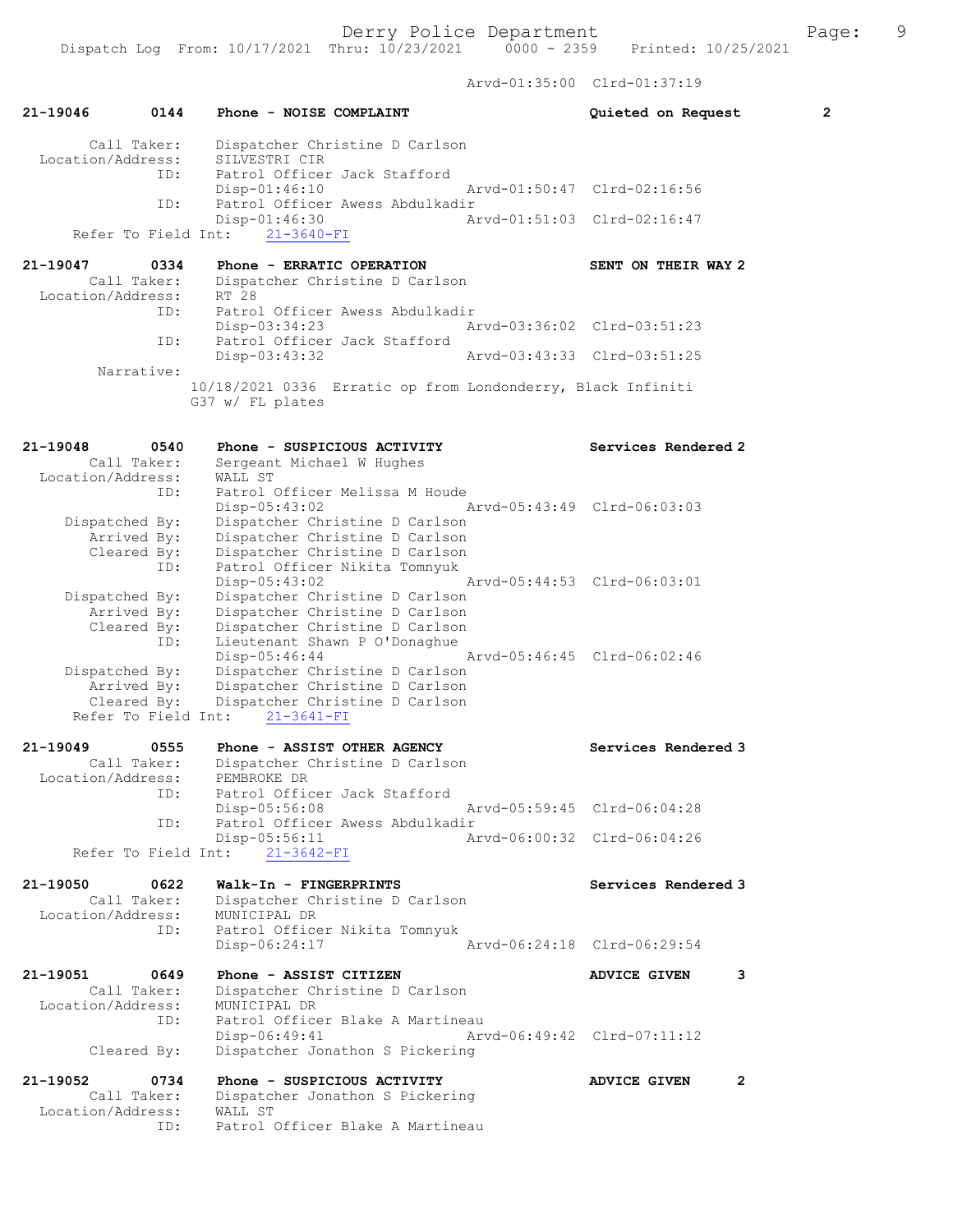Derry Police Department<br>hru:  $10/23/2021$  0000 - 2359 Printed:  $10/25/2021$ Dispatch Log From: 10/17/2021 Thru: 10/23/2021 Disp-07:36:21 Arvd-07:41:53 Clrd-07:56:13 Narrative: 10/18/2021 0756 caller reporting possible threat, no crimes found, advice given 21-19053 0738 Phone - LARCENY / FORGERY / FRAUD Report Taken 2<br>Call Taker: Dispatcher Jonathon S Pickering Call Taker: Dispatcher Jonathon S Pickering<br>Location/Address: [DY 2] MUNICIPAL DR [DY 2] MUNICIPAL DR ID: Patrol Officer Timothy J Underhill<br>Disp-07:39:12 Arvd -07:39:12<br>21-1844-OF Arvd-07:55:32 Clrd-08:14:30 Refer To Incident: 21-19054 0755 Phone - FOLLOW-UP Services Rendered 2 Call Taker: Dispatcher Jonathon S Pickering Location/Address: LARAWAY CT ID: Patrol Officer Charles L Doherty<br>Disp-07:56:00 Art Disp-07:56:00 Arvd-07:56:11 Clrd-08:03:40<br>TD: Patrol Officer Cody Johnson Patrol Officer Cody Johnson Disp-07:56:02 Arvd-07:56:12 Clrd-08:03:40<br>ID: Sergeant James M Belanger Sergeant James M Belanger<br>Disp-07:56:05 Disp-07:56:05 Arvd-07:56:10 Clrd-08:03:42 21-19055 0810 Phone - UNWANTED SUBJECT Arrest(s) Made 2 Call Taker: Dispatcher Jonathon S Pickering<br>ion/Address: LARAWAY CT Location/Address:<br>TD: Patrol Officer Charles L Doherty Disp-08:10:13 Arvd-08:10:17 Clrd-09:24:02 ID: Patrol Officer Cody Johnson<br>Disp-08:10:16 Disp-08:10:16 Arvd-08:10:18 Clrd-08:33:26<br>TD: Sergeant James M Belanger Sergeant James M Belanger<br>Disp-08:18:50 Disp-08:18:50 Arvd-08:18:51 Clrd-08:33:28<br>ID: Patrol Officer Tyler S Daniel Patrol Officer Tyler S Daniel Disp-11:21:06 Arvd-11:21:08 Clrd-13:08:14<br>Dispatched By: Patrol Officer Cody Johnson Patrol Officer Cody Johnson Arrived By: Patrol Officer Cody Johnson<br>Cleared By: Patrol Officer Cody Johnson Patrol Officer Cody Johnson Narrative: 10/18/2021 0810 off with an irate subject Narrative: 10/18/2021 0821 off with a female subject Narrative: 10/18/2021 0831 one in custody Narrative: 10/18/2021 0833 418 transporting to DPDHQ s/m: 38630.5 Narrative: 10/18/2021 0835 418 off at DPDHQ e/m: 38631.1 Narrative: 10/18/2021 0850 Subject Info: Danielle Mckinnon 34 Broadway Ave Ext Ipswich, MA DOB:1/9/79 Arrested for Stalking and Violation of Bail Conditions Narrative: 10/18/2021 0920 placed in cell #1 Narrative: 10/18/2021 1036 Prisoner Check Narrative: 10/18/2021 1121 721 transporting subject to RCHC S/M 9445.5 Car 6 Narrative: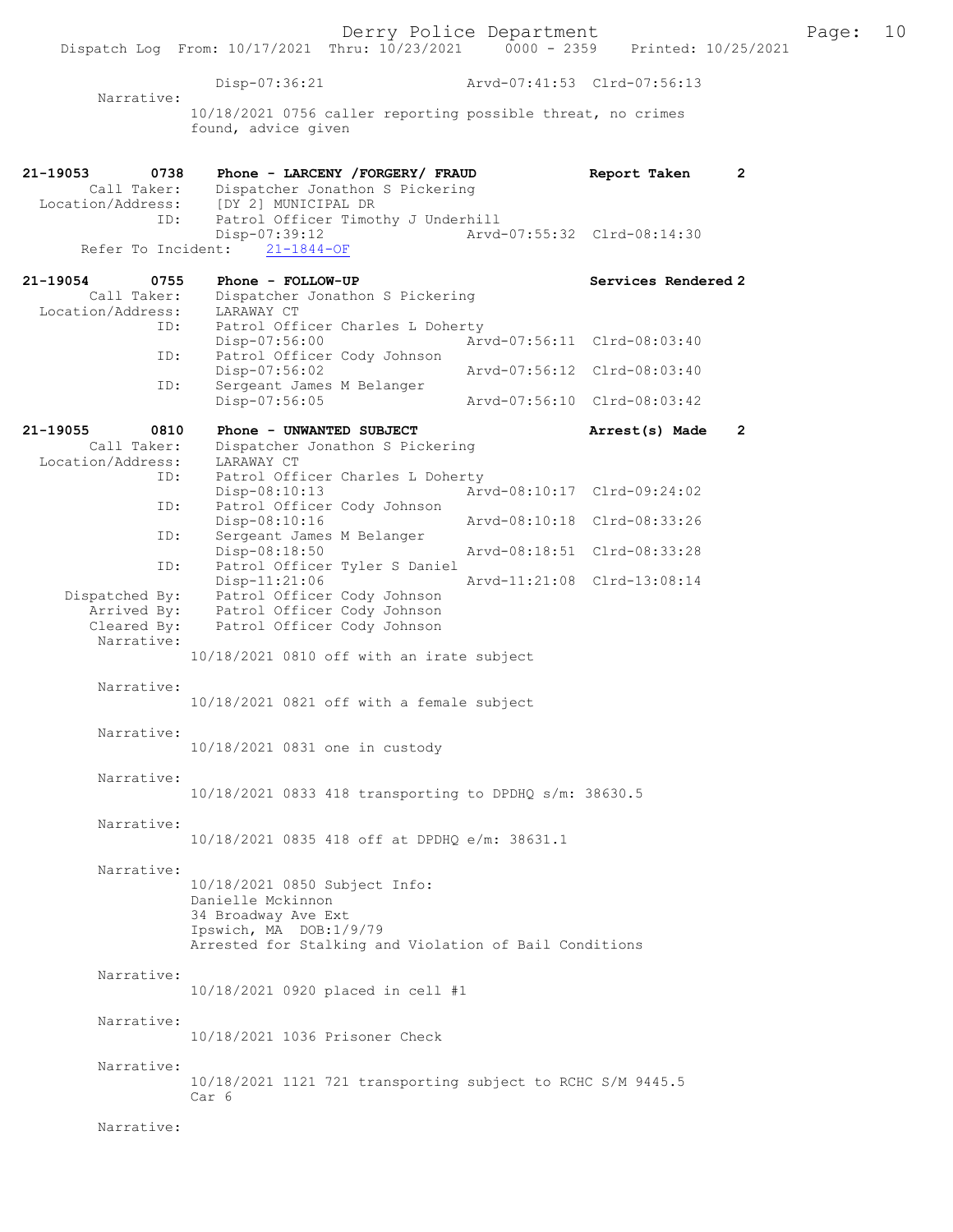10/18/2021 1150 Off at Jail E/M 9467.0

Refer To Arrest: 21-998-AR

| 21-19056<br>0821<br>Call Taker:                             | Phone - WARRANT ARREST<br>Dispatcher Jonathon S Pickering                                                                                                                                                                         |                             | Cleared                     | 2              |
|-------------------------------------------------------------|-----------------------------------------------------------------------------------------------------------------------------------------------------------------------------------------------------------------------------------|-----------------------------|-----------------------------|----------------|
| Location/Address:<br>ID:<br>Cleared By:                     | [CNC] N STATE ST<br>Patrol Officer Timothy J Underhill<br>$Disp-08:22:04$<br>Patrol Officer Cody Johnson                                                                                                                          |                             | Arvd-08:22:06 Clrd-10:35:28 |                |
| Narrative:                                                  | 10/18/2021 0822 picking up a subject on Derry warrants                                                                                                                                                                            |                             |                             |                |
| Narrative:                                                  | 10/18/2021 0834 Subject Info:<br>Shawn Brousseau<br>HOMELESS<br>DOB: 11/30/73<br>Arrested on two warrants, first for Theft by Unauthorized<br>Taking, the second for Theft by Unauthorized Taking (4cts)<br>and Criminal Trespass |                             |                             |                |
| Narrative:                                                  | 10/18/2021 0916 subject in custody, transporting to DPDHQ<br>s/m: 51390.6                                                                                                                                                         |                             |                             |                |
| Narrative:                                                  | 10/18/2021 0949 off at DPDHQ e/m: 51419.2                                                                                                                                                                                         |                             |                             |                |
| Narrative:                                                  | Subject bailed by BC Mencis<br>Superior Court date of November 4, 2021<br>PR Bail - \$3000.00                                                                                                                                     |                             |                             |                |
| Narrative:                                                  | 10/18/2021 1110 Released on Bail                                                                                                                                                                                                  |                             |                             |                |
| Refer To Arrest:                                            | $21 - 997 - AR$                                                                                                                                                                                                                   |                             |                             |                |
| 21-19057<br>0907<br>Call Taker:<br>Location/Address:<br>ID: | Phone - DRUG VIOLATION<br>Dispatcher Jonathon S Pickering<br>PINKERTON ST<br>Patrol Officer Brian J Landry                                                                                                                        |                             | Arrest(s) Made              | $\overline{2}$ |
| ID:                                                         | Disp-09:07:23<br>Patrol Officer Cody Johnson                                                                                                                                                                                      |                             | Arvd-09:07:24 Clrd-09:29:31 |                |
| ID:                                                         | $Disp-09:07:29$<br>Sergeant James M Belanger                                                                                                                                                                                      |                             | Arvd-09:14:00 Clrd-09:46:33 |                |
| Narrative:                                                  | Disp-09:13:55                                                                                                                                                                                                                     | Arvd-09:13:58 Clrd-09:29:30 |                             |                |
|                                                             | 10/18/2021 0926 602 has one JUVENILE in custody for drug                                                                                                                                                                          |                             |                             |                |
| Narrative:                                                  | violation                                                                                                                                                                                                                         |                             |                             |                |
|                                                             | 10/18/2021 0926 115 transporting to DPDHQ s/m: 52689.9                                                                                                                                                                            |                             |                             |                |
| Narrative:                                                  | 10/18/2021 0935 115 off at DPDHQ e/m: 52691.1                                                                                                                                                                                     |                             |                             |                |
| Narrative:                                                  | 10/18/2021 1024 released to parent                                                                                                                                                                                                |                             |                             |                |
| Refer To Arrest:                                            | $21 - 999 - AR$                                                                                                                                                                                                                   |                             |                             |                |
| 21-19058<br>0911                                            | Phone - SUSPICIOUS ACTIVITY                                                                                                                                                                                                       |                             | No Action Required          | 2              |
| Call Taker:<br>Location/Address:<br>ID:                     | Dispatcher Jonathon S Pickering<br>LARAWAY CT<br>Patrol Officer Scott M Beegan<br>Disp-09:19:34                                                                                                                                   |                             | Arvd-09:22:07 Clrd-09:45:54 |                |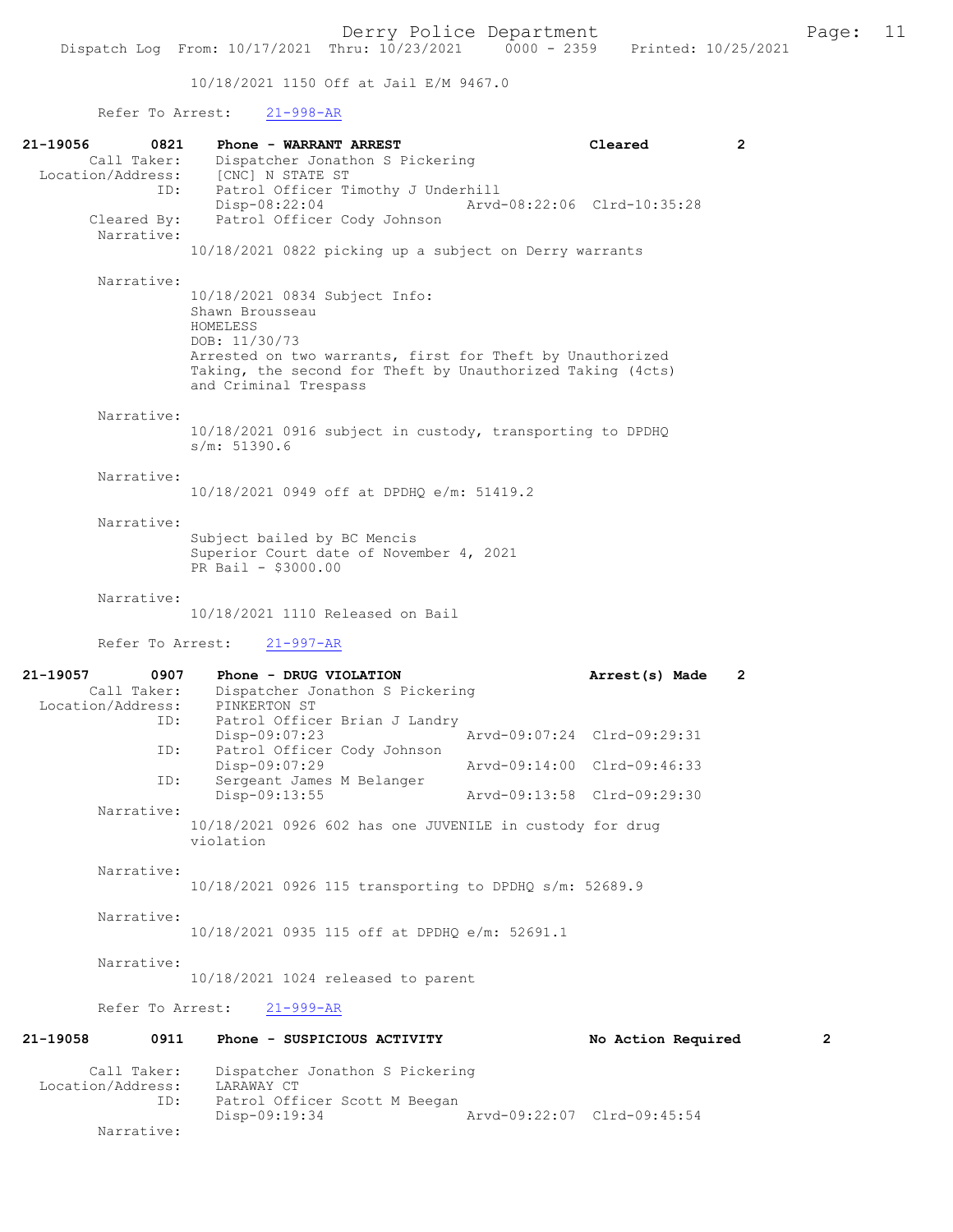10/18/2021 1025 caller reporting a theft, no crimes found

Refer To Field Int: 21-3646-FI

| 21-19059<br>0925                 | Initiated - MV STOP                                             | Warning Issued              | 3                    |
|----------------------------------|-----------------------------------------------------------------|-----------------------------|----------------------|
| Call Taker:<br>Location/Address: | Dispatcher Jonathon S Pickering<br>E BROADWAY + OAK ST          |                             |                      |
| ID:                              | Patrol Officer Blake A Martineau                                |                             |                      |
|                                  |                                                                 | Arvd-09:25:00 Clrd-09:34:43 |                      |
| Refer To Citation:               | $21 - 4523 - CN$                                                |                             |                      |
| 21-19060<br>0939                 | Initiated - ANIMAL COMPLAINT                                    | Could Not Locate 1          |                      |
| Call Taker:                      | Dispatcher Jonathon S Pickering                                 |                             |                      |
| Location/Address:<br>ID:         | ROLLINS ST<br>Civilian Robin Bordonaro                          |                             |                      |
|                                  |                                                                 | Arvd-09:39:00 Clrd-09:42:23 |                      |
| 21-19061<br>0944                 | Phone - DISTURBANCE                                             | Cleared                     | 1                    |
| Call Taker:                      | Dispatcher Jonathon S Pickering                                 |                             |                      |
| Location/Address:                | [DY 231] TSIENNETO RD                                           |                             |                      |
| ID:                              | Patrol Officer Charles L Doherty                                |                             |                      |
| Cleared By:                      | Disp-09:45:28<br>Patrol Officer Cody Johnson                    | Arvd-09:48:01 Clrd-10:44:34 |                      |
| ID:                              | Patrol Officer Blake A Martineau                                |                             |                      |
|                                  | Disp-09:45:33                                                   | Arvd-09:46:08 Clrd-10:35:48 |                      |
| Cleared By:                      | Patrol Officer Cody Johnson                                     |                             |                      |
| ID:                              | Patrol Officer Scott M Beegan<br>Disp-09:46:02                  | $Clrd-09:46:32$             |                      |
| ID:                              | Patrol Officer Cody Johnson                                     |                             |                      |
|                                  | Disp-09:46:38                                                   | Arvd-09:48:26 Clrd-10:16:11 |                      |
| ID:                              | Sergeant James M Belanger<br>Disp-09:48:05                      | Arvd-09:48:06 Clrd-10:36:45 |                      |
| Cleared By:                      | Patrol Officer Cody Johnson                                     |                             |                      |
| ID:                              | Patrol Officer Scott M Beegan                                   |                             |                      |
|                                  | Disp-10:14:51                                                   | Arvd-10:14:54 Clrd-10:35:44 |                      |
| Cleared By:<br>ID:               | Patrol Officer Cody Johnson<br>Patrol Officer Blake A Martineau |                             |                      |
|                                  | Disp-10:36:38                                                   | Arvd-10:46:09 Clrd-11:09:37 |                      |
| Dispatched By:                   | Patrol Officer Cody Johnson                                     |                             |                      |
| Arrived By:<br>Cleared By:       | Patrol Officer Cody Johnson<br>Patrol Officer Cody Johnson      |                             |                      |
| Narrative:                       |                                                                 |                             |                      |
|                                  | 10/18/2021 1024 one in custody for IEA                          |                             |                      |
|                                  |                                                                 |                             |                      |
| Narrative:                       | 10/18/2021 1034 S/M 38630.7                                     |                             |                      |
|                                  |                                                                 |                             |                      |
|                                  |                                                                 |                             |                      |
| Narrative:                       | 10/18/2021 1035 E/M out at PMC 38633.6                          |                             |                      |
|                                  |                                                                 |                             |                      |
| Narrative:                       |                                                                 |                             |                      |
|                                  | 10/18/2021 1109 subject released to PMC                         |                             |                      |
| Refer To Arrest:                 | $21 - 1003 - AR$                                                |                             |                      |
|                                  | Phone - VIN CHECK                                               |                             |                      |
| 21-19062<br>1004<br>Call Taker:  | Dispatcher Jonathon S Pickering                                 | Services Rendered 3         |                      |
| Location/Address:                | ENGLISH RANGE RD                                                |                             |                      |
| ID:                              | Patrol Officer Timothy J Underhill                              |                             |                      |
| Dispatched By:                   | Disp-10:45:42<br>Patrol Officer Cody Johnson                    | Arvd-10:57:42 Clrd-11:10:31 |                      |
| Arrived By:                      | Patrol Officer Cody Johnson                                     |                             |                      |
| Cleared By:                      | Patrol Officer Cody Johnson                                     |                             |                      |
| Refer To Field Int:              | $21 - 3645 - FI$                                                |                             |                      |
| 21-19063<br>1017                 | Phone - ROAD HAZARD                                             | Cleared                     | $\mathbf{2}^{\circ}$ |
| Call Taker:                      | Dispatcher Jonathon S Pickering                                 |                             |                      |
| Location/Address:                | ISLAND POND RD                                                  |                             |                      |
| ID:                              | Patrol Officer Timothy J Underhill                              |                             |                      |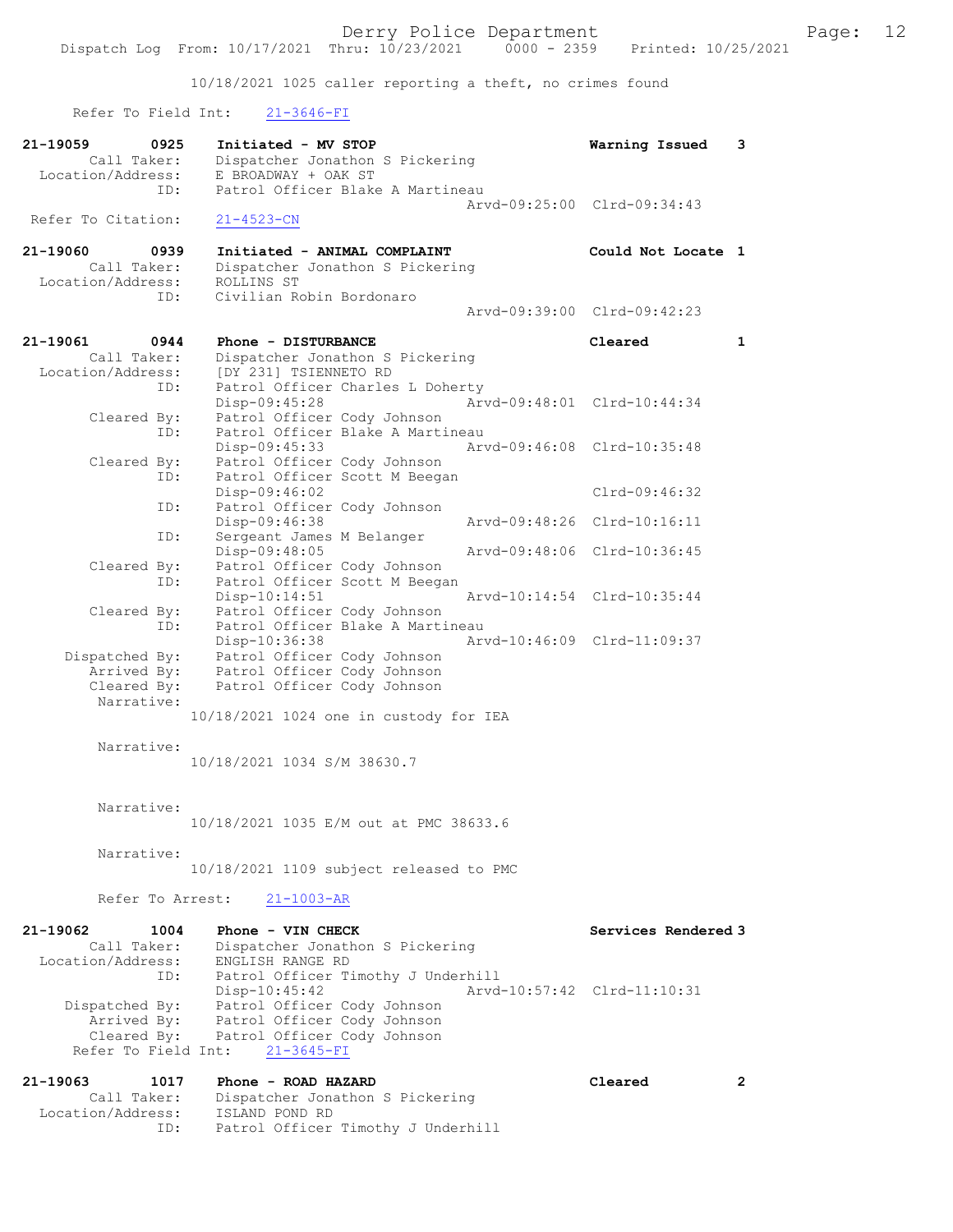|                                       |                                                                                                                                                                     | Derry Police Department     |                             |                | Page: | 13 |
|---------------------------------------|---------------------------------------------------------------------------------------------------------------------------------------------------------------------|-----------------------------|-----------------------------|----------------|-------|----|
|                                       | Dispatch Log From: 10/17/2021 Thru: 10/23/2021 0000 - 2359 Printed: 10/25/2021                                                                                      |                             |                             |                |       |    |
| Dispatched By:<br>Cleared By:         | $Disp-10:35:40$<br>Patrol Officer Cody Johnson<br>Arrived By: Patrol Officer Cody Johnson<br>Cleared By: Patrol Officer Cody Johnson<br>Patrol Officer Cody Johnson | Arvd-10:45:28 Clrd-10:45:30 |                             |                |       |    |
| 21-19064<br>1036                      | Initiated - FOLLOW-UP                                                                                                                                               |                             | Cleared                     | 2              |       |    |
|                                       | Call Taker: Patrol Officer Cody Johnson<br>Location/Address: [DY 2] MUNICIPAL DR<br>ID: Patrol Officer Scoti                                                        |                             |                             |                |       |    |
| ID:                                   | Patrol Officer Scott M Beegan                                                                                                                                       |                             | Arvd-10:36:00 Clrd-10:45:02 |                |       |    |
| $21 - 19065$<br>1044                  | Initiated - FOLLOW-UP                                                                                                                                               |                             | Cleared                     | $\mathbf{2}$   |       |    |
|                                       | Call Taker: Patrol Officer Cody Johnson<br>Location/Address: [DY 2] MUNICIPAL DR                                                                                    |                             |                             |                |       |    |
| ID:                                   | Patrol Officer Charles L Doherty                                                                                                                                    |                             |                             |                |       |    |
|                                       |                                                                                                                                                                     |                             | Arvd-10:44:00 Clrd-11:26:07 |                |       |    |
| 21-19066 1116                         | Phone - SUSPICIOUS ACTIVITY<br>Call Taker: Patrol Officer Cody Johnson                                                                                              |                             | Gone on Arrival 2           |                |       |    |
|                                       | Location/Address: [DY 1198] BYPASS 28                                                                                                                               |                             |                             |                |       |    |
| ID:                                   | Patrol Officer Scott M Beegan<br>Disp-11:17:29                                                                                                                      |                             | Arvd-11:17:32 Clrd-11:19:39 |                |       |    |
| Narrative:                            | Concerns about female in blue SUV                                                                                                                                   |                             |                             |                |       |    |
|                                       |                                                                                                                                                                     |                             |                             |                |       |    |
| 21-19067<br>1120                      | Initiated - ANIMAL COMPLAINT                                                                                                                                        |                             | Report Taken                | 1              |       |    |
|                                       | Call Taker: Patrol Officer Cody Johnson<br>Location/Address: [DY 2192] REDFIELD CIR                                                                                 |                             |                             |                |       |    |
| ID:                                   | Civilian Robin Bordonaro                                                                                                                                            |                             | Arvd-11:20:00 Clrd-11:23:51 |                |       |    |
|                                       | Refer To Incident: 21-1845-OF                                                                                                                                       |                             |                             |                |       |    |
| 21-19068<br>1124<br>Location/Address: | Initiated - ANIMAL COMPLAINT<br>Call Taker: Patrol Officer Cody Johnson<br>DRAKE LN                                                                                 |                             | Report Taken                | 1              |       |    |
| ID:                                   | Civilian Robin Bordonaro                                                                                                                                            |                             | Arvd-11:24:00 Clrd-11:24:40 |                |       |    |
| Refer To Incident:                    | $21 - 1846 - OF$                                                                                                                                                    |                             |                             |                |       |    |
| 21-19069<br>1125                      | Initiated - ANIMAL COMPLAINT                                                                                                                                        |                             | Report Taken                | 1              |       |    |
| Call Taker:                           | Patrol Officer Cody Johnson<br>Location/Address: [DY 2006] BEDARD AVE                                                                                               |                             |                             |                |       |    |
| ID:                                   | Civilian Robin Bordonaro                                                                                                                                            |                             | Arvd-11:25:00 Clrd-11:25:38 |                |       |    |
| Refer To Incident:                    | $21 - 1847 - OF$                                                                                                                                                    |                             |                             |                |       |    |
| 21-19070<br>1228                      | Phone - THEFT                                                                                                                                                       |                             | Report Taken                | 2              |       |    |
| Location/Address: ADAMS POND RD       | Call Taker: Patrol Officer Cody Johnson                                                                                                                             |                             |                             |                |       |    |
| ID:                                   | Patrol Officer Scott M Beegan<br>$Disp-12:28:54$                                                                                                                    |                             | Arvd-12:37:37 Clrd-12:56:02 |                |       |    |
| Refer To Incident:                    | $21 - 1849 - OF$                                                                                                                                                    |                             |                             |                |       |    |
| 21-19071<br>1231                      | Phone - VANDALISM                                                                                                                                                   |                             | Report Taken                | 3              |       |    |
| Call Taker:<br>Location/Address:      | Lieutenant Robert F Smith<br>[DY 281] DRURY LN                                                                                                                      |                             |                             |                |       |    |
| ID:                                   | Patrol Officer Blake A Martineau<br>Disp-12:34:47                                                                                                                   |                             | Arvd-12:38:46 Clrd-12:58:13 |                |       |    |
| Dispatched By:                        | Patrol Officer Cody Johnson                                                                                                                                         |                             |                             |                |       |    |
| Arrived By:<br>Cleared By:            | Patrol Officer Cody Johnson<br>Patrol Officer Cody Johnson                                                                                                          |                             |                             |                |       |    |
| Refer To Incident:                    | $21 - 1848 - OF$                                                                                                                                                    |                             |                             |                |       |    |
| 21-19072<br>1233<br>Call Taker:       | Phone - SUSPICIOUS ACTIVITY<br>Patrol Officer Cody Johnson                                                                                                          |                             | Cleared                     | $\overline{2}$ |       |    |
| Location/Address:                     | [DY 281] DRURY LN                                                                                                                                                   |                             |                             |                |       |    |
| Narrative:                            | 10/18/2021 1234 Duplicate                                                                                                                                           |                             |                             |                |       |    |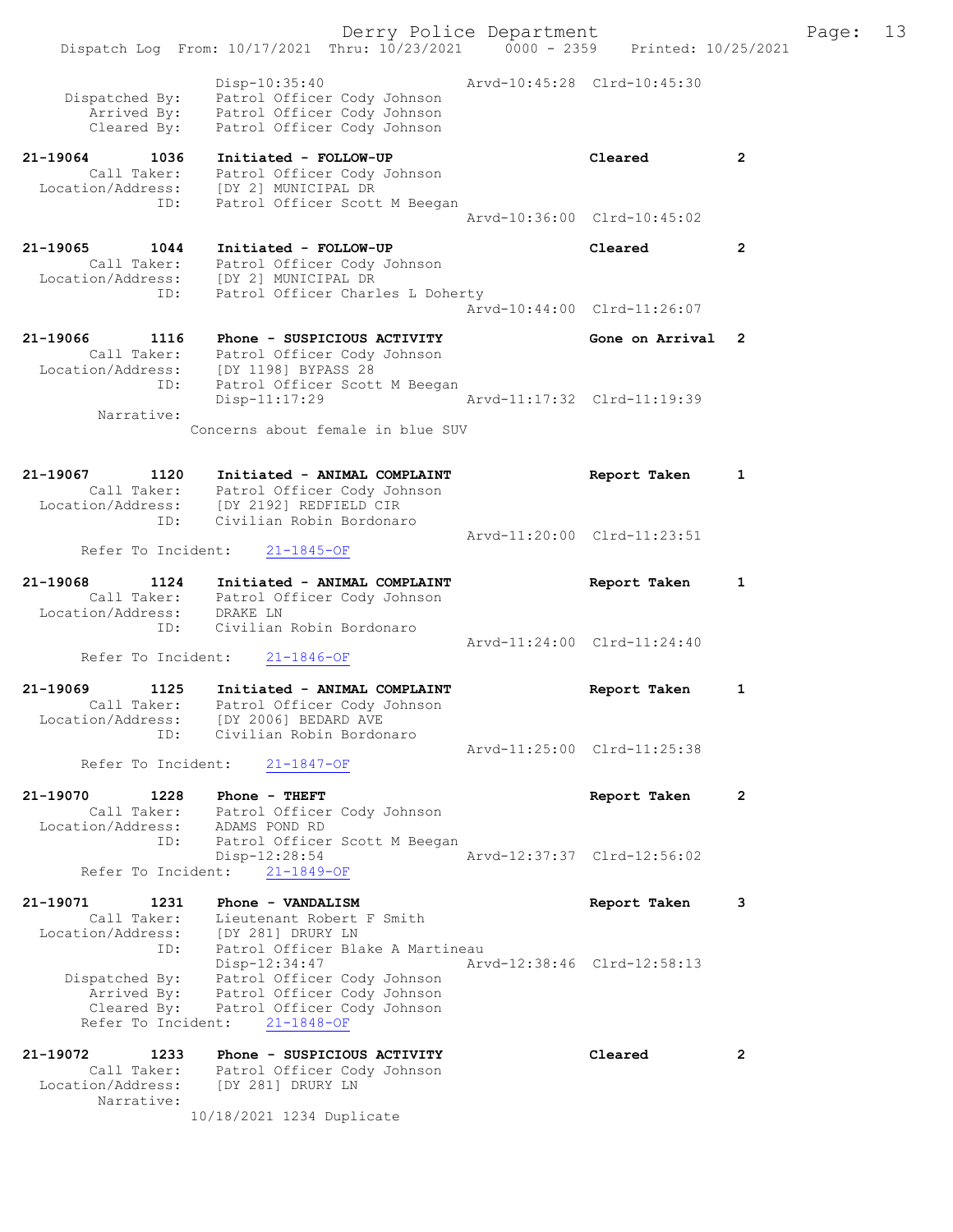| 21-19073<br>1302<br>Call Taker:<br>Location/Address: | Initiated - MV STOP<br>Patrol Officer Cody Johnson<br>FRANKLIN ST EXT        | Warning Issued<br>3         |
|------------------------------------------------------|------------------------------------------------------------------------------|-----------------------------|
| ID:                                                  | Sergeant James M Belanger                                                    | Arvd-13:02:00 Clrd-13:08:00 |
| Refer To Citation:                                   | $21 - 4524 - CN$                                                             |                             |
| 21-19074 1318                                        | Initiated - MV STOP                                                          | Warning Issued<br>3         |
| Call Taker:<br>Location/Address:                     | Patrol Officer Cody Johnson<br>E DERRY RD                                    |                             |
| ID:                                                  | Patrol Officer Charles L Doherty                                             |                             |
| Refer To Citation:                                   | $21 - 4525 - CN$                                                             | Arvd-13:18:00 Clrd-13:48:10 |
| Narrative:                                           |                                                                              |                             |
|                                                      | $10/18/2021$ 1330 No NH Reg - Next on the list requested                     |                             |
| Narrative:                                           |                                                                              |                             |
|                                                      | 10/18/2021 1330 Recovery Solutions requested and responding<br>to scene      |                             |
| Narrative:                                           |                                                                              |                             |
|                                                      | 10/18/2021 1335 Recovery Solutions canceled per PD - Moved<br>to top of list |                             |
| 21-19075<br>1406                                     | Initiated - FOLLOW-UP                                                        | $\overline{2}$<br>Cleared   |
|                                                      | Call Taker: Patrol Officer Cody Johnson<br>Location/Address: ADAMS POND RD   |                             |
| ID:                                                  | Patrol Officer Scott M Beegan                                                |                             |
|                                                      |                                                                              | Arvd-14:06:00 Clrd-14:16:51 |
| 21-19076<br>1406                                     | Phone - ALARM, BURGLAR                                                       | <b>False Alarm</b><br>1     |
| Call Taker:                                          | Patrol Officer Cody Johnson<br>Location/Address: [DY 3657] ANNA CIR          |                             |
| ID:                                                  | Patrol Officer Timothy J Underhill                                           |                             |
|                                                      | Disp-14:06:34                                                                | Arvd-14:16:36 Clrd-14:19:46 |
| ID:                                                  | Patrol Officer Blake A Martineau<br>$Disp-14:06:36$                          | Arvd-14:16:37 Clrd-14:19:47 |
|                                                      | Refer To Field Int: 21-3648-FI                                               |                             |
| 21-19077<br>1429                                     | Phone - MV ACCIDENT                                                          | 1<br>Report Taken           |
| Call Taker:                                          | Patrol Officer Cody Johnson                                                  |                             |
| Location/Address:<br>ID:                             | N MAIN ST<br>Patrol Officer Tyler S Daniel                                   |                             |
|                                                      | Disp-14:30:11                                                                | Arvd-14:30:26 Clrd-15:09:09 |
| ID:                                                  | Patrol Officer Charles L Doherty<br>Disp-14:30:17                            | Arvd-14:30:28 Clrd-15:09:13 |
| ID:                                                  | Patrol Officer Scott M Beegan                                                |                             |
| ID:                                                  | Disp-14:30:19<br>Sergeant James M Belanger                                   | Arvd-14:38:43 Clrd-15:09:11 |
| Refer To Citation:                                   | $Disp-14:32:22$<br>$21 - 4526 - CN$                                          | Arvd-14:32:24 Clrd-14:43:29 |
| Narrative:                                           | 10/18/2021 1432                                                              |                             |
|                                                      | NH 3827953                                                                   |                             |
|                                                      | NH 4857106<br>FL Z669DV                                                      |                             |
|                                                      |                                                                              |                             |
| Narrative:                                           | 10/18/2021 1433 DFD on scene                                                 |                             |
|                                                      |                                                                              |                             |
| Narrative:                                           | 10/18/2021 1435 Recovery Solutions enroute for NH 3827953                    |                             |
|                                                      |                                                                              |                             |
| Narrative:                                           | 10/18/2021 1445 Recovery Solutions on scene                                  |                             |
|                                                      |                                                                              |                             |
| Narrative:                                           | 10/18/2021 1446 102 Towing enroute for FL listing per owners                 |                             |
|                                                      |                                                                              |                             |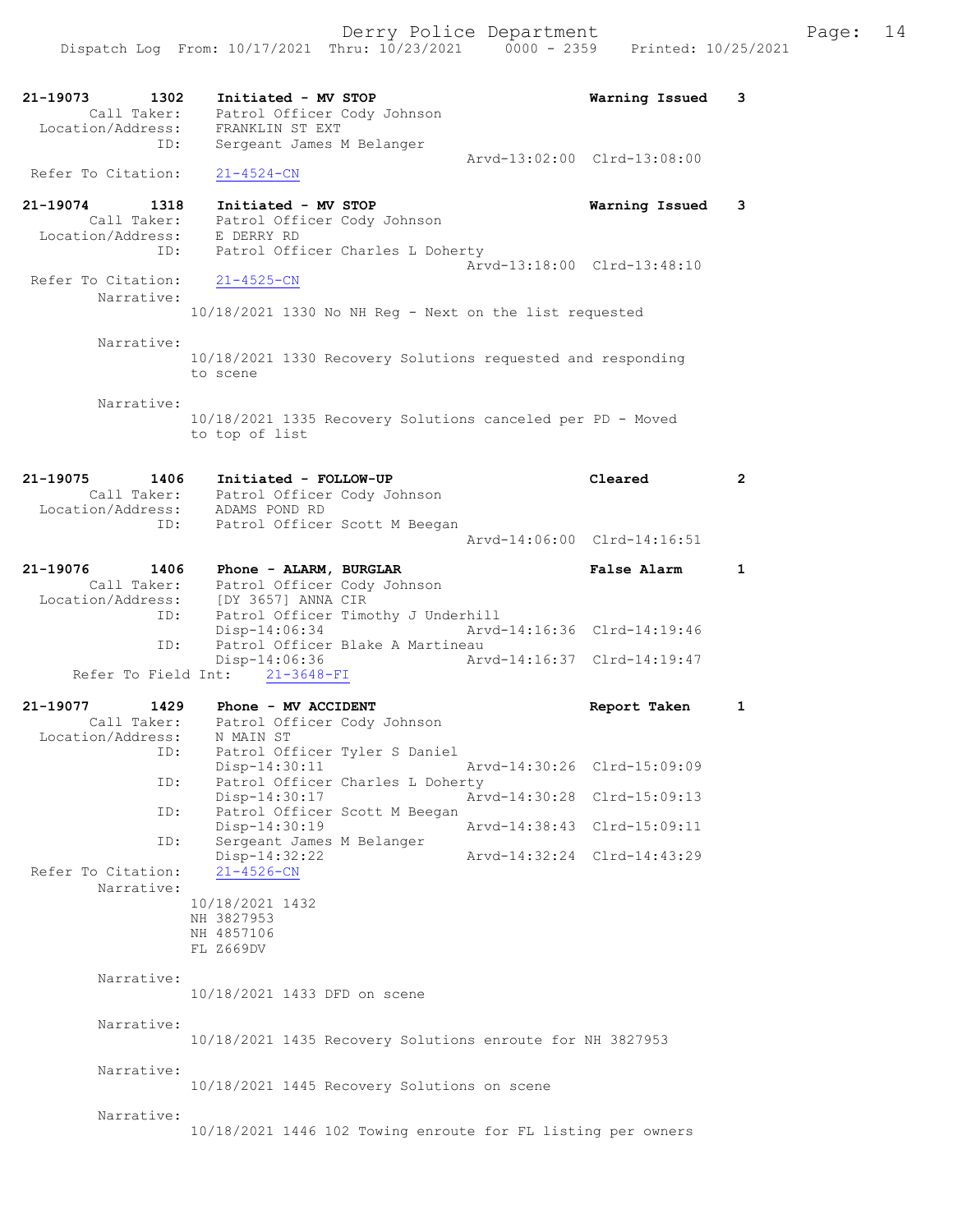|                                               |                    | Dispatch Log From: 10/17/2021 Thru: 10/23/2021 0000 - 2359 Printed: 10/25/2021                                                               |                             |                             |                |
|-----------------------------------------------|--------------------|----------------------------------------------------------------------------------------------------------------------------------------------|-----------------------------|-----------------------------|----------------|
|                                               |                    | request                                                                                                                                      |                             |                             |                |
|                                               | Narrative:         | 10/18/2021 102 Towing on scene                                                                                                               |                             |                             |                |
|                                               | Narrative:         | fritsch v seixas v forkey RP                                                                                                                 |                             |                             |                |
|                                               |                    | Refer To Accident: 21-515-AC                                                                                                                 |                             |                             |                |
| 21-19078                                      |                    | 1439 Phone - MV CHECK<br>Call Taker: Patrol Officer Cody Johnson<br>Location/Address: ISLAND POND RD                                         |                             | Could Not Locate 1          |                |
|                                               |                    | ID: Patrol Officer Blake A Martineau<br>Disp-14:40:37                                                                                        |                             | Arvd-14:42:14 Clrd-14:42:16 |                |
| 21-19079                                      |                    | 1442 911 - DISTURBANCE                                                                                                                       |                             | Cleared                     | 1              |
|                                               |                    | Call Taker: Patrol Officer Cody Johnson<br>Location/Address: [DY 997] PARKLAND DR<br>ID: Patrol Officer Timothy J Underhill<br>Disp-14:43:20 |                             | Arvd-14:43:26 Clrd-15:03:22 |                |
|                                               | ID:                | Patrol Officer Blake A Martineau<br>$Disp-14:43:23$                                                                                          | Arvd-14:43:28 Clrd-15:03:21 |                             |                |
|                                               | ID:                | Sergeant James M Belanger<br>Disp-14:43:35                                                                                                   | Arvd-14:43:38 Clrd-15:03:15 |                             |                |
| 21-19080                                      | 1538               | Refer To Field Int: 21-3644-FI<br>Phone - NEIGHBORHOOD DISPUTE                                                                               |                             | Assistance Rendered         | $\overline{2}$ |
|                                               |                    |                                                                                                                                              |                             |                             |                |
|                                               |                    | Call Taker: Patrol Officer Cody Johnson<br>Location/Address: LARAWAY CT<br>ID: Patrol Officer Casey J Noyes                                  |                             |                             |                |
|                                               | ID:                | Disp-15:41:20<br>Patrol Officer Charles L Doherty                                                                                            |                             | Arvd-15:41:26 Clrd-15:51:24 |                |
| 21-19081                                      | 1538               | Disp-15:41:24                                                                                                                                |                             |                             |                |
| Location/Address: FOLSOM RD<br>TD: Patrol Of: |                    | Phone - ASSIST OTHER AGENCY<br>Call Taker: Patrol Officer Collin Kennedy                                                                     |                             | Gone on Arrival             | 3              |
|                                               | ID:                | Patrol Officer Melissa M Houde<br>Disp-15:39:15                                                                                              | Arvd-15:39:16 Clrd-15:42:05 |                             |                |
| 21-19082<br>Call Taker:<br>Location/Address:  | 1552               | Initiated - FOLLOW-UP<br>Patrol Officer Cody Johnson<br>[DY 997] PARKLAND DR                                                                 |                             | Cleared                     | 2              |
|                                               | ID:                | Patrol Officer Charles L Doherty                                                                                                             |                             | Arvd-15:52:00 Clrd-16:04:37 |                |
| 21-19083<br>Call Taker:<br>Location/Address:  | 1611               | Phone - ALARM, BURGLAR<br>Patrol Officer Cody Johnson<br>[DY 2209] HUMPHREY RD                                                               |                             | <b>False Alarm</b>          | 1              |
|                                               | ID:                | Patrol Officer Casey J Noyes<br>$Disp-16:12:10$                                                                                              |                             | Arvd-16:16:45 Clrd-16:18:15 |                |
| Refer To Field Int:                           | ID:                | Patrol Officer Charles L Doherty<br>$Disp-16:12:11$<br>$21 - 3669 - FI$                                                                      |                             | Arvd-16:14:43 Clrd-16:18:13 |                |
| 21-19084                                      | 1612               | Walk-In - THEFT                                                                                                                              |                             | Report Taken                | 2              |
| Call Taker:<br>Location/Address:              | ID:                | Patrol Officer Cody Johnson<br>[DY 2] MUNICIPAL DR<br>Patrol Officer Collin Kennedy<br>$Disp-16:13:02$                                       |                             | Arvd-16:13:05 Clrd-16:13:17 |                |
|                                               | Refer To Incident: | $21 - 1850 - OF$                                                                                                                             |                             |                             |                |
| 21-19085<br>Call Taker:<br>Location/Address:  | 1618<br>ID:        | Walk-In - WARRANT ARREST<br>Patrol Officer Cody Johnson<br>[DY 2] MUNICIPAL DR<br>Patrol Officer Collin Kennedy                              |                             | Arrest(s) Made              | $\overline{2}$ |
| Cleared By:                                   |                    | $Disp-16:19:07$<br>Patrol Officer Robert Corwin                                                                                              |                             | Arvd-16:21:57 Clrd-18:40:28 |                |

Derry Police Department Page: 15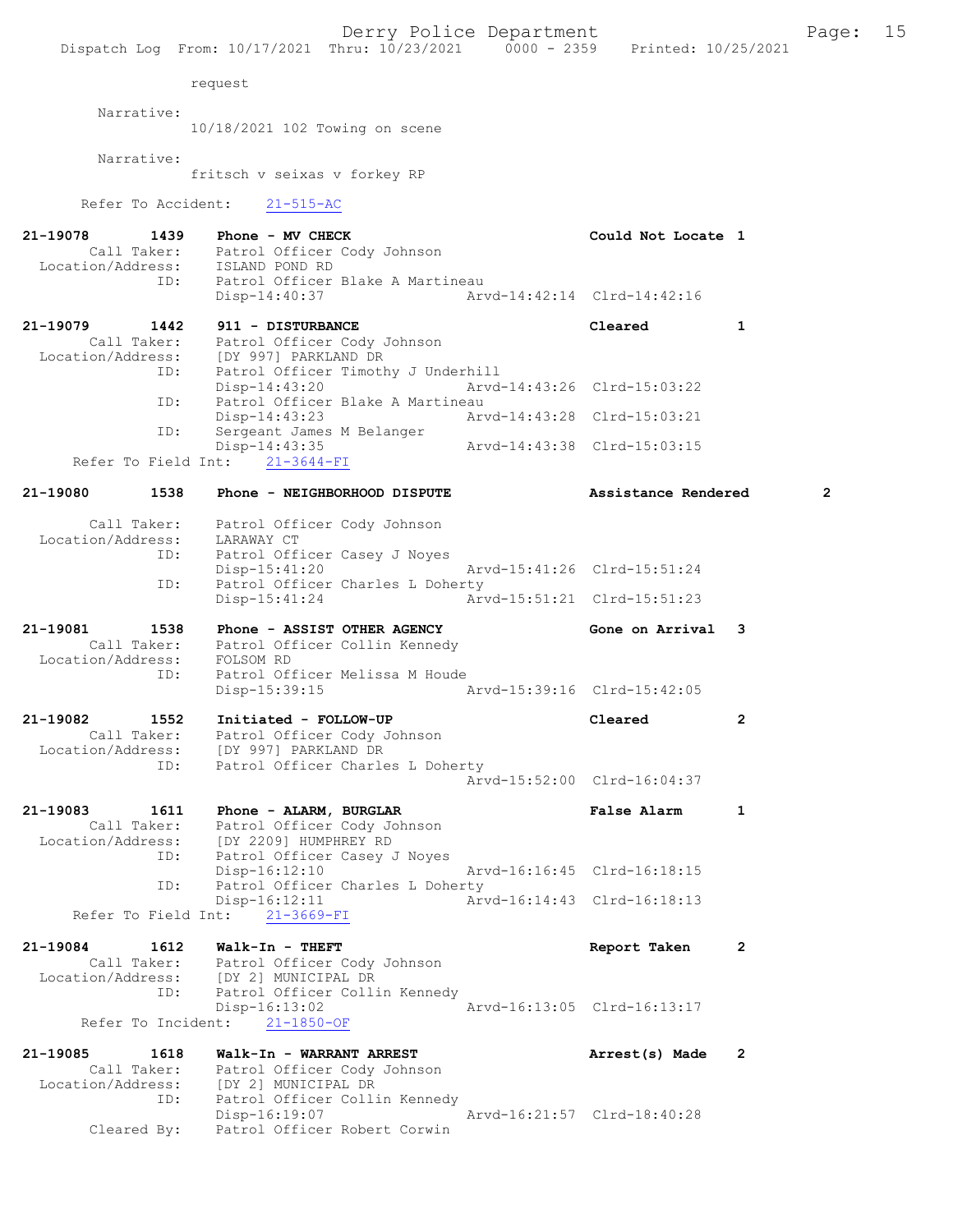Dispatch Log From: 10/17/2021 Thru: 10/23/2021 0000 - 2359 Printed: 10/25/2021 Narrative: 10/18/2021 1727 Prisoner Check Narrative: 10/18/2021 1618 Subject information (warrant #21-248, DV-Simple Assault): Joseph Lockhart 5 Melody Lane Londonderry NH DOB: 12/6/70 Refer To Arrest: 21-1000-AR 21-19086 1619 Initiated - MV STOP Warning Issued 3 Call Taker: Patrol Officer Cody Johnson<br>ion/Address: CRESCENT ST Location/Address: ID: Patrol Officer Melissa M Houde Arvd-16:19:00 Clrd-16:23:54 21-19087 1631 Phone - SUSPICIOUS ACTIVITY ADVICE GIVEN 2 Call Taker: Patrol Officer Cody Johnson Location/Address: BLUEBERRY RD ID: Patrol Officer Charles L Doherty Disp-16:32:33 Arvd-16:39:35 Clrd-16:53:30 21-19088 1644 Initiated - MV STOP Warning Issued 3 Call Taker: Patrol Officer Cody Johnson Location/Address: HAMPSTEAD RD ID: Patrol Officer Melissa M Houde Arvd-16:44:00 Clrd-16:53:35<br>
21-4527-CN Refer To Citation: 21-19089 1654 Initiated - MV STOP Warning Issued 3 Call Taker: Patrol Officer Cody Johnson Location/Address: CRYSTAL AVE ID: Patrol Officer Casey J Noyes Patrol Officer Casey J Noyes<br>Arvd-16:54:00 Clrd-17:00:50 Refer To Citation: 21-4528-CN 21-19090 1732 Phone - WARRANT ARREST Cleared 2 Call Taker: Patrol Officer Cody Johnson Location: [DY 2520] CHESTER PD ID: Patrol Officer Melissa M Houde Disp-17:33:00 Arvd-17:46:29 Clrd-18:28:55 Arrived By: Patrol Officer Robert Corwin Narrative: 10/18/2021 1753 one in custody Narrative: 10/18/2021 1753 en route back to PD s/m 10014.5 Narrative: 10/18/2021 1732 Subject information (warrant #21-254, criminal trespass): Hunter Paar 172 Meadow Fox Lane Chester NH DOB: 9/7/02 Refer To Arrest: 21-1001-AR 21-19091 1754 Phone - DISABLED MV Cleared 3<br>Call Taker: Patrol Officer Robert Corwin Call Taker: Patrol Officer Robert Corwin Location/Address: LAWRENCE RD ID: Patrol Officer Charles L Doherty<br>Disp-18:22:52 Arvd-18:26:58 Clrd-18:55:17 Disp-18:22:52 Arvd-18:26:58 Clrd-18:55:17 Dispatched By: Patrol Officer Cody Johnson

Derry Police Department The Page: 16

Cleared By: Patrol Officer Cody Johnson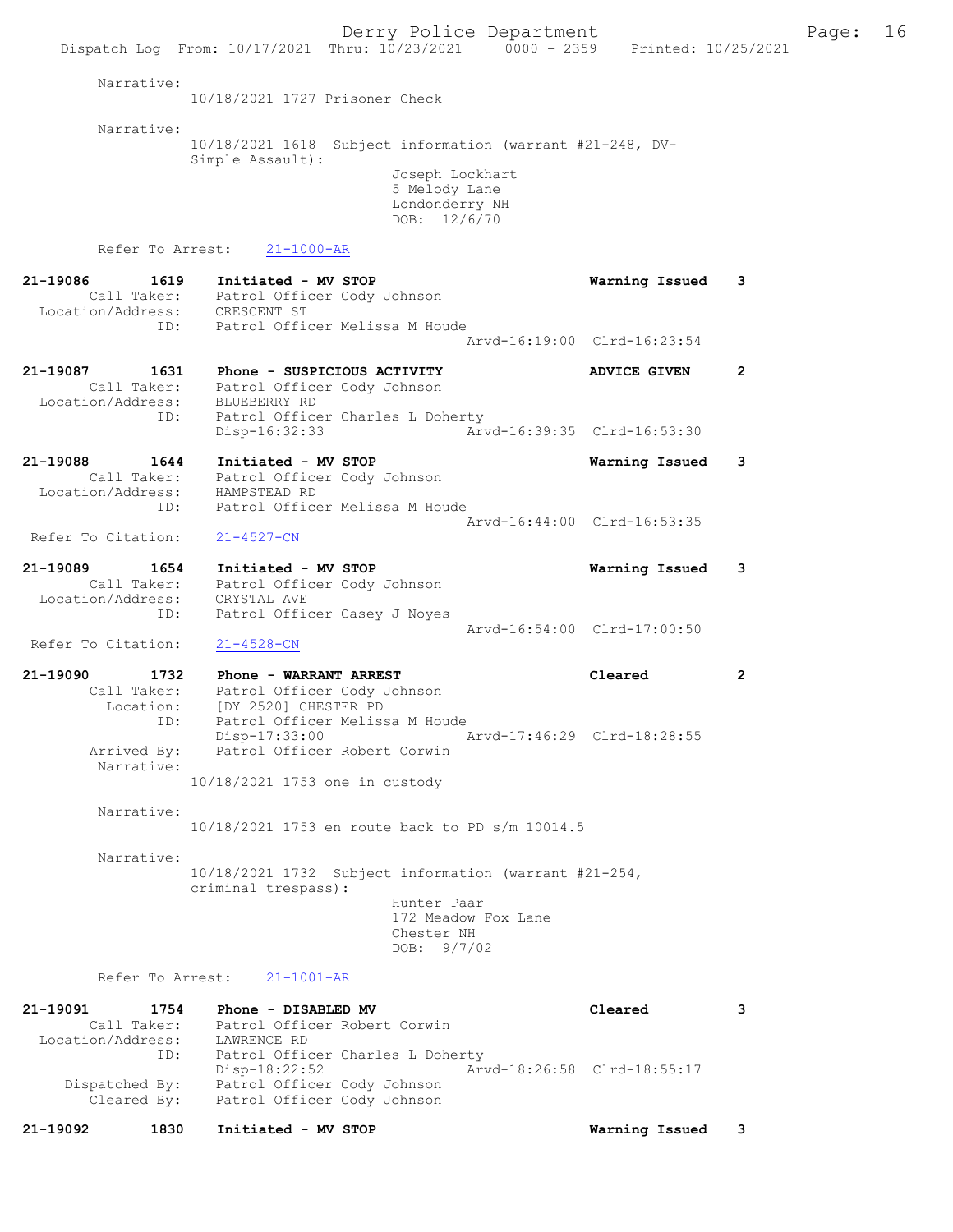|                                                                    |                                                                                                                                                  | Derry Police Department                                         |                             |              | Page: 17 |  |
|--------------------------------------------------------------------|--------------------------------------------------------------------------------------------------------------------------------------------------|-----------------------------------------------------------------|-----------------------------|--------------|----------|--|
|                                                                    | Dispatch Log From: 10/17/2021 Thru: 10/23/2021 0000 - 2359 Printed: 10/25/2021                                                                   |                                                                 |                             |              |          |  |
| Call Taker:<br>Location/Address:                                   | Patrol Officer Cody Johnson<br>S MAIN ST                                                                                                         |                                                                 |                             |              |          |  |
| ID:                                                                | Patrol Officer Casey J Noyes                                                                                                                     |                                                                 | Arvd-18:30:00 Clrd-18:31:09 |              |          |  |
| 21-19093<br>1836<br>ID:                                            | Walk-In - WARRANT ARREST<br>Call Taker: Patrol Officer Robert Corwin<br>Location/Address: [DY 2] MUNICIPAL DR<br>Patrol Officer Robert Corwin    |                                                                 | Arrest(s) Made              | 2            |          |  |
| Narrative:                                                         | Disp-18:37:31                                                                                                                                    |                                                                 | Arvd-18:37:34 Clrd-18:59:41 |              |          |  |
|                                                                    | 10/18/2021 1859 released os summons court date 02/03/2022                                                                                        |                                                                 |                             |              |          |  |
| Narrative:                                                         |                                                                                                                                                  |                                                                 |                             |              |          |  |
|                                                                    | $10/18/2021$ 1836 Subject information (warrant #21-252,<br>criminal trespass):                                                                   | David Frazier<br>3 Goonan Road<br>Hooksett NH<br>DOB: $4/23/02$ |                             |              |          |  |
| Refer To Arrest:                                                   | $21 - 1002 - AR$                                                                                                                                 |                                                                 |                             |              |          |  |
| 21-19094<br>1855<br>ID:                                            | Phone - ROAD HAZARD<br>Call Taker: Patrol Officer Cody Johnson<br>Location/Address: LAWRENCE RD + STARK RD<br>Patrol Officer Charles L Doherty   |                                                                 | Cleared                     | $\mathbf{2}$ |          |  |
|                                                                    | Disp-18:55:43                                                                                                                                    |                                                                 | Arvd-18:58:07 Clrd-18:58:09 |              |          |  |
| 21-19095<br>1903                                                   | Initiated - MV CHECK<br>Call Taker: Patrol Officer Cody Johnson<br>Location/Address: ASHLEIGH DR<br>Patrol Officer Joshua Martin                 |                                                                 | Cleared                     | 1            |          |  |
| ID:                                                                |                                                                                                                                                  |                                                                 | Arvd-19:03:00 Clrd-19:10:11 |              |          |  |
| 21-19096<br>1940<br>ID:                                            | Phone - SUSPICIOUS ACTIVITY<br>Call Taker: Patrol Officer Cody Johnson<br>Location/Address: [DY 2615] FAIRWAY DR<br>Patrol Officer Joshua Martin |                                                                 | Could Not Locate 2          |              |          |  |
| ID:                                                                | Disp-19:41:38<br>Patrol Officer Melissa M Houde                                                                                                  |                                                                 | Arvd-19:42:52 Clrd-19:45:58 |              |          |  |
| Narrative:                                                         | Disp-19:43:09                                                                                                                                    | Arvd-19:43:16 Clrd-19:45:59                                     |                             |              |          |  |
|                                                                    | Blue Honda MA plates running since 1630 hours                                                                                                    |                                                                 |                             |              |          |  |
| 21-19097<br>2007<br>Call Taker:<br>Location/Address:<br>ID:        | Initiated - MV STOP<br>Patrol Officer Cody Johnson<br>TSIENNETO RD<br>Detective Peter A Houlis                                                   |                                                                 | Warning Issued              | 3            |          |  |
|                                                                    |                                                                                                                                                  |                                                                 | Arvd-20:07:00 Clrd-20:11:21 |              |          |  |
| ID:                                                                | Sergeant James M Belanger<br>Disp-20:08:28                                                                                                       |                                                                 | Arvd-20:08:33 Clrd-20:11:25 |              |          |  |
| 21-19098<br>2014<br>Call Taker:                                    | Initiated - MV STOP<br>Patrol Officer Cody Johnson                                                                                               |                                                                 | Warning Issued              | 3            |          |  |
| Location/Address:<br>ID:                                           | CRYSTAL AVE<br>Patrol Officer Joshua Martin                                                                                                      |                                                                 | Arvd-20:14:00 Clrd-20:18:40 |              |          |  |
| Refer To Citation:                                                 | $21 - 4529 - CN$                                                                                                                                 |                                                                 |                             |              |          |  |
| 21-19099<br>2125<br>Call Taker:<br>Location/Address:<br>Narrative: | Phone - MV REPO<br>Patrol Officer Cody Johnson<br>FAIRWAY DR                                                                                     |                                                                 | <b>Vehicle Towed</b>        | 1            |          |  |
|                                                                    | NH 4740891<br>Kia Sportage                                                                                                                       |                                                                 |                             |              |          |  |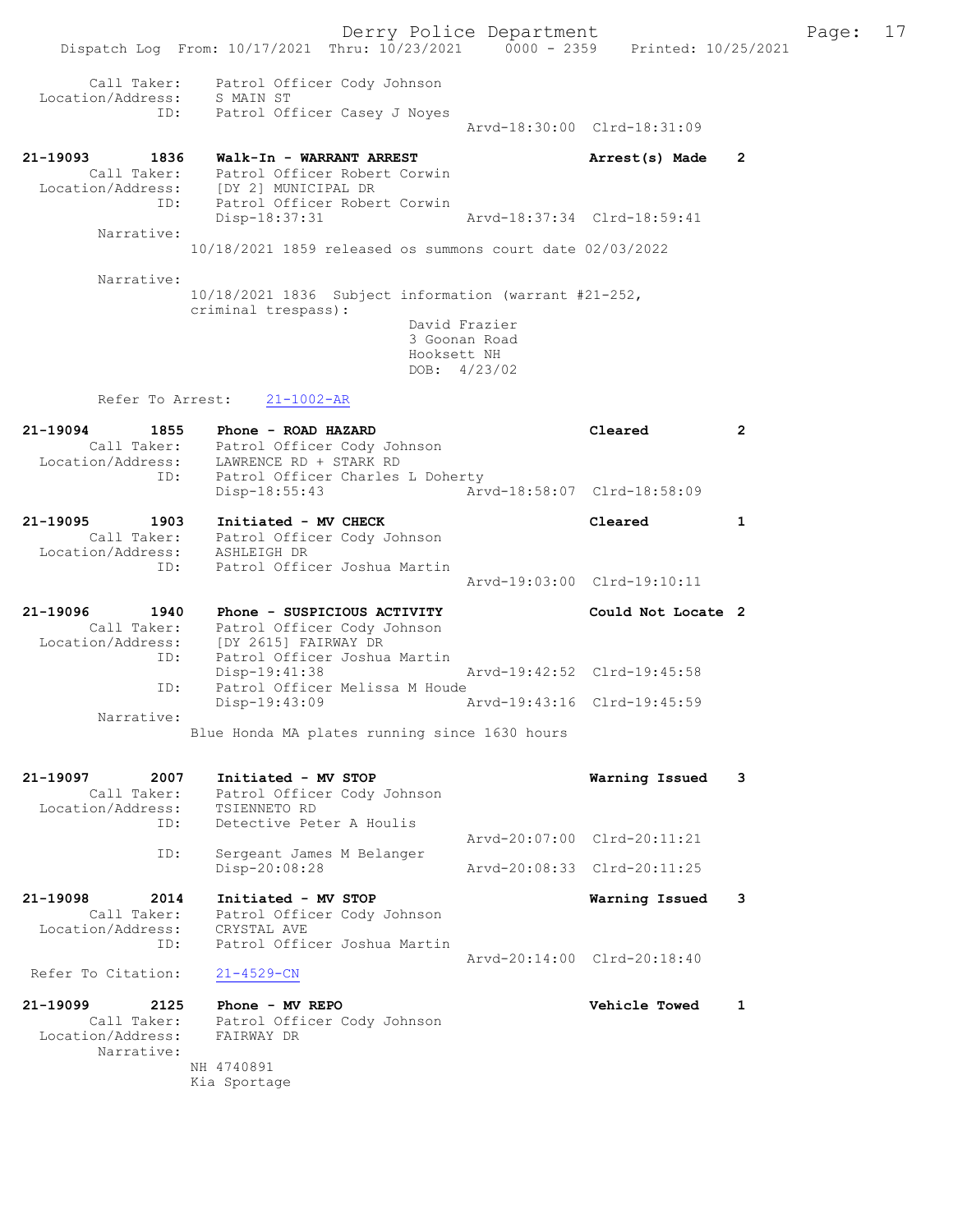21-19100 2322 Initiated - MV CHECK SENT ON THEIR WAY 1 Call Taker: Dispatcher Christine D Carlson Location/Address: PIERCE AVE ID: Patrol Officer Andrew R Kennedy Arvd-23:22:00 Clrd-23:27:06 Refer To Field Int: 21-3719-FI

## For Date:  $10/19/2021$  - Tuesday

- 21-19101 0020 Initiated MV STOP Warning Issued 3 Call Taker: Dispatcher Christine D Carlson Location/Address: HAMPSTEAD RD ID: Patrol Officer Jack Stafford Arvd-00:20:00 Clrd-00:29:21<br>21-4530-CN Refer To Citation:
- 21-19102 0107 Phone ATTEMPTED SUICIDE Report Taken 2 Call Taker: Patrol Officer Robert Corwin Location/Address: SILVESTRI CIR ID: Patrol Officer Jack Stafford Disp-01:09:17 Arvd-01:11:49 Clrd-01:39:46 Arrived By: Dispatcher Christine D Carlson Cleared By: Dispatcher Christine D Carlson Narrative: 10/19/2021 0121 130 off at PMC

Refer To Incident: 21-1851-OF

| 21-19103           | 0244        | Initiated - MV STOP             | Warning Issued 3            |  |
|--------------------|-------------|---------------------------------|-----------------------------|--|
|                    | Call Taker: | Dispatcher Christine D Carlson  |                             |  |
| Location/Address:  |             | ROCKINGHAM RD + ISLAND POND RD  |                             |  |
|                    | ID:         | Patrol Officer Andrew R Kennedy |                             |  |
|                    |             |                                 | Aryd-02:44:00 Clrd-02:48:56 |  |
| Refer To Citation: |             | 21-4532-CN                      |                             |  |

- 21-19104 0336 Initiated MV STOP No Action Required 3
- Call Taker: Dispatcher Christine D Carlson Location/Address: E BROADWAY ID: Patrol Officer Andrew R Kennedy Arvd-03:36:00 Clrd-03:37:58
- 21-19105 0339 Initiated MV STOP Warning Issued 3 Call Taker: Dispatcher Christine D Carlson Location/Address: E BROADWAY + HOODKROFT DR ID: Patrol Officer Andrew R Kennedy Arvd-03:39:00 Clrd-03:43:44 Refer To Citation: 21-4534-CN
- 21-19106 0431 Initiated MV STOP Warning Issued 3 Call Taker: Dispatcher Christine D Carlson Location/Address: [DY 1879] S MAIN ST ID: Patrol Officer Andrew R Kennedy Arvd-04:31:00 Clrd-04:36:00 Refer To Citation: 21-4535-CN
- 21-19107 0446 Initiated MV STOP Warning Issued 3 Call Taker: Dispatcher Christine D Carlson Location/Address: S MAIN ST ID: Patrol Officer Andrew R Kennedy Arvd-04:46:00 Clrd-04:51:32<br>21-4536-CN Refer To Citation:
- 21-19108 0532 Phone THEFT Report Taken 2 Call Taker: Dispatcher Christine D Carlson Location/Address: LINLEW DR ID: Patrol Officer Jack Stafford<br>Disp-05:33:49 Disp-05:33:49 Arvd-05:35:42 Clrd-05:53:25 Narrative: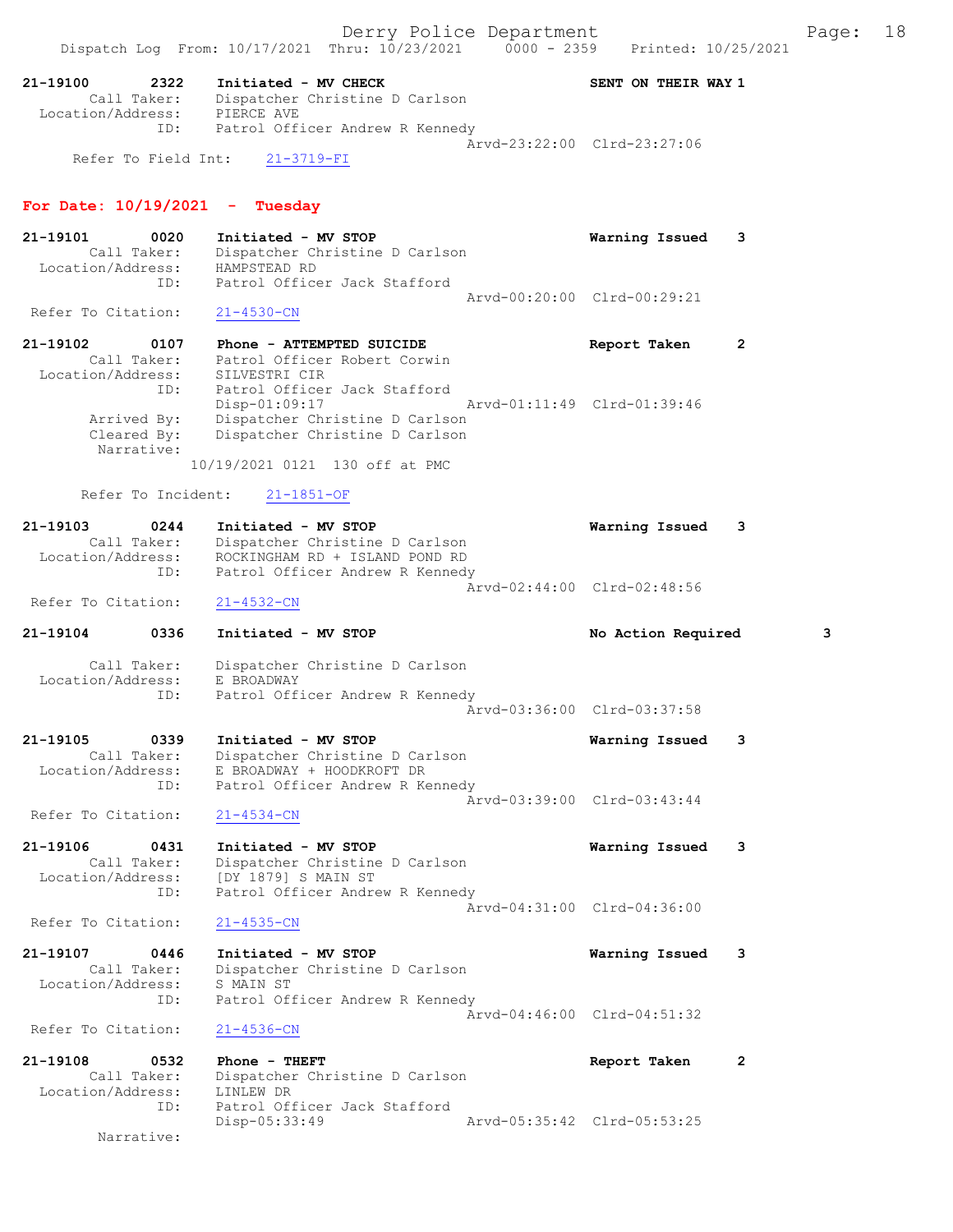10/19/2021 0533 Theft from m/v

Refer To Incident: 21-1852-OF

| 21-19109<br>0601<br>Call Taker:<br>Location/Address: | Initiated - ATTEMPTED PAPER SERVICE<br>Dispatcher Christine D Carlson<br>PARKLAND DR        | Could Not Locate 2          |              |
|------------------------------------------------------|---------------------------------------------------------------------------------------------|-----------------------------|--------------|
| ID:                                                  | Patrol Officer Andrew R Kennedy                                                             | Arvd-06:01:00 Clrd-06:10:23 |              |
| 21-19110<br>0604<br>Call Taker:<br>Location/Address: | Phone - ALARM, BURGLAR<br>Dispatcher Christine D Carlson<br>[DY 3741] OLESEN RD             | False Alarm                 | $\mathbf{1}$ |
| ID:<br>ID:                                           | Patrol Officer Jack Stafford<br>Disp-06:05:36<br>Patrol Officer Awess Abdulkadir            | $Clrd-06:16:49$             |              |
| Narrative:                                           | Disp-06:05:39                                                                               | Arvd-06:15:45 Clrd-06:18:47 |              |
|                                                      | 10/19/2021 0605 Back door motion                                                            |                             |              |
| Refer To Field Int:                                  | $21 - 3653 - FI$                                                                            |                             |              |
| 21-19111<br>0615<br>Call Taker:<br>Location/Address: | Initiated - MV STOP<br>Dispatcher Christine D Carlson<br>DERRY WAY                          | Warning Issued              | 3            |
| ID:                                                  | Patrol Officer Nikita Tomnyuk                                                               | Arvd-06:15:00 Clrd-06:21:08 |              |
| Refer To Citation:                                   | $21 - 4537 - CN$                                                                            |                             |              |
| 21-19112<br>0624                                     | Initiated - MV CHECK                                                                        | SENT ON THEIR WAY 1         |              |
| Call Taker:<br>Location/Address:<br>ID:              | Dispatcher Christine D Carlson<br>HUMPHREY RD<br>Patrol Officer Nikita Tomnyuk              |                             |              |
|                                                      |                                                                                             | Arvd-06:24:00 Clrd-06:27:06 |              |
| 21-19113<br>0702                                     | Phone - MV ACCIDENT                                                                         | Report Taken                | $\mathbf{1}$ |
| Call Taker:<br>Location/Address:<br>ID:              | Dispatcher Jonathon S Pickering<br>CROSS RD + OLD CHESTER RD<br>Patrol Officer Cody Johnson |                             |              |
| ID:                                                  | $Disp-07:02:52$<br>Patrol Officer Timothy J Underhill                                       | Arvd-07:02:53 Clrd-07:36:52 |              |
| ID:                                                  | Disp-07:02:52<br>Sergeant James M Belanger                                                  | Arvd-07:02:54 Clrd-07:36:50 |              |
| Narrative:                                           | Disp-07:02:56                                                                               | Arvd-07:02:57 Clrd-07:20:14 |              |
|                                                      | 10/19/2021 0703 off with DFD                                                                |                             |              |
| Narrative:                                           | 10/19/2021 0708 off with NH 1721706 and NH 3654085                                          |                             |              |
| Narrative:                                           | 10/19/2021 0711 next on the list requested for NH 1721706;<br>Birch St Towing assigned      |                             |              |
| Narrative:                                           | 10/19/2021 0711 DFD clear                                                                   |                             |              |
| Narrative:                                           | 10/19/2021 0723 Birch St Towing on scene                                                    |                             |              |
| Narrative:                                           | 10/19/2021 0729 Convey V O'Connor - full report                                             |                             |              |
| Refer To Accident:                                   | $21 - 516 - AC$                                                                             |                             |              |
| 21-19114<br>0738<br>Call Taker:                      | Phone - CRIMINAL THREAT<br>Dispatcher Jonathon S Pickering                                  | Report Taken                | $\mathbf{2}$ |

 Call Taker: Dispatcher Jonathon S Pickering Location/Address: WARNER HILL RD ID: Patrol Officer Timothy J Underhill Disp-07:39:08 Arvd-07:52:42 Clrd-08:16:01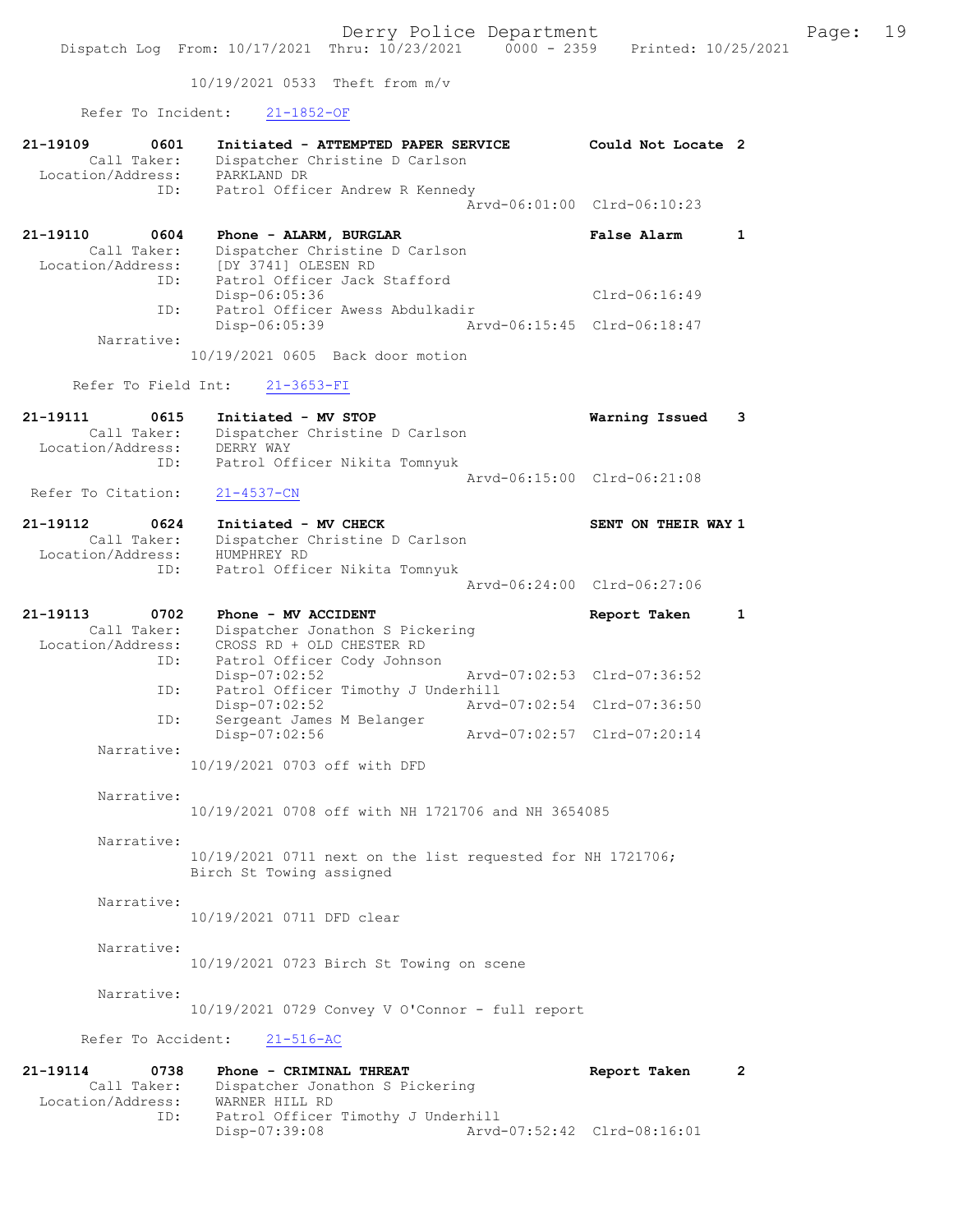Dispatch Log From: 10/17/2021 Thru: 10/23/2021 0000 - 2359 Printed: 10/25/2021 ID: Sergeant James M Belanger Disp-07:39:11 Arvd-07:52:43 Clrd-08:03:40  $0.15P=0.739:11$ <br>Refer To Incident:  $21-1853-OF$ 21-19115 0741 Initiated - WARRANT ARREST Report Taken 2 Call Taker: Dispatcher Jonathon S Pickering Location/Address: [DY 2] MUNICIPAL DR ID: Patrol Officer Charles L Doherty Arvd-07:41:00 Clrd-08:16:21 Narrative: 10/19/2021 0753 subject turning himself in on a warrant Narrative: 10/19/2021 0753 Subject Info: Daniel Langenheim 31 Leavitt Farm Ln York, ME DOB:12/13/93 Arrested on a warrant for Simple Assault Narrative: 10/19/2021 0816 released on a summons, court date 2/3/22 Refer To Arrest: 21-1004-AR 21-19116 0840 Initiated - FOUND/LOST PROPERTY Could Not Locate 3 Call Taker: Dispatcher Jonathon S Pickering Location/Address: [DY 276] GRINNELL RD ID: Patrol Officer Melissa M Houde Arvd-08:40:00 Clrd-08:48:29 Narrative: 10/19/2021 0840 hypodermic needles 21-19117 0912 Phone - ASSIST OTHER AGENCY Assistance Rendered 3 Call Taker: Dispatcher Jonathon S Pickering Location/Address: PINKERTON ST ID: Patrol Officer Brian J Landry Disp-09:13:20 Arvd-09:13:21 Clrd-09:46:49 ID: Patrol Officer Cody Johnson Disp-09:13:24 Arvd-09:17:47 Clrd-09:46:47 ID: Sergeant James M Belanger Disp-09:13:50 Arvd-09:13:51 Clrd-09:46:48 Narrative: 10/19/2021 0913 fire alarms sounding Narrative: 10/19/2021 0914 DFD on scene Narrative: 10/19/2021 0916 building evacuated, DFD checking 21-19118 0946 Initiated - ANIMAL COMPLAINT Could Not Locate 1 Call Taker: Dispatcher Jonathon S Pickering Location/Address: ROLLINS ST ID: Civilian Robin Bordonaro Arvd-09:46:00 Clrd-10:02:39 21-19119 0950 Initiated - MV STOP Summons Issued 3 Call Taker: Dispatcher Jonathon S Pickering Location/Address: WINDHAM RD + WILLOW ST ID: Patrol Officer Timothy J Underhill Arvd-09:50:00 Clrd-09:57:53 Refer To Citation: 21-816-001061 21-19120 0950 Phone - ASSIST OTHER AGENCY Services Rendered 3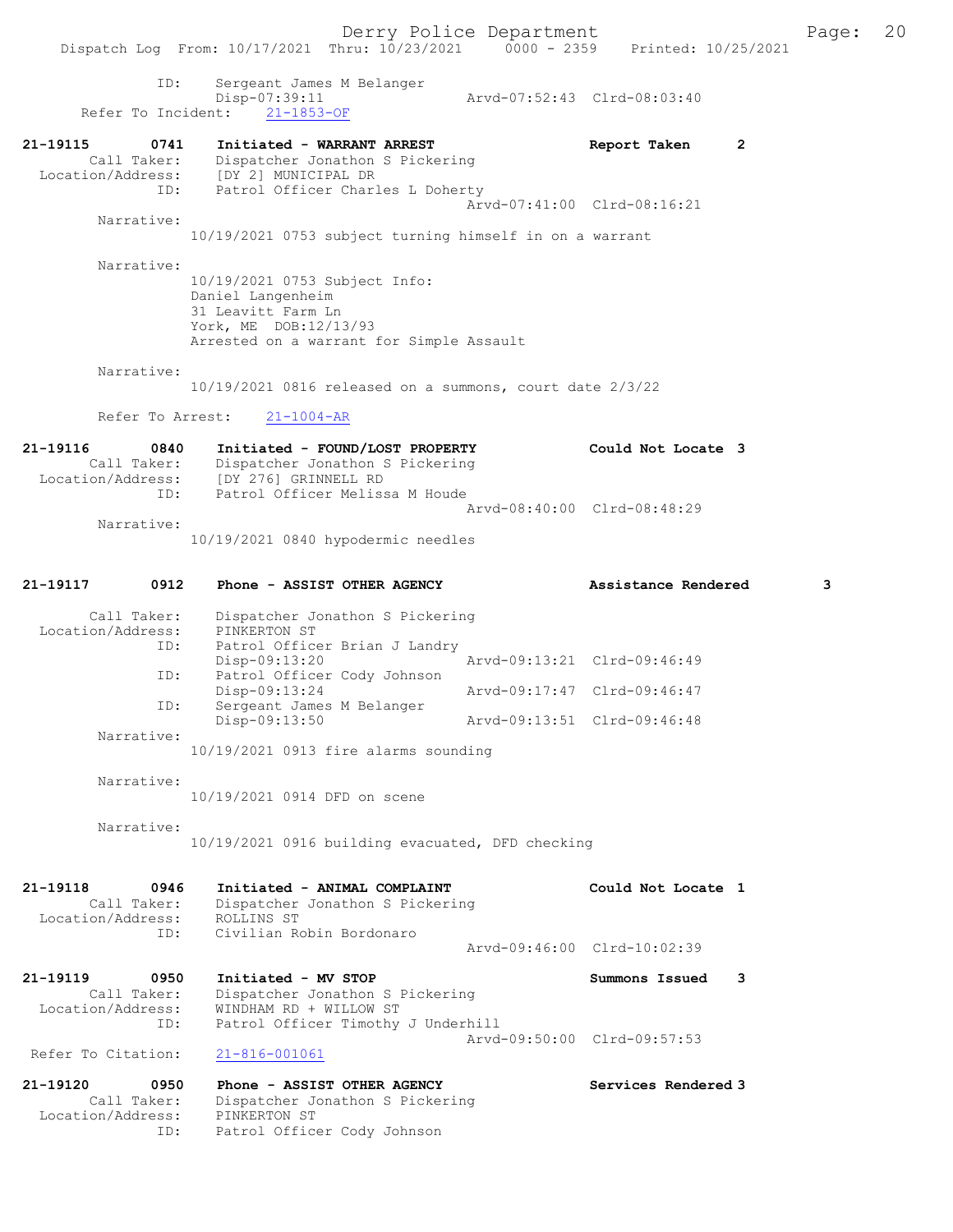Derry Police Department Fage: 21 Dispatch Log From: 10/17/2021 Thru: 10/23/2021 0000 - 2359 Printed: 10/25/2021 Disp-09:51:00 Arvd-09:54:35 Clrd-10:09:06 21-19121 1015 Initiated - MV STOP Warning Issued 3 Call Taker: Dispatcher Jonathon S Pickering Location/Address: WINDHAM RD + WILLOW ST ID: Patrol Officer Timothy J Underhill Arvd-10:15:00 Clrd-10:21:20 Refer To Citation: 21-4538-CN 21-19122 1037 Initiated - MV STOP Warning Issued 3 Call Taker: Dispatcher Jonathon S Pickering Location/Address: CRYSTAL AVE + EAST BROADWAY ID: Patrol Officer Melissa M Houde Arvd-10:37:00 Clrd-10:41:54<br>21-4539-CN Refer To Citation: 21-19123 1048 Initiated - FOLLOW-UP Services Rendered 2 Call Taker: Dispatcher Jonathon S Pickering Location/Address: KENDALL POND RD ID: Patrol Officer Melissa M Houde Arvd-10:48:00 Clrd-10:59:35 21-19124 1101 Initiated - FIGHT Report Taken 2 Call Taker: Dispatcher Jonathon S Pickering Location/Address: PINKERTON ST ID: Patrol Officer Brian J Landry ID: Patrol Officer Cody Johnson<br>Disp-11:02:03<br>Arvd-11:02:04 Clrd-11:12:04 Patrol Officer Cody Johnson Disp-11:02:03 Arvd-11:02:04 Clrd-11:12:04 ID: Sergeant James M Belanger Disp-11:02:38 Arvd-11:02:40 Clrd-11:12:06 Refer To Incident: 21-1854-OF 21-19125 1103 Initiated - FOLLOW-UP No Action Required 2 Call Taker: Dispatcher Jonathon S Pickering Location/Address: E BROADWAY ID: Patrol Officer Melissa M Houde Arvd-11:03:00 Clrd-11:10:03 21-19126 1115 Other - JUVENILE OFFENSES Report Taken 2 Call Taker: Dispatcher Jonathon S Pickering Location/Address: [DY 2] MUNICIPAL DR ID: Detective Peter A Houlis Disp-11:16:08 Arvd-11:16:16 Clrd-11:38:48 Refer To Incident: 21-1855-OF 21-19127 1124 Phone - Unlicensed Dog Warning Issued 2 Call Taker: Dispatcher Jonathon S Pickering Location/Address: HAMPSTEAD RD ID: Civilian Robin Bordonaro Disp-11:25:19 Arvd-11:25:21 Clrd-11:25:32 Refer To Field Int: 21-3677-FI 21-19128 1137 Phone - KEEP THE PEACE Network Services Rendered 2 Call Taker: Dispatcher Jonathon S Pickering Location/Address: LARAWAY CT ID: Patrol Officer Charles L Doherty<br>Disp-11:43:09 Arv Disp-11:43:09 Arvd-11:47:16 Clrd-12:26:59 ID: Patrol Officer Cody Johnson Arvd-11:48:03 Clrd-12:26:56 Arrived By: Lieutenant Robert F Smith 21-19129 1139 Initiated - Unlicensed Dog Warning Issued 2 Call Taker: Dispatcher Jonathon S Pickering Location/Address: N HIGH ST ID: Civilian Robin Bordonaro Arvd-11:39:00 Clrd-11:39:31

Refer To Field Int: 21-3678-FI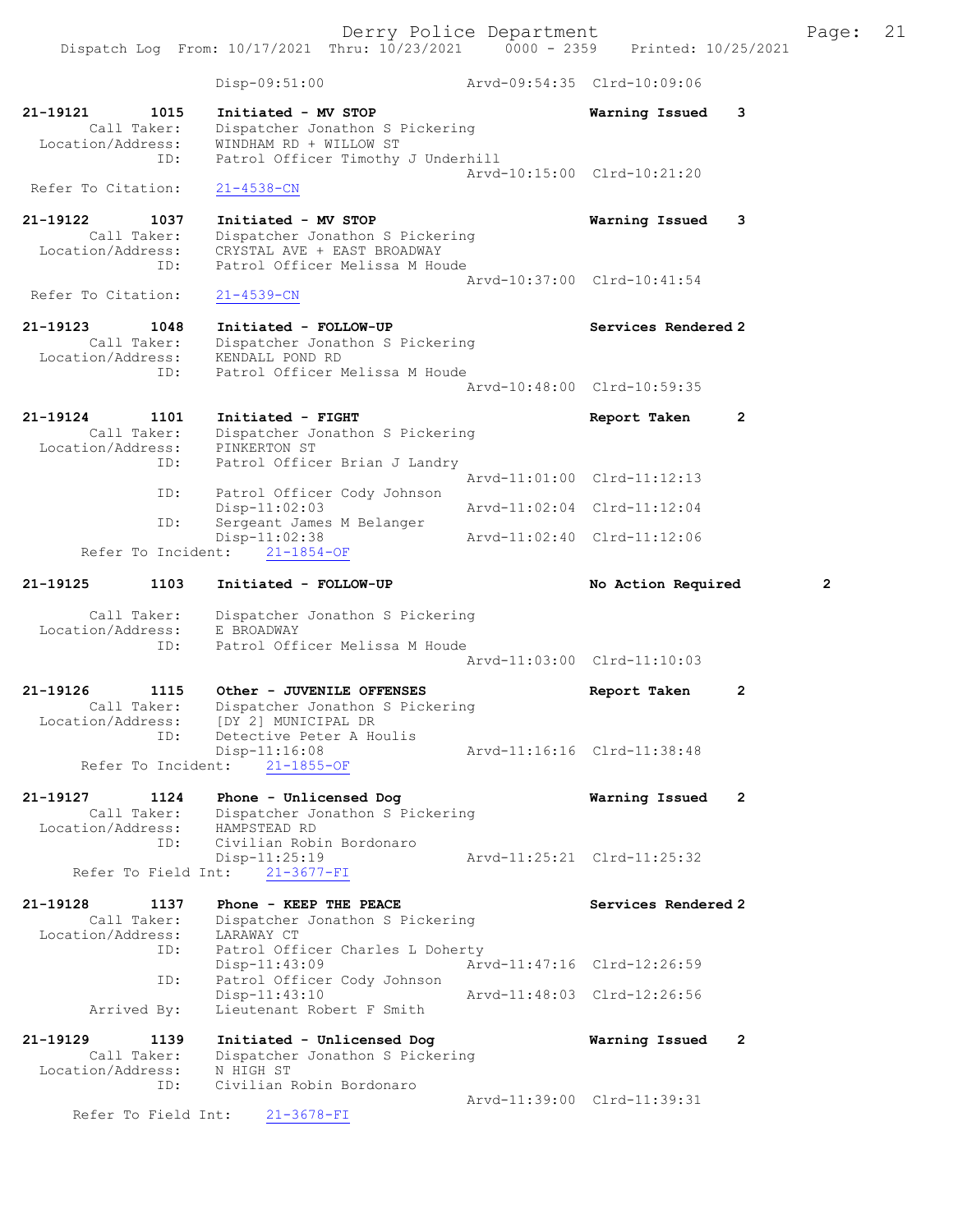|                                                      | $20 - 200 - 200 - 0.001$<br>Dispatch Log From: 10/17/2021 Thru: 10/23/2021 0000 - 2359 Printed: 10/25/2021    |                             |                |
|------------------------------------------------------|---------------------------------------------------------------------------------------------------------------|-----------------------------|----------------|
| 21-19130<br>1203                                     | Initiated - FOLLOW-UP                                                                                         | No Action Required          | $\overline{2}$ |
| Call Taker:<br>Location/Address:                     | Dispatcher Jonathon S Pickering<br>KENDALL POND RD                                                            |                             |                |
| ID:                                                  | Patrol Officer Melissa M Houde                                                                                | Arvd-12:03:00 Clrd-12:10:48 |                |
| 21-19131<br>1221<br>Call Taker:<br>Location/Address: | Initiated - MV STOP<br>Dispatcher Jonathon S Pickering<br><b>W BROADWAY</b>                                   | Warning Issued<br>3         |                |
| ID:<br>Refer To Citation:                            | Patrol Officer Melissa M Houde<br>$21 - 4540 - CN$                                                            | Arvd-12:21:00 Clrd-12:25:52 |                |
| 21-19132<br>1227                                     | Phone - MV ACCIDENT                                                                                           | Report Taken<br>1           |                |
| Call Taker:<br>Location/Address:<br>ID:              | Dispatcher Jonathon S Pickering<br>MANCHESTER RD<br>Patrol Officer Melissa M Houde                            |                             |                |
| ID:                                                  | $Disp-12:27:43$<br>Patrol Officer Charles L Doherty                                                           | $Clrd-12:29:51$             |                |
| Refer To Citation:<br>Narrative:                     | $Disp-12:27:46$<br>$21 - 4541 - CN$                                                                           | Arvd-12:29:47 Clrd-12:49:05 |                |
|                                                      | 10/19/2021 1235<br>V61721<br>4726423                                                                          |                             |                |
| Narrative:                                           |                                                                                                               |                             |                |
|                                                      | ramoska v calder<br>non reportable                                                                            |                             |                |
| Refer To Accident:                                   | $21 - 517 - AC$                                                                                               |                             |                |
| 21-19133<br>1240                                     | Initiated - ASSAULT<br>Call Taker: Dispatcher Jonathon S Pickering<br>Location/Address: [DY 250] PINKERTON ST | Report Taken<br>1           |                |
| ID:<br>Refer To Incident:                            | Patrol Officer Brian J Landry<br>$21 - 1856 - OF$                                                             | Arvd-12:40:00 Clrd-12:41:14 |                |
|                                                      |                                                                                                               | Assistance Rendered         |                |
| 21-19134<br>1243                                     | Phone - ASSIST CITIZEN                                                                                        |                             | 3              |
| Call Taker:<br>Location/Address:<br>ID:              | Dispatcher Jonathon S Pickering<br>BEDARD AVE<br>Patrol Officer Timothy J Underhill<br>Disp-12:47:47          | Arvd-12:47:49 Clrd-12:52:16 |                |
| Refer To Field Int:                                  | $21 - 3667 - FI$                                                                                              |                             |                |
| 21-19135<br>1317<br>Call Taker:<br>Location/Address: | Initiated - MV REPO<br>Dispatcher Jonathon S Pickering<br>HIGHLAND AVE                                        | <b>Vehicle Towed</b><br>1   |                |
| ID:                                                  | Dispatcher Jonathon S Pickering                                                                               | Arvd-13:17:00 Clrd-13:32:28 |                |
| Narrative:                                           | 10/19/2021 1318 2020 Honda Civic color white, owner unaware                                                   |                             |                |
| 21-19136<br>1319<br>Call Taker:<br>Location/Address: | Phone - HIT AND RUN<br>Dispatcher Jonathon S Pickering<br>[DY 1456] MANCHESTER RD                             | Report Taken<br>2           |                |
| ID:                                                  | Patrol Officer Timothy J Underhill<br>$Disp-13:19:14$                                                         | Arvd-13:26:54 Clrd-13:47:57 |                |
| Refer To Incident:                                   | $21 - 1857 - OF$                                                                                              |                             |                |
| 21-19137<br>1332                                     | Initiated - WELFARE CHECK                                                                                     | Services Rendered 2         |                |
| Call Taker:<br>Location/Address:<br>ID:              | Dispatcher Jonathon S Pickering<br>BRADFORD ST<br>Patrol Officer Brian J Landry                               | Arvd-13:32:00 Clrd-13:33:04 |                |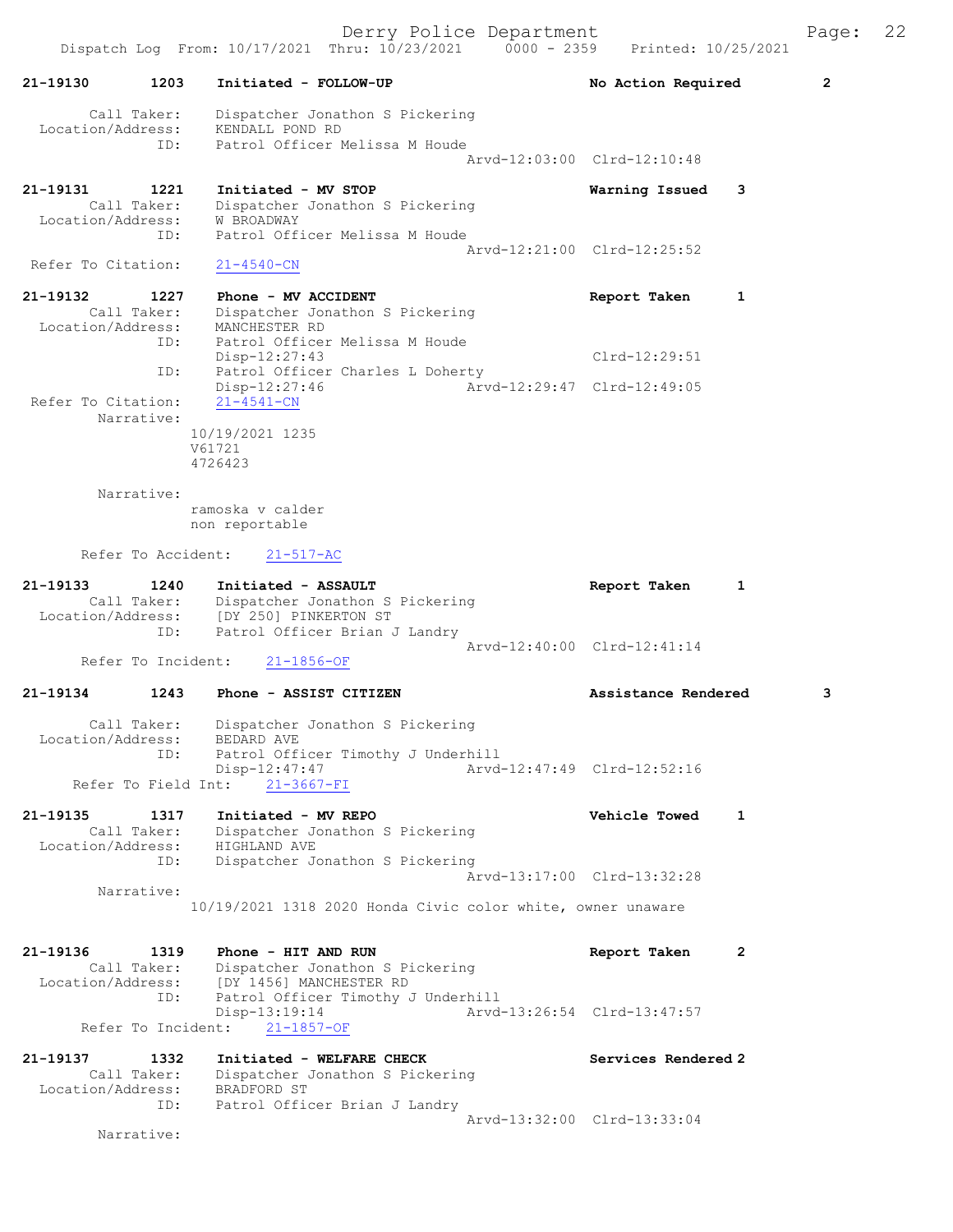10/19/2021 1332 handled by SRO

Refer To Field Int: 21-3652-FI

| 21-19138<br>1334<br>Call Taker:<br>Location/Address:        | Phone - PROPERTY CHECK<br>Dispatcher Jonathon S Pickering<br>AMHERST DR                                                                             | Services Rendered 2                          |
|-------------------------------------------------------------|-----------------------------------------------------------------------------------------------------------------------------------------------------|----------------------------------------------|
| ID:<br>Narrative:                                           | Patrol Officer Cody Johnson<br>$Disp-13:37:15$                                                                                                      | Arvd-13:44:40 Clrd-13:47:43                  |
|                                                             | 10/19/2021 1347 checked with no issues found                                                                                                        |                                              |
| 21-19139<br>1354<br>Call Taker:<br>Location/Address:        | Phone - FOLLOW-UP<br>Dispatcher Jonathon S Pickering<br>OAK ST                                                                                      | Services Rendered 2                          |
| 21-19140 1404<br>Call Taker:<br>Location/Address:           | Phone - WARRANT ARREST<br>Dispatcher Jonathon S Pickering<br>[DY 2] MUNICIPAL DR                                                                    | Arrest(s) Made<br>$\overline{2}$             |
| ID:<br>Narrative:                                           | Patrol Officer Collin Kennedy<br>$Disp-14:06:03$                                                                                                    | Arvd-14:06:05 Clrd-14:35:16                  |
|                                                             | 10/19/2021 1405 subject turning himself in on a warrant                                                                                             |                                              |
| Narrative:                                                  | 10/19/2021 1406 Subject Info:<br>Saran Bambushew<br>4 Meetingplace Dr #402<br>Exeter, NH DOB: 3/24/56<br>Arrested on a warrant for Public Urination |                                              |
| Narrative:                                                  | 10/19/2021 1406 summons issued, court date 2/3/22                                                                                                   |                                              |
| Refer To Summons:                                           | $21 - 1005 - AR$                                                                                                                                    |                                              |
|                                                             |                                                                                                                                                     |                                              |
| 21-19141<br>1428<br>Call Taker:<br>Location/Address:        | Initiated - MV STOP<br>Dispatcher Jonathon S Pickering<br>KENDALL POND RD                                                                           | Warning Issued<br>3                          |
| ID:<br>Refer To Citation:                                   | Patrol Officer Melissa M Houde<br>$21 - 4542 - CN$                                                                                                  | Arvd-14:28:00 Clrd-14:38:05                  |
| 1438<br>21-19142<br>Call Taker:<br>Location/Address:<br>ID: | Initiated - ASSIST CITIZEN<br>Dispatcher Jonathon S Pickering<br>TSIENNETO RD + SUNVIEW DR<br>Patrol Officer Charles L Doherty                      | SENT ON THEIR WAY 3                          |
| ID:                                                         | Patrol Officer Melissa M Houde<br>Disp-14:38:25                                                                                                     | Arvd-14:38:00 Clrd-14:41:17<br>Clrd-14:41:19 |
| Narrative:                                                  | 10/19/2021 1438 officer being flagged down                                                                                                          |                                              |
| 21-19143<br>1441<br>Call Taker:<br>Location/Address:        | Phone - SUSPICIOUS ACTIVITY<br>Dispatcher Jonathon S Pickering<br>LARAWAY CT                                                                        | Could Not Locate 2                           |
| ID:                                                         | Patrol Officer Charles L Doherty<br>Disp-14:44:54                                                                                                   | Arvd-14:46:25 Clrd-14:48:22                  |
| ID:<br>Narrative:                                           | Patrol Officer Melissa M Houde<br>Disp-14:45:53                                                                                                     | Arvd-14:46:25 Clrd-14:48:21                  |
|                                                             | 10/19/2021 1448 checking for a violation of bail conditions,<br>unable to locate                                                                    |                                              |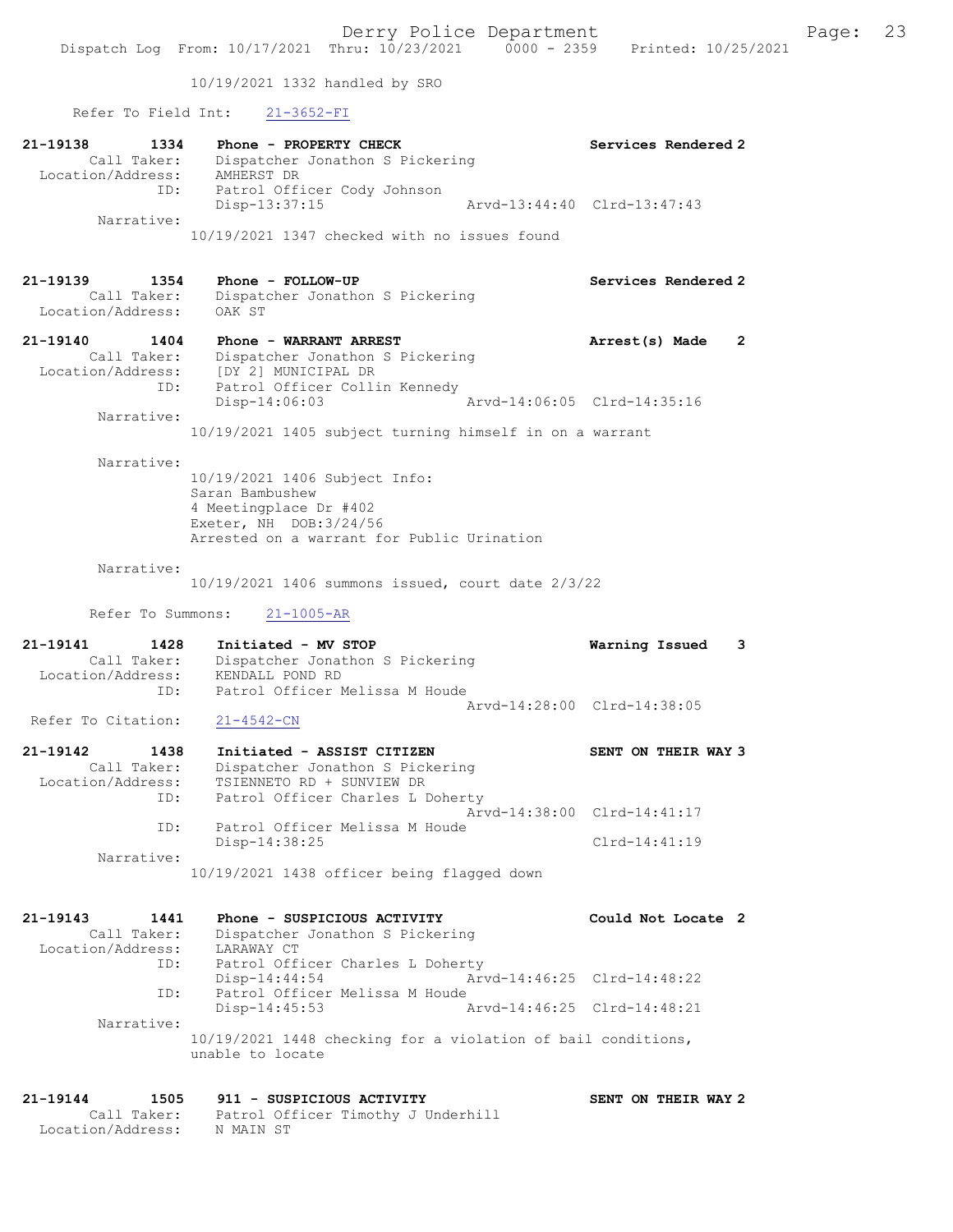Derry Police Department Fage: 24 Dispatch Log From: 10/17/2021 Thru: 10/23/2021 0000 - 2359 Printed: 10/25/2021 ID: Patrol Officer Charles L Doherty Disp-15:06:49 Arvd-15:06:55 Clrd-15:22:44 ID: Patrol Officer Sara R Joyce<br>Disp-15:06:50 Disp-15:06:50 Arvd-15:10:32 Clrd-15:22:37 Patrol Officer Ryan M Panaro ID: Sergeant Jared Knox<br>Disp-15:16:41 Disp-15:16:41 Arvd-15:16:42 Clrd-15:22:41 21-19145 1511 Phone - WELFARE CHECK Services Rendered 2 Call Taker: Patrol Officer Timothy J Underhill Location/Address: [DY 92] SUNSET AVE ID: Patrol Officer Awess Abdulkadir Disp-15:21:11 Arvd-15:26:14 Clrd-15:39:48 INCOL Officer<br>Disp-15:21:11<br>ID: Sergeant T Disp-15:27:46 Arvd-15:34:59 Clrd-15:39:27 Refer To Field Int:  $21-3660-FI$ 21-19146 1515 Phone - SUSPICIOUS ACTIVITY Matter Rectified 2 Call Taker: Lieutenant Michael T Muncey Location/Address: [DY 2857] LENOX RD ID: Patrol Officer Melissa M Houde Disp-15:18:15 Arvd-15:20:56 Clrd-15:26:42 Arrived By: Patrol Officer Timothy J Underhill Cleared By: Patrol Officer Timothy J Underhill 21-19147 1529 Phone - ANIMAL COMPLAINT Nerricos Rendered 1 Call Taker: Lieutenant Michael T Muncey Location/Address: ISLAND POND RD ID: Patrol Officer Awess Abdulkadir Disp-15:41:16 Arvd-15:57:26 Clrd-16:04:51 Dispatched By: Patrol Officer Timothy J Underhill Arrived By: Patrol Officer Timothy J Underhill Cleared By: Patrol Officer Timothy J Underhill Refer To Field Int: 21-3664-FI 21-19148 1544 Initiated - MV STOP Warning Issued 3 Call Taker: Patrol Officer Timothy J Underhill Location/Address: KENDALL POND RD ID: Patrol Officer Melissa M Houde Arvd-15:44:00 Clrd-15:50:28<br>21-4543-CN Refer To Citation: 21-19149 1548 Initiated - MV STOP Warning Issued 3 Call Taker: Patrol Officer Timothy J Underhill Location/Address: E DERRY RD + CEMETERY RD ID: Patrol Officer Sara R Joyce Arvd-15:48:00 Clrd-15:51:48 Patrol Officer Ryan M Panaro Refer To Citation: 21-4545-CN 21-19150 1550 Initiated - MV STOP Warning Issued 3 Call Taker: Patrol Officer Timothy J Underhill Location/Address: PINKERTON ST ID: Patrol Officer Charles L Doherty Arvd-15:50:00 Clrd-15:55:23<br>21-4544-CN Refer To Citation: 21-19151 1615 Initiated - MV STOP Warning Issued 3 Call Taker: Patrol Officer Timothy J Underhill Location/Address: ISLAND POND RD + CEMETERY RD ID: Patrol Officer Awess Abdulkadir Arvd-16:15:00 Clrd-16:22:09 Refer To Citation: 21-4546-CN 21-19152 1624 Walk-In - SCHOOL BUS PASSING Report Taken 2 Call Taker: Patrol Officer Timothy J Underhill Location/Address: MAPLE ST ID: Patrol Officer Collin Kennedy Disp-16:25:36 Arvd-16:25:38 Clrd-16:26:05 Refer To Incident: 21-1858-OF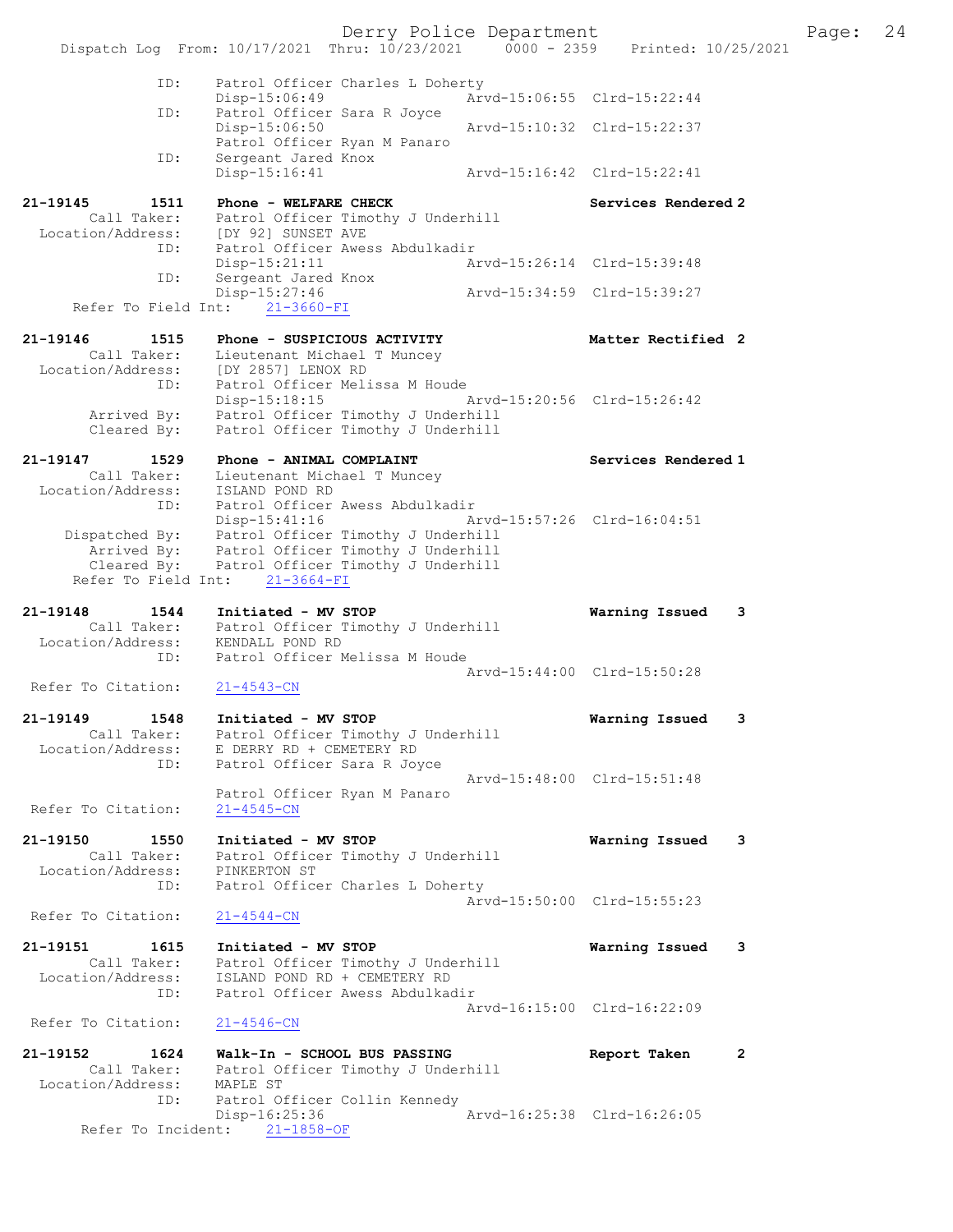21-19153 1644 Phone - WELFARE CHECK Services Rendered 2 Call Taker: Patrol Officer Timothy J Underhill Location/Address: PEMBROKE DR ID: Patrol Officer Sara R Joyce Disp-16:45:57 Arvd-16:50:35 Clrd-17:01:15 Patrol Officer Ryan M Panaro<br>ID: Patrol Officer Charles L Dohe Patrol Officer Charles L Doherty Disp-16:45:58 <br>  $\bar{Arvd}$ -16:49:59 Clrd-17:01:16<br>  $\bar{Arvd}$ -16:49:59 Clrd-17:01:16 Refer To Field Int: 21-3686-FI 21-19154 1649 Initiated - MV STOP Summons Issued 3 Call Taker: Patrol Officer Timothy J Underhill Location/Address: SOUTH AVE ID: Patrol Officer Melissa M Houde Arvd-16:49:00 Clrd-16:53:58<br>21-816-002026 Refer To Citation: 21-19155 1703 Initiated - MV STOP Warning Issued 3 Call Taker: Patrol Officer Timothy J Underhill Location/Address: N MAIN ST ID: Patrol Officer Charles L Doherty Arvd-17:03:00 Clrd-17:12:41 Refer To Citation: 21-4548-CN 21-19156 1707 Initiated - MV STOP Warning Issued 3 Call Taker: Patrol Officer Timothy J Underhill Location/Address: W BROADWAY + WYMAN ST ID: Patrol Officer Melissa M Houde Arvd-17:07:00 Clrd-17:11:23 Refer To Citation: 21-4547-CN 21-19157 1723 Initiated - MV STOP Warning Issued 3 Call Taker: Patrol Officer Timothy J Underhill Location/Address: WINDHAM RD ID: Patrol Officer Awess Abdulkadir Arvd-17:23:00 Clrd-17:31:44 Refer To Citation:  $21-4549-CN$ 21-19158 1728 Phone - DELIVER A MESSAGE No Action Required 1 Call Taker: Patrol Officer Timothy J Underhill Location/Address: TSIENNETO RD ID: Patrol Officer Charles L Doherty Disp-17:28:37 Arvd-17:36:33 Clrd-17:42:15 Arrived By: Patrol Officer Kevin L Davies Cleared By: Patrol Officer Kevin L Davies 21-19159 1731 Phone - TREE(S) DOWN Removed Hazard 1 Call Taker: Patrol Officer Timothy J Underhill Location/Address: ISLAND POND RD + LAWRENCE RD ID: Patrol Officer Awess Abdulkadir Disp-17:31:51 Arvd-17:37:03 Clrd-18:02:51 Arrived By: Patrol Officer Kevin L Davies Cleared By: Patrol Officer Kevin L Davies 21-19160 1735 Radio - MV STOP Warning Issued 3 Call Taker: Patrol Officer Kevin L Davies Location/Address: HAMPSTEAD RD ID: Patrol Officer Sara R Joyce Disp-17:35:24 Arvd-17:35:26 Clrd-17:41:06 Patrol Officer Ryan M Panaro Refer To Citation: 21-4550-CN 21-19161 1740 Phone - ABANDONED 911 False Alarm 1 Call Taker: Patrol Officer Kevin L Davies Location/Address: ASHLEIGH DR ID: Patrol Officer Sara R Joyce Disp-17:41:36 Clrd-17:52:22 Patrol Officer Ryan M Panaro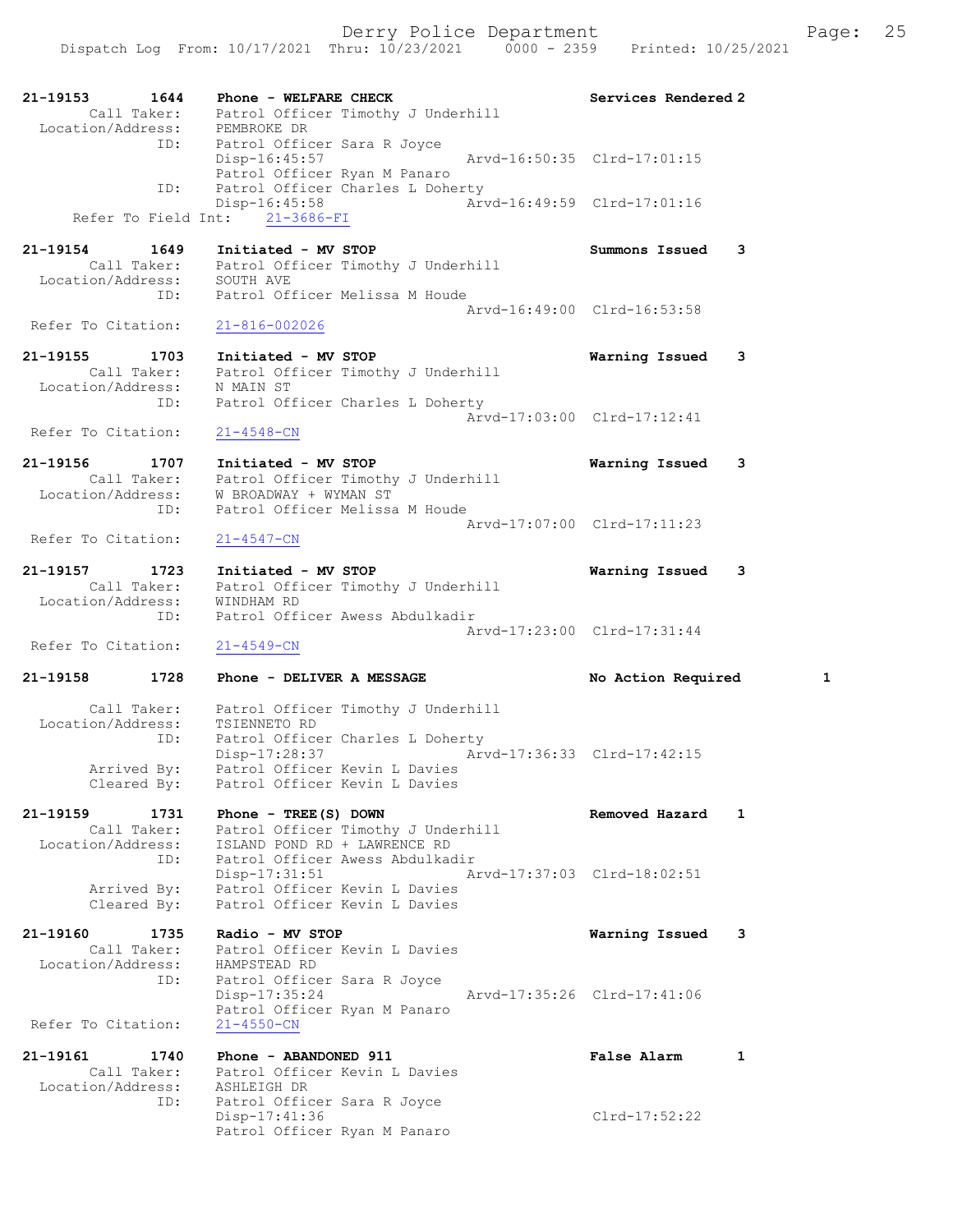Derry Police Department Fage: 26 Dispatch Log From: 10/17/2021 Thru: 10/23/2021 0000 - 2359 Printed: 10/25/2021 ID: Patrol Officer Melissa M Houde Disp-17:41:40 Clrd-17:41:59 ID: Patrol Officer Charles L Doherty Disp-17:42:44 Arvd-17:47:46 Clrd-17:52:26 Refer To Field Int: 21-3670-FI 21-19162 1808 Walk-In - ASSIST CITIZEN ADVICE GIVEN 3 Call Taker: Patrol Officer Joshua Martin Location/Address: [DY 2] MUNICIPAL DR ID: Patrol Officer Joshua Martin Disp-18:09:51 Arvd-18:09:55 Clrd-18:12:27 Refer To Field Int: 21-3672-FI 21-19163 1813 Radio - MV STOP Warning Issued 3 Call Taker: Patrol Officer Kevin L Davies Location/Address: W BROADWAY ID: Patrol Officer Melissa M Houde Disp-18:13:27 Arvd-18:13:29 Clrd-18:20:58 Cleared By: Patrol Officer Joshua Martin Refer To Citation: 21-4551-CN 21-19164 1830 Phone - JUVENILE OFFENSES Sandered 2 Services Rendered 2 Call Taker: Patrol Officer Joshua Martin Location/Address: DERRYFIELD RD ID: Patrol Officer Sara R Joyce Disp-18:32:00 Arvd-18:42:02 Clrd-18:58:40 Patrol Officer Ryan M Panaro Arrived By: Patrol Officer Kevin L Davies Refer To Field Int: 21-3654-FI 21-19165 1902 911 - CRIMINAL THREAT Report Taken 2 Call Taker: Patrol Officer Joshua Martin Location/Address: [DY 3499] CRYSTAL AVE ID: Patrol Officer Charles L Doherty Disp-19:04:12 Arvd-19:05:23 Clrd-19:22:28 Cleared By: Patrol Officer Kevin L Davies ID: Patrol Officer Awess Abdulkadir Disp-19:05:35 Arvd-19:08:18 Clrd-19:16:36 Dispatched By: Patrol Officer Kevin L Davies Arrived By: Patrol Officer Kevin L Davies ID: Patrol Officer Melissa M Houde Disp-19:05:40 Clrd-19:05:43 Dispatched By: Lieutenant Michael T Muncey Cleared By: Lieutenant Michael T Muncey Refer To Incident:  $\frac{21-1859-OF}{21-3679-F1}$ Refer To Field Int: 21-19166 1904 911 - DISTURBANCE Report Taken 1 Call Taker: Lieutenant Michael T Muncey Location/Address: LARAWAY CT ID: Patrol Officer Sara R Joyce Disp-19:05:35 Arvd-19:05:39 Clrd-19:52:28 Patrol Officer Ryan M Panaro Arrived By: Patrol Officer Kevin L Davies Cleared By: Patrol Officer Kevin L Davies ID: Patrol Officer Melissa M Houde Disp-19:05:47 Arvd-19:05:54 Clrd-19:52:26 Arrived By: Patrol Officer Kevin L Davies Cleared By: Patrol Officer Kevin L Davies ID: Sergeant Jared Knox Disp-19:05:53 Arvd-19:06:18 Clrd-19:44:44 Cleared By: Patrol Officer Kevin L Davies Narrative: 10/19/2021 1904 One detained at this time Refer To Incident: 21-1860-OF

21-19167 1908 Phone - SUSPICIOUS ACTIVITY Could Not Locate 2 Call Taker: Patrol Officer Joshua Martin Location/Address: ROCKINGHAM RD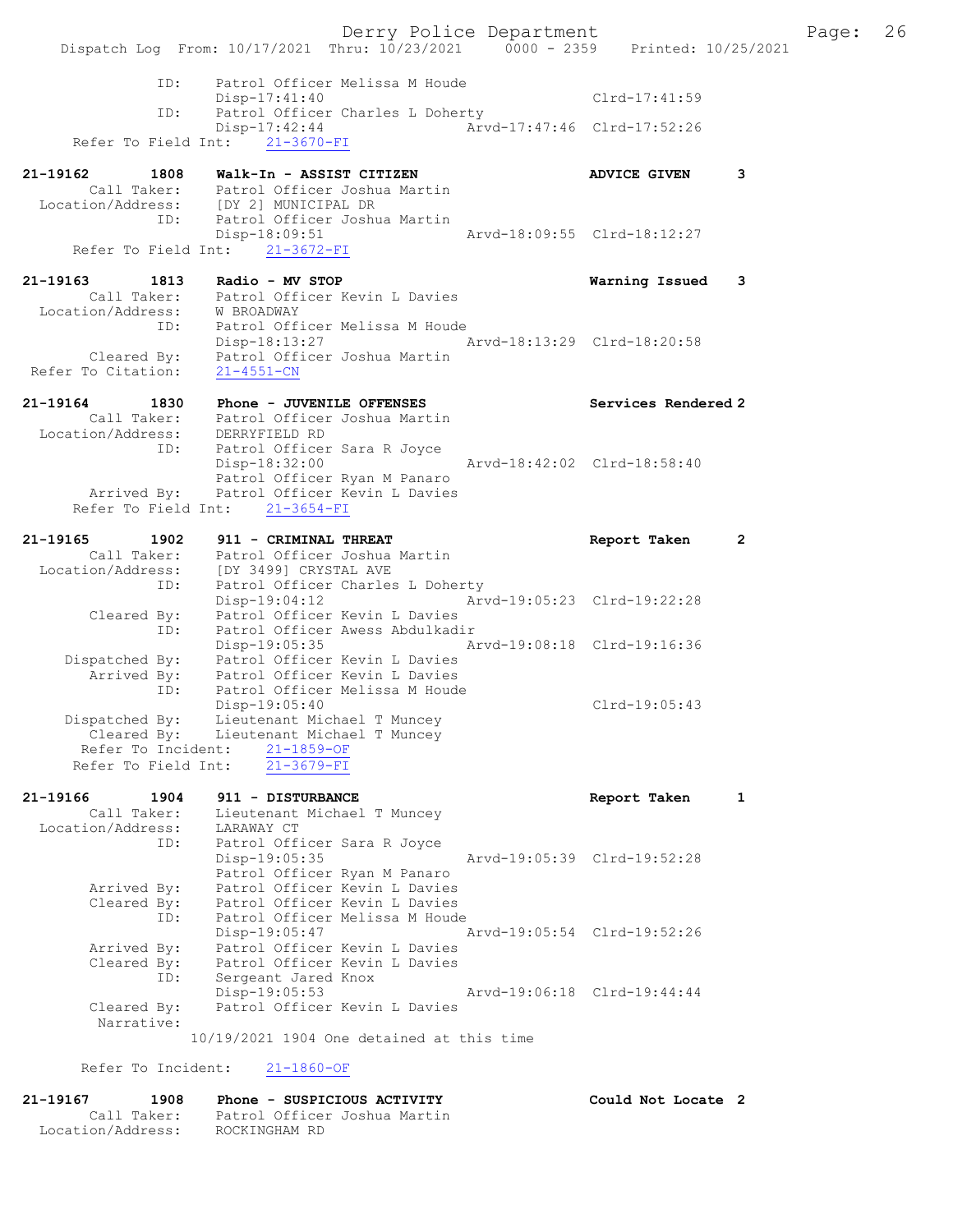ID: Patrol Officer Awess Abdulkadir Disp-19:22:57 Arvd-19:29:20 Clrd-19:33:40 21-19168 1942 Phone - MV ACCIDENT Report Taken 1 Call Taker: Patrol Officer Kevin L Davies Location/Address: N SHORE (BL) RD + CHESTER RD ID: Patrol Officer Awess Abdulkadir Disp-19:42:44 Arvd-19:44:41 Clrd-19:56:58 ID: Patrol Officer Charles L Doherty Disp-19:42:48 Arvd-19:44:26 Clrd-19:57:45 Arrived By: Patrol Officer Joshua Martin ID: Sergeant Jared Knox Disp-19:44:54 Arvd-19:48:54 Clrd-19:57:02 Refer To Incident: 21-1861-OF Refer To Accident: 21-518-AC 21-19169 1957 Phone - ASSIST CITIZEN ADVICE GIVEN 3

 Call Taker: Patrol Officer Kevin L Davies Location/Address: BUSBY GRV ID: Patrol Officer Awess Abdulkadir Disp-20:02:00 Arvd-20:15:01 Clrd-20:56:35 Arrived By: Patrol Officer Joshua Martin Cleared By: Patrol Officer Joshua Martin Narrative:

past tense hit and run

Refer To Field Int: 21-3662-FI

| 21-19170<br>2029  | Phone - SUSPICIOUS ACTIVITY                           | Could Not Locate 2          |  |
|-------------------|-------------------------------------------------------|-----------------------------|--|
| Call Taker:       | Lieutenant Michael T Muncey                           |                             |  |
| Location/Address: | FAIRWAY DR                                            |                             |  |
| ID:               | Patrol Officer Charles L Doherty                      |                             |  |
|                   | $Disp-20:30:22$                                       | Arvd-20:31:11 Clrd-20:36:52 |  |
| Arrived By:       | Patrol Officer Joshua Martin                          |                             |  |
| Cleared By:       | Patrol Officer Kevin L Davies                         |                             |  |
| Narrative:        |                                                       |                             |  |
|                   | Report of loud bang from the area of 11 and 18 FW DR. |                             |  |

| 21-19171          | 2034        | Radio - FOLLOW-UP              |                             | Services Rendered 2 |
|-------------------|-------------|--------------------------------|-----------------------------|---------------------|
|                   | Call Taker: | Patrol Officer Joshua Martin   |                             |                     |
| Location/Address: |             | IDY 27411 E BROADWAY           |                             |                     |
|                   | TD:         | Patrol Officer Melissa M Houde |                             |                     |
|                   |             | Disp-20:35:42                  | Arvd-20:35:46 Clrd-20:47:07 |                     |

| 21-19172          | 2035 | Phone - ALARM, BURGLAR           |  | <b>False Alarm</b>          |  |
|-------------------|------|----------------------------------|--|-----------------------------|--|
| Call Taker:       |      | Patrol Officer Kevin L Davies    |  |                             |  |
| Location/Address: |      | [DY 429] TSIENNETO RD            |  |                             |  |
|                   | ID:  | Patrol Officer Charles L Doherty |  |                             |  |
|                   |      | Disp-21:00:27                    |  | Arvd-21:03:54 Clrd-21:08:02 |  |
| Arrived By:       |      | Patrol Officer Joshua Martin     |  |                             |  |
|                   | ID:  | Patrol Officer Awess Abdulkadir  |  |                             |  |
|                   |      | $Disp-21:00:55$                  |  | Clrd-21:07:59               |  |
| Narrative:        |      |                                  |  |                             |  |

employee door

## Refer To Field Int: 21-3671-FI

| 21-19173<br>2047  | Radio - MV STOP                                | Arrest(s) Made |  |
|-------------------|------------------------------------------------|----------------|--|
| Call Taker:       | Patrol Officer Joshua Martin                   |                |  |
| Location/Address: | FRANKLIN ST                                    |                |  |
| ID:               | Patrol Officer Melissa M Houde                 |                |  |
|                   | Arvd-20:48:24 Clrd-21:18:26<br>$Disp-20:48:19$ |                |  |
| Cleared By:       | Patrol Officer Kevin L Davies                  |                |  |
| ID:               | Patrol Officer Charles L Doherty               |                |  |
|                   | Arvd-20:49:01 Clrd-21:00:22<br>Disp-20:48:58   |                |  |
| Cleared By:       | Patrol Officer Kevin L Davies                  |                |  |
| Narrative:        |                                                |                |  |
|                   | 10/19/2021 2109 Spacetown on scene             |                |  |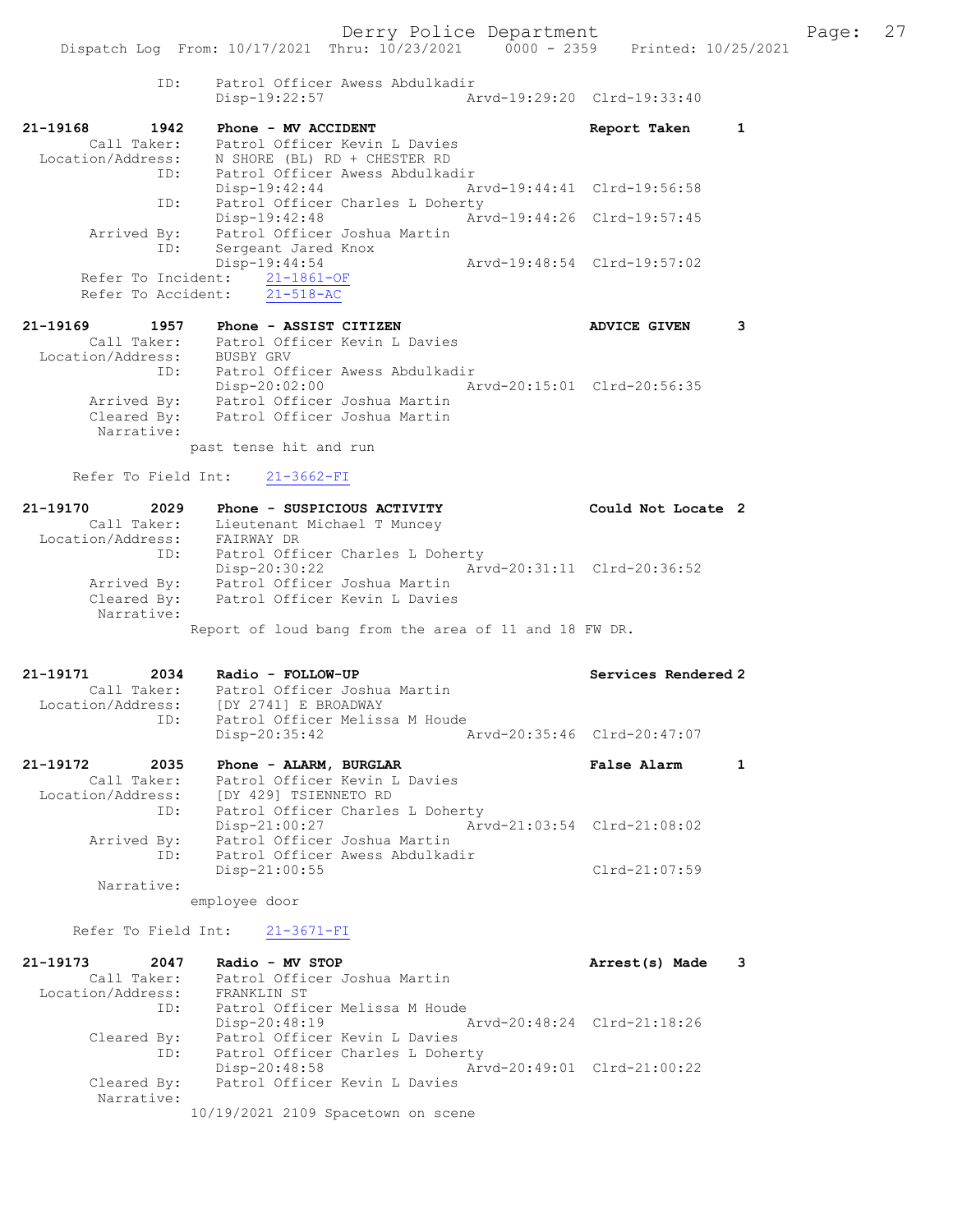### Narrative:

spacetown has vehicle and clear the scene

## Refer To Summons: 21-1006-AR

| 21-19174          | 2057        | Phone - FOLLOW-UP                                                            |                             | Services Rendered 2 |
|-------------------|-------------|------------------------------------------------------------------------------|-----------------------------|---------------------|
| Location/Address: | Call Taker: | Patrol Officer Kevin L Davies<br>[DY 2] MUNICIPAL DR                         |                             |                     |
|                   | ID:         | Patrol Officer Sara R Joyce<br>Disp-20:58:09<br>Patrol Officer Ryan M Panaro | Arvd-20:58:29 Clrd-22:45:18 |                     |
|                   | Cleared By: | Dispatcher Christine D Carlson                                               |                             |                     |

| 21-19175          | 2106        | Radio - TRANSPORT            | Services Rendered 3         |
|-------------------|-------------|------------------------------|-----------------------------|
|                   | Call Taker: | Patrol Officer Joshua Martin |                             |
| Location/Address: |             | [DY 8] MANNING ST            |                             |
|                   | ID:         | Captain George R Feole       |                             |
|                   |             | Disp-21:08:11                | Arvd-21:08:20 Clrd-21:22:07 |
|                   | Narrative:  |                              |                             |
|                   |             | 10/19/2021 2108 s/m 13929.3  |                             |

Narrative:

e/m: 13931.3

## 21-19176 2145 Phone - ANIMAL COMPLAINT Assistance Rendered 1

- Call Taker: Patrol Officer Kevin L Davies Location/Address: FORDWAY EXT ID: Patrol Officer Melissa M Houde Disp-21:46:12 Arvd-21:49:51 Clrd-22:09:41
- 21-19177 2236 Initiated MV STOP Warning Issued 3 Call Taker: Dispatcher Christine D Carlson Location/Address: MANCHESTER RD ID: Patrol Officer Joshua Martin Arvd-22:36:00 Clrd-22:42:09

Refer To Citation: 21-4552-CN

- 21-19178 2302 Phone ASSIST CITIZEN 21-19178 Services Rendered 3 Call Taker: Dispatcher Christine D Carlson Location/Address: FAIRWAY DR ID: Patrol Officer Awess Abdulkadir Disp-23:02:48 Arvd-23:08:03 Clrd-23:40:46 Refer To Field Int: 21-3661-FI
- 21-19179 2303 Phone NOISE COMPLAINT COMPRETER Services Rendered 2 Call Taker: Patrol Officer Kevin L Davies Location/Address: RAILROAD AVE ID: Patrol Officer Andrew R Kennedy Disp-23:03:59 Arvd-23:09:28 Clrd-23:15:59 Arrived By: Dispatcher Christine D Carlson Cleared By: Dispatcher Christine D Carlson ID: Patrol Officer Joshua Martin<br>Disp-23:04:02 Disp-23:04:02 Arvd-23:08:39 Clrd-23:15:56 Arrived By: Dispatcher Christine D Carlson Cleared By: Dispatcher Christine D Carlson Narrative:

10/19/2021 2316 No problems found - noisy furnace

| 21-19180           | 2349        | Initiated - MV STOP            | Warning Issued 3            |  |
|--------------------|-------------|--------------------------------|-----------------------------|--|
|                    | Call Taker: | Dispatcher Christine D Carlson |                             |  |
| Location/Address:  |             | FAIRWAY DR                     |                             |  |
|                    | ID:         | Patrol Officer Nikita Tomnyuk  |                             |  |
|                    |             |                                | Aryd-23:49:00 Clrd-23:56:14 |  |
| Refer To Citation: |             | 21-4553-CN                     |                             |  |

For Date: 10/20/2021 - Wednesday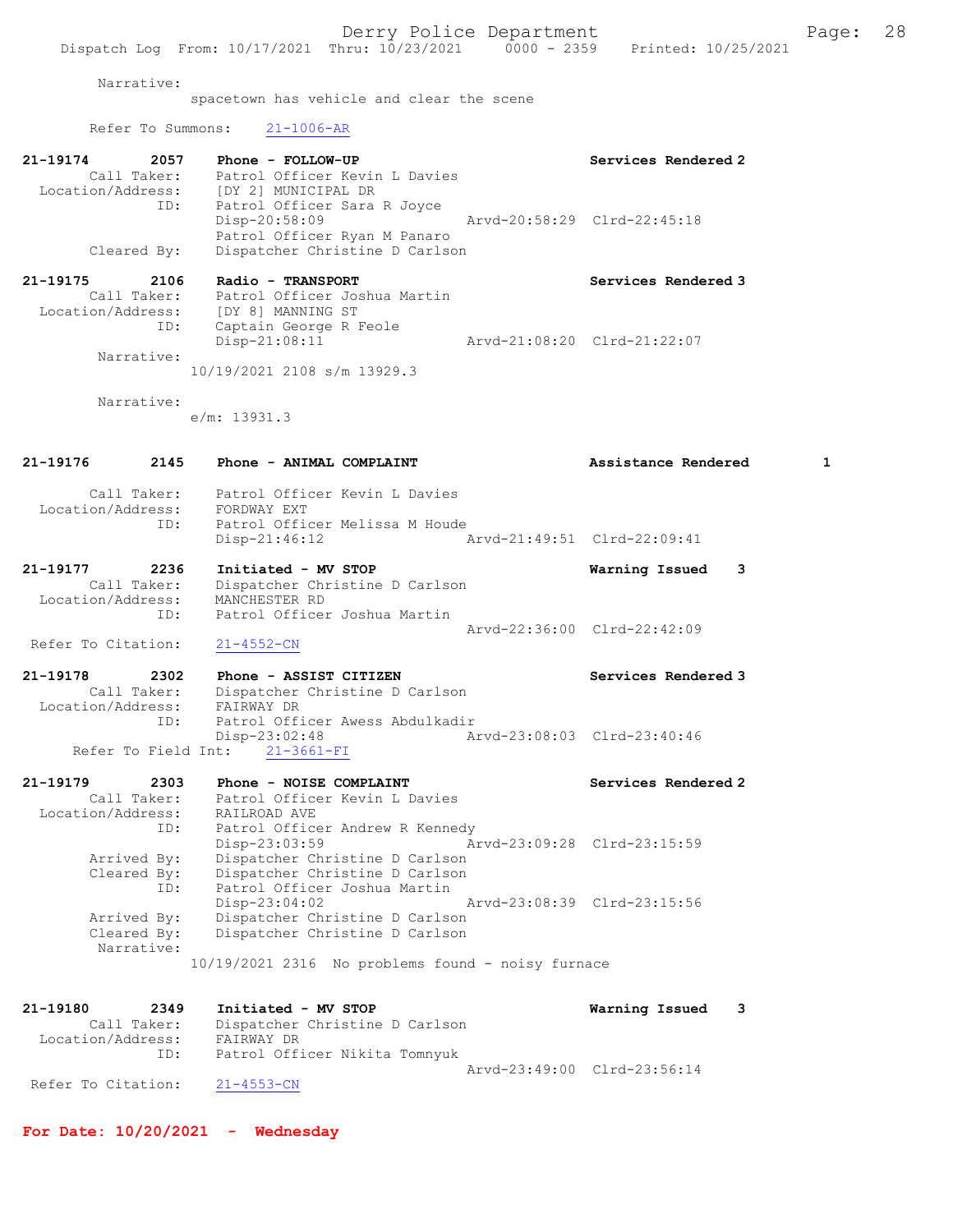21-19181 0021 Initiated - MV STOP Warning Issued 3 Call Taker: Dispatcher Christine D Carlson Location/Address: CRYSTAL AVE ID: Patrol Officer Nikita Tomnyuk Arvd-00:21:00 Clrd-00:30:52 Refer To Citation: 21-4554-CN 21-19182 0039 Initiated - PROPERTY CHECK Services Rendered 2 Call Taker: Dispatcher Christine D Carlson Location/Address: HUMPHREY RD ID: Sergeant Patrick H Dawson Arvd-00:39:00 Clrd-00:40:01 21-19183 0046 Initiated - PROPERTY CHECK Services Rendered 2 Call Taker: Dispatcher Christine D Carlson Location/Address: PIERCE AVE ID: Sergeant Patrick H Dawson Arvd-00:46:00 Clrd-00:47:02 21-19184 0050 Initiated - PROPERTY CHECK Services Rendered 2 Call Taker: Dispatcher Christine D Carlson Location/Address: ROLLINS ST ID: Sergeant Patrick H Dawson Arvd-00:50:00 Clrd-00:51:17 21-19185 0051 Initiated - MV STOP Warning Issued 3 Call Taker: Dispatcher Christine D Carlson Location/Address: ROCKINGHAM RD ID: Patrol Officer Andrew R Kennedy Arvd-00:51:00 Clrd-00:55:39 Refer To Citation: 21-4555-CN 21-19186 0110 Initiated - PROPERTY CHECK Services Rendered 2 Call Taker: Dispatcher Christine D Carlson Location/Address: E DERRY RD ess. I Bennischer Monica Ricci Arvd-01:10:00 Clrd-01:10:37 21-19187 0143 Initiated - MV CHECK Vehicle checked 1 Call Taker: Dispatcher Christine D Carlson Location/Address: [DY 1625] CRYSTAL AVE ID: Patrol Officer Awess Abdulkadir Arvd-01:43:00 Clrd-01:47:44 ID: Patrol Officer Monica Ricci<br>Disp-01:44:27 Disp-01:44:27 Arvd-01:44:28 Clrd-01:47:42 21-19188 0146 Phone - SUSPICIOUS ACTIVITY Services Rendered 2 Call Taker: Dispatcher Christine D Carlson Location/Address: FAIRWAY DR ID: Patrol Officer Awess Abdulkadir Disp-01:50:11 Arvd-01:55:52 Clrd-02:11:20<br>ID: Patrol Officer Andrew R Kennedy Patrol Officer Andrew R Kennedy<br>Disp-01:50:12 Am Disp-01:50:12 Arvd-01:55:53 Clrd-02:11:18 ID: Patrol Officer Nikita Tomnyuk<br>Disp-01:50:13 Arvd-01:55:54 Clrd-02:11:16 Disp-01:50:13 Arvd-01:55:54 Clrd-02:11:16 ID: Patrol Officer Monica Ricci Disp-01:50:13 Arvd-01:55:55 Clrd-02:11:15 ID: Sergeant Patrick H Dawson Disp-01:50:16 Arvd-01:55:52 Clrd-01:59:00 21-19189 0159 Initiated - MV CHECK Vehicle checked 1 Call Taker: Dispatcher Christine D Carlson Location/Address: FOREST RIDGE RD ID: Sergeant Patrick H Dawson Arvd-01:59:00 Clrd-02:10:46 Narrative: 10/20/2021 0212 No issues found - found to be repo company grabbing a vehicle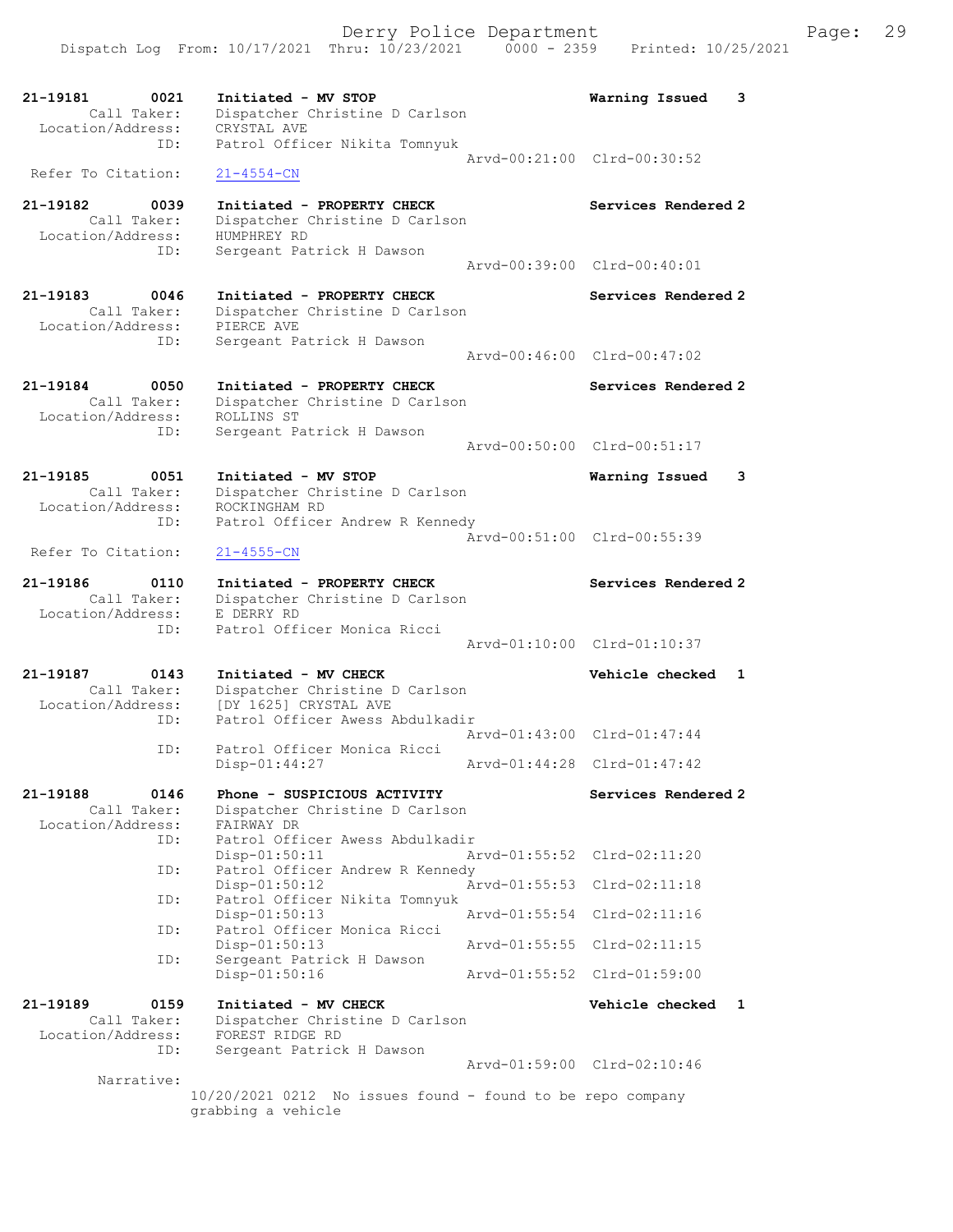21-19190 0211 Initiated - PED CHECK SENT ON THEIR WAY 2 Call Taker: Dispatcher Christine D Carlson Location/Address: FAIRWAY DR ID: Patrol Officer Nikita Tomnyuk Arvd-02:11:00 Clrd-02:14:32

21-19191 0239 Phone - MV REPO No Action Required 1

 Call Taker: Dispatcher Christine D Carlson Location/Address: FAIRWAY DR

21-19192 0333 Phone - ASSIST CITIZEN Services Rendered 3 Call Taker: Dispatcher Christine D Carlson Location/Address: SANBORN RD ID: Patrol Officer Nikita Tomnyuk Disp-03:34:20 Arvd-03:50:19 Clrd-03:55:02 Refer To Field Int: 21-3694-FI

21-19193 0342 Initiated - PED CHECK TRANSPORTED 2 Call Taker: Dispatcher Christine D Carlson Location/Address: S MAIN ST ID: Patrol Officer Andrew R Kennedy Arvd-03:42:00 Clrd-04:02:08 ID: Patrol Officer Monica Ricci Disp-03:45:14 Arvd-03:45:15 Clrd-03:48:53 Narrative: 10/20/2021 0349 337 transporting one to Depot Crossing, s/m: 32,569.1

 Narrative: 10/20/2021 0400 337 off at Depot Crossing, e/m: 32,574.5

Refer To Field Int: 21-3695-FI

21-19194 0450 Initiated - MV STOP Warning Issued 3 Call Taker: Dispatcher Christine D Carlson Location/Address: FORDWAY ST ID: Patrol Officer Andrew R Kennedy Arvd-04:50:00 Clrd-04:56:19<br>21-4556-CN

Refer To Citation:

21-19195 0455 Phone - SUSPICIOUS ACTIVITY Gone on Arrival 2 Call Taker: Dispatcher Christine D Carlson Location/Address: CHESTER RD + OLD AUBURN RD ID: Patrol Officer Monica Ricci Disp-04:56:08 Arvd-05:04:22 Clrd-05:05:58 Narrative: 10/20/2021 0455 Caller concerned about male subject walking in shorts

21-19196 0456 Phone - ALARM, BURGLAR CHARM False Alarm 1 Call Taker: Dispatcher Christine D Carlson Location/Address: [DY 8] MANNING ST ID: Patrol Officer Awess Abdulkadir Disp-04:58:09 Arvd-04:59:32 Clrd-05:21:19 ID: Patrol Officer Nikita Tomnyuk Disp-04:58:13 Arvd-05:00:35 Clrd-05:21:12 Narrative: 10/20/2021 0521 Set off accidentally by employee

21-19197 0457 Initiated - MV CHECK Vehicle checked 1 Call Taker: Dispatcher Christine D Carlson Location/Address: FORDWAY ST ID: Patrol Officer Andrew R Kennedy Arvd-04:57:00 Clrd-04:58:25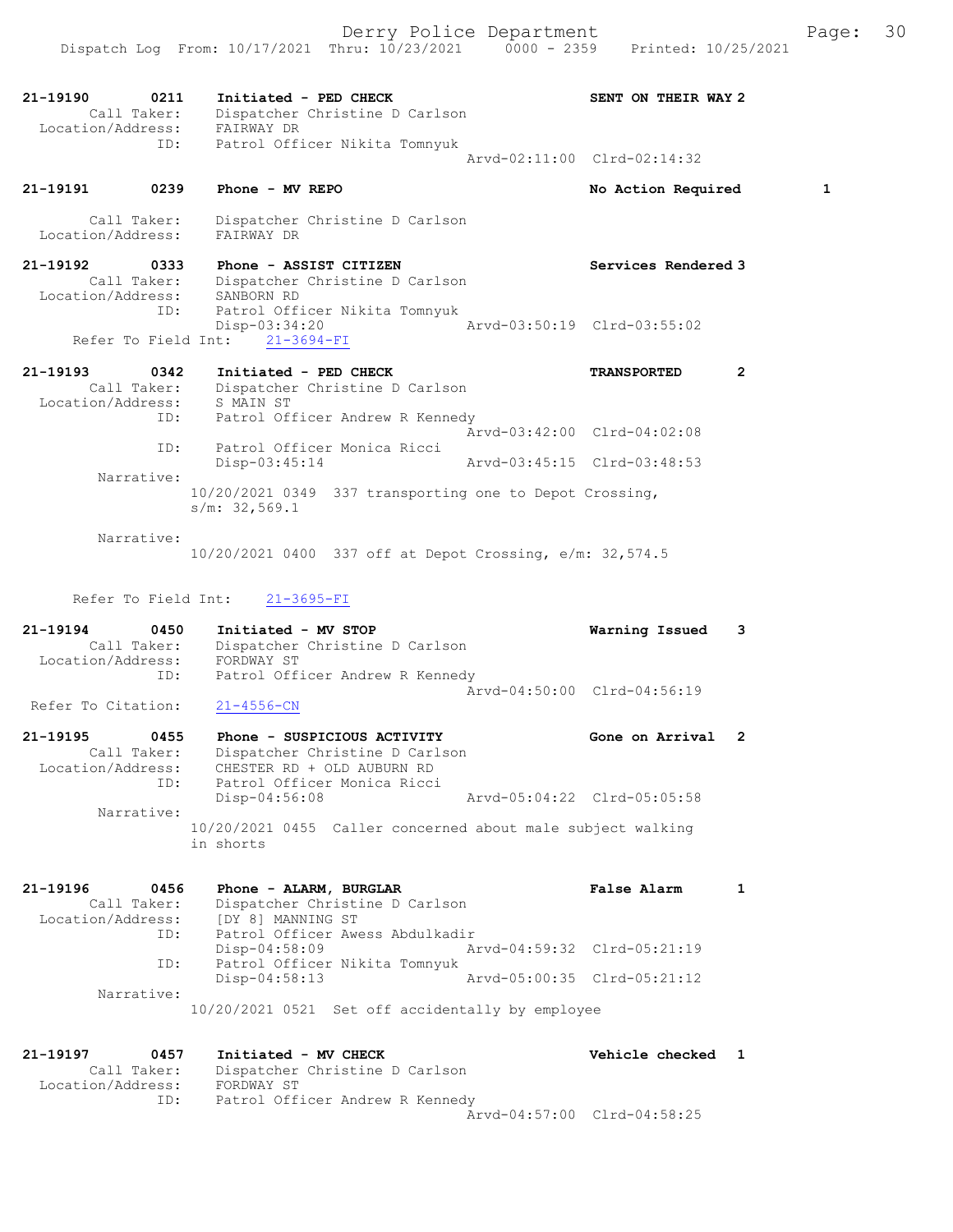Derry Police Department The Page: 31 Dispatch Log From: 10/17/2021 Thru: 10/23/2021 0000 - 2359 Printed: 10/25/2021 21-19198 0532 Initiated - MV STOP Warning Issued 3<br>Call Taker: Dispatcher Christine D Carlson Dispatcher Christine D Carlson<br>FORDWAY ST Location/Address:<br>ID: Patrol Officer Andrew R Kennedy Arvd-05:32:00 Clrd-05:37:32 Refer To Citation: 21-4557-CN 21-19199 0549 Initiated - MV STOP 19199 0549 Call Taker: Dispatcher Christine D Carlson Call Taker: Dispatcher Christine D Carlson Location/Address: E BROADWAY ID: Patrol Officer Andrew R Kennedy Arvd-05:49:00 Clrd-05:53:12<br>21-4558-CN Refer To Citation: 21-19200 0607 Phone - SUSPICIOUS ACTIVITY Services Rendered 2 Call Taker: Dispatcher Christine D Carlson Location/Address: OLD AUBURN RD + CHESTER RD ID: Patrol Officer Monica Ricci<br>Disp-06:08:50 Arvd-06:13:13 Clrd-07:32:55 Cleared By: Dispatcher Jess W Arcand ID: Patrol Officer Andrew R Kennedy<br>Disp-06:08:56 Ar Disp-06:08:56 Arvd-06:15:07 Clrd-07:20:00 Cleared By: Dispatcher Jess W Arcand ID: Sergeant Patrick H Dawson<br>Disp-06:28:37 Disp-06:28:37 Arvd-06:28:38 Clrd-07:10:27 Cleared By: Dispatcher Jess W Arcand<br>ID: Sergeant Seth Plumer Sergeant Seth Plumer<br>Disp-07:23:24 Disp-07:23:24 Arvd-07:23:26 Clrd-07:32:52 Dispatched By: Dispatcher Jess W Arcand .<br>Arrived By: Dispatcher Jess W Arcand Cleared By: Dispatcher Jess W Arcand Narrative: 10/20/2021 0616 DFD requested - notified Narrative: 10/20/2021 0623 DFD on scene Narrative: 10/20/2021 0636 DFD transporting to PMC Narrative: 10/20/2021 0645 Units off at PMC Refer To Incident: 21-1862-OF 21-19201 0653 Phone - STRUCK ANIMAL No Action Required 2 Call Taker: Dispatcher Christine D Carlson Location/Address: CHESTER RD + TSIENNETO RD ID: Patrol Officer James M McClafferty Disp-06:57:46 Arvd-07:08:08 Clrd-07:13:09 Arrived By: Dispatcher Jess W Arcand<br>Cleared By: Dispatcher Jess W Arcand Dispatcher Jess W Arcand

 Narrative: 10/20/2021 0715 DETERMINED TO BE IN CHESTER. CHESTER PD ON SCENE

| 21-19202          | 0723        | Phone - VIN CHECK                  |                             | Services Rendered 3 |
|-------------------|-------------|------------------------------------|-----------------------------|---------------------|
|                   | Call Taker: | Dispatcher Jess W Arcand           |                             |                     |
| Location/Address: |             | E DERRY RD                         |                             |                     |
|                   | ID:         | Patrol Officer James M McClafferty |                             |                     |
|                   |             | Disp-07:24:38                      | Aryd-07:29:55 Clrd-07:39:43 |                     |
|                   |             | Refer To Field Int: 21-3665-FI     |                             |                     |

## 21-19203 0732 911 - ASSIST CITIZEN Assistance Rendered 3

 Call Taker: Dispatcher Jess W Arcand Location/Address: HOOD RD ID: Patrol Officer Ryan M Panaro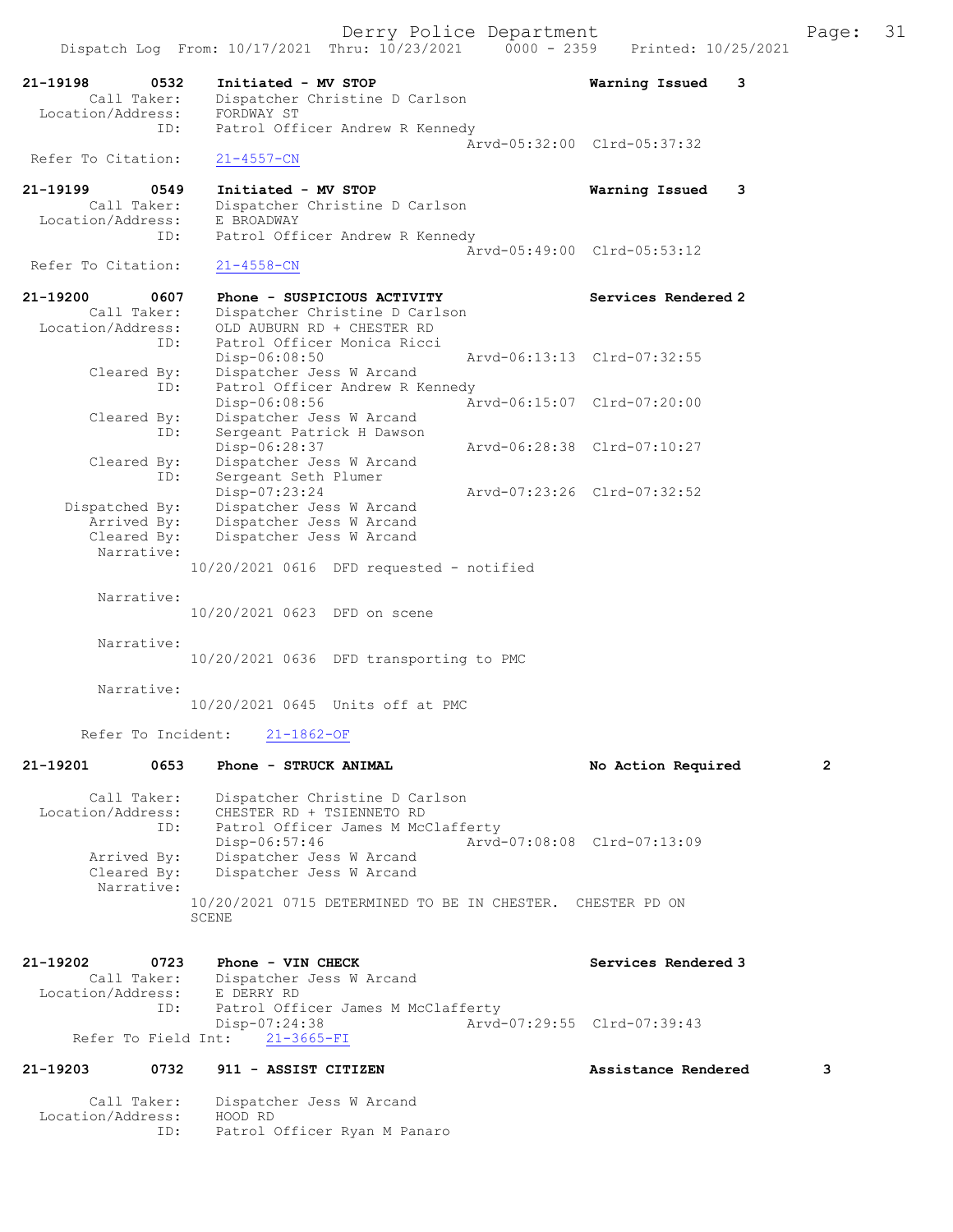|                                  | Dispatch Log From: 10/17/2021 Thru: 10/23/2021                                            | $0000 - 2359$               | Printed: 10/25/2021         |                |
|----------------------------------|-------------------------------------------------------------------------------------------|-----------------------------|-----------------------------|----------------|
|                                  | $Disp-09:15:13$                                                                           |                             | Arvd-09:22:59 Clrd-09:35:30 |                |
| 21-19204<br>0732                 | Phone - ALARM, BURGLAR                                                                    |                             | False Alarm                 | $\mathbf{1}$   |
| Call Taker:                      | Dispatcher Jess W Arcand                                                                  |                             |                             |                |
| Location/Address:                | [DY 1431] MANCHESTER RD                                                                   |                             |                             |                |
| ID:                              | Patrol Officer James M McClafferty<br>Disp-07:57:12                                       |                             | Arvd-07:59:06 Clrd-08:03:40 |                |
| Refer To Field Int:              | $21 - 3666 - FI$                                                                          |                             |                             |                |
| 21-19205<br>0734                 | 911 - SUSPICIOUS ACTIVITY                                                                 |                             | Report Taken                | $\overline{2}$ |
| Call Taker:                      | Dispatcher Jess W Arcand                                                                  |                             |                             |                |
| Location/Address:<br>ID:         | BYPASS 28<br>Patrol Officer Ryan M Panaro                                                 |                             |                             |                |
|                                  | Disp-07:36:34                                                                             |                             | Arvd-07:36:59 Clrd-08:36:16 |                |
| ID:                              | Patrol Officer Timothy J Underhill                                                        |                             |                             |                |
|                                  | Disp-07:36:39                                                                             | Arvd-07:39:51 Clrd-08:24:27 |                             |                |
| ID:                              | Patrol Officer Charles L Doherty<br>$Disp-07:36:44$                                       | Arvd-07:37:29 Clrd-08:36:14 |                             |                |
| ID:                              | Sergeant Seth Plumer                                                                      |                             |                             |                |
|                                  | Disp-07:36:48                                                                             | Arvd-07:37:01 Clrd-08:24:24 |                             |                |
| ID:                              | Sergeant Seth Plumer                                                                      |                             |                             |                |
|                                  | Disp-08:24:37                                                                             |                             | Arvd-08:24:40 Clrd-08:36:12 |                |
| Narrative:                       | 10/20/2021 0742 S8 HAS TWO DETAINED MOBILE STATION IN AUBURN                              |                             |                             |                |
| Refer To Incident:               | $21 - 1863 - OF$                                                                          |                             |                             |                |
|                                  |                                                                                           |                             |                             |                |
| 21-19206<br>0758                 | Phone - SUSPICIOUS ACTIVITY                                                               |                             | Vehicle checked             | $\overline{2}$ |
| Call Taker:<br>Location/Address: | Dispatcher Jess W Arcand<br>ELM ST                                                        |                             |                             |                |
| ID:                              | Patrol Officer Ryan M Panaro                                                              |                             |                             |                |
|                                  | Disp-08:41:27                                                                             |                             | Arvd-08:48:01 Clrd-08:53:25 |                |
| Narrative:                       | 10/20/2021 0758 SILVER TAURUS PARKED WITHOUT PLATES FOR<br>SEVERAL DAYS                   |                             |                             |                |
|                                  |                                                                                           |                             |                             |                |
| 21-19207<br>0822                 | Phone - SUSPICIOUS ACTIVITY                                                               |                             | Services Rendered 2         |                |
| Call Taker:                      | Dispatcher Jess W Arcand                                                                  |                             |                             |                |
| Location/Address:                | NORMAN DR                                                                                 |                             |                             |                |
| ID:                              | Patrol Officer Timothy J Underhill                                                        |                             |                             |                |
| ID:                              | Disp-08:26:47<br>Patrol Officer Ryan M Panaro                                             |                             | Clrd-08:36:40               |                |
|                                  | Disp-08:55:29                                                                             |                             | Arvd-09:01:31 Clrd-09:01:34 |                |
| Arrived By:                      | Sergeant James M Belanger                                                                 |                             |                             |                |
| Cleared By:                      | Sergeant James M Belanger                                                                 |                             |                             |                |
| ID:                              | Patrol Officer Ryan M Panaro<br>Disp-09:10:44                                             |                             | Clrd-09:10:58               |                |
| Narrative:                       |                                                                                           |                             |                             |                |
|                                  | 10/20/2021 0822 JUVENILE STANDING OUTSIDE. CALLER CONCERNED                               |                             |                             |                |
| $21 - 19208$<br>0832             | Phone - PARKING COMPLAINT                                                                 |                             | Vehicle checked             | 1              |
| Call Taker:                      | Dispatcher Jess W Arcand                                                                  |                             |                             |                |
| Location/Address:                | HOODKROFT DR + CORWIN DR                                                                  |                             |                             |                |
| ID:                              | Patrol Officer Charles L Doherty                                                          |                             |                             |                |
|                                  | Disp-09:10:04                                                                             |                             | Arvd-09:13:06 Clrd-09:15:00 |                |
| 21-19209<br>0835                 | 911 - MV ACCIDENT                                                                         |                             | Report Taken                | 1              |
| Call Taker:                      | Dispatcher Jess W Arcand                                                                  |                             |                             |                |
| Location/Address:                | HAMPSTEAD RD + FLOYD RD                                                                   |                             |                             |                |
| ID:                              | Patrol Officer James M McClafferty                                                        |                             |                             |                |
| ID:                              | Disp-08:36:31<br>Patrol Officer Timothy J Underhill                                       |                             | Arvd-08:40:57 Clrd-09:53:50 |                |
|                                  | $Disp-08:36:40$                                                                           |                             | Arvd-08:40:20 Clrd-09:28:33 |                |
| Refer To Citation:<br>Narrative: | $21 - 4559 - CN$                                                                          |                             |                             |                |
|                                  | 10/20/2021 0852 NEXT ON LIST RECOVERY SOLUTIONS NOTIFIED AND<br>RESPONDING FOR NH 4741391 |                             |                             |                |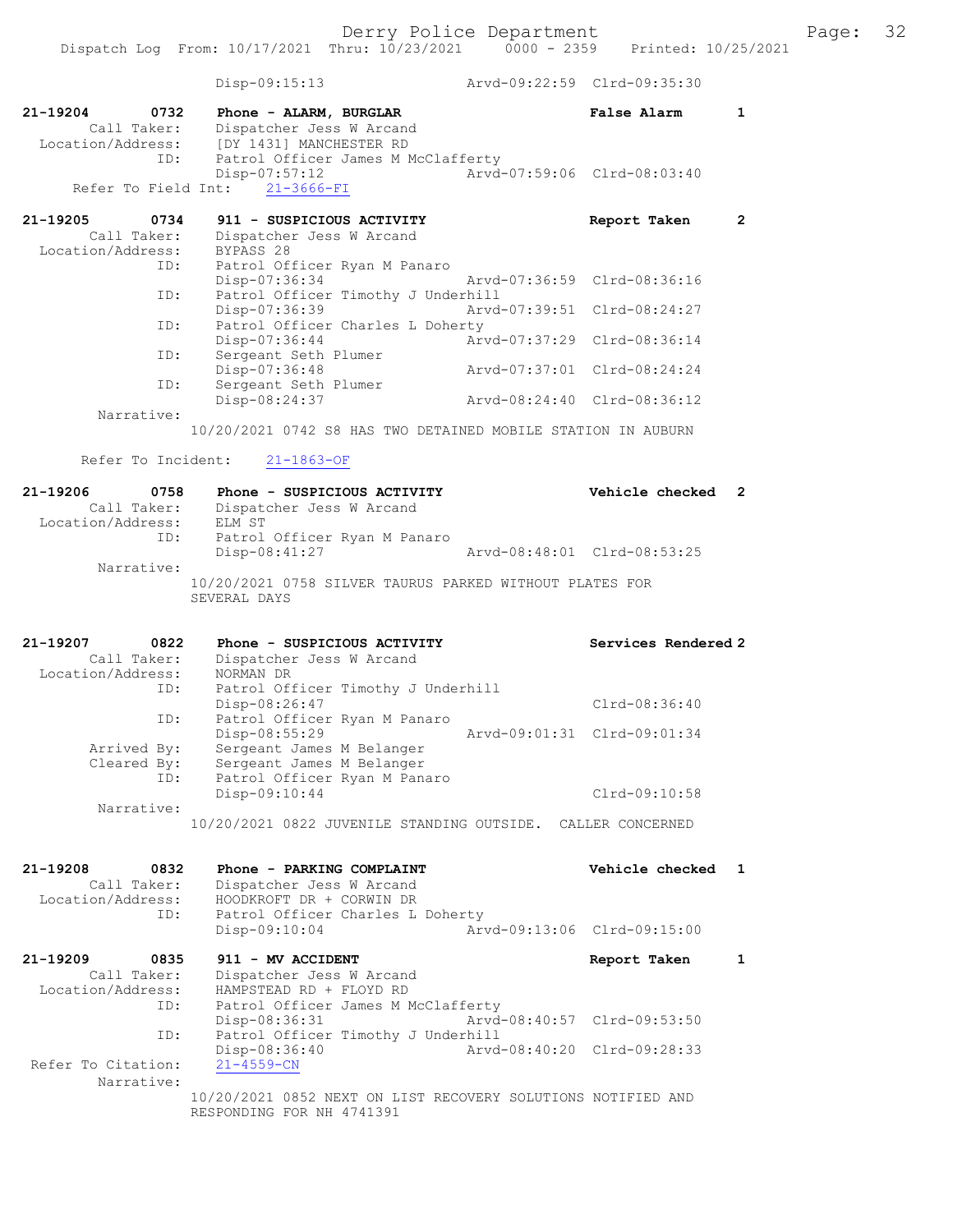Derry Police Department Fage: 33 Dispatch Log From: 10/17/2021 Thru: 10/23/2021 0000 - 2359 Printed: 10/25/2021 Narrative: 10/20/2021 0853 AAA NOTIFIED AND RESPONDING FOR NH WKDQEEN Narrative: 10/20/2021 1048 REPORTABLE. ALIBERTI VS WILLIAMS Refer To Accident: 21-519-AC 21-19210 0847 Phone - ALARM, BURGLAR Services Rendered 1 Call Taker: Sergeant James M Belanger Location/Address: [DY 49] W BROADWAY ID: Patrol Officer Charles L Doherty<br>Disp-08:48:31 Arv Disp-08:48:31 Arvd-08:53:43 Clrd-08:55:03<br>Arrived By: Dispatcher Jess W Arcand Dispatcher Jess W Arcand Cleared By: Dispatcher Jess W Arcand ID: Patrol Officer Ryan M Panaro Disp-08:53:41 Clrd-08:54:59 Dispatched By: Dispatcher Jess W Arcand Cleared By: Dispatcher Jess W Arcand Refer To Field Int: 21-3691-FI 21-19211 0944 Initiated - FOLLOW-UP No Action Required 2 Call Taker: Dispatcher Jess W Arcand Location/Address: MUNICIPAL DR ID: Patrol Officer Ryan M Panaro Arvd-09:44:00 Clrd-10:32:12 21-19212 0953 Initiated - TRANSPORT TRANSPORTED 3 Call Taker: Dispatcher Jess W Arcand CALL TAKET: DISPATCHER JE<br>Location/Address: HAMPSTEAD RD<br>TD: Patrol Office Patrol Officer James M McClafferty Arvd-09:53:00 Clrd-09:58:09 Narrative: 10/20/2021 0954 101 TRANSPORTING ONE TO RAIN POND PLACE SM 52898 Narrative: 10/20/2021 0957 OFF AT RAIN POND EM 52899.9 21-19213 1029 911 - ERRATIC OPERATION Could Not Locate 2<br>Call Taker: Dispatcher Jess W Arcand Dispatcher Jess W Arcand<br>CHESTER RD Location/Address:<br>ID: Patrol Officer James M McClafferty Disp-10:29:55 Arvd-10:37:15 Clrd-10:37:18 21-19214 1044 Initiated - FOLLOW-UP No Action Required 2 Call Taker: Dispatcher Jess W Arcand Location/Address: MUNICIPAL DR ID: Patrol Officer James M McClafferty Arvd-10:44:00 Clrd-11:14:55 21-19215 1050 Initiated - FOLLOW-UP No Action Required 2 Call Taker: Dispatcher Jess W Arcand Location/Address: MUNICIPAL DR<br>TD: Patrol Office Patrol Officer Charles L Doherty Arvd-10:50:00 Clrd-11:39:02 21-19216 1059 Phone - DISABLED MV 1021-19216 1059 Phone - DISABLED MV 1021 Matter Rectified 3 Dispatcher Jess W Arcand Location/Address: STARK RD + LAWRENCE RD ID: Patrol Officer Timothy J Underhill<br>Disp-11:00:15 Arvd Disp-11:00:15 <br>Cleared By: Sergeant James M Belanger <br>Cleared By: Sergeant James M Belanger Sergeant James M Belanger Narrative: 10/20/2021 1114 OWNER CONTACTED WRECKER PRIOR TO ARRIVAL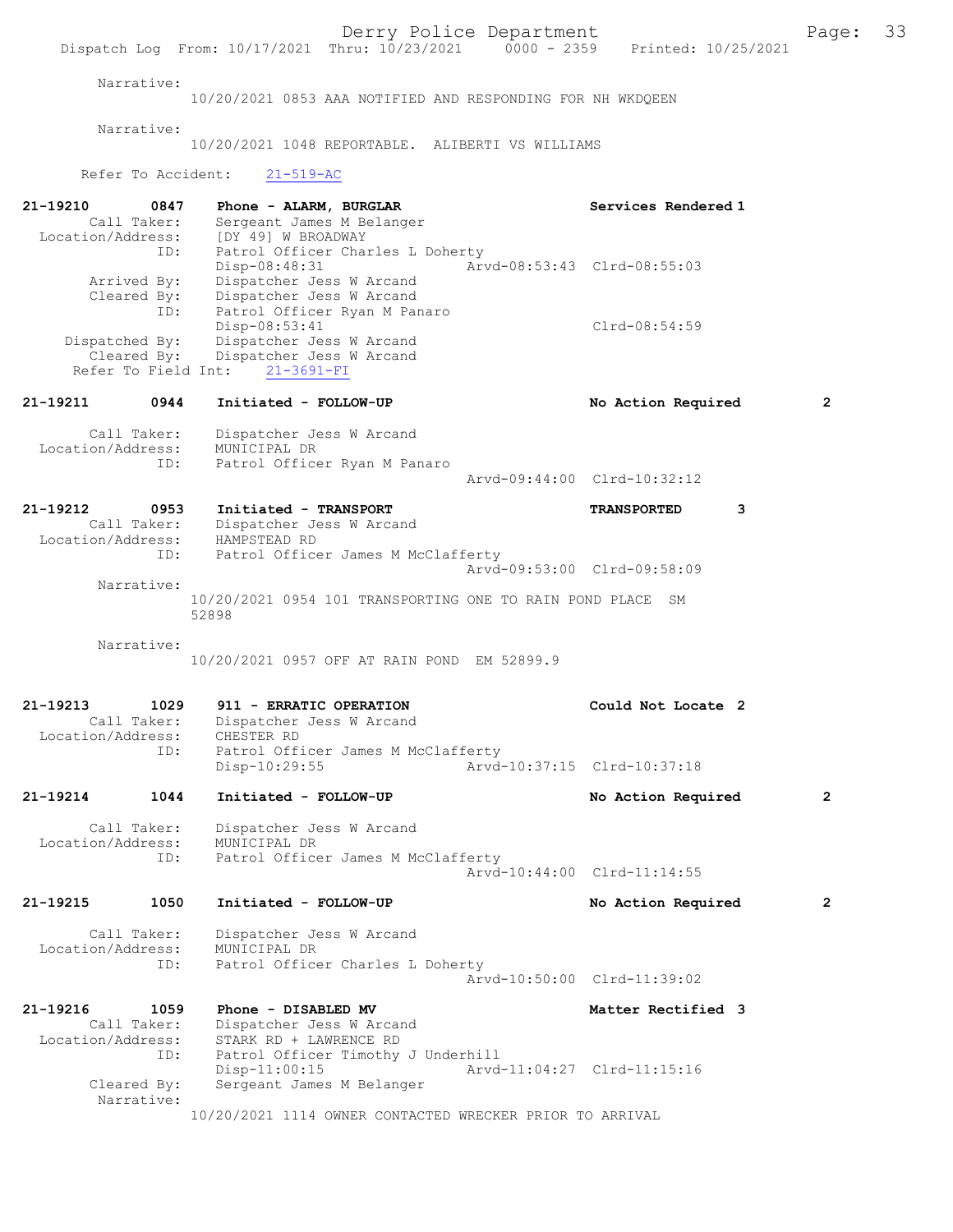Derry Police Department Fage: 34 Dispatch Log From: 10/17/2021 Thru: 10/23/2021 0000 - 2359 Printed: 10/25/2021 Refer To Field Int: 21-3701-FI 21-19217 1109 Phone - ASSIST CITIZEN 1997 ADVICE GIVEN 3 Call Taker: Dispatcher Jess W Arcand Location/Address: RAILROAD AVE ID: Patrol Officer Ryan M Panaro<br>Disp-11:12:39 Arvd-11:19:06 Clrd-11:29:06 Disp-11:12:39 21-19218 1116 Initiated - VANDALISM Report Taken 3 Call Taker: Dispatcher Jess W Arcand Location/Address: PINKERTON ST ID: Patrol Officer Brian J Landry Arvd-11:16:00 Clrd-11:29:16 Refer To Incident: 21-1864-OF 21-19219 1117 Other - WELFARE CHECK Services Rendered 2 Call Taker: Dispatcher Jess W Arcand Location/Address: FAIRWAY DR ID: Patrol Officer Charles L Doherty<br>Disp-11:46:17 Arv Disp-11:46:17 Arvd-11:48:17 Clrd-11:57:21 21-19220 1140 Initiated - Parking Enforcement Parking Ticket Issued 1 Call Taker: Dispatcher Jess W Arcand

 Location/Address: CORWIN DR ID: Patrol Officer Charles L Doherty Arvd-11:40:00 Clrd-11:46:10

 Call Taker: Dispatcher Jess W Arcand Location/Address: BYPASS 28 ID: Patrol Officer Charles L Doherty Arvd-12:08:00 Clrd-12:15:45

21-19221 1208 Initiated - FOLLOW-UP No Action Required 2

21-19222 1215 Initiated - FOLLOW-UP No Action Required 2

 Call Taker: Dispatcher Jess W Arcand Location/Address: MUNICIPAL DR ID: Patrol Officer Charles L Doherty Arvd-12:15:00 Clrd-14:20:13

21-19223 1224 Initiated - MV STOP Warning Issued 3 Call Taker: Dispatcher Jess W Arcand Location/Address: TSIENNETO RD ID: Patrol Officer James M McClafferty Arvd-12:24:00 Clrd-12:28:25 Refer To Citation: 21-4561-CN

21-19224 1226 Phone - ASSIST CITIZEN ADVICE GIVEN 3 Call Taker: Sergeant James M Belanger Location/Address: [DY 997] PARKLAND DR ID: Patrol Officer James M McClafferty Disp-12:35:40 Arvd-12:49:39 Clrd-13:01:58 Dispatched By: Dispatcher Jess W Arcand Arrived By: Dispatcher Jess W Arcand Cleared By: Dispatcher Jess W Arcand Narrative: 10/20/2021 1227 Patient in room 4 would like to speak to an officer.

21-19225 1226 Phone - Loose Dog Complaint Services Rendered 2 Call Taker: Dispatcher Jess W Arcand Location/Address: WALNUT HILL RD ID: Civilian Robin Bordonaro Disp-12:33:56 Arvd-12:48:49 Clrd-12:56:03 Narrative:

FOUND DOG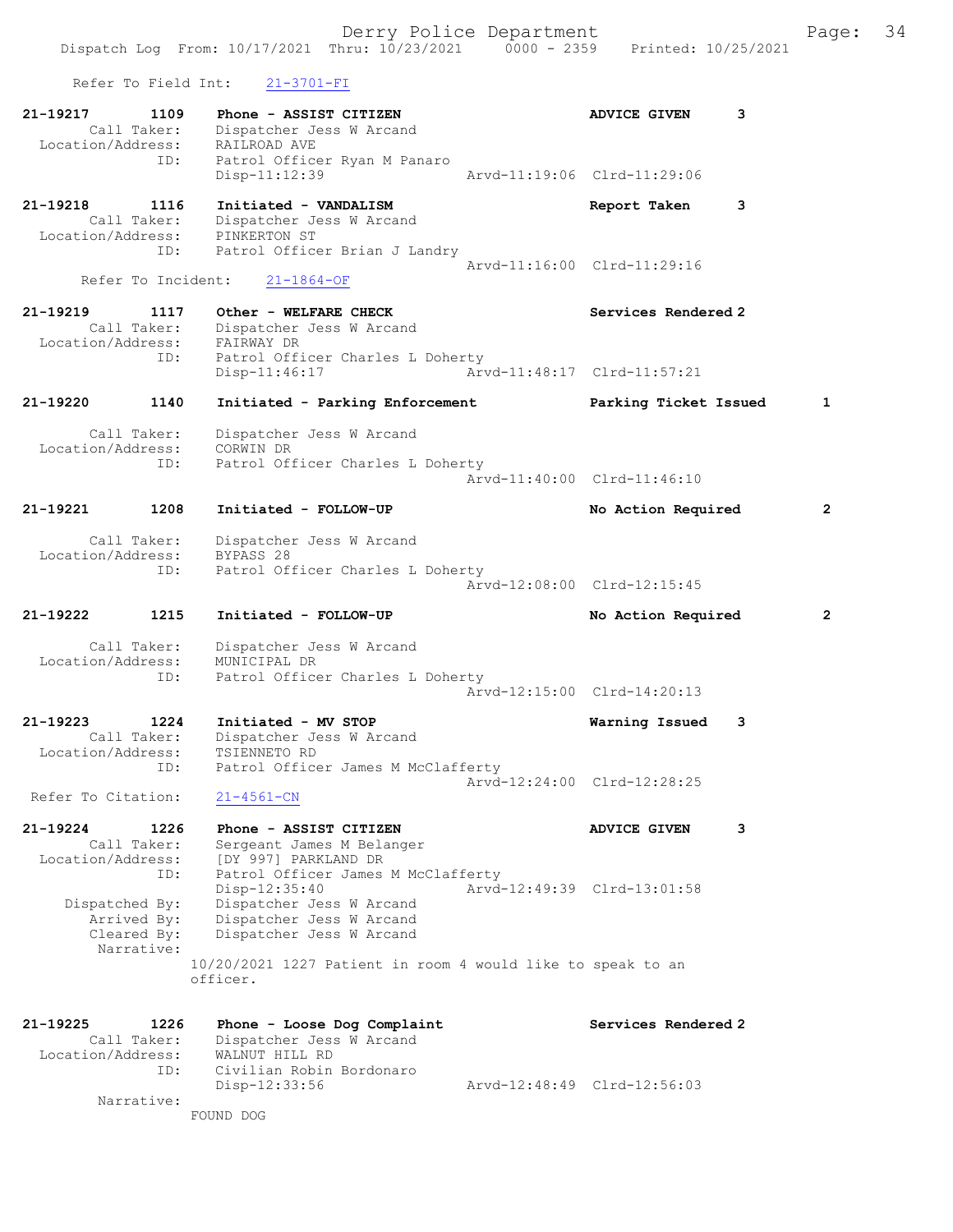| 21-19226<br>1336<br>Call Taker:<br>Location/Address:          | Initiated - SUBPOENA DELIVERY<br>Dispatcher Jess W Arcand<br>WARNER HILL RD      | Served                      | $\mathbf{1}$   |
|---------------------------------------------------------------|----------------------------------------------------------------------------------|-----------------------------|----------------|
| ID:                                                           | Patrol Officer Timothy J Underhill                                               | Arvd-13:36:00 Clrd-13:36:39 |                |
| 21-19227<br>1337<br>Call Taker:<br>Location/Address:          | Initiated - SUBPOENA DELIVERY<br>Dispatcher Jess W Arcand<br>OVERLEDGE DRIVE EXT | Not Served                  | $\mathbf{1}$   |
| ID:                                                           | Patrol Officer James M McClafferty                                               | Arvd-13:37:00 Clrd-13:41:41 |                |
| 21-19228<br>1344<br>Call Taker:<br>Location/Address: STARK RD | Initiated - SUBPOENA DELIVERY<br>Dispatcher Jess W Arcand                        | Served                      | 1              |
| ID:                                                           | Patrol Officer Timothy J Underhill                                               | Arvd-13:44:00 Clrd-13:50:56 |                |
| 21-19229<br>1455<br>Call Taker:<br>Location/Address:          | Phone - MV ACCIDENT<br>Dispatcher Jess W Arcand<br>BYPASS 28 + OLDE COACH RD     | Report Taken                | $\mathbf{1}$   |
| ID:<br>Refer To Citation:                                     | Patrol Officer Nathan S Lavoie<br>Disp-15:04:52<br>$21 - 4562 - CN$              | Arvd-15:11:10 Clrd-15:39:51 |                |
| Narrative:                                                    | 10/20/2021 1534 OFF WITH NH 4861454 AND NH 4537421                               |                             |                |
| Narrative:                                                    | 10/20/2021 1536 Reportable: MCDANIEL v. GRILLO                                   |                             |                |
| Refer To Accident:                                            | $21 - 520 - AC$                                                                  |                             |                |
| 21-19230<br>1514<br>Location/Address:                         | Phone - DISTURBANCE<br>Call Taker: Dispatcher Jess W Arcand<br>ASHLEIGH DR       | Gone on Arrival 1           |                |
| ID:                                                           | Patrol Officer Scott M Beegan<br>Disp-15:15:29                                   | Arvd-15:19:46 Clrd-15:27:55 |                |
| Narrative:                                                    | 10/20/2021 1517 TWO PARTIES YELLING AT EACH OTHER OUTSIDE<br>THEIR VEHICLES      |                             |                |
| 21-19231<br>1540<br>Call Taker:<br>Location/Address:          | Initiated - SUBPOENA DELIVERY<br>Dispatcher Jess W Arcand<br>HOPE HILL RD        | Not Served                  | 1              |
| ID:                                                           | Patrol Officer Sara R Joyce<br>Patrol Officer Ryan M Panaro                      | Arvd-15:40:00 Clrd-15:44:51 |                |
| 21-19232<br>1541<br>Call Taker:<br>Location/Address:          | Phone - VIN CHECK<br>Dispatcher Jess W Arcand<br>E DERRY RD                      | Services Rendered 3         |                |
| ID:                                                           | Patrol Officer Scott M Beegan<br>$Disp-16:03:05$                                 | Arvd-16:08:15 Clrd-16:22:18 |                |
| 21-19233<br>1549                                              | Initiated - FOLLOW-UP                                                            | No Action Required          | 2              |
| Call Taker:<br>Location/Address:<br>ID:                       | Dispatcher Jess W Arcand<br>MUNICIPAL DR<br>Patrol Officer Scott M Beegan        | Arvd-15:49:00 Clrd-16:02:42 |                |
| 21-19234<br>1555<br>Call Taker:                               | Walk-In - WARRANT ARREST<br>Dispatcher Jess W Arcand                             | Arrest(s) Made              | $\overline{2}$ |
| Location/Address:<br>ID:                                      | MUNICIPAL DR<br>Patrol Officer Collin Kennedy<br>$Disp-15:55:25$                 | Arvd-15:55:27 Clrd-16:49:06 |                |
| Narrative:                                                    | 10/20/2021 1623 SUBJECT IN THE LOBBY ON A DERRY WARRANT FOR                      |                             |                |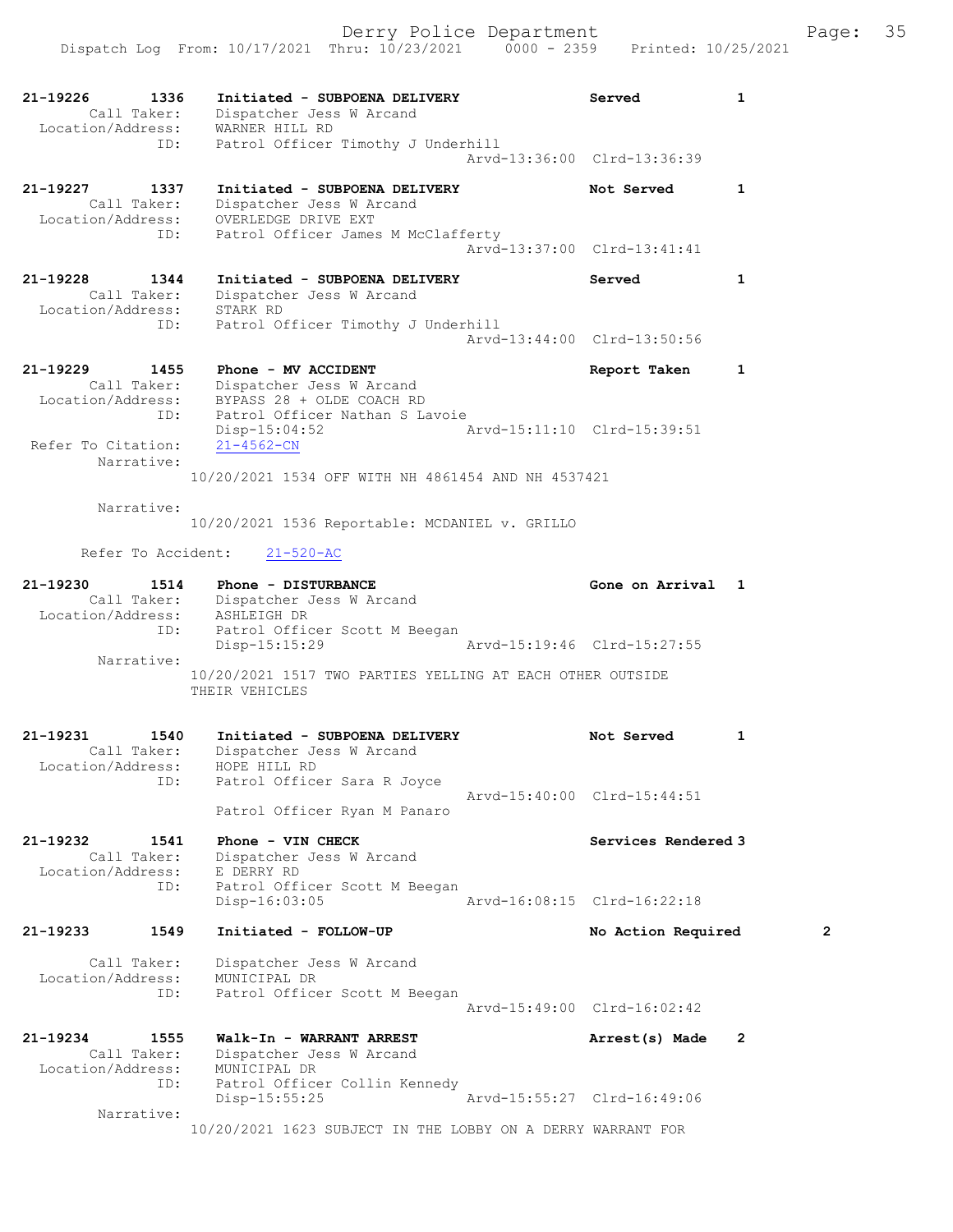Derry Police Department Fage: 36 Dispatch Log From: 10/17/2021 Thru: 10/23/2021 0000 - 2359 Printed: 10/25/2021 DV: SIMPLE ASSAULT (X2) Narrative: 10/20/2021 1624 IDENTIFIED AS: RONALD BARRY 15 FRANKLIN ST APT 2 DERRY NH DOB 8/5/72 Narrative: 10/20/2021 1649 RELEASED ON PR BAIL WITH COURT 2/10/22 PER BC MENCIS Refer To Arrest: 21-1007-AR 21-19235 1601 Initiated - WELFARE CHECK Services Rendered 2 Call Taker: Dispatcher Jess W Arcand Location/Address: FAIRWAY DR ID: Patrol Officer Sara R Joyce Arvd-16:01:00 Clrd-16:24:53 Patrol Officer Ryan M Panaro Refer To Field Int: 21-3680-FI 21-19236 1608 Initiated - MV STOP Warning Issued 3 Call Taker: Dispatcher Jess W Arcand Location/Address: LINLEW DR ID: Patrol Officer Nathan S Lavoie Arvd-16:08:00 Clrd-16:18:06<br>21-4563-CN Refer To Citation: 21-19237 1622 Phone - SUSPICIOUS ACTIVITY ADVICE GIVEN 2 Call Taker: Dispatcher Jess W Arcand Location/Address: LARAWAY CT ID: Patrol Officer Scott M Beegan<br>Disp-16:25:14 Disp-16:25:14 Arvd-16:27:44 Clrd-17:05:26 Refer To Field Int: 21-3681-FI 21-19238 1629 Phone - NEIGHBORHOOD DISPUTE Services Rendered 2 Call Taker: Dispatcher Jess W Arcand Location/Address: DERRYFIELD RD ID: Patrol Officer Sara R Joyce Disp-16:30:05 Arvd-16:33:24 Clrd-16:33:34 Patrol Officer Ryan M Panaro<br>ID: Patrol Officer Sara R Jovce Patrol Officer Sara R Joyce<br>Disp-16:33:42 Arvd-16:41:51 Clrd-17:07:38 Patrol Officer Ryan M Panaro Refer To Field Int: 21-3682-FI 21-19239 1648 Phone - ALARM, BURGLAR False Alarm 1 Call Taker: Dispatcher Jess W Arcand Location/Address: [DY 2209] HUMPHREY RD ID: Patrol Officer Michael Carnazzo Disp-16:48:58 Arvd-16:51:31 Clrd-17:03:08<br>ID: Patrol Officer Nathan S Lavoie ID: Patrol Officer Nathan S Lavoie Disp-16:49:03 Refer To Field Int: 21-3706-FI 21-19240 1711 Other - KEEP THE PEACE Services Rendered 2 Call Taker: Dispatcher Jess W Arcand Location/Address: FRANKLIN ST ID: Patrol Officer Scott M Beegan Disp-17:11:21 Arvd-17:14:10 Clrd-17:38:43 21-19241 1715 Phone - ALARM, BURGLAR False Alarm 1 Call Taker: Dispatcher Jess W Arcand Location/Address: [DY 3495] KENDALL POND RD ID: Patrol Officer Sara R Joyce<br>Disp-17:16:06 Arvd-17:23:10 Clrd-17:27:05 Patrol Officer Ryan M Panaro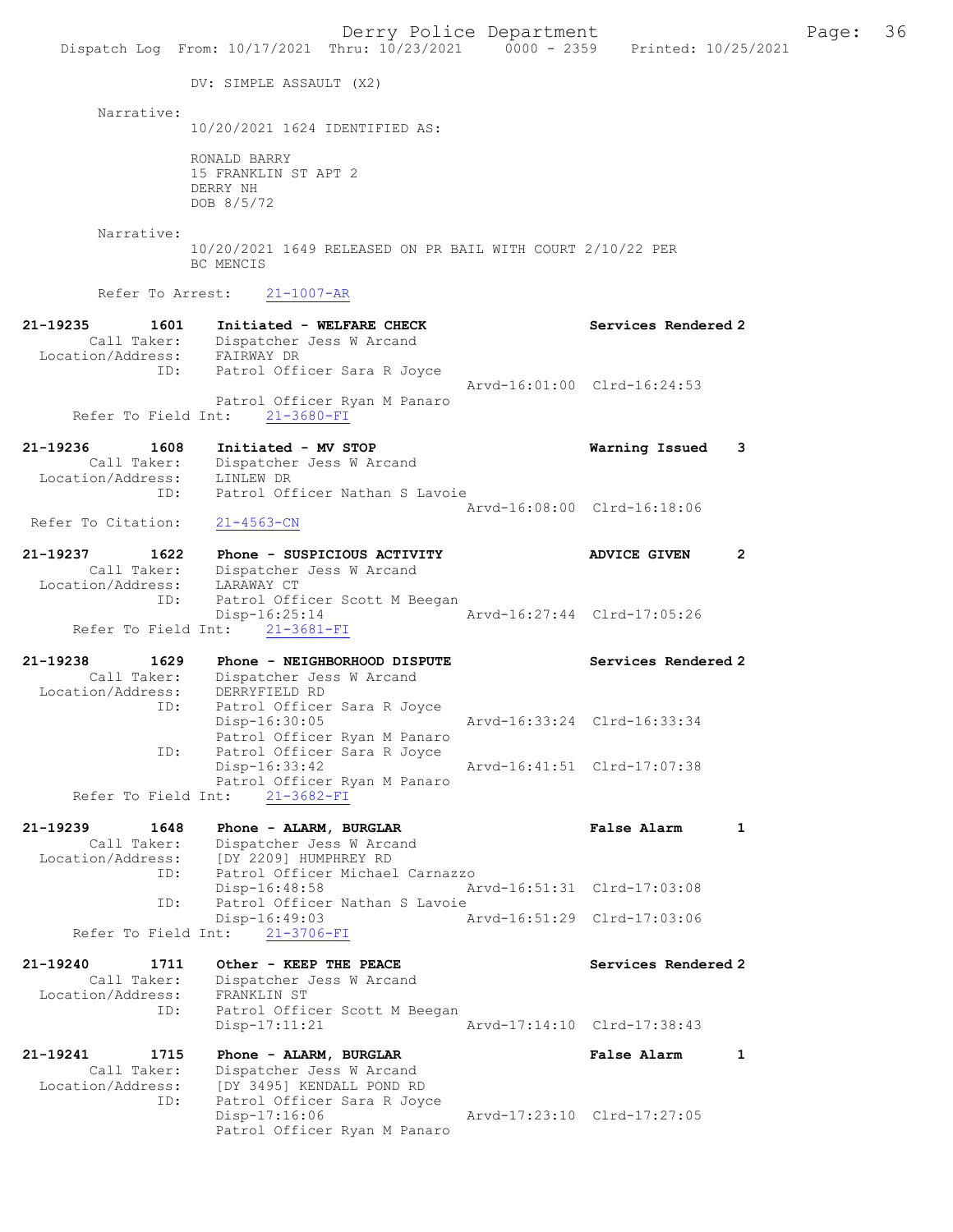Derry Police Department Fage: 37 Dispatch Log From: 10/17/2021 Thru: 10/23/2021 0000 - 2359 Printed: 10/25/2021 ID: Patrol Officer Michael Carnazzo Disp-17:16:09 Arvd-17:22:36 Clrd-17:26:59 Refer To Field Int: 21-3703-FI 21-19242 1725 Phone - ALARM(OTHER) Cancelled Prior to Arrival 2 Call Taker: Dispatcher Jess W Arcand Location/Address: [DY 3444] WHITNEYS GROVE RD Narrative: HOME OWNER ENTERED IN WRONG CODE 21-19243 1727 Phone - WELFARE CHECK Services Rendered 2 Call Taker: Dispatcher Jess W Arcand Location/Address: PERLEY RD ID: Patrol Officer Nathan S Lavoie Disp-17:27:57 Arvd-17:38:35 Clrd-17:39:31 ID: Sergeant Jeffrey M Dawe Disp-17:38:39 Arvd-17:39:17 Clrd-17:39:20 Arrived By: Sergeant Jared Knox Refer To Field Int: 21-3704-FI 21-19244 1739 Phone - ERRATIC OPERATION Could Not Locate 2 Call Taker: Dispatcher Jess W Arcand Location/Address: KENDALL POND RD ID: Patrol Officer Scott M Beegan Disp-17:40:35 Arvd-17:40:40 Clrd-17:43:25 ID: Patrol Officer Sara R Joyce Disp-17:40:47 Clrd-17:43:19 Patrol Officer Ryan M Panaro 21-19245 1742 Phone - ASSIST CITIZEN Services Rendered 3 Call Taker: Dispatcher Jess W Arcand Location/Address: CRYSTAL AVE ID: Patrol Officer Kevin L Davies Disp-17:59:44 Arvd-18:02:31 Clrd-18:13:08 Narrative: 10/20/2021 1804 OFF WITH NH 3988756 AND NH 4860567 21-19246 1808 Initiated - SUBPOENA DELIVERY Not Served 1 Call Taker: Dispatcher Jess W Arcand Location/Address: LINLEW DR ID: Patrol Officer Nathan S Lavoie Arvd-18:08:00 Clrd-18:14:06 21-19247 1816 Initiated - MV STOP Warning Issued 3 Call Taker: Dispatcher Jess W Arcand Location/Address: RT 28 ID: Patrol Officer Michael Carnazzo Arvd-18:16:00 Clrd-18:21:36<br>
21-4564-CN Refer To Citation: 21-19248 1836 Phone - Loose Dog Complaint Could Not Locate 2 Call Taker: Patrol Officer Scott M Beegan Location/Address: HOWARD ST + CRYSTAL AVE ID: Patrol Officer Kevin L Davies Disp-18:37:13 Arvd-18:41:46 Clrd-18:46:23 Arrived By: Dispatcher Jess W Arcand Cleared By: Dispatcher Jess W Arcand Narrative: tan/black loose dog 21-19249 1842 Initiated - MV STOP Warning Issued 3 Call Taker: Dispatcher Jess W Arcand Location/Address: OLD CHESTER RD ID: Patrol Officer Nathan S Lavoie Arvd-18:42:00 Clrd-18:53:49 Refer To Citation: 21-4565-CN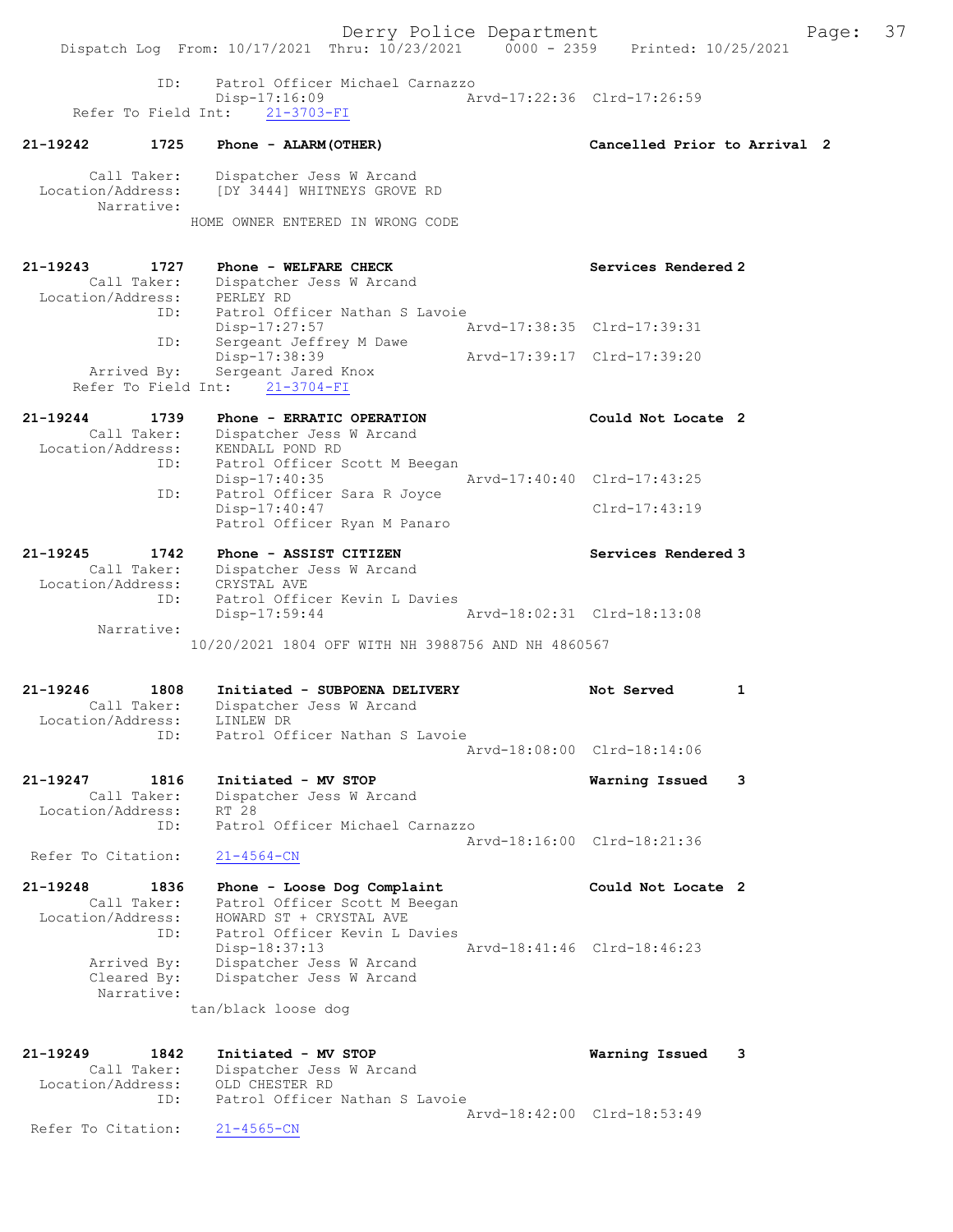| $21 - 19250$<br>1858<br>Call Taker:<br>Location/Address:<br>ID: | Initiated - MV STOP<br>Dispatcher Jess W Arcand<br>OLD CHESTER RD<br>Patrol Officer Nathan S Lavoie | Warning Issued              | 3 |
|-----------------------------------------------------------------|-----------------------------------------------------------------------------------------------------|-----------------------------|---|
|                                                                 |                                                                                                     | Arvd-18:58:00 Clrd-19:03:11 |   |
| Refer To Citation:                                              | $21 - 4566 - CN$                                                                                    |                             |   |
| 21-19251<br>1902<br>Call Taker:<br>Location/Address:<br>ID:     | Initiated - FOLLOW-UP<br>Dispatcher Jess W Arcand<br>MUNICIPAL DR<br>Patrol Officer Sara R Joyce    | Cleared                     | 2 |
|                                                                 | Patrol Officer Ryan M Panaro                                                                        | Arvd-19:02:00 Clrd-19:38:25 |   |
| Cleared By:                                                     | Patrol Officer Scott M Beegan                                                                       |                             |   |

21-19252 1922 Initiated - MV STOP Warning Issued 3 Call Taker: Dispatcher Jess W Arcand Location/Address: S MAIN ST ID: Patrol Officer Kevin L Davies Arvd-19:22:00 Clrd-19:27:26 Refer To Citation: 21-4567-CN

| 21-19253<br>Call Taker:   | 1937 | Phone - NOISE COMPLAINT<br>Patrol Officer Scott M Beegan                     | Services Rendered 2         |
|---------------------------|------|------------------------------------------------------------------------------|-----------------------------|
| Location/Address:         |      | E BROADWAY                                                                   |                             |
|                           | ID:  | Patrol Officer Sara R Joyce<br>Disp-19:38:37<br>Patrol Officer Ryan M Panaro | Arvd-19:44:35 Clrd-19:50:14 |
| Arrived By:               |      | Dispatcher Jess W Arcand                                                     |                             |
| Cleared By:               | ID:  | Dispatcher Jess W Arcand<br>Patrol Officer Nathan S Lavoie                   |                             |
|                           |      | Disp-19:38:44                                                                | Arvd-19:44:54 Clrd-19:50:12 |
| Arrived By:               |      | Dispatcher Jess W Arcand                                                     |                             |
| Cleared By:<br>Narrative: |      | Dispatcher Jess W Arcand                                                     |                             |

husband/wife

Refer To Field Int: 21-3683-FI

21-19254 1942 Initiated - FOLLOW-UP No Action Required 2 Call Taker: Dispatcher Jess W Arcand Location/Address: MUNICIPAL DR<br>The Patrol Officer Patrol Officer Michael Carnazzo Arvd-19:42:00 Clrd-20:07:36

21-19255 1957 Phone - ERRATIC OPERATION Could Not Locate 2 Call Taker: Patrol Officer Scott M Beegan Location/Address: BYPASS 28 ID: Patrol Officer Nathan S Lavoie<br>Disp-20:09:23 F Disp-20:09:23 Arvd-20:09:24 Clrd-20:09:26 Dispatched By: Dispatcher Jess W Arcand Arrived By: Dispatcher Jess W Arcand Cleared By: Dispatcher Jess W Arcand Narrative:

nh reg 438 2336

21-19256 2011 Initiated - MV STOP No Action Required 3 Call Taker: Dispatcher Jess W Arcand Location/Address: CRYSTAL AVE<br>ID: Patrol Offic Patrol Officer Michael Carnazzo Arvd-20:11:00 Clrd-20:13:50

21-19257 2039 911 - VANDALISM Report Taken 3<br>Call Taker: Dispatcher Jess W Arcand Call Taker: Dispatcher Jess W Arcand Location/Address: W BROADWAY ID: Patrol Officer Michael Carnazzo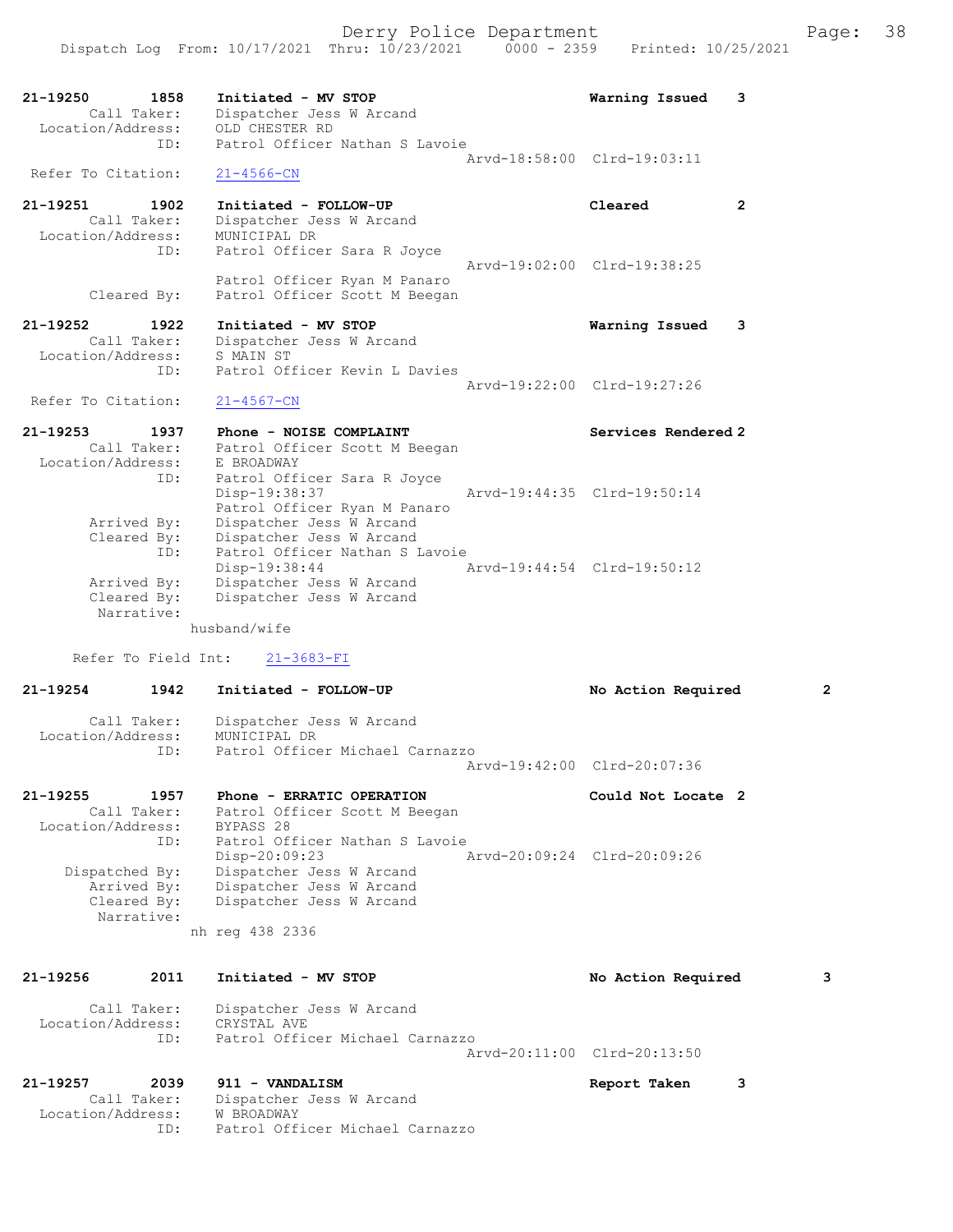Derry Police Department The Page: 39 Dispatch Log From:  $10/17/2021$  Thru:  $10/23/2021$  0000 - 2359 Printed:  $10/25/2021$  Disp-20:40:37 Arvd-20:46:47 Clrd-21:21:41 ID: Patrol Officer Sara R Joyce Disp-20:40:41 Arvd-20:44:14 Clrd-21:21:34 Patrol Officer Ryan M Panaro<br>TD: Sergeant Jeffrey M Dawe Sergeant Jeffrey M Dawe<br>Disp-20:44:06 Disp-20:44:06 Arvd-20:44:07 Clrd-21:21:38 ID: Patrol Officer Kevin L Davies Arvd-20:46:06 Clrd-21:21:36 Narrative: 10/20/2021 2051 236 ON A PED CHECK AT HOOD COMMONS Refer To Incident: 21-1865-OF 21-19258 2133 Initiated - MV STOP Warning Issued 3 Call Taker: Dispatcher Jess W Arcand Location/Address: CRYSTAL AVE ID: Patrol Officer Michael Carnazzo Arvd-21:33:00 Clrd-21:38:18 Refer To Citation: 21-4568-CN 21-19259 2159 Walk-In - LARCENY /FORGERY/ FRAUD Report Taken 2 Call Taker: Dispatcher Jess W Arcand Location/Address: MUNICIPAL DR ID: Patrol Officer Scott M Beegan<br>Disp-21:59:55 Disp-21:59:55 Arvd-21:59:57 Clrd-22:01:32 Refer To Incident: 21-1866-OF 21-19260 2218 Initiated - MV CHECK Vehicle checked 1 Call Taker: Dispatcher Jess W Arcand Location/Address: KENDALL POND RD + NORMAN DR ID: Patrol Officer Michael Carnazzo Arvd-22:18:00 Clrd-22:27:50 ID: Patrol Officer Nathan S Lavoie<br>Disp-22:21:05 Disp-22:21:05 Arvd-22:21:07 Clrd-22:27:48 Refer To Field Int: 21-3702-FI 21-19261 2246 Initiated - MV STOP Warning Issued 3 Call Taker: Dispatcher Christine D Carlson Location/Address: E DERRY RD ID: Patrol Officer Michael Carnazzo Arvd-22:46:00 Clrd-22:51:34<br>21-4569-CN Refer To Citation: 21-19262 2250 Phone - ASSIST OTHER AGENCY No Action Required 3 Call Taker: Dispatcher Christine D Carlson Location/Address: REUBEN RD Narrative: 10/20/2021 2253 Made contact w/ family member via phone for Woburn, MA PD 21-19263 2309 Initiated - MV CHECK Vehicle checked 1 Call Taker: Dispatcher Christine D Carlson Location/Address: ASHLEIGH DR ID: Patrol Officer Michael Carnazzo Arvd-23:09:00 Clrd-23:13:35 21-19264 2316 Initiated - MV CHECK SENT ON THEIR WAY 1 Call Taker: Dispatcher Christine D Carlson Location/Address: ROLLINS ST<br>TD: Sergeant Pa Sergeant Patrick H Dawson Arvd-23:16:00 Clrd-23:25:46 ID: Patrol Officer Michael Carnazzo Disp-23:17:23 Arvd-23:17:50 Clrd-23:25:45 21-19265 2323 Initiated - PROPERTY CHECK Services Rendered 2<br>Call Taker: Dispatcher Christine D Carlson Call Taker: Dispatcher Christine D Carlson Location/Address: HUMPHREY RD ID: Patrol Officer Andrew R Kennedy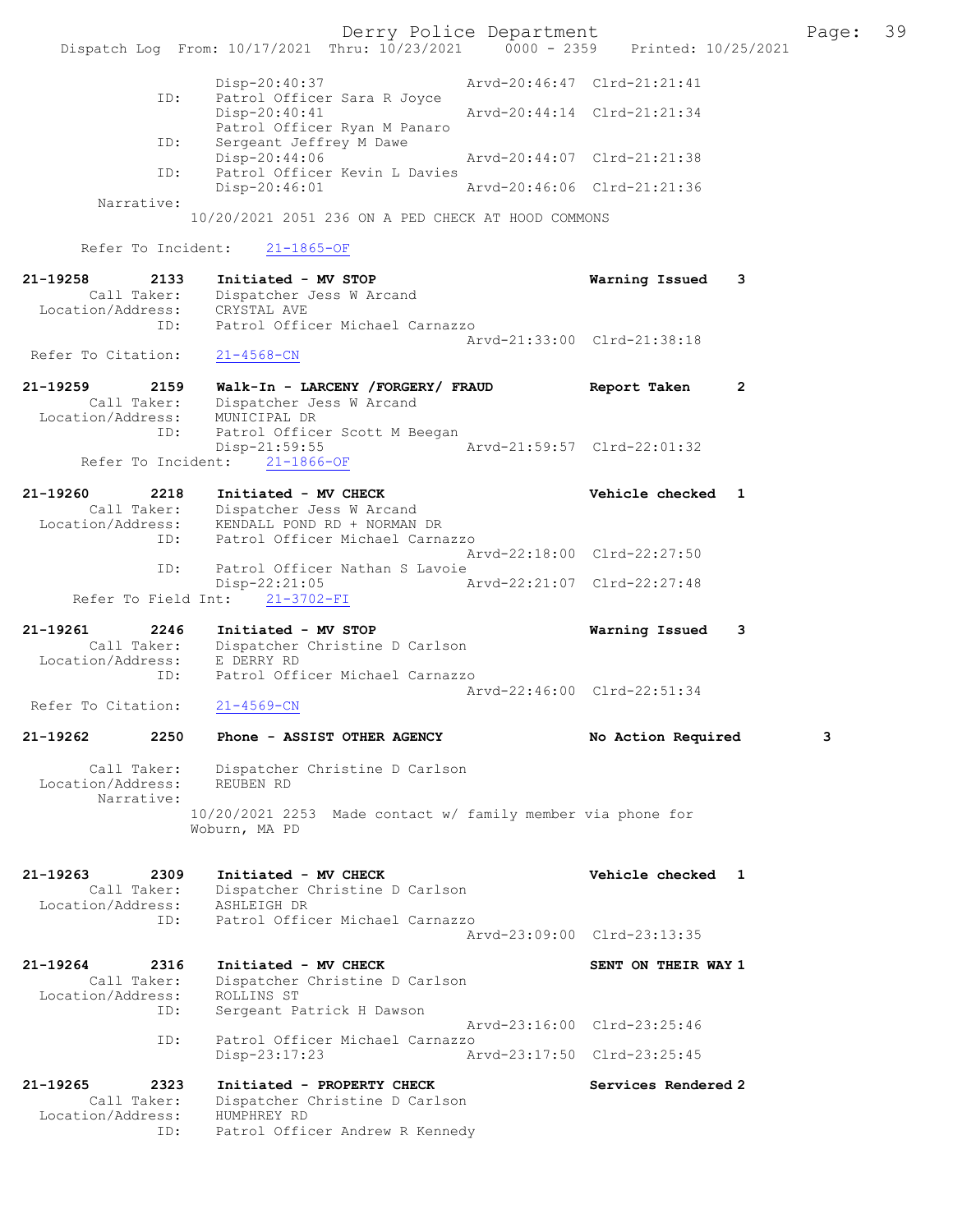Dispatch Log From: 10/17/2021 Thru: 10/23/2021 0000 - 2359 Printed: 10/25/2021

Arvd-23:23:00 Clrd-23:23:34

| 2326<br>21-19266<br>Call Taker:<br>Location/Address:<br>ID: | Initiated - PROPERTY CHECK<br>Dispatcher Christine D Carlson<br>PIERCE AVE<br>Patrol Officer Monica Ricci                   | Services Rendered 2                      |
|-------------------------------------------------------------|-----------------------------------------------------------------------------------------------------------------------------|------------------------------------------|
|                                                             |                                                                                                                             | Arvd-23:26:00 Clrd-23:27:05              |
| 21-19267<br>2342<br>Call Taker:<br>Location/Address:<br>ID: | Initiated - PROPERTY CHECK<br>Dispatcher Christine D Carlson<br>MANCHESTER RD<br>Patrol Officer Michael Carnazzo            | Services Rendered 2                      |
|                                                             |                                                                                                                             | Arvd-23:42:00 Clrd-23:43:11              |
| 21-19268<br>2343<br>Call Taker:<br>Location/Address:<br>ID: | Initiated - MV STOP<br>Dispatcher Christine D Carlson<br>RT 28<br>Patrol Officer Awess Abdulkadir                           | Warning Issued<br>3                      |
| Refer To Citation:                                          | 21-4570-CN                                                                                                                  | Arvd-23:43:00 Clrd-23:51:51              |
| 21-19269<br>2343                                            | Phone - ALARM, BURGLAR                                                                                                      | <b>False Alarm</b><br>$\mathbf{1}$       |
| Call Taker:<br>Location/Address:<br>ID:                     | Patrol Officer Kevin L Davies<br>[DY 2258] E BROADWAY<br>Patrol Officer Monica Ricci                                        |                                          |
| Arrived By:<br>Cleared By:                                  | $Disp-23:44:41$<br>Dispatcher Christine D Carlson<br>Dispatcher Christine D Carlson                                         | Arvd-23:45:45 Clrd-23:51:38              |
| ID:<br>Arrived By:<br>Cleared By:<br>Narrative:             | Patrol Officer Michael Carnazzo<br>Disp-23:44:45<br>Dispatcher Christine D Carlson<br>Dispatcher Christine D Carlson        | Arvd-23:46:54 Clrd-23:51:36              |
|                                                             | front door                                                                                                                  |                                          |
| 21-19270<br>2350<br>Call Taker:<br>Location/Address:<br>ID: | Initiated - PROPERTY CHECK<br>Dispatcher Christine D Carlson<br>TSIENNETO RD<br>Patrol Officer Andrew R Kennedy             | Services Rendered 2                      |
|                                                             |                                                                                                                             | Arvd-23:50:00 Clrd-23:50:44              |
| 21-19271<br>2350<br>Call Taker:<br>Location:<br>ID:         | Phone - ASSIST OTHER AGENCY<br>Patrol Officer Kevin L Davies<br>93 SOUTH MILE MARKER 9.8<br>Patrol Officer Michael Carnazzo | Services Rendered 3                      |
| Arrived By:<br>Cleared By:<br>ID:                           | Disp-23:52:59<br>Dispatcher Christine D Carlson<br>Dispatcher Christine D Carlson<br>Sergeant Patrick H Dawson              | Arvd-23:57:51 Clrd-10/21/2021 @ 00:05:42 |
| Dispatched By:<br>Arrived By:<br>Cleared By:<br>Narrative:  | Disp-23:53:51<br>Dispatcher Christine D Carlson<br>Dispatcher Christine D Carlson<br>Dispatcher Christine D Carlson         | Arvd-23:57:50 Clrd-10/21/2021 @ 00:05:40 |
|                                                             | struck deer. confirm if it is a hazard or not for NHSP                                                                      |                                          |

# For Date: 10/21/2021 - Thursday

Call Taker: Dispatcher Christine D Carlson

| 21-19272           | 0007        | Initiated - MV STOP             | Warning Issued 3            |  |
|--------------------|-------------|---------------------------------|-----------------------------|--|
|                    | Call Taker: | Dispatcher Christine D Carlson  |                             |  |
| Location/Address:  |             | CRYSTAL AVE                     |                             |  |
|                    | ID:         | Patrol Officer Awess Abdulkadir |                             |  |
|                    |             |                                 | Aryd-00:07:00 Clrd-00:15:34 |  |
| Refer To Citation: |             | 21-4571-CN                      |                             |  |
| 21-19273           | 0027        | Initiated - MV STOP             | Warning Issued              |  |
|                    |             |                                 |                             |  |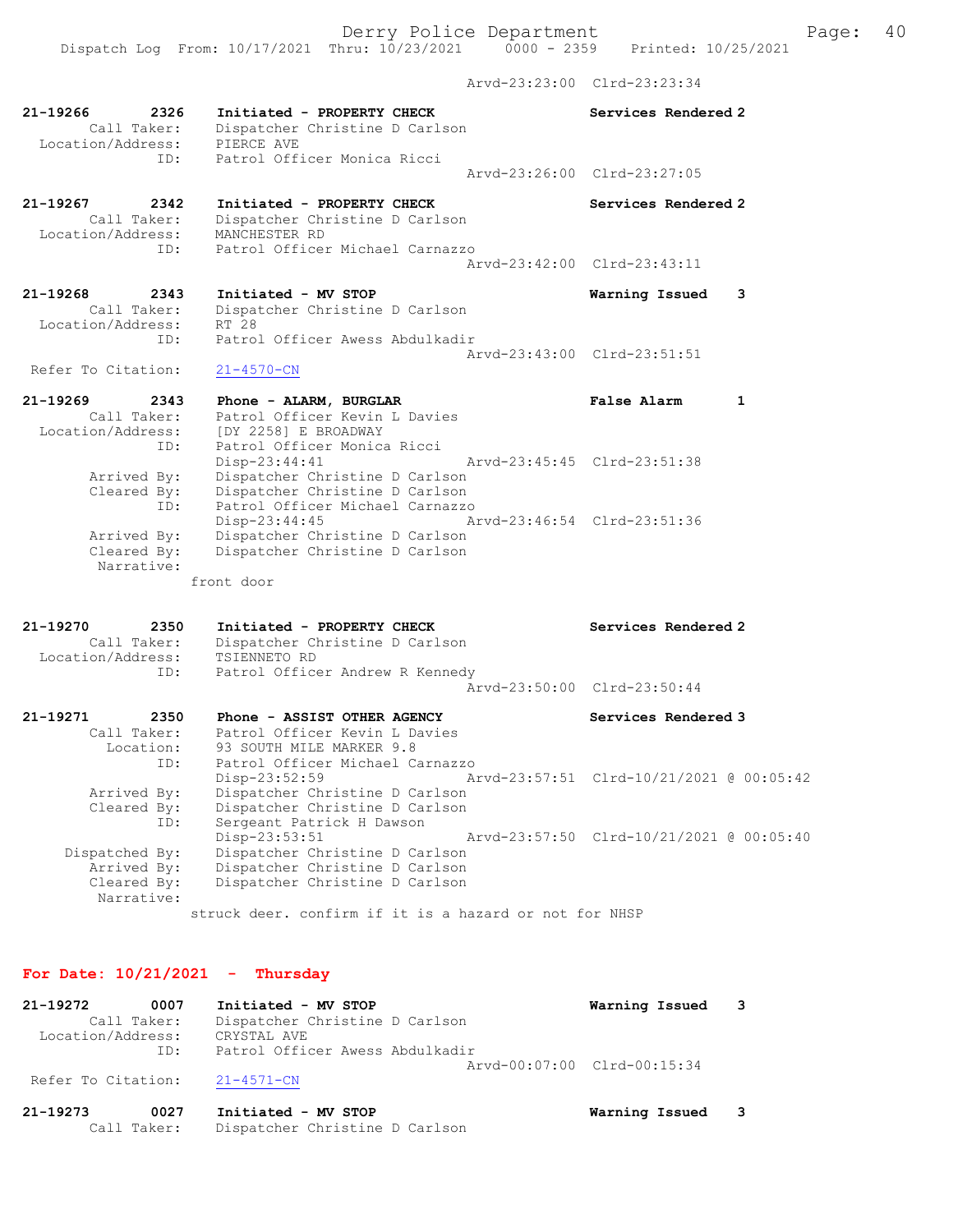Derry Police Department Fage: 41 Dispatch Log From: 10/17/2021 Thru: 10/23/2021 0000 - 2359 Printed: 10/25/2021 Location/Address: HAMPSTEAD RD<br>Ratrol Office ID: Patrol Officer Andrew R Kennedy  $\bar{A}rvd-00:27:00$  Clrd-00:31:07<br>21-4572-CN Refer To Citation: 21-19274 0029 Initiated - PED CHECK SENT ON THEIR WAY 2 Call Taker: Dispatcher Christine D Carlson Location/Address: [DY 1060] MANCHESTER RD ID: Patrol Officer Michael Carnazzo Arvd-00:29:00 Clrd-00:31:16 21-19275 0037 Initiated - PROPERTY CHECK Services Rendered 2 Call Taker: Dispatcher Christine D Carlson Location: VET'S FIELD ID: Patrol Officer Monica Ricci Arvd-00:37:00 Clrd-00:37:20 21-19276 0042 Initiated - PROPERTY CHECK Services Rendered 2 Call Taker: Dispatcher Christine D Carlson Location/Address: ROLLINS ST ID: Patrol Officer Michael Carnazzo Arvd-00:42:00 Clrd-00:42:34 21-19277 0045 Initiated - MV STOP Warning Issued 3 Call Taker: Dispatcher Christine D Carlson Location/Address: S MAIN ST ID: Patrol Officer Awess Abdulkadir Arvd-00:45:00 Clrd-00:51:13<br>21-4573-CN Refer To Citation: 21-19278 0114 Initiated - MV CHECK SENT ON THEIR WAY 1 Call Taker: Dispatcher Christine D Carlson Location/Address: ASHLEIGH DR ID: Patrol Officer Michael Carnazzo Arvd-01:14:00 Clrd-01:18:42 21-19279 0209 Phone - DOMESTIC DISTURBANCE Verbal in Nature 1 Call Taker: Dispatcher Christine D Carlson Location/Address: W BROADWAY ID: Patrol Officer Monica Ricci Disp-02:10:41 Arvd-02:14:02 Clrd-02:22:45 ID: Patrol Officer Michael Carnazzo<br>Disp-02:10:45 Ar Arvd-02:14:03 Clrd-02:22:43 ID: Sergeant Patrick H Dawson Disp-02:14:00 Arvd-02:14:04 Clrd-02:22:41 Refer To Field Int: 21-3693-FI 21-19280 0210 Phone - DOMESTIC DISTURBANCE No Action Required 1 Call Taker: Dispatcher Christine D Carlson Location/Address: W BROADWAY Narrative: 10/21/2021 0211 Duplicate call entry 21-19281 0215 Initiated - PROPERTY CHECK Services Rendered 2 Call Taker: Dispatcher Christine D Carlson Location/Address: CRYSTAL AVE ID: Patrol Officer Andrew R Kennedy Arvd-02:15:00 Clrd-02:21:24 ID: Patrol Officer Awess Abdulkadir Disp-02:17:37 Arvd-02:17:39 Clrd-02:21:22 Refer To Field Int: 21-3718-FI 21-19282 0304 Phone - PROPERTY CHECK Services Rendered 2 Call Taker: Dispatcher Christine D Carlson Location/Address: E BROADWAY ID: Patrol Officer Monica Ricci Disp-03:04:52 Arvd-03:04:55 Clrd-04:24:29 ID: Patrol Officer Michael Carnazzo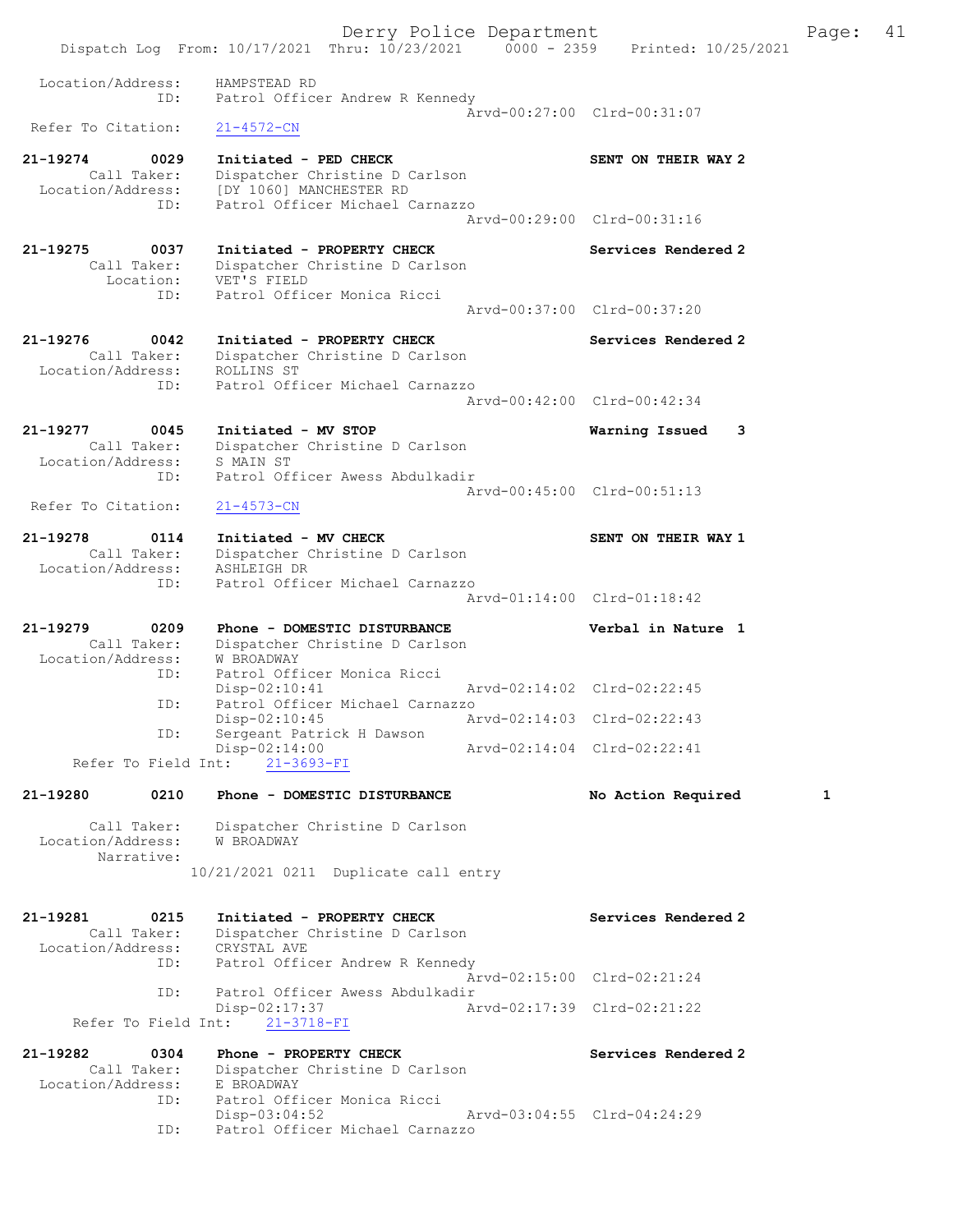Dispatch Log From: 10/17/2021 Thru: 10/23/2021 0000 - 2359 Printed: 10/25/2021 Disp-03:04:54 Arvd-03:04:56 Clrd-04:24:28 21-19283 0426 Initiated - MV STOP Warning Issued 3 Call Taker: Dispatcher Christine D Carlson Location/Address: E DERRY RD ID: Patrol Officer Andrew R Kennedy Arvd-04:26:00 Clrd-04:31:04 Refer To Citation: 21-4574-CN 21-19284 0438 Initiated - MV STOP Warning Issued 3 Call Taker: Dispatcher Christine D Carlson Location/Address: E DERRY RD ID: Patrol Officer Andrew R Kennedy Arvd-04:38:00 Clrd-04:43:10<br>21-4575-CN Refer To Citation: 21-19285 0514 Initiated - MV STOP Warning Issued 3 Call Taker: Dispatcher Christine D Carlson Location/Address: CEMETERY RD ID: Patrol Officer Andrew R Kennedy Arvd-05:14:00 Clrd-05:19:29 Refer To Citation: 21-4576-CN 21-19286 0730 Initiated - Parking Enforcement Vehicle checked 1 Call Taker: Dispatcher Jess W Arcand Location/Address: CORWIN DR ID: Patrol Officer Charles L Doherty Arvd-07:30:00 Clrd-07:32:52 21-19287 0814 Phone - ROAD HAZARD Services Rendered 2 Call Taker: Dispatcher Jess W Arcand Location/Address: ASH ST + ASH ST EXT ID: Dispatcher Jess W Arcand Disp-08:15:00 Arvd-08:15:02 Clrd-08:15:17 Narrative: 10/21/2021 0814 DPW NOTIFIED OF VINYL SIDING IN ROAD 21-19288 0902 Phone - ANIMAL COMPLAINT Services Rendered 1 Call Taker: Dispatcher Jess W Arcand Location/Address: PINEHURST AVE ID: Patrol Officer Nicholas M Granville Disp-09:03:04 Arvd-09:15:47 Clrd-09:31:09 ID: Sergeant Seth Plumer Disp-09:17:16 Arvd-09:17:19 Clrd-09:31:11 Narrative: 10/21/2021 0903 SICK/INJURED SKUNK 21-19289 0915 Phone - Loose Dog Complaint Services Rendered 2 Call Taker: Dispatcher Jess W Arcand Location/Address: LANE RD ID: Patrol Officer Blake A Martineau Disp-09:21:08 Arvd-09:21:15 Clrd-09:21:19 21-19290 0923 Initiated - FOLLOW-UP No Action Required 2 Call Taker: Dispatcher Jess W Arcand Location/Address: FRANKLIN ST EXT ID: Patrol Officer Charles L Doherty Arvd-09:23:00 Clrd-09:26:10 21-19291 0928 Initiated - Parking Enforcement Parking Ticket Issued 1 Call Taker: Dispatcher Jess W Arcand Location/Address: CORWIN DR ID: Patrol Officer Charles L Doherty Arvd-09:28:00 Clrd-09:34:15

21-19292 0936 Initiated - ROAD HAZARD Removed Hazard 2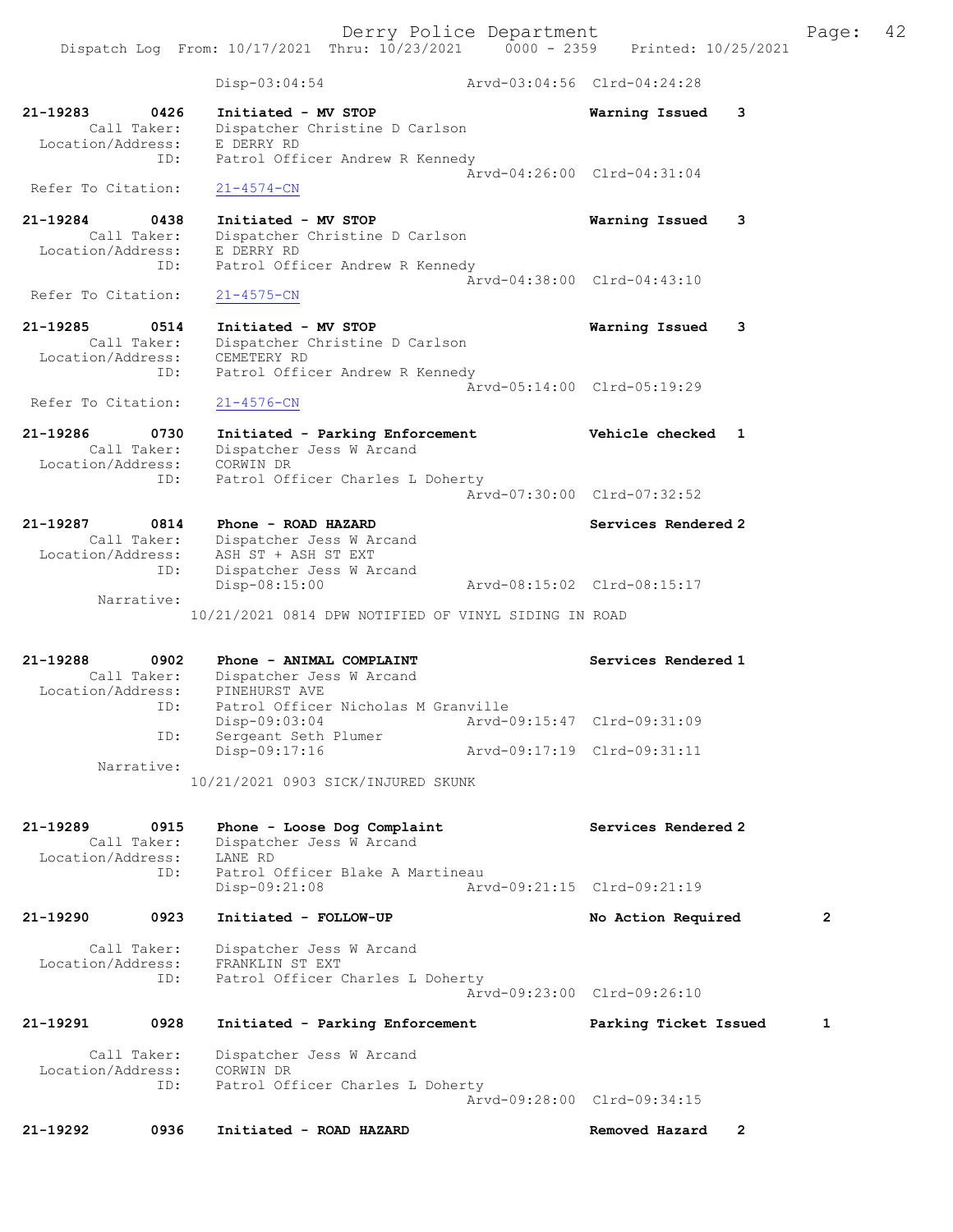Derry Police Department Fage: 43 Dispatch Log From: 10/17/2021 Thru: 10/23/2021 0000 - 2359 Printed: 10/25/2021 Call Taker: Dispatcher Jess W Arcand Location/Address: FOLSOM RD + CRYSTAL AVE ID: Patrol Officer James M McClafferty Arvd-09:36:00 Clrd-09:58:18 21-19293 0944 Initiated - FOLLOW-UP No Action Required 2 Call Taker: Dispatcher Jess W Arcand Location/Address: MUNICIPAL DR ID: Patrol Officer Blake A Martineau Arvd-09:44:00 Clrd-10:40:40 21-19294 0945 Initiated - FOLLOW-UP No Action Required 2 Call Taker: Dispatcher Jess W Arcand Location/Address: MUNICIPAL DR ID: Patrol Officer Charles L Doherty Arvd-09:45:00 Clrd-10:17:42 21-19295 1010 Phone - VIN CHECK North Services Rendered 3 Call Taker: Dispatcher Jess W Arcand Location/Address: WINDHAM DEPOT RD ess: Windham Deroi No<br>ID: Patrol Officer Nicholas M Granville Disp-10:10:59 Clrd-10:17:36<br>TD: Patrol Officer Nicholas M Granville Patrol Officer Nicholas M Granville Disp-11:03:05 Arvd-11:15:49 Clrd-11:15:52 21-19296 1014 Initiated - Community Relations Services Rendered 2 Call Taker: Dispatcher Jess W Arcand Location/Address: EASTGATE RD ID: Patrol Officer James M McClafferty Arvd-10:14:00 Clrd-10:32:50 21-19297 1016 Phone - DISTURBANCE Services Rendered 1 Call Taker: Dispatcher Jess W Arcand Location/Address: WINDHAM DEPOT RD ID: Patrol Officer Nicholas M Granville Disp-10:17:36 Arvd-10:22:44 Clrd-11:03:05<br>ID: Patrol Officer Charles L Doherty Patrol Officer Charles L Doherty Disp-10:17:52 Arvd-10:32:30 Clrd-11:03:10 21-19298 1032 Phone - DRUG VIOLATION Services Rendered 2 Call Taker: Dispatcher Jess W Arcand Location/Address: RICHARDSON DR<br>ID: Patrol Officer James M McClafferty ID: Patrol Officer James M McClafferty Disp-10:33:24 Arvd-10:46:10 Clrd-11:04:51 ID: Sergeant Seth Plumer Disp-10:40:32 Arvd-10:46:12 Clrd-11:04:37 ID: Patrol Officer Blake A Martineau<br>Disp-10:41:17 Arvd-10:55:05 Clrd-11:04:53  $Disp-10:41:17$  Refer To Field Int: 21-3699-FI 21-19299 1107 Initiated - PROPERTY CHECK Services Rendered 2 Call Taker: Dispatcher Jess W Arcand Location/Address: HAMPSTEAD RD ID: Patrol Officer James M McClafferty Arvd-11:07:00 Clrd-11:18:35 21-19300 1112 Phone - MV REPO Vehicle Towed 1 Call Taker: Dispatcher Jess W Arcand Location/Address: PEMBROKE DR ID: Dispatcher Jess W Arcand Disp-11:14:07 Arvd-11:14:09 Clrd-11:14:11 Narrative: 10/21/2021 1113 2017 DODGE JOURNEY. UNKNOWN IF OWNER IS AWARE

21-19301 1124 Phone - KEEP THE PEACE Services Rendered 2 Call Taker: Dispatcher Jess W Arcand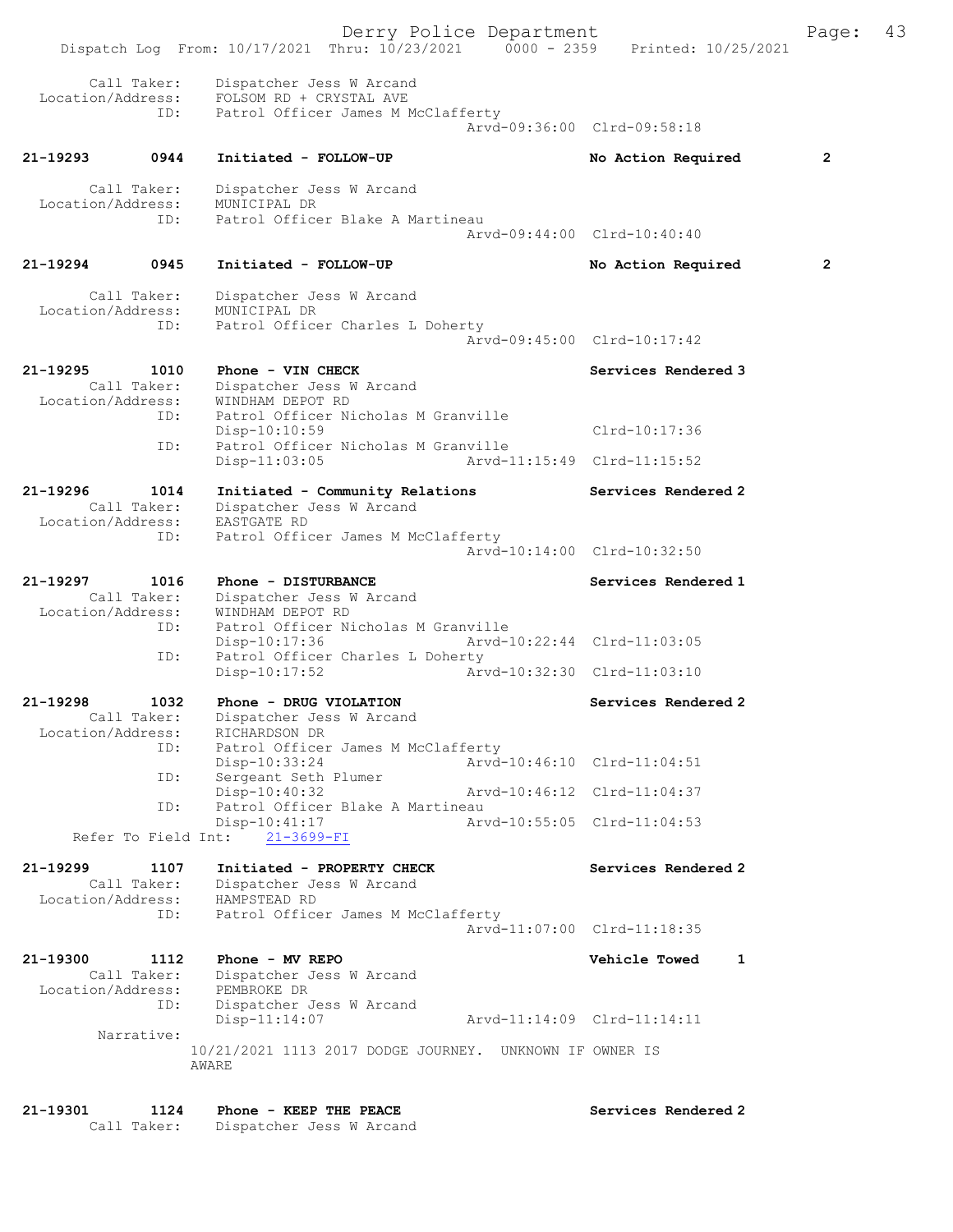Derry Police Department<br>Page: 44 Phru: 10/23/2021 0000 - 2359 Printed: 10/25/2021 Dispatch Log From: 10/17/2021 Thru: 10/23/2021 Location/Address: WINDHAM DEPOT RD ID: Patrol Officer Charles L Doherty Disp-11:24:54 Arvd-11:35:48 Clrd-11:46:48<br>TD: Patrol Officer Blake A Martineau Patrol Officer Blake A Martineau<br>Disp-11:24:56 Art Arvd-11:30:43 Clrd-11:46:50 21-19302 1125 Initiated - DRUG VIOLATION Arrest(s) Made 2<br>Call Taker: Dispatcher Jess W Arcand Call Taker: Dispatcher Jess W Arcand Location/Address: PINKERTON ST ID: Patrol Officer Brian J Landry Arvd-11:25:00 Clrd-12:35:29<br>ID: Patrol Officer James M McClafferty Patrol Officer James M McClafferty<br>Disp-11:26:14 Arvd Disp-11:26:14 Arvd-11:30:23 Clrd-11:50:22 ID: Patrol Officer Collin Kennedy<br>Disp-11:48:56 Arvd-11:48:58 Clrd-12:35:27 Narrative: 10/21/2021 1139 ONE IN CUSTODY FOR POSSESSION OF CONTROLLED DRUG Narrative: 10/21/2021 1139 IDENTIFIED AS JUVENILE Narrative: 10/21/2021 1140 101 EN ROUTE TO HQ WITH ONE SM 53126.4 Narrative: 10/21/2021 1142 OFF AT HQ EM 53127.2 Narrative: 10/21/2021 1235 JUVENILE RELEASED TO A PARENT Refer To Arrest: 21-1008-AR 21-19303 1133 Phone - WARRANT ARREST Arrest(s) Made 2 Call Taker: Dispatcher Jess W Arcand Location/Address: COURTHOUSE LN ID: Patrol Officer James M McClafferty<br>Disp-11:50:51 Arvd-Disp-11:50:51 <br>Disp-11:50:51 <br>Disperse and Seth Plumer <br>Disperse and Seth Plumer Sergeant Seth Plumer<br>Disp-11:54:58 Arvd-11:55:00 Clrd-12:14:26 ID: Patrol Officer Collin Kennedy<br>Disp-12:48:57 Disp-12:48:57 Arvd-12:49:00 Clrd-15:48:25<br>Cleared By: Dispatcher Christina L Power Dispatcher Christina L Power Narrative: 10/21/2021 1212 101 HAS ONE IN CUSTODY ON AN EBW OUT OF SALEM DISTRICT COURT FOR VIOLATION OF PROBATION Narrative: 10/21/2021 1214 TRANSPORTING ONE TO HQ SM 53128.4 Narrative: 10/21/2021 1249 IDENTIFIED AS: TAMMIE WOODARD 56 EDGEWOOD AVE NASHUA NH DOB 7/7/71 Narrative: 10/21/2021 1250 PLACED IN CELL 1

Narrative:

10/21/2021 1318 BAIL COMMISSIONER CONTACTED

Narrative:

10/21/2021 1325 prisoner checked

Narrative:

10/21/2021 1411 prisoner checked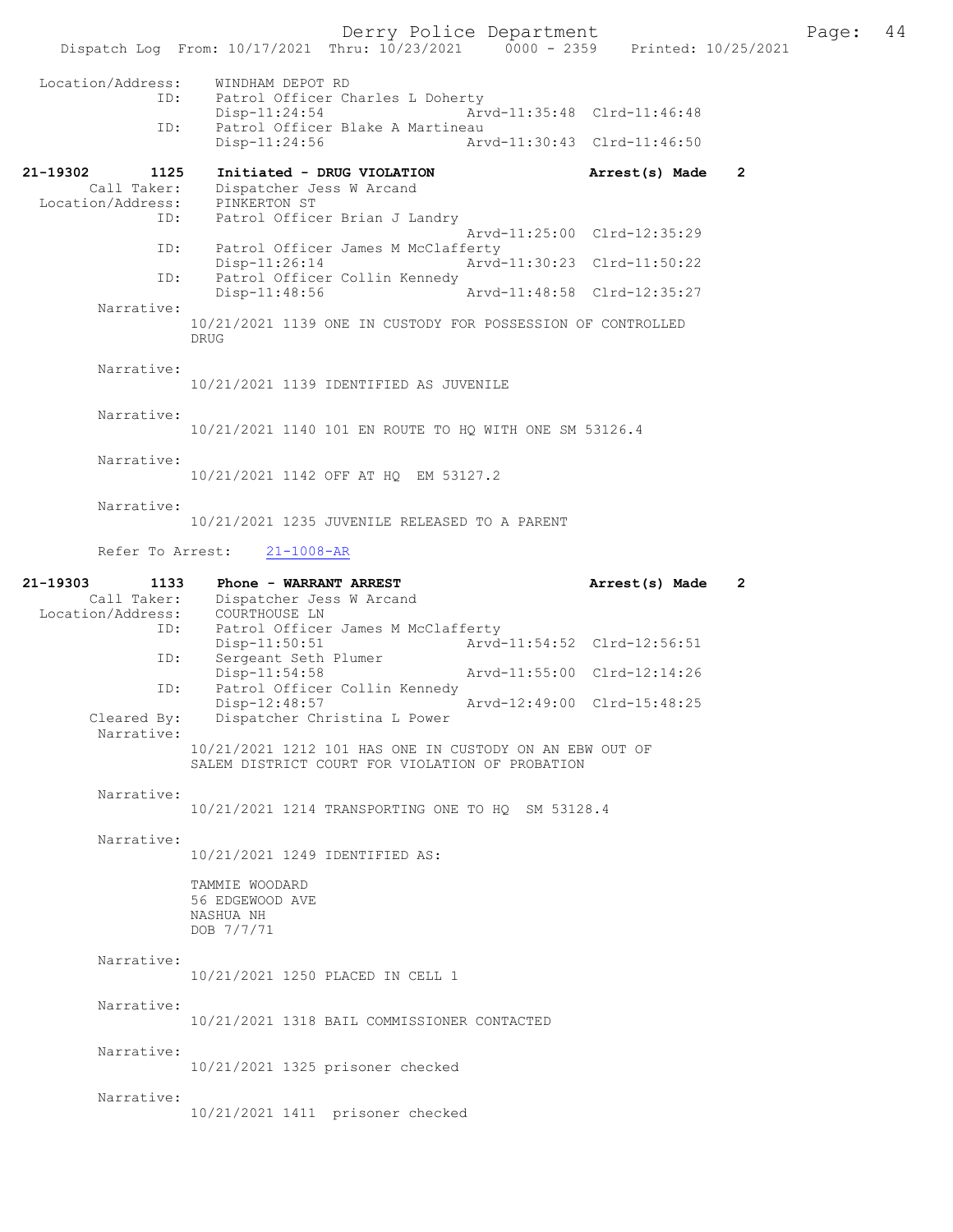Narrative:

10/21/2021 1541 released on \$140 bail with a court date of 02-10-22

Refer To Arrest: 21-1009-AR

| 21-19304<br>1136<br>Call Taker:<br>Location/Address: | Phone - VIN CHECK<br>Dispatcher Jess W Arcand<br>ROCKINGHAM RD                                                                                           |                             | Services Rendered 3          |
|------------------------------------------------------|----------------------------------------------------------------------------------------------------------------------------------------------------------|-----------------------------|------------------------------|
| ID:                                                  | Patrol Officer James M McClafferty<br>Disp-14:02:02                                                                                                      |                             | Arvd-14:05:27 Clrd-14:14:39  |
| 21-19305<br>1145<br>Call Taker:                      | Phone - MV ACCIDENT<br>Dispatcher Jess W Arcand<br>Location/Address: ISLAND POND RD + LANE RD                                                            |                             | $\mathbf{1}$<br>Report Taken |
| ID:<br>ID:                                           | Patrol Officer Blake A Martineau<br>$Disp-11:47:02$<br>Patrol Officer Charles L Doherty                                                                  | Arvd-11:49:18 Clrd-13:13:44 |                              |
| Narrative:                                           | Disp-11:47:06                                                                                                                                            | Arvd-11:49:01 Clrd-12:16:00 |                              |
|                                                      | 10/21/2021 1151 OFF WITH NH 4990982 AND NH USCG63                                                                                                        |                             |                              |
| Narrative:                                           | 10/21/2021 1159 AAA NOTIFIED AND RESPONDING FOR BOTH<br>VEHICLES                                                                                         |                             |                              |
| Narrative:                                           | 10/21/2021 1209 DPW NOTIFIED OF STRUCK STOP SIGN                                                                                                         |                             |                              |
| Narrative:                                           | 10/21/2021 1211 DPW ON SCENE                                                                                                                             |                             |                              |
| Narrative:                                           | 10/21/2021 1226 AAA ON SCENE FOR NH USCG63                                                                                                               |                             |                              |
| Narrative:                                           | 10/21/2021 1255 AAA ON SCENE FOR NH 4990982                                                                                                              |                             |                              |
| Narrative:<br>Refer To Accident:                     | 10/21/2021 1324 Mayson v. Goyetch FR<br>$21 - 521 - AC$                                                                                                  |                             |                              |
| 21-19306<br>1216                                     | Initiated - DISABLED MV                                                                                                                                  |                             | Vehicle Towed<br>3           |
| Location/Address:                                    | Call Taker: Dispatcher Jess William Call Taker: Dispatcher Jess William RD<br>Can 'Address: ISLAND POND RD + LANE RD<br>Patrol Officer Charles L Doherty | Arvd-12:16:00 Clrd-12:28:20 |                              |
| Narrative:                                           | 10/21/2021 1217 NEXT ON LIST LBP TOWING NOTIFIED AND<br>RESPONDING                                                                                       |                             |                              |
| Narrative:                                           | 10/21/2021 1225 LBP ON SCENE                                                                                                                             |                             |                              |
| 21-19307<br>1221<br>Call Taker:<br>Location/Address: | 911 - ABANDONED 911<br>Dispatcher Jess W Arcand<br>PEABODY RD                                                                                            |                             | Services Rendered 1          |
| ID:<br>Narrative:                                    | Dispatcher Jess W Arcand<br>Disp-12:22:12                                                                                                                | Arvd-12:22:14 Clrd-12:22:25 |                              |
|                                                      | 10/21/2021 1222 ACCIDENTAL ON CALL BACK                                                                                                                  |                             |                              |
| 1232<br>21-19308<br>Call Taker:<br>Location/Address: | Phone - TRAFFIC CONTROL<br>Dispatcher Jess W Arcand<br>MANCHESTER RD + ASHLEIGH DR                                                                       |                             | Services Rendered 3          |
| ID:                                                  | Patrol Officer Nicholas M Granville<br>Disp-12:32:49                                                                                                     | Arvd-12:38:55 Clrd-12:40:45 |                              |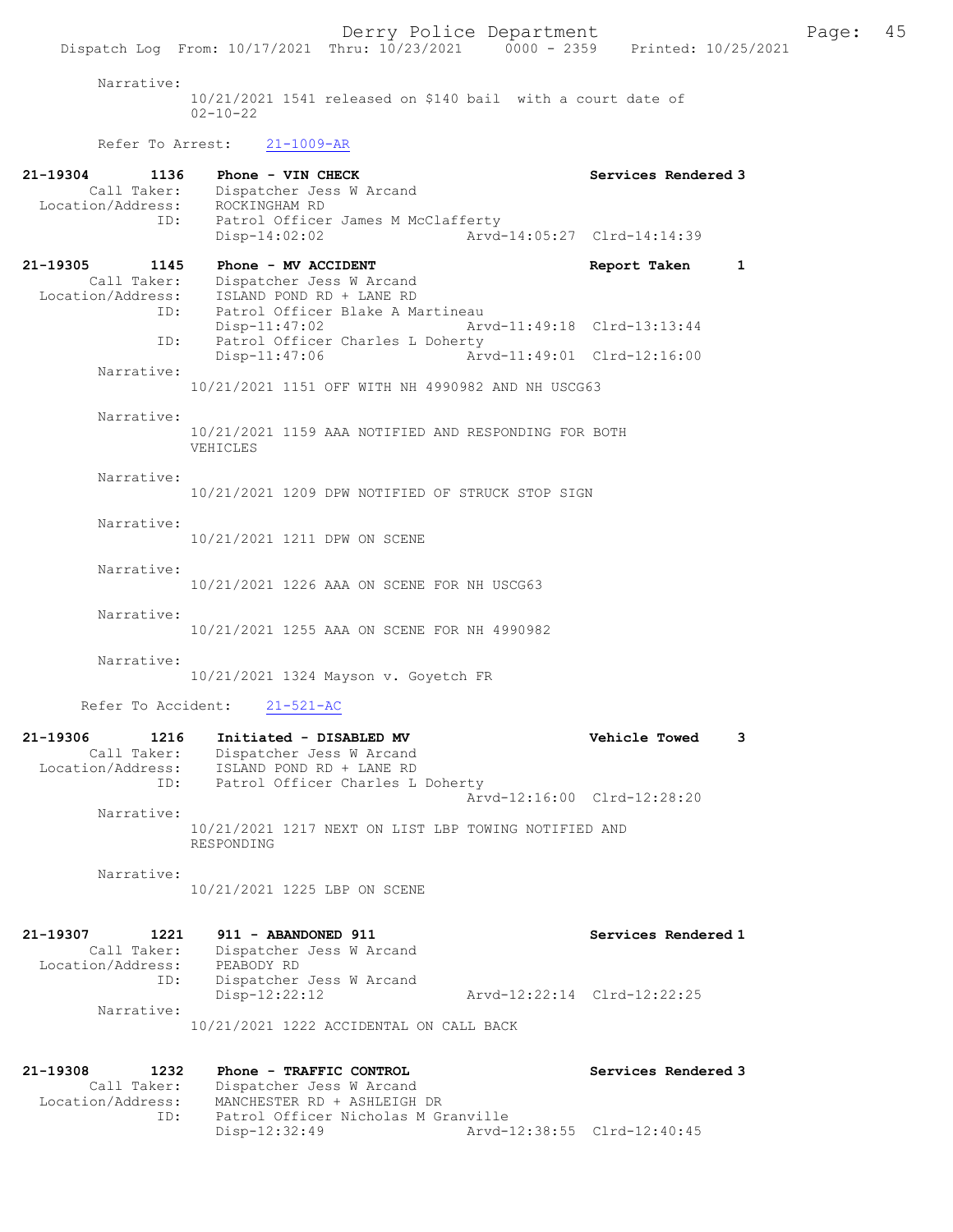| 21-19309           | 1251                       | 911 - DRUG OVERDOSE                                                           | Assistance Rendered         | $\overline{2}$ |
|--------------------|----------------------------|-------------------------------------------------------------------------------|-----------------------------|----------------|
| Location/Address:  | Call Taker:<br>ID:         | Dispatcher Jess W Arcand<br>LARAWAY CT<br>Patrol Officer Nicholas M Granville |                             |                |
|                    | ID:                        | $Disp-12:51:46$<br>Patrol Officer James M McClafferty                         | Arvd-12:55:15 Clrd-13:21:01 |                |
|                    | Refer To Incident:         | Disp-12:56:56<br>$21 - 1867 - OF$                                             | Arvd-13:01:18 Clrd-13:15:46 |                |
|                    |                            |                                                                               |                             |                |
| 21-19310           | 1321                       | Other - FOLLOW-UP                                                             | No Action Required          | 2              |
| Location/Address:  | Call Taker:                | Dispatcher Jess W Arcand<br>MUNICIPAL DR                                      |                             |                |
|                    | ID:                        | Patrol Officer Nicholas M Granville                                           |                             |                |
|                    |                            | Disp-13:22:32                                                                 | Arvd-13:22:34 Clrd-14:02:24 |                |
| 21-19311           | 1354                       | Initiated - MV STOP                                                           | Warning Issued              | 3              |
| Location/Address:  | Call Taker:                | Dispatcher Jess W Arcand<br>WINDHAM RD + REDMOND WAY                          |                             |                |
|                    | ID:                        | Patrol Officer Blake A Martineau                                              |                             |                |
|                    |                            |                                                                               | Arvd-13:54:00 Clrd-14:01:22 |                |
| Refer To Citation: |                            | $21 - 4577 - CN$                                                              |                             |                |
| 21-19312           | 1358                       | Phone - RECKLESS CONDUCT                                                      | Report Taken                | $\overline{2}$ |
|                    | Call Taker:                | Dispatcher Jess W Arcand<br>DERRYFIELD RD                                     |                             |                |
| Location/Address:  | ID:                        | Patrol Officer Nicholas M Granville                                           |                             |                |
|                    |                            | $Disp-14:02:34$                                                               | Arvd-14:10:21 Clrd-17:22:13 |                |
|                    | Cleared By:                | Dispatcher Christina L Power                                                  |                             |                |
|                    | ID:                        | Sergeant Seth Plumer<br>Disp-14:19:35                                         | Arvd-14:20:25 Clrd-15:08:24 |                |
|                    | Cleared By:                | Dispatcher Christina L Power                                                  |                             |                |
|                    | ID:                        | Patrol Officer Sara R Joyce                                                   |                             |                |
|                    |                            | Disp-15:25:05<br>Patrol Officer Ryan M Panaro                                 | Arvd-15:28:21 Clrd-15:40:30 |                |
| Dispatched By:     |                            | Dispatcher Christina L Power                                                  |                             |                |
|                    | Arrived By:                | Dispatcher Christina L Power                                                  |                             |                |
|                    | Cleared By:<br>ID:         | Dispatcher Christina L Power<br>Sergeant Jeffrey M Dawe                       |                             |                |
|                    |                            | Disp-15:25:54                                                                 | Arvd-15:25:56 Clrd-15:50:05 |                |
| Dispatched By:     |                            | Dispatcher Christina L Power                                                  |                             |                |
|                    | Arrived By:                | Dispatcher Christina L Power                                                  |                             |                |
|                    | Cleared By:<br>ID:         | Dispatcher Christina L Power<br>Detective Mark Borgatti                       |                             |                |
|                    |                            | $Disp-16:45:21$                                                               | Arvd-16:45:25 Clrd-17:24:14 |                |
| Dispatched By:     |                            | Dispatcher Christina L Power                                                  |                             |                |
|                    | Arrived By:<br>Cleared By: | Dispatcher Christina L Power<br>Dispatcher Christina L Power                  |                             |                |
|                    | ID:                        | Detective Daniel J McCarthy                                                   |                             |                |
|                    |                            | Disp-16:45:24                                                                 | Arvd-16:45:26 Clrd-17:24:12 |                |
| Dispatched By:     |                            | Dispatcher Christina L Power                                                  |                             |                |
|                    | Arrived By:<br>Cleared By: | Dispatcher Christina L Power<br>Dispatcher Christina L Power                  |                             |                |
|                    | Refer To Incident:         | $21 - 1868 - OF$                                                              |                             |                |
| $21 - 19313$       | 1402                       | Initiated - FOLLOW-UP                                                         | No Action Required          | 2              |
| Location/Address:  | Call Taker:                | Dispatcher Jess W Arcand<br>MUNICIPAL DR                                      |                             |                |
|                    | ID:                        | Patrol Officer Charles L Doherty                                              | Arvd-14:02:00 Clrd-14:27:37 |                |
| 21-19314           | 1427                       | Other - PROPERTY CHECK                                                        | Services Rendered 2         |                |
|                    | Call Taker:                | Dispatcher Jess W Arcand                                                      |                             |                |
| Location/Address:  |                            | HUMPHREY RD                                                                   |                             |                |
|                    | ID:                        | Patrol Officer Charles L Doherty                                              |                             |                |
|                    |                            | Disp-14:28:12                                                                 | Arvd-14:28:18 Clrd-14:37:21 |                |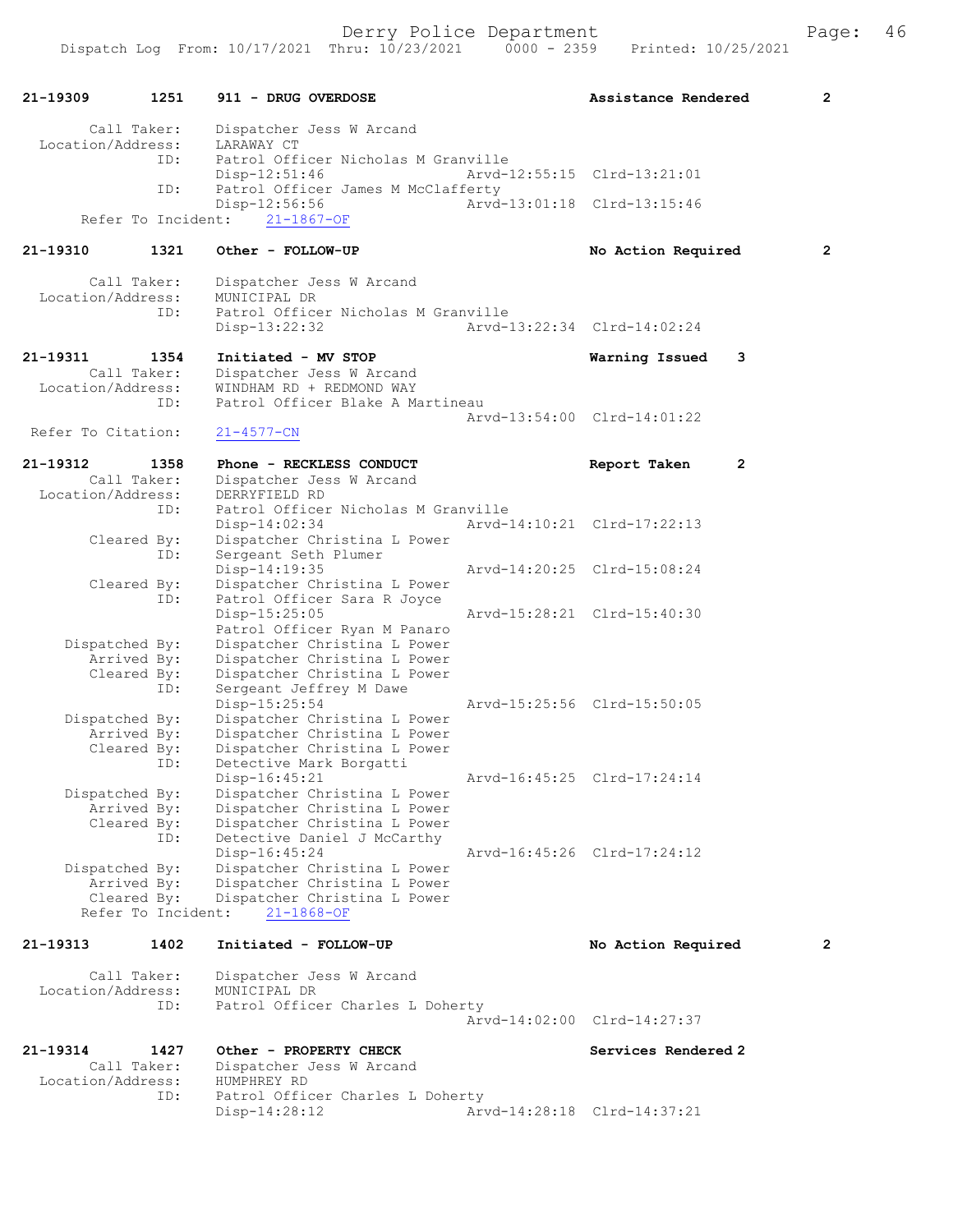| 21-19315<br>1522<br>Call Taker:<br>Location/Address: | Initiated - MV STOP<br>Dispatcher Christina L Power<br>FOLSOM RD                         | Warning Issued              | 3              |
|------------------------------------------------------|------------------------------------------------------------------------------------------|-----------------------------|----------------|
| ID:<br>Refer To Citation:                            | Patrol Officer Blake A Martineau<br>$21 - 4578 - CN$                                     | Arvd-15:22:00 Clrd-15:25:59 |                |
| 21-19316<br>1523<br>Call Taker:<br>Location/Address: | Phone - SERVE RESTRAINING ORDER<br>Dispatcher Christina L Power<br>SHELDON RD            | Cleared                     | $\mathbf{2}$   |
| ID:<br>ID:                                           | Patrol Officer Nathan S Lavoie<br>Disp-15:23:35<br>Patrol Officer Casey J Noyes          | Arvd-15:40:26 Clrd-15:45:20 |                |
|                                                      | $Disp-15:23:44$                                                                          | Arvd-15:40:27 Clrd-15:45:18 |                |
| 21-19317<br>1548<br>Call Taker:<br>Location/Address: | Initiated - Loose Dog Complaint<br>Dispatcher Christina L Power<br>N HIGH ST             | Matter Mediated             | $\overline{2}$ |
| ID:                                                  | Patrol Officer Sara R Joyce<br>Patrol Officer Ryan M Panaro                              | Arvd-15:48:00 Clrd-15:49:28 |                |
| Narrative:                                           | owner and dog reunited                                                                   |                             |                |
| 21-19318<br>1558<br>Call Taker:<br>Location/Address: | Phone - ALARM, BURGLAR<br>Dispatcher Christina L Power<br>[DY 231] TSIENNETO RD          | <b>False Alarm</b>          | $\mathbf{1}$   |
| ID:                                                  | Patrol Officer Nathan S Lavoie<br>Disp-16:02:58                                          | Arvd-16:07:18 Clrd-16:10:07 |                |
| ID:                                                  | Patrol Officer Blake A Martineau<br>Disp-16:03:01                                        | Arvd-16:07:18 Clrd-16:10:09 |                |
| Narrative:                                           | false alarm confirmed by employee                                                        |                             |                |
| Refer To Field Int:                                  | $21 - 3728 - FI$                                                                         |                             |                |
|                                                      |                                                                                          |                             |                |
| $21 - 19319$<br>1615                                 | Initiated - MV STOP                                                                      | Summons Issued              | 3              |
| Call Taker:<br>Location/Address:<br>ID:              | Dispatcher Christina L Power<br>BYPASS 28<br>Patrol Officer Nathan S Lavoie              |                             |                |
| Refer To Citation:<br>Refer To Citation:             | $21 - 4579 - CN$<br>21-816-000059                                                        | Arvd-16:15:00 Clrd-16:25:11 |                |
| 21-19320<br>1629                                     | Phone - SEX OFFENSES                                                                     | Report Taken                | $\mathbf{1}$   |
| Call Taker:<br>Location/Address:<br>ID:              | Dispatcher Christina L Power<br>LARAWAY CT<br>Detective Victoria M Kidd<br>Disp-16:30:50 | Arvd-16:30:52 Clrd-16:31:00 |                |
| Refer To Incident:                                   | $21 - 1869 - OF$                                                                         |                             |                |
| 21-19321<br>1641<br>Call Taker:<br>Location/Address: | Initiated - MV STOP<br>Dispatcher Christina L Power<br>TSIENNETO RD                      | Warning Issued              | 3              |
| ID:<br>Refer To Citation:                            | Patrol Officer Nathan S Lavoie<br>$21 - 4580 - CN$                                       | Arvd-16:41:00 Clrd-16:49:54 |                |
| 21-19322<br>1646<br>Call Taker:<br>Location/Address: | Initiated - MV STOP<br>Dispatcher Christina L Power<br>CRYSTAL AVE                       | Warning Issued              | 3              |
| ID:                                                  | Patrol Officer Blake A Martineau                                                         | Arvd-16:46:00 Clrd-16:53:46 |                |
| Refer To Citation:<br>21-19323<br>1648               | $21 - 4582 - CN$<br>Initiated - MV STOP                                                  | Warning Issued              | 3              |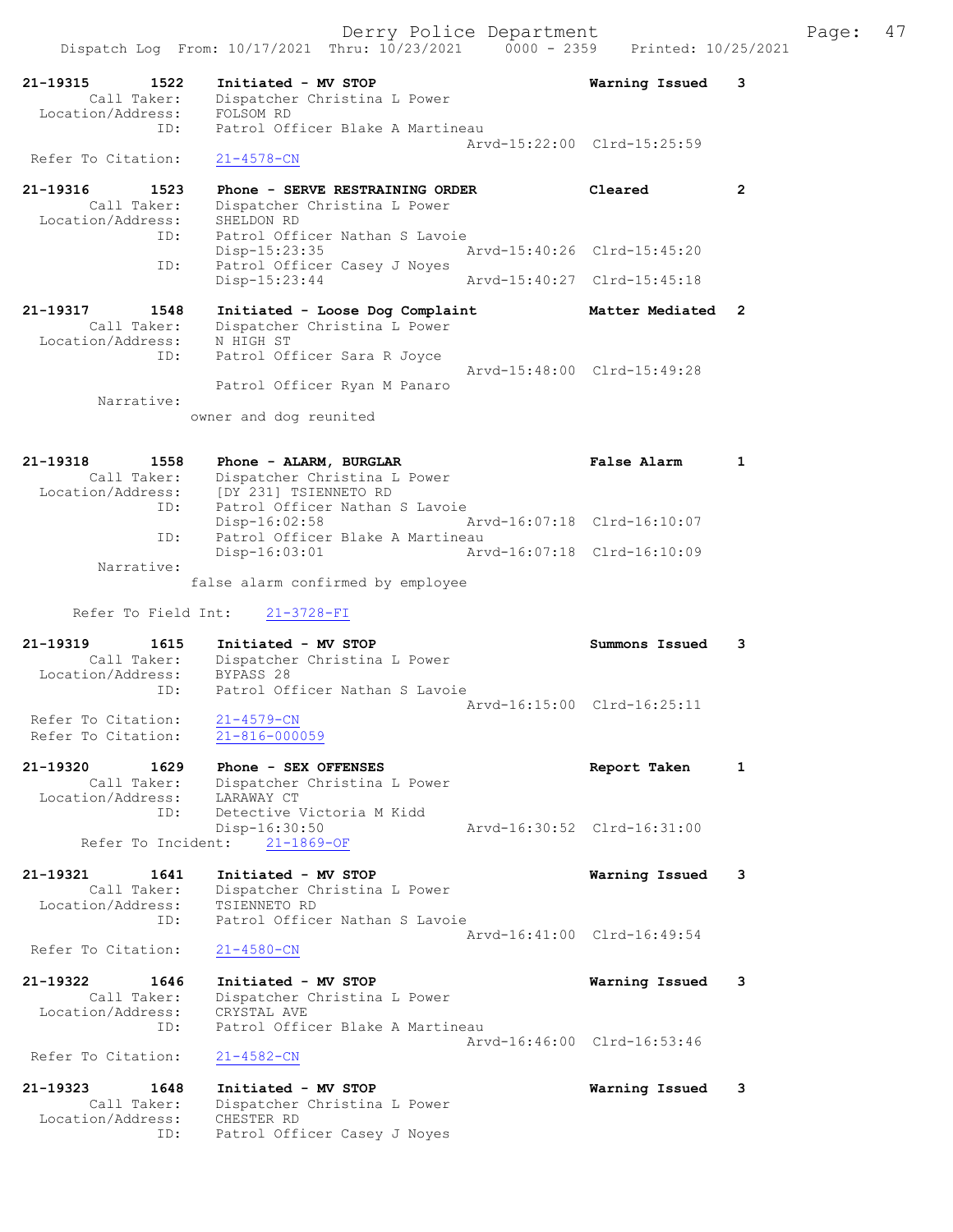Arvd-16:48:00 Clrd-16:53:39 Refer To Citation: 21-4581-CN 21-19324 1714 Phone - ANIMAL COMPLAINT AND ADVICE GIVEN 1 Call Taker: Dispatcher Christina L Power Location/Address: FORDWAY ST ID: Patrol Officer Collin Kennedy Disp-17:16:04 Arvd-17:16:06 Clrd-17:24:21 Refer To Incident: 21-1891-OF Refer To Field Int: 21-3700-FI 21-19325 1719 Initiated - MV STOP Summons Issued 3 Call Taker: Dispatcher Christina L Power Location/Address: WINDHAM RD ID: Patrol Officer Casey J Noyes Arvd-17:19:00 Clrd-17:30:17<br>21-816-003052 Refer To Citation: 21-19326 1736 Walk-In - WARRANT ARREST Arrest(s) Made 2 Call Taker: Dispatcher Christina L Power Location/Address: [DY 2] MUNICIPAL DR ID: Patrol Officer Robert Corwin Disp-17:37:17 Arvd-17:41:19 Clrd-17:56:05 Narrative: subject into hq's to turn herself in on a warrant for criminal contempt Narrative: Robichaud, Samantha homeless dob 103092 Narrative: 10/21/2021 1900 released on \$100 cash bail with a court date of 2/10/22 Refer To Arrest: 21-1010-AR 21-19327 1741 Radio - SERVE RESTRAINING ORDER Served 2 Call Taker: Dispatcher Christina L Power Location/Address: SHELDON RD ID: Patrol Officer Nathan S Lavoie Disp-17:41:43 Arvd-17:51:12 Clrd-18:14:57<br>Disp-17:41:46 Arvd-17:51:13 Clrd-18:14:59 Patrol Officer Casey J Noyes Arvd-17:51:13 Clrd-18:14:59 21-19328 1823 Initiated - MV STOP Warning Issued 3 Call Taker: Patrol Officer Robert Corwin Location/Address: BIRCH ST ID: Patrol Officer Sara R Joyce Arvd-18:23:00 Clrd-18:27:05 Patrol Officer Ryan M Panaro Refer To Citation: 21-4583-CN 21-19329 1849 Initiated - MV STOP Warning Issued 3 Call Taker: Dispatcher Christina L Power Location/Address: OLD CHESTER RD ID: Patrol Officer Nathan S Lavoie Arvd-18:49:00 Clrd-19:00:02 ID: Patrol Officer Casey J Noyes Disp-18:50:59 Clrd-18:51:02 Refer To Citation: 21-4584-CN 21-19330 1849 Phone - ANIMAL COMPLAINT Network Services Rendered 1 Call Taker: Dispatcher Christina L Power Location/Address: W BROADWAY ID: Patrol Officer Casey J Noyes<br>Disp-18:51:06 Disp-18:51:06 Arvd-18:55:51 Clrd-19:23:36

Narrative:

found dog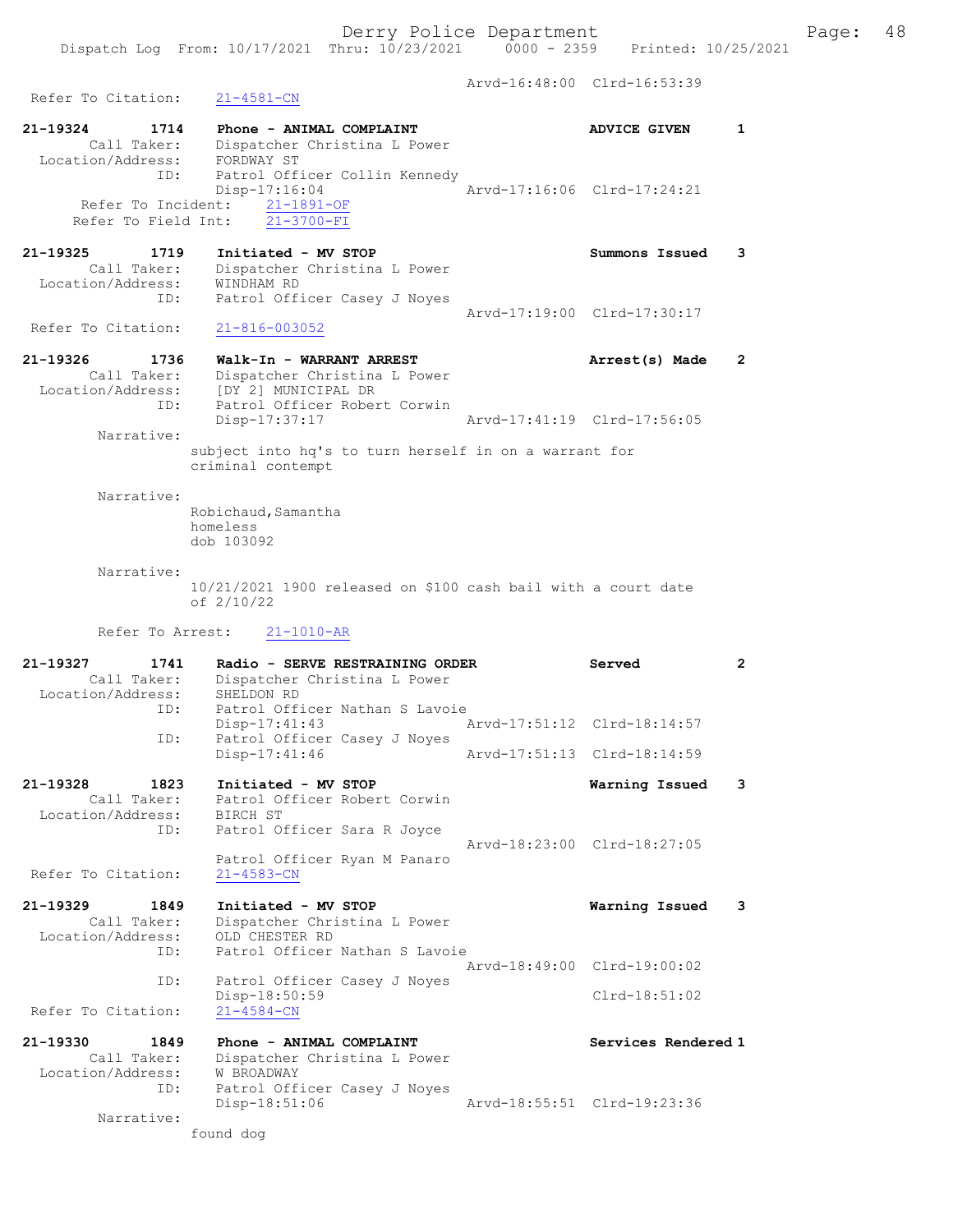Narrative:

placed in the pound

| 21-19331<br>1855<br>Call Taker:<br>Location/Address:<br>ID:            | Initiated - MV STOP<br>Dispatcher Christina L Power<br>BYPASS 28<br>Patrol Officer Blake A Martineau                          | Summons Issued                                | 3 |
|------------------------------------------------------------------------|-------------------------------------------------------------------------------------------------------------------------------|-----------------------------------------------|---|
| Refer To Citation:<br>Refer To Citation:                               | $21 - 4594 - CN$<br>$21 - 816 - 004013$                                                                                       | Arvd-18:55:00 Clrd-19:09:18                   |   |
| 21-19332 1901<br>Call Taker:<br>Location/Address:<br>ID:               | Initiated - MV STOP<br>Dispatcher Christina L Power<br>POND RD<br>Patrol Officer Nathan S Lavoie                              | Warning Issued                                | 3 |
| Refer To Citation:                                                     | $21 - 4585 - CN$                                                                                                              | Arvd-19:01:00 Clrd-19:09:37                   |   |
| 21-19333 1934<br>Call Taker:<br>Location/Address:<br>ID:<br>Narrative: | Initiated - JUVENILE OFFENSES<br>Dispatcher Christina L Power<br>PINKERTON ST<br>Administrative Sergeant Christopher R Talbot | Arrest(s) Made<br>Aryd-19:34:00 Clrd-19:50:06 | 2 |
|                                                                        | $10/21/2021$ 1943 released to a quardian<br>Refer To Summons: 21-1011-AR                                                      |                                               |   |
| 21-19334<br>1959<br>Call Taker:                                        | Phone - SEXUAL OFFENDER REGISTRATION<br>Dispatcher Christina L Power                                                          | Services Rendered 1                           |   |

|                   | Diopacchei childeana B fowci |                             |  |
|-------------------|------------------------------|-----------------------------|--|
| Location/Address: | MUNICIPAL DR                 |                             |  |
| ID:               | Detective Daniel J McCarthy  |                             |  |
|                   | Disp-20:01:52                | Arvd-20:01:53 Clrd-20:01:54 |  |
|                   |                              |                             |  |

| 21-19335<br>2022   | Radio - MV ACCIDENT                                                                          | Report Taken                |  |
|--------------------|----------------------------------------------------------------------------------------------|-----------------------------|--|
| Call Taker:        | Dispatcher Christina L Power                                                                 |                             |  |
| Location/Address:  | MANCHESTER RD                                                                                |                             |  |
| ID:                | Patrol Officer Casey J Noyes                                                                 |                             |  |
|                    | Disp-20:26:01                                                                                | Arvd-20:26:04 Clrd-21:03:00 |  |
| Cleared By:        | Sergeant Jared Knox                                                                          |                             |  |
| ID:                | Patrol Officer Blake A Martineau                                                             |                             |  |
|                    | $Disp-20:26:03$                                                                              | Arvd-20:26:06 Clrd-20:58:18 |  |
| Refer To Citation: | $21 - 4586 - CN$                                                                             |                             |  |
| Narrative:         |                                                                                              |                             |  |
|                    | 10/21/2021 2030 next on the list requested for NH req<br>4300233, Birch St collison assigned |                             |  |

Narrative:

PARLA VS BONIFACIO, full report.

Patrol Officer Ryan M Panaro

ID: Patrol Officer Casey J Noyes<br>Disp-21:03:35

Refer To Accident: 21-522-AC

| 21-19336<br>2046<br>Call Taker:<br>Location/Address:<br>ID: | Initiated - MV STOP<br>Dispatcher Christina L Power<br>OLD CHESTER RD<br>Patrol Officer Nathan S Lavoie | Summons Issued              |  |
|-------------------------------------------------------------|---------------------------------------------------------------------------------------------------------|-----------------------------|--|
| Refer To Citation:                                          | $21 - 816 - 000060$                                                                                     | Arvd-20:46:00 Clrd-20:56:32 |  |
| 21-19337<br>2100                                            | Phone - DOMESTIC DISTURBANCE                                                                            | Report Taken                |  |
| Call Taker:<br>Location/Address:<br>ID:                     | Dispatcher Christina L Power<br>S MAIN ST<br>Patrol Officer Sara R Joyce<br>$Disp-21:03:31$             | Arvd-21:10:16 Clrd-22:12:09 |  |

Disp-21:03:35 Arvd-21:03:41 Clrd-22:37:47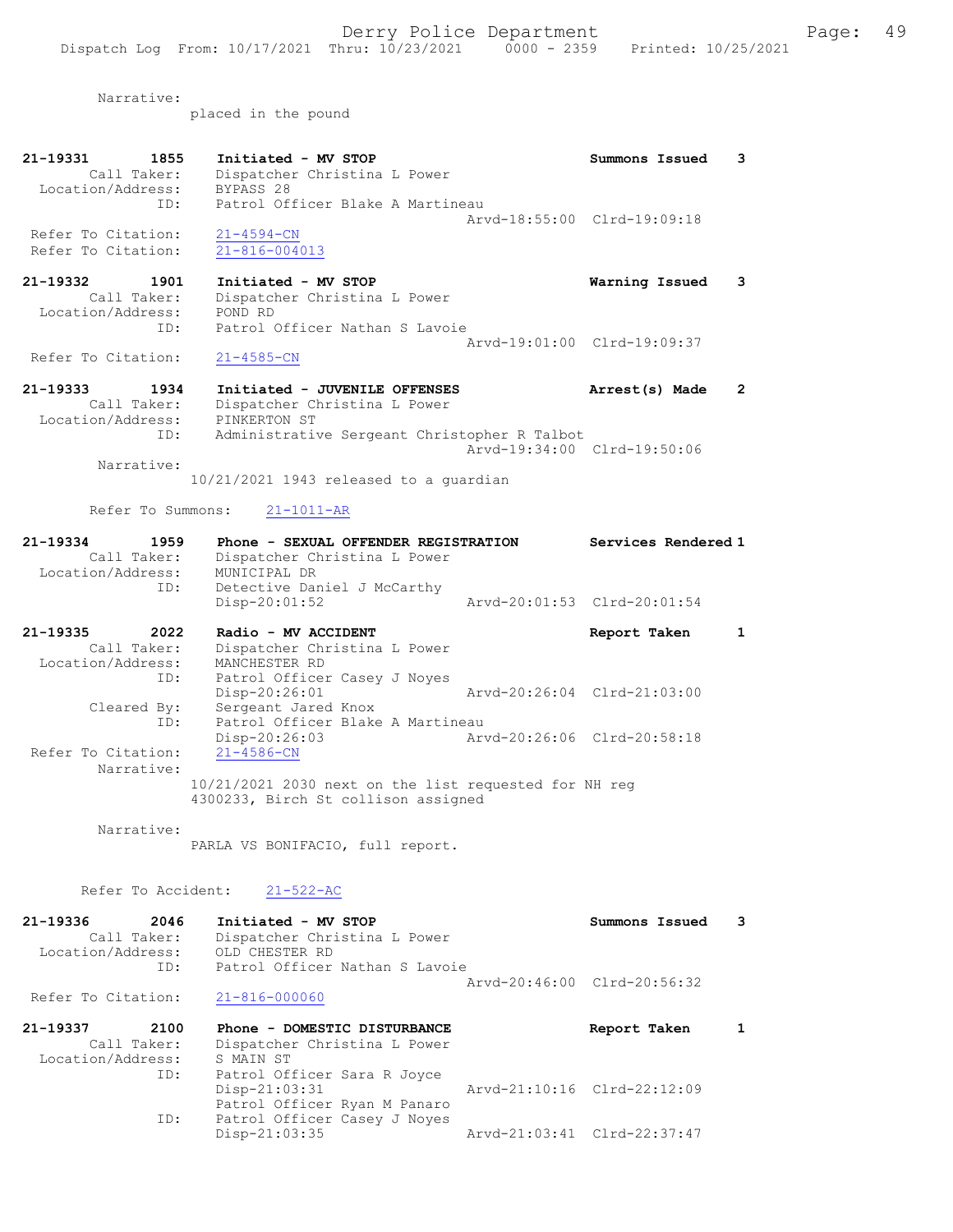Derry Police Department Fage: 50 Dispatch Log From: 10/17/2021 Thru: 10/23/2021 0000 - 2359 Printed: 10/25/2021 ID: Patrol Officer Blake A Martineau Disp-21:03:39 Arvd-21:03:41 Clrd-22:37:44 ID: Sergeant Jeffrey M Dawe Disp-21:06:50 Arvd-21:06:53 Clrd-22:37:42 ID: Patrol Officer Nathan S Lavoie Disp-21:14:05 Arvd-21:14:06 Clrd-22:12:07 Refer To Incident: 21-1871-OF Refer To Incident: 21-1872-OF 21-19338 2116 Phone - ASSAULT Report Taken 1 Call Taker: Dispatcher Christina L Power Location/Address: [DY 250] PINKERTON ST ID: Patrol Officer Timothy J Underhill<br>Disp-21:17:15 Arvd- Disp-21:17:15 Arvd-21:17:17 Clrd-21:17:26 Refer To Incident: 21-1870-OF 21-19339 2204 Phone - ABANDONED 911 Gone on Arrival 1 Call Taker: Patrol Officer Robert Corwin Location/Address: WARNER HILL RD ID: Patrol Officer Sara R Joyce Disp-22:12:46 Arvd-22:19:38 Clrd-22:26:45 Patrol Officer Ryan M Panaro Dispatched By: Dispatcher Christina L Power Arrived By: Dispatcher Christina L Power Cleared By: Dispatcher Christina L Power Narrative: OLD MALE IN ROADWAY 21-19340 2302 Phone - DOMESTIC DISTURBANCE Report Taken 1 Call Taker: Patrol Officer Robert Corwin Location/Address: TSIENNETO RD ID: Patrol Officer Jack Stafford Disp-23:10:18 Arvd-23:13:07 Clrd-23:43:51 Dispatched By: Patrol Officer Ryan M Panaro Arrived By: Patrol Officer Ryan M Panaro Cleared By: Patrol Officer Ryan M Panaro ID: Patrol Officer Monica Ricci Disp-23:10:20 Arvd-23:13:05 Clrd-23:23:06 Dispatched By: Patrol Officer Ryan M Panaro Arrived By: Patrol Officer Ryan M Panaro Cleared By: Patrol Officer Ryan M Panaro ID: Sergeant Patrick H Dawson Disp-23:13:09 Arvd-23:13:12 Clrd-23:22:47 Dispatched By: Patrol Officer Ryan M Panaro Arrived By: Patrol Officer Ryan M Panaro Cleared By: Patrol Officer Ryan M Panaro Refer To Field Int: 21-3707-FI 21-19341 2332 Initiated - PROPERTY CHECK Cleared 2 Call Taker: Patrol Officer Ryan M Panaro Location/Address: PIERCE AVE ID: Patrol Officer Andrew R Kennedy Arvd-23:32:00 Clrd-23:33:01 21-19342 2333 Initiated - PROPERTY CHECK Cleared 2 Call Taker: Patrol Officer Ryan M Panaro Location/Address: HUMPHREY RD ID: Patrol Officer Michael Carnazzo Arvd-23:33:00 Clrd-23:34:27 21-19343 2342 Initiated - PROPERTY CHECK Cleared 2 Call Taker: Patrol Officer Ryan M Panaro Location/Address: ROLLINS ST ID: Patrol Officer Monica Ricci Arvd-23:42:00 Clrd-23:43:13

For Date: 10/22/2021 - Friday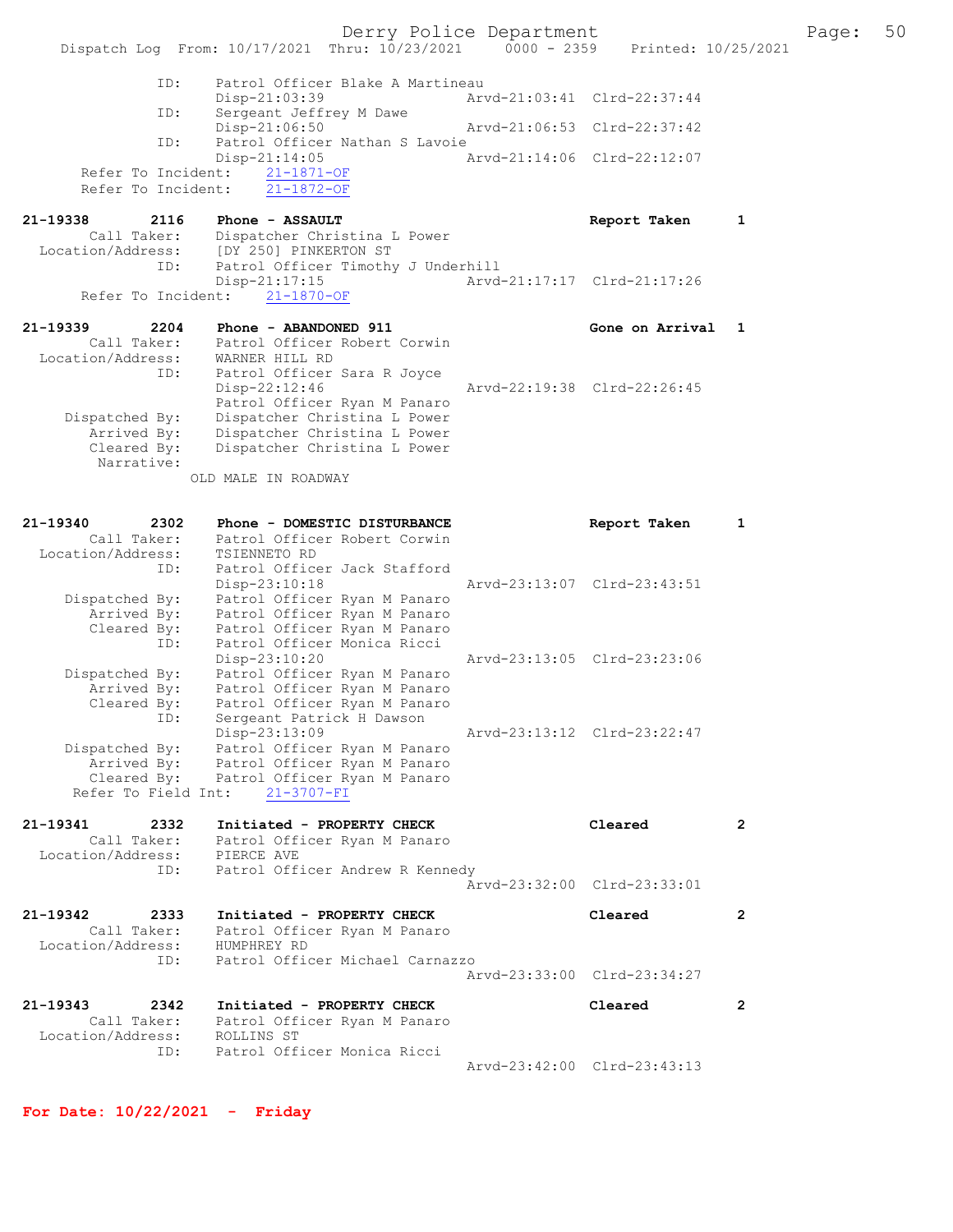Dispatch Log From: 10/17/2021 Thru: 10/23/2021 0000 - 2359 Printed: 10/25/2021 21-19344 0012 Initiated - MV STOP Warning Issued 3 Call Taker: Patrol Officer Ryan M Panaro Location/Address: S MAIN ST ID: Patrol Officer Andrew R Kennedy Arvd-00:12:00 Clrd-00:16:37 Refer To Citation: 21-4587-CN 21-19345 0054 Phone - DELIVER A MESSAGE Not Served 1 Call Taker: Patrol Officer Robert Corwin Location/Address: [DY 2042] CYRIL RD ID: Patrol Officer Michael Carnazzo Disp-00:56:44 Arvd-01:09:08 Clrd-01:16:12 Arrived By: Patrol Officer Ryan M Panaro Cleared By: Patrol Officer Ryan M Panaro 21-19346 0104 Initiated - MV CHECK SENT ON THEIR WAY 1 Call Taker: Patrol Officer Ryan M Panaro Location/Address: ASHLEIGH DR ID: Patrol Officer Monica Ricci Arvd-01:04:00 Clrd-01:11:24 ID: Patrol Officer Andrew R Kennedy Disp-01:09:31 Arvd-01:09:35 Clrd-01:11:26 21-19347 0113 Initiated - PROPERTY CHECK Cleared 2 Call Taker: Patrol Officer Ryan M Panaro Location/Address: ASHLEIGH DR ID: Patrol Officer Monica Ricci Arvd-01:13:00 Clrd-01:35:31 ID: Patrol Officer Andrew R Kennedy Disp-01:14:52 Arvd-01:16:47 Clrd-01:35:32 Narrative: 10/22/2021 0114 unsecured door Narrative: 10/22/2021 0118 units conducting walk-through of building Refer To Field Int: 21-3717-FI 21-19348 0443 Initiated - MV STOP Warning Issued 3 Call Taker: Patrol Officer Ryan M Panaro Location/Address: WOOD AVE ID: Patrol Officer Andrew R Kennedy Arvd-04:43:00 Clrd-04:52:34 Refer To Citation: 21-4588-CN 21-19349 0454 Initiated - MV STOP Warning Issued 3 Call Taker: Lieutenant Shawn P O'Donaghue Location/Address: N MAIN ST ID: Patrol Officer Michael Carnazzo Arvd-04:54:00 Clrd-04:58:56 Cleared By: Patrol Officer Ryan M Panaro Refer To Citation: 21-4589-CN 21-19350 0538 Initiated - FOLLOW-UP Cleared 2 Call Taker: Patrol Officer Ryan M Panaro Location/Address: [DY 1198] BYPASS 28 ID: Patrol Officer Jack Stafford Arvd-05:38:00 Clrd-06:20:30 21-19351 0549 Initiated - SUBPOENA DELIVERY Not Served 1 Call Taker: Patrol Officer Ryan M Panaro Location/Address: [DY 997] PARKLAND DR ID: Patrol Officer Andrew R Kennedy Arvd-05:49:00 Clrd-05:56:52 21-19352 0627 Initiated - MV STOP Warning Issued 3 Call Taker: Patrol Officer Ryan M Panaro Location/Address: FORDWAY ST ID: Patrol Officer Andrew R Kennedy Arvd-06:27:00 Clrd-06:33:32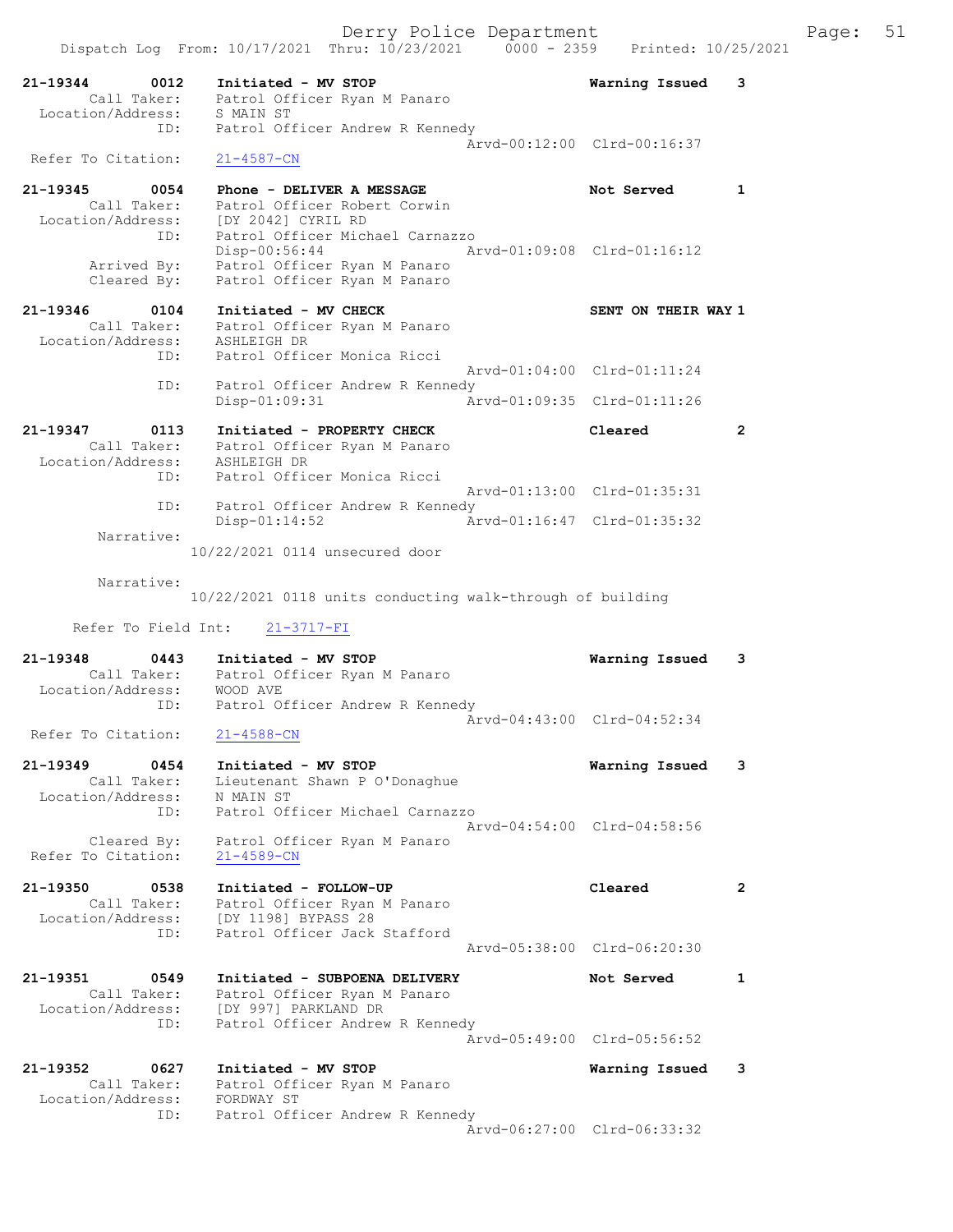Derry Police Department Fage: 52 Dispatch Log From: 10/17/2021 Thru: 10/23/2021 0000 - 2359 Printed: 10/25/2021 Refer To Citation: 21-4590-CN Narrative: NH PNZR-11 21-19353 0737 Initiated - MV STOP 120 120 120 121 122 Arrest(s) Made 3 Call Taker: Patrol Officer James M McClafferty Location/Address: E BROADWAY ID: Sergeant Seth Plumer Arvd-07:37:00 Clrd-08:16:29 ID: Patrol Officer Nicholas M Granville<br>Disp-07:41:16 Arvd-0 Disp-07:41:16 Arvd-07:42:27 Clrd-08:16:39 Narrative: 10/22/2021 0811 Spacetown towing on scene Narrative: Subject Identfied to be: Yerferson Usiel Lopez DOB 7/18/2002 Haverhill, MA Charge with operation without a valid license Refer To Summons: 21-1012-AR 21-19354 0750 Phone - MEDICAL EMERGENCY Assistance Rendered 1 Call Taker: Patrol Officer James M McClafferty Location/Address: [DY 1198] BYPASS 28 ID: Patrol Officer Melissa M Houde Disp-07:50:54 Arvd-07:54:38 Clrd-08:01:43 Refer To Field Int: 21-3708-FI 21-19355 0757 Phone - DOMESTIC DISTURBANCE Verbal in Nature 1 Call Taker: Patrol Officer James M McClafferty Location/Address: [DY 54] COLONY BROOK LN ID: Patrol Officer Blake A Martineau Disp-07:58:26 Arvd-08:07:22 Clrd-08:37:20 ID: Patrol Officer Andrew R Kennedy Disp-07:58:32 <br>
Disp-07:58:32 <br>
Disposible and Arvd-08:09:15 Clrd-08:37:01<br>
Disposible and Plumer Disp-07.50.52<br>Sergeant Seth Plumer<br>Disp-08:24:25 Disp-08:24:25 Arvd-08:24:28 Clrd-08:36:57 Refer To Field Int: 21-3709-FI 21-19356 0850 Initiated - MV STOP Warning Issued 3 Call Taker: Patrol Officer James M McClafferty Location/Address: [DY 1198] BYPASS 28 ID: Patrol Officer Andrew R Kennedy Arvd-08:50:00 Clrd-08:54:22 Refer To Citation: 21-4591-CN 21-19357 0851 Initiated - SUBPOENA DELIVERY Not Served 1 Call Taker: Patrol Officer James M McClafferty Location/Address: AMHERST DR ID: Patrol Officer Melissa M Houde Arvd-08:51:00 Clrd-08:52:48

21-19358 0857 Initiated - SUBPOENA DELIVERY Served 1 Call Taker: Patrol Officer James M McClafferty Location/Address: E DERRY RD ID: Patrol Officer Melissa M Houde Arvd-08:57:00 Clrd-09:00:50

21-19359 0858 Radio - Parking Enforcement Services Rendered 1 Call Taker: Patrol Officer James M McClafferty Location/Address: ABBOTT CT ess. Abborition<br>ID: Patrol Officer Nicholas M Granville Disp-08:58:34 Arvd-09:00:34 Clrd-09:14:51<br>ID: Captain Vernon L Thomas Captain Vernon L Thomas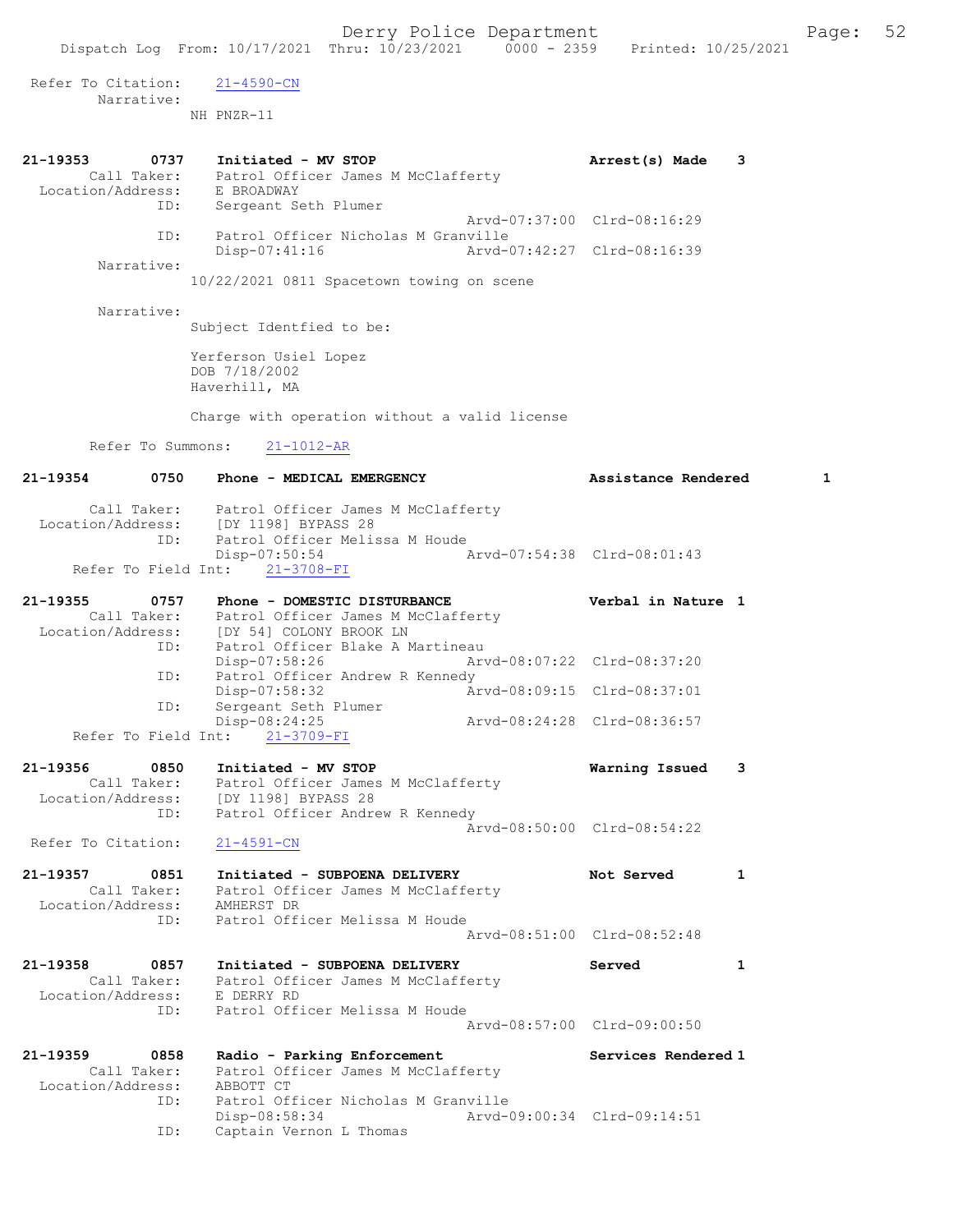Dispatch Log From: 10/17/2021 Thru: 10/23/2021 0000 - 2359 Printed: 10/25/2021

|                                                   | Disp-08:58:38                                                                                                                                       | Aryd-09:00:30 Clrd-09:14:46 |                             |                |
|---------------------------------------------------|-----------------------------------------------------------------------------------------------------------------------------------------------------|-----------------------------|-----------------------------|----------------|
| 21-19360 0921<br>Call Taker:                      | Phone - JUVENILE OFFENSES<br>Patrol Officer James M McClafferty<br>Location/Address: [DY 749] W RUNNING BROOK LN<br>ID: Patrol Officer Blake A Mart |                             | Services Rendered 2         |                |
| Cleared By:                                       | Patrol Officer Blake A Martineau<br>Disp-09:23:30<br>Lieutenant Robert F Smith<br>Refer To Incident: 21-1874-OF                                     |                             | $Clrd-09:26:32$             |                |
| 21-19361 0925                                     | Phone - LARCENY /FORGERY/ FRAUD                                                                                                                     |                             | Report Taken                | $\overline{2}$ |
| Call Taker:<br>ID:                                | Patrol Officer James M McClafferty<br>Location/Address: [DY 2087] MANCHESTER RD<br>Patrol Officer Andrew R Kennedy                                  |                             |                             |                |
|                                                   | Disp-09:26:48<br>Refer To Incident: 21-1873-OF                                                                                                      |                             | Arvd-09:26:59 Clrd-10:01:14 |                |
| 21-19362 1002                                     |                                                                                                                                                     |                             | Matter Rectified 1          |                |
| Call Taker:<br>Location/Address:                  | Patrol Officer James M McClafferty<br>CORWIN DR                                                                                                     |                             |                             |                |
| ID:                                               | Patrol Officer Andrew R Kennedy<br>Disp-10:03:17                                                                                                    | Arvd-10:22:07 Clrd-10:22:12 |                             |                |
| 21-19363 1017<br>Call Taker:<br>Location/Address: | Initiated - SUBPOENA DELIVERY<br>Patrol Officer James M McClafferty<br>LINLEW DR                                                                    |                             | Not Served                  | 1              |
| ID:                                               | Patrol Officer Melissa M Houde                                                                                                                      |                             | Arvd-10:17:00 Clrd-10:21:54 |                |
| 21-19364 1026                                     | Initiated - FOLLOW-UP                                                                                                                               |                             | Cleared                     | $\overline{2}$ |
| Call Taker:<br>Location/Address:                  | Patrol Officer James M McClafferty<br>MUNICIPAL DR                                                                                                  |                             |                             |                |
| ID:                                               | Patrol Officer Andrew R Kennedy                                                                                                                     |                             | Arvd-10:26:00 Clrd-11:03:29 |                |
| 21-19365<br>1036                                  | Phone - MV ACCIDENT                                                                                                                                 |                             | Report Taken                | $\mathbf{1}$   |
| Call Taker:<br>Location/Address:                  | Patrol Officer James M McClafferty<br>HUNTER DR                                                                                                     |                             |                             |                |
| ID:<br>ID:                                        | Patrol Officer Nicholas M Granville<br>Disp-10:36:56<br>Patrol Officer Melissa M Houde                                                              | Arvd-10:43:19 Clrd-11:11:04 |                             |                |
|                                                   | Disp-10:43:24                                                                                                                                       |                             | $Clrd-10:45:54$             |                |
| Narrative:                                        | Off with NHreq: steezy                                                                                                                              |                             |                             |                |
| Narrative:                                        | 10/22/2021 1052 Highway Dept on scene                                                                                                               |                             |                             |                |
| Narrative:                                        |                                                                                                                                                     |                             |                             |                |
|                                                   | Non-reportable Ross vs roadside                                                                                                                     |                             |                             |                |
| Refer To Accident:                                | $21 - 523 - AC$                                                                                                                                     |                             |                             |                |
| 21-19366<br>1106                                  | Radio - JUVENILE OFFENSES                                                                                                                           |                             | Matter Mediated 2           |                |
| Call Taker:<br>Location/Address:                  | Patrol Officer James M McClafferty<br>[DY 749] W RUNNING BROOK LN                                                                                   |                             |                             |                |
| ID:                                               | Patrol Officer Blake A Martineau<br>Disp-11:06:48                                                                                                   |                             | Arvd-11:06:53 Clrd-11:13:32 |                |
| 21-19367<br>1114                                  | Initiated - MV STOP                                                                                                                                 |                             | Warning Issued              | 3              |
| Call Taker:<br>Location/Address:                  | Patrol Officer James M McClafferty<br>E DERRY RD                                                                                                    |                             |                             |                |
| ID:                                               | Patrol Officer Melissa M Houde                                                                                                                      |                             | Arvd-11:14:00 Clrd-11:19:01 |                |
| Refer To Citation:                                | $21 - 4592 - CN$                                                                                                                                    |                             |                             |                |
| 21-19368<br>1121                                  | Initiated - FOLLOW-UP                                                                                                                               |                             | Cleared                     | $\mathbf{2}$   |
| Call Taker:<br>Location/Address:                  | Patrol Officer James M McClafferty                                                                                                                  |                             |                             |                |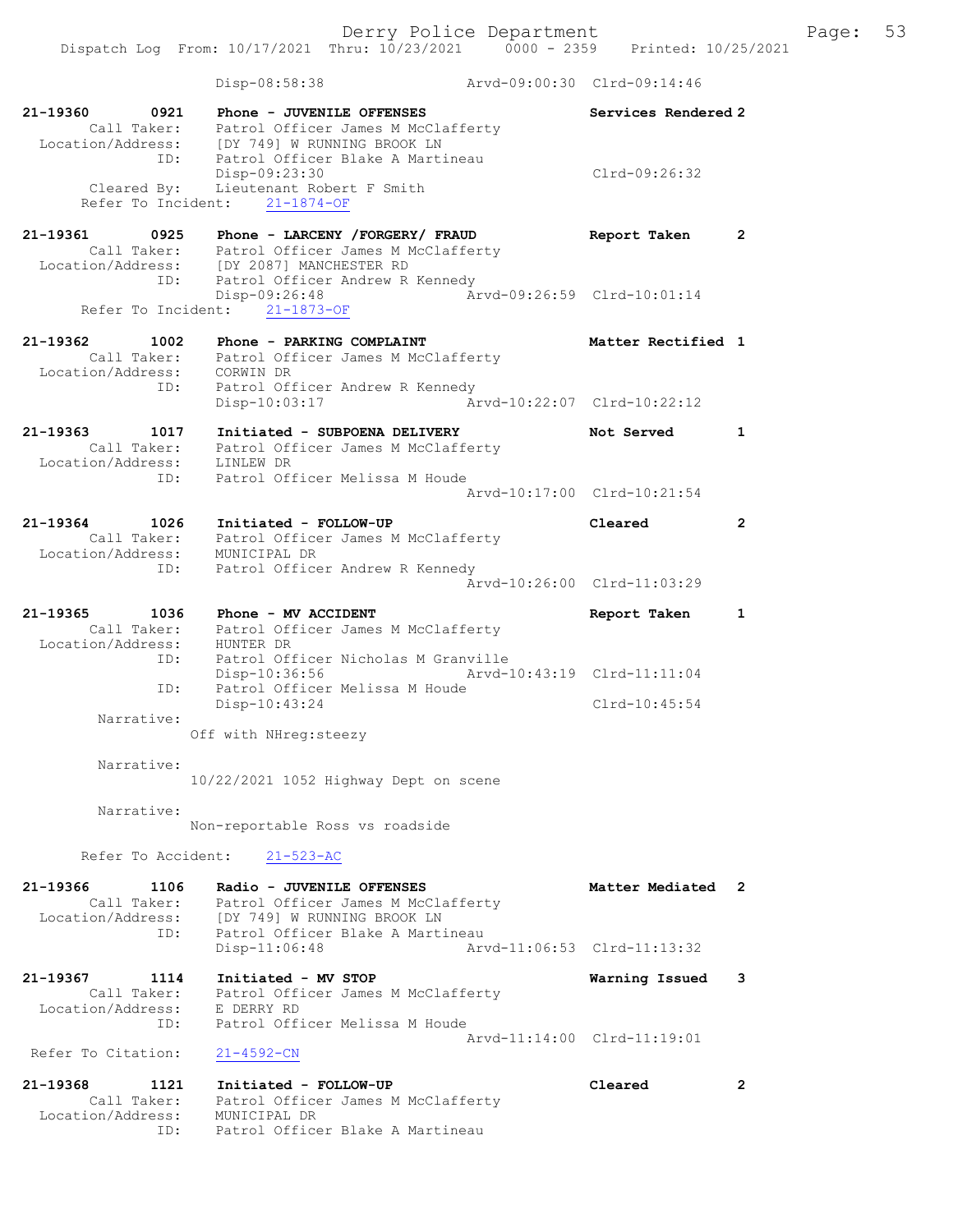Dispatch Log From: 10/17/2021 Thru: 10/23/2021 0000 - 2359 Printed: 10/25/2021 Arvd-11:21:00 Clrd-12:13:56 21-19369 1139 Initiated - FOLLOW-UP Cleared 2 Call Taker: Patrol Officer James M McClafferty Location/Address: E BROADWAY ID: Patrol Officer Melissa M Houde Arvd-11:39:00 Clrd-12:05:44 21-19370 1144 Initiated - MV STOP Warning Issued 3 Call Taker: Patrol Officer James M McClafferty Location/Address: PEABODY RD ANX ID: Patrol Officer Andrew R Kennedy Arvd-11:44:00 Clrd-11:51:39<br>21-4593-CN Refer To Citation: 21-19371 1242 Phone - ASSIST OTHER AGENCY Cancelled Prior to Arrival 3 Call Taker: Patrol Officer James M McClafferty Location/Address: [DY 796] TSIENNETO RD ID: Patrol Officer Melissa M Houde Disp-12:43:55 Clrd-12:44:35 21-19372 1252 Walk-In - PAPER SERVICE Served 3 Call Taker: Patrol Officer James M McClafferty Location/Address: [DY 2] MUNICIPAL DR ID: Patrol Officer Andrew R Kennedy Disp-12:52:41 Arvd-12:56:32 Clrd-12:58:35 21-19373 1256 Initiated - PAPER SERVICE Served 3 Call Taker: Patrol Officer James M McClafferty Location/Address: BUTTERNUT LN ID: Patrol Officer Melissa M Houde Arvd-12:56:00 Clrd-13:03:12 21-19374 1315 Initiated - SUBPOENA DELIVERY Not Served 1 Call Taker: Patrol Officer James M McClafferty Location/Address: E DERRY RD ID: Patrol Officer Andrew R Kennedy Arvd-13:15:00 Clrd-13:19:23 21-19375 1325 Initiated - FOLLOW-UP Cleared 2 Call Taker: Patrol Officer James M McClafferty Location/Address: FAIRWAY DR ID: Patrol Officer Andrew R Kennedy Arvd-13:25:00 Clrd-13:35:39 21-19376 1345 Initiated - Drop Box Maintenance Report Taken 3 Call Taker: Patrol Officer James M McClafferty Refer To Incident: 21-1875-OF 21-19377 1352 Phone - NEIGHBORHOOD DISPUTE Matter Mediated 2 Call Taker: Patrol Officer James M McClafferty Location/Address: BLACKBERRY RD ID: Patrol Officer Blake A Martineau Disp-13:54:03 Arvd-14:04:32 Clrd-14:04:38 Narrative: Resident blowing leaves into the roadway 21-19378 1354 Initiated - FOLLOW-UP Cleared 2 Call Taker: Patrol Officer James M McClafferty Location/Address: MUNICIPAL DR ID: Patrol Officer Melissa M Houde Arvd-13:54:00 Clrd-14:17:04 ID: Patrol Officer Blake A Martineau Disp-14:11:42 Arvd-14:11:50 Clrd-14:56:07 Cleared By: Dispatcher Christina L Power

21-19379 1407 Radio - DISPERSE A GROUP SENT ON THEIR WAY 2 Call Taker: Patrol Officer James M McClafferty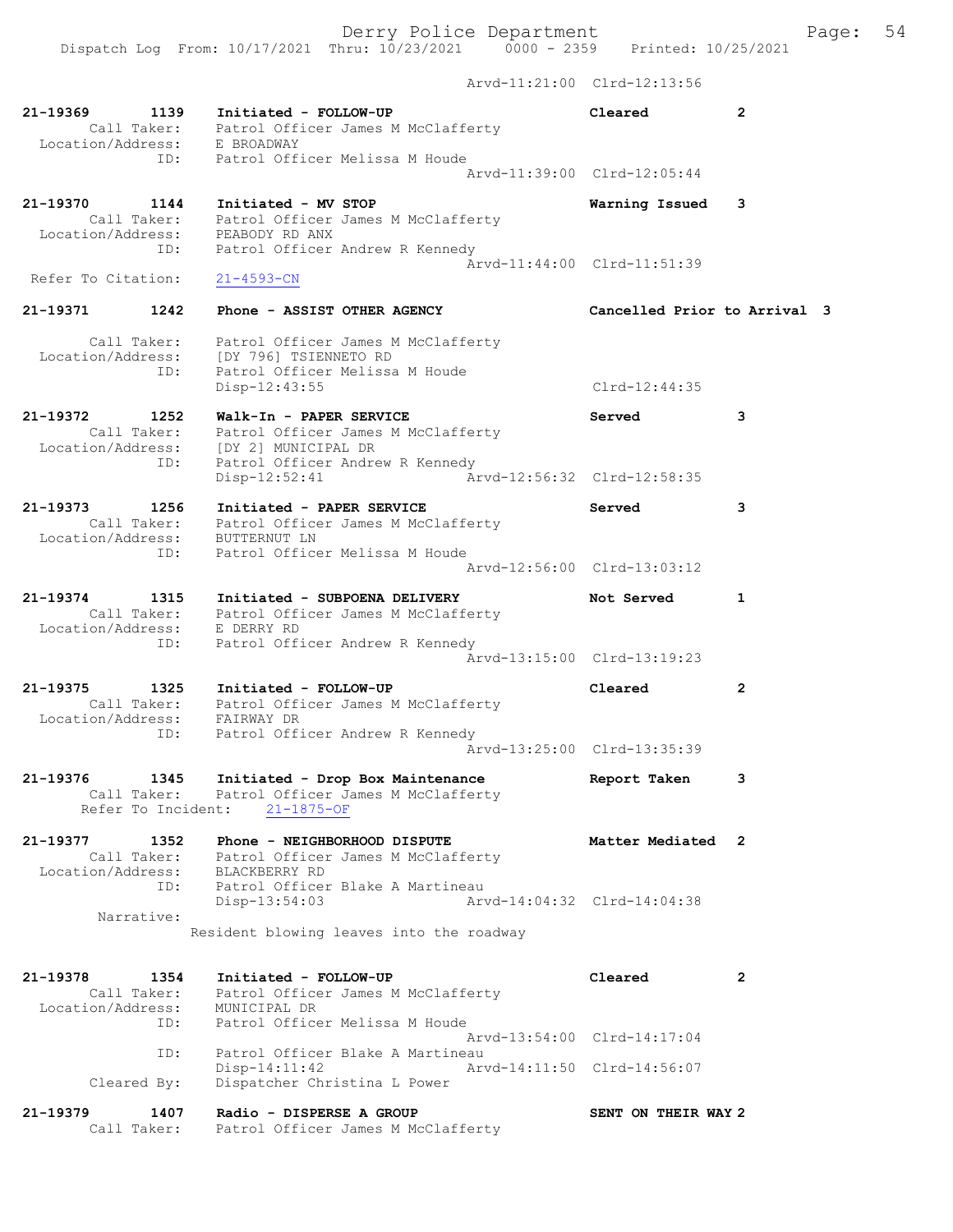Derry Police Department Fage: 55 Dispatch Log From: 10/17/2021 Thru: 10/23/2021 0000 - 2359 Printed: 10/25/2021 Location/Address: CORWIN DR ID: Patrol Officer Andrew R Kennedy Disp-14:10:30 Arvd-14:10:35 Clrd-14:16:05 ID: Patrol Officer Brian J Landry<br>Disp-14:10:41 Arvd-14:15:59 Clrd-14:16:02 Disp-14:10:41 ID: Patrol Officer Nicholas M Granville Disp-14:10:47 Arvd-14:11:53 Clrd-14:16:08 Narrative: large group hanging out 21-19380 1516 Initiated - MV STOP Warning Issued 3 Call Taker: Dispatcher Christina L Power Location/Address: BIRCH ST ID: Patrol Officer Melissa M Houde Arvd-15:16:00 Clrd-15:19:58 21-19381 1541 Phone - NEIGHBORHOOD DISPUTE 19381 2 Call Taker: Dispatcher Christina L Power Location/Address: HARVEST DR ID: Patrol Officer Sara R Joyce Disp-15:47:13 Arvd-15:54:28 Clrd-16:16:33 Patrol Officer Ryan M Panaro Refer To Field Int:  $21-3714-FI$ 21-19382 1551 Initiated - MV STOP Warning Issued 3 Call Taker: Dispatcher Christina L Power Location/Address: E DERRY RD ID: Patrol Officer Melissa M Houde Arvd-15:51:00 Clrd-15:55:44 Refer To Citation: 21-4595-CN 21-19383 1552 Walk-In - ASSIST CITIZEN ADVICE GIVEN 3 Call Taker: Dispatcher Christina L Power Location/Address: MUNICIPAL DR ID: Patrol Officer Casey J Noyes Disp-15:54:16 21-19384 1554 Walk-In - ASSIST CITIZEN ADVICE GIVEN 3 Call Taker: Dispatcher Christina L Power Location/Address: MUNICIPAL DR ID: Patrol Officer Casey J Noyes Disp-15:55:37 Arvd-15:55:40 Clrd-16:06:23 21-19385 1606 Walk-In - ASSIST CITIZEN 1990 ADVICE GIVEN 3 Call Taker: Patrol Officer Casey J Noyes Location/Address: [DY 178] CRYSTAL AVE ID: Patrol Officer Casey J Noyes Disp-16:07:54 Arvd-16:07:56 Clrd-16:08:06 Refer To Field Int: 21-3712-FI 21-19386 1608 Walk-In - ASSIST CITIZEN 1990 ADVICE GIVEN 3 Call Taker: Patrol Officer Casey J Noyes Location/Address: CHESTER RD ID: Patrol Officer Casey J Noyes Disp-16:09:58 Arvd-16:10:02 Clrd-16:10:17 Refer To Field Int: 21-3713-FI 21-19387 1619 Walk-In - LARCENY /FORGERY/ FRAUD Report Taken 2 Call Taker: Patrol Officer Casey J Noyes Location/Address: [DY 2] MUNICIPAL DR ID: Patrol Officer Casey J Noyes Disp-16:20:38 Arvd-16:20:41 Clrd-16:21:26 Refer To Incident: 21-1876-OF 21-19388 1625 Initiated - MV STOP Warning Issued 3 Call Taker: Dispatcher Christina L Power Location/Address: S MAIN ST ID: Patrol Officer Sara R Joyce Arvd-16:25:00 Clrd-16:30:33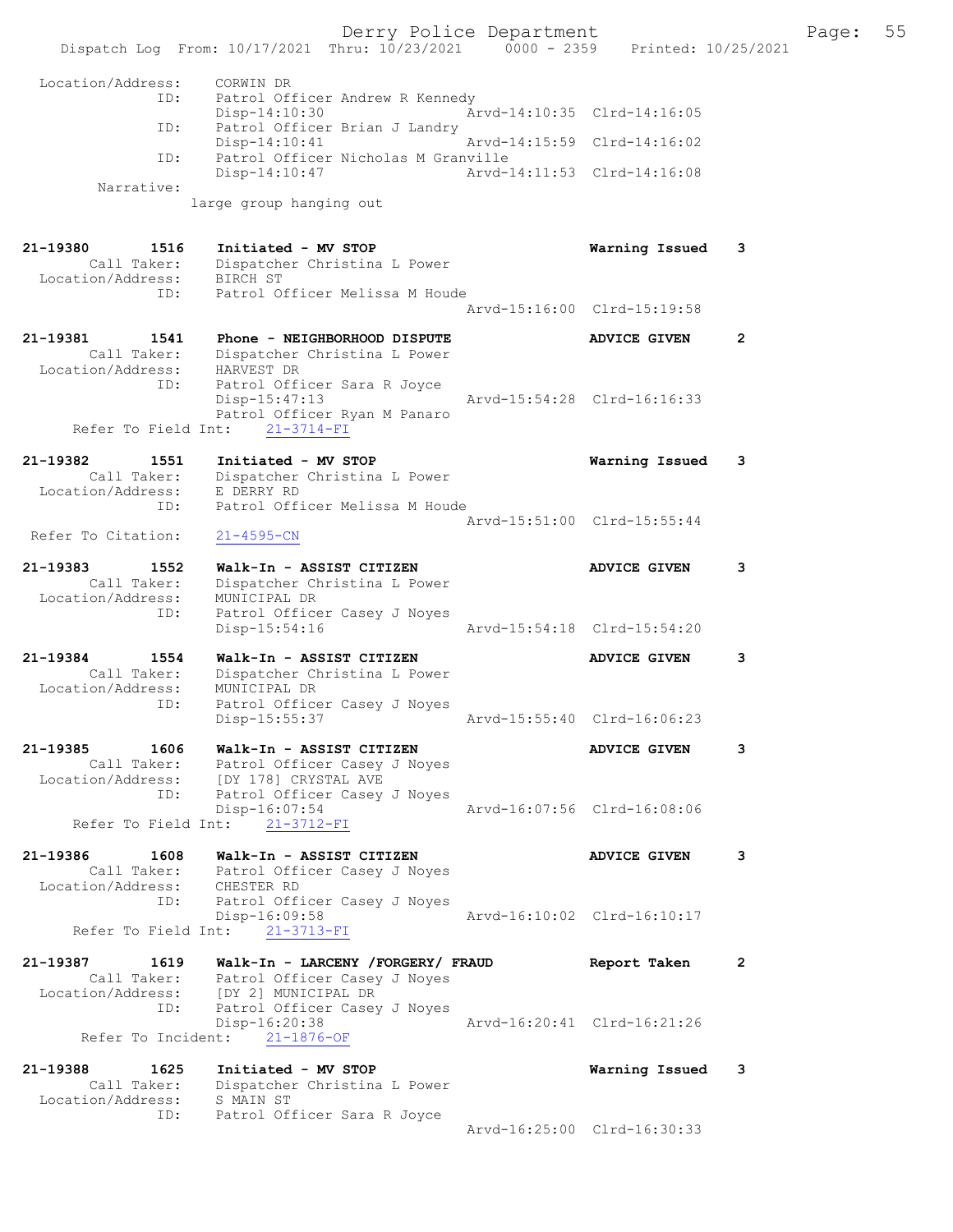Derry Police Department Fage: 56 Dispatch Log From: 10/17/2021 Thru: 10/23/2021 0000 - 2359 Printed: 10/25/2021 Patrol Officer Ryan M Panaro Refer To Citation: 21-4596-CN 21-19389 1626 Initiated - MV STOP Warning Issued 3 Call Taker: Dispatcher Christina L Power Location/Address: LENOX RD ID: Patrol Officer Nathan S Lavoie Arvd-16:26:00 Clrd-16:36:05 Refer To Citation: 21-4597-CN 21-19390 1641 Initiated - MV STOP Warning Issued 3 Call Taker: Dispatcher Christina L Power Location/Address: W BROADWAY ID: Patrol Officer Scott M Beegan Arvd-16:41:00 Clrd-16:47:15<br>
21-4599-CN Refer To Citation: 21-19391 1641 Initiated - MV STOP Warning Issued 3 Call Taker: Dispatcher Christina L Power Location/Address: HAMPSTEAD RD ID: Patrol Officer Melissa M Houde Arvd-16:41:00 Clrd-16:46:00 Refer To Citation: 21-4598-CN 21-19392 1642 Initiated - Community Relations Cleared 2 Call Taker: Dispatcher Christina L Power Location/Address: S MAIN ST ID: Patrol Officer Nathan S Lavoie Arvd-16:42:00 Clrd-17:02:27 21-19393 1645 Initiated - DISABLED MV Assistance Rendered 3 Call Taker: Dispatcher Christina L Power Location/Address: ASHLEIGH DR ID: Detective Daniel J McCarthy Arvd-16:45:00 Clrd-16:47:25 21-19394 1653 Phone - SUSPICIOUS ACTIVITY Could Not Locate 2 Call Taker: Dispatcher Christina L Power Location/Address: FAIRWAY DR ID: Patrol Officer Nathan S Lavoie Disp-17:02:34 Arvd-17:02:35 Clrd-17:11:10 Narrative: smell of marijuana 21-19395 1711 Initiated - MV CHECK Cleared 1 Call Taker: Dispatcher Christina L Power Location/Address: FOREST RIDGE RD ID: Patrol Officer Nathan S Lavoie Arvd-17:11:00 Clrd-17:15:59 21-19396 1725 Initiated - SUBPOENA DELIVERY Not Served 1 Call Taker: Dispatcher Christina L Power Location/Address: HIGHLAND AVE ID: Patrol Officer Scott M Beegan Arvd-17:25:00 Clrd-17:31:19 21-19397 1737 Initiated - SUBPOENA DELIVERY Not Served 1 Call Taker: Dispatcher Christina L Power Location/Address: CEDAR ST ID: Patrol Officer Scott M Beegan Arvd-17:37:00 Clrd-17:42:05 Cleared By: Lieutenant Michael T Muncey

21-19398 1738 Initiated - MV STOP Warning Issued 3 Call Taker: Patrol Officer Robert Corwin<br>Cation/Address: MANCHESTER RD Location/Address:<br>ID: Patrol Officer Nathan S Lavoie Arvd-17:38:00 Clrd-17:46:34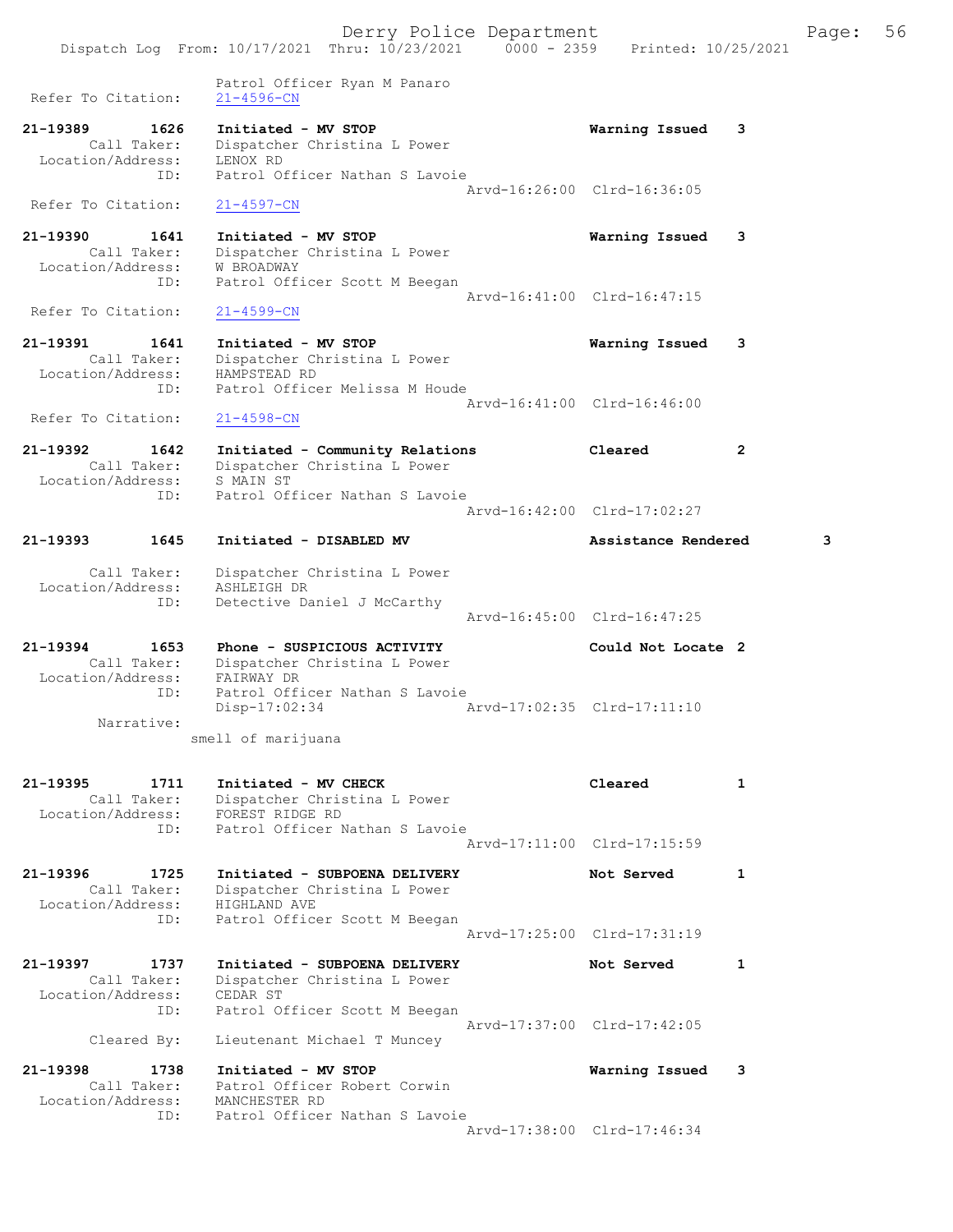Dispatch Log From: 10/17/2021 Thru: 10/23/2021 0000 - 2359 Printed: 10/25/2021 Cleared By: Dispatcher Christina L Power Refer To Citation: 21-4600-CN 21-19399 1749 Phone - KEEP THE PEACE Network Services Rendered 2 Call Taker: Dispatcher Christina L Power Location/Address: TAYLOR BROOK LN ID: Patrol Officer Sara R Joyce Disp-17:53:01 Arvd-18:07:44 Clrd-18:29:08 Patrol Officer Ryan M Panaro 21-19400 1753 Initiated - SUBPOENA DELIVERY Not Served 1 Call Taker: Dispatcher Christina L Power Location/Address: HOPE HILL RD ID: Patrol Officer Scott M Beegan Arvd-17:53:00 Clrd-17:58:52 21-19401 1753 Initiated - DISPERSE A GROUP SENT ON THEIR WAY 2 Call Taker: Dispatcher Christina L Power Location/Address: MANCHESTER RD ID: Patrol Officer Nathan S Lavoie Arvd-17:53:00 Clrd-17:54:26 21-19402 1835 Initiated - MV STOP Warning Issued 3 Call Taker: Dispatcher Christina L Power Location/Address: FAIRWAY DR ID: Patrol Officer Nathan S Lavoie Arvd-18:35:00 Clrd-18:41:46<br>21-4601-CN Refer To Citation: 21-19403 1836 Initiated - WARRANT ARREST Arrest(s) Made 2 Call Taker: Dispatcher Christina L Power Location/Address: COLORADO PL ID: Patrol Officer Melissa M Houde Arvd-18:36:00 Clrd-19:18:11 ID: Patrol Officer Joshua Martin<br>Disp-18:36:45 Mrvd-18:36:46 Clrd-18:51:44 Disp-18:36:45 ID: Patrol Officer Joshua Martin Disp-20:20:23 Arvd-20:21:48 Clrd-20:30:19 Narrative: 10/22/2021 1839 one in custody on a warrant for indecent exposure Narrative: 10/22/2021 1845 enroue to hq's s/m 53331.8 Narrative: 10/22/2021 1852 off at hq's e/m 53335.6 with; Fellows,Charles 14 Colorado Pl Derry, NH dob 083155 Narrative: 10/22/2021 1923 processed and placed in cell # 3 Narrative: 10/22/2021 1952 prisoner checked Narrative: 10/22/2021 2010 released on PR bail with a court date of 2/10/22 Narrative: 10/22/2021 2021 734 transporting to Colorado pl, s/m 31371.0 Narrative: 10/22/2021 2030 e/m 31374.7 Refer To Arrest: 21-1013-AR 21-19404 1843 Initiated - DISABLED MV Vehicle Moved 3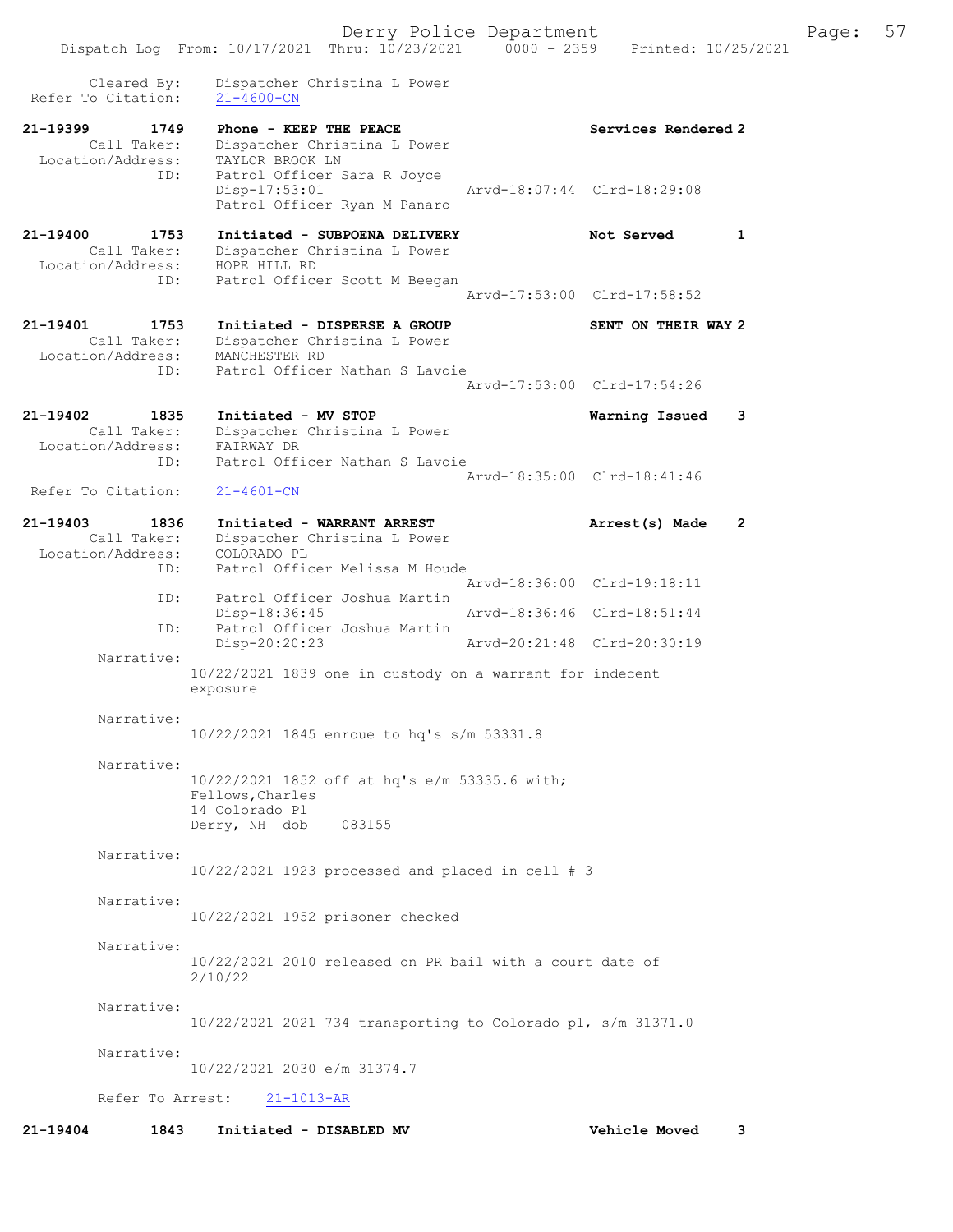|                                  |      |                                                                                | Derry Police Department |                             |   | Page: | 58 |
|----------------------------------|------|--------------------------------------------------------------------------------|-------------------------|-----------------------------|---|-------|----|
|                                  |      | Dispatch Log From: 10/17/2021 Thru: 10/23/2021 0000 - 2359 Printed: 10/25/2021 |                         |                             |   |       |    |
| Call Taker:                      |      | Dispatcher Christina L Power                                                   |                         |                             |   |       |    |
| Location/Address:                | ID:  | N HIGH ST<br>Patrol Officer Scott M Beegan                                     |                         |                             |   |       |    |
|                                  |      |                                                                                |                         | Arvd-18:43:00 Clrd-18:48:33 |   |       |    |
| Cleared By:                      |      | Patrol Officer Robert Corwin                                                   |                         |                             |   |       |    |
| 21-19405                         | 1849 | Phone - ASSIST OTHER AGENCY                                                    |                         | Assistance Rendered         |   | 3     |    |
| Call Taker:                      |      | Dispatcher Christina L Power                                                   |                         |                             |   |       |    |
| Location/Address:                | ID:  | FAIRWAY DR<br>Patrol Officer Nathan S Lavoie                                   |                         |                             |   |       |    |
|                                  |      | Disp-18:49:32                                                                  |                         | Arvd-18:52:20 Clrd-19:07:57 |   |       |    |
| Refer To Field Int:              |      | $21 - 3715 - FI$                                                               |                         |                             |   |       |    |
| 21-19406                         | 1918 | Phone - WELFARE CHECK                                                          |                         | Services Rendered 2         |   |       |    |
| Location/Address: COUNTRY RD     |      | Call Taker: Dispatcher Christina L Power                                       |                         |                             |   |       |    |
|                                  | ID:  | Patrol Officer Melissa M Houde                                                 |                         |                             |   |       |    |
|                                  | ID:  | Disp-19:19:10<br>Patrol Officer Sara R Joyce                                   |                         | Arvd-19:20:54 Clrd-19:34:54 |   |       |    |
|                                  |      | Disp-19:19:16                                                                  |                         | Arvd-19:21:22 Clrd-19:34:52 |   |       |    |
|                                  | ID:  | Patrol Officer Ryan M Panaro<br>Sergeant Seth Plumer                           |                         |                             |   |       |    |
|                                  |      | Disp-19:25:40                                                                  |                         | Arvd-19:25:41 Clrd-19:34:49 |   |       |    |
| Narrative:                       |      | female yelling                                                                 |                         |                             |   |       |    |
| Narrative:                       |      |                                                                                |                         |                             |   |       |    |
|                                  |      | 10/22/2021 1935 determined to be a resident discipling her                     |                         |                             |   |       |    |
|                                  |      | dog                                                                            |                         |                             |   |       |    |
| 21-19407                         | 1941 |                                                                                |                         |                             |   |       |    |
|                                  |      | Initiated - PED CHECK<br>Call Taker: Dispatcher Christina L Power              |                         | SENT ON THEIR WAY 2         |   |       |    |
| Location/Address: BYPASS 28      |      |                                                                                |                         |                             |   |       |    |
|                                  | ID:  | Patrol Officer Melissa M Houde                                                 |                         | Arvd-19:41:00 Clrd-19:45:52 |   |       |    |
| Narrative:                       |      |                                                                                |                         |                             |   |       |    |
|                                  |      | bicyclist                                                                      |                         |                             |   |       |    |
| 21-19408                         | 2012 | Initiated - MV STOP                                                            |                         | Warning Issued              | 3 |       |    |
| Call Taker:                      |      | Dispatcher Christina L Power                                                   |                         |                             |   |       |    |
| Location/Address:                | ID:  | S MAIN ST<br>Patrol Officer Nathan S Lavoie                                    |                         |                             |   |       |    |
|                                  |      |                                                                                |                         | Arvd-20:12:00 Clrd-20:19:56 |   |       |    |
| Refer To Citation:               |      | $21 - 4602 - CN$                                                               |                         |                             |   |       |    |
| 21-19409                         | 2018 | Phone - SUSPICIOUS ACTIVITY                                                    |                         | Gone on Arrival 2           |   |       |    |
| Call Taker:<br>Location/Address: |      | Dispatcher Christina L Power<br>OLD CHESTER RD                                 |                         |                             |   |       |    |
|                                  | ID:  | Patrol Officer Melissa M Houde                                                 |                         |                             |   |       |    |
|                                  | ID:  | $Disp-20:19:47$<br>Patrol Officer Scott M Beegan                               |                         | Arvd-20:24:08 Clrd-20:37:45 |   |       |    |
|                                  |      | Disp-20:19:50                                                                  |                         | Arvd-20:28:16 Clrd-20:37:05 |   |       |    |
| Narrative:                       |      | resident states someone is walking around the property                         |                         |                             |   |       |    |
|                                  |      | w/flashlights                                                                  |                         |                             |   |       |    |
| Refer To Field Int:              |      | $21 - 3716 - FI$                                                               |                         |                             |   |       |    |
| 21-19410                         | 2033 | Phone - SUSPICIOUS ACTIVITY                                                    |                         | Services Rendered 2         |   |       |    |
| Call Taker:                      |      | Patrol Officer Robert Corwin                                                   |                         |                             |   |       |    |
| Location/Address:                | ID:  | SOUTH AVE<br>Patrol Officer Nathan S Lavoie                                    |                         |                             |   |       |    |
|                                  |      | $Disp-20:39:13$                                                                |                         | Clrd-20:39:18               |   |       |    |
| Dispatched By:                   |      | Dispatcher Christina L Power                                                   |                         |                             |   |       |    |
| Cleared By:                      | ID:  | Dispatcher Christina L Power<br>Patrol Officer Scott M Beegan                  |                         |                             |   |       |    |
|                                  |      |                                                                                |                         |                             |   |       |    |

Disp-20:39:15 Arvd-20:47:08 Clrd-20:47:20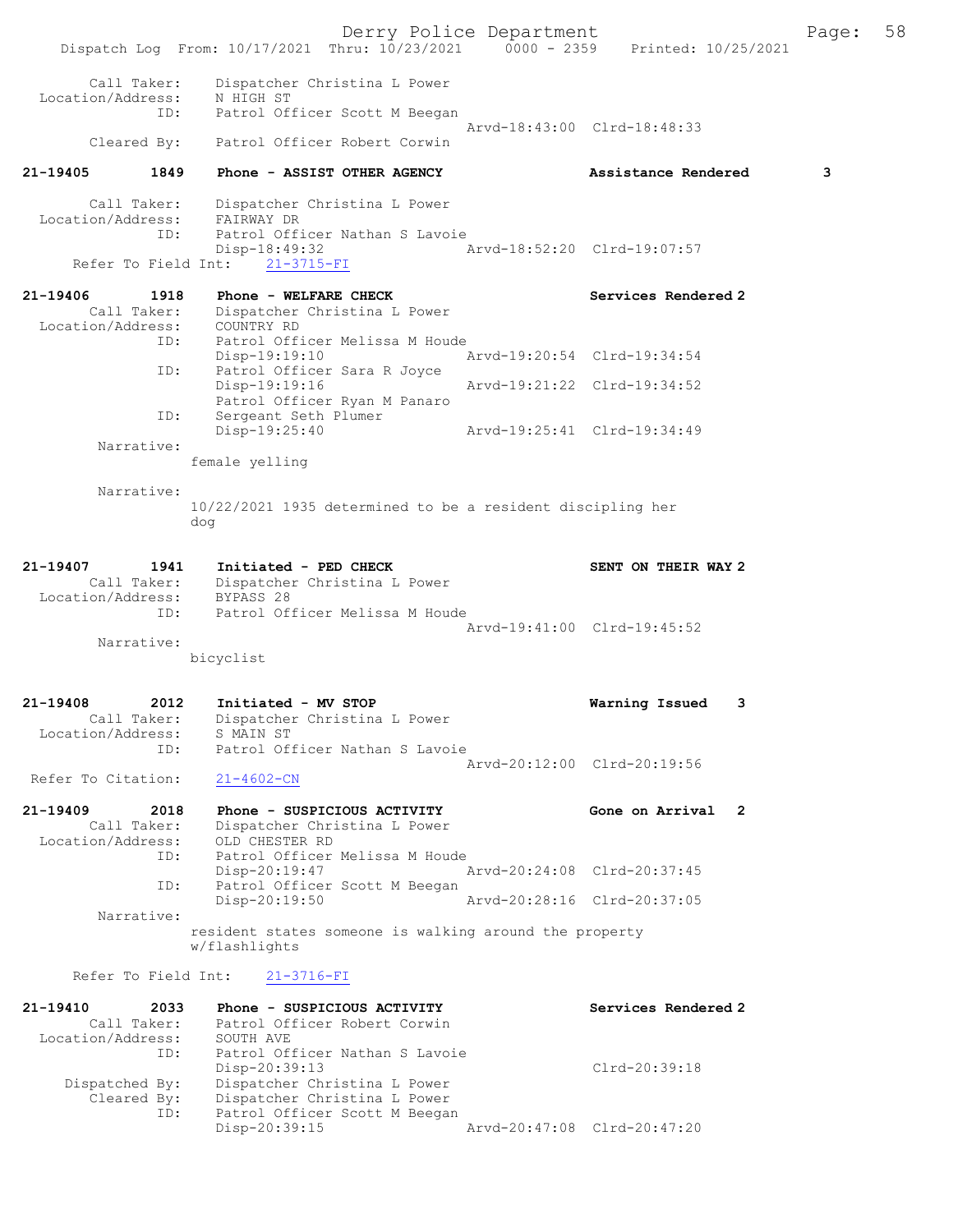| 21-19415<br>2335                                            | Initiated - MV STOP                                                                                                                                                               |                             | Warning Issued      | 3 |       |    |
|-------------------------------------------------------------|-----------------------------------------------------------------------------------------------------------------------------------------------------------------------------------|-----------------------------|---------------------|---|-------|----|
| ID:                                                         | Patrol Officer Michael Carnazzo                                                                                                                                                   | Arvd-23:31:00 Clrd-23:32:15 |                     |   |       |    |
| 21-19414<br>2331<br>Call Taker:<br>Location/Address:        | Initiated - PROPERTY CHECK<br>Dispatcher Jonathon S Pickering<br>PIERCE AVE                                                                                                       |                             | Services Rendered 2 |   |       |    |
| Location/Address:<br>ID:                                    | ROLLINS ST<br>Patrol Officer Scott M Beegan                                                                                                                                       | Arvd-22:23:00 Clrd-22:30:54 |                     |   |       |    |
| Refer To Arrest:<br>21-19413<br>2223<br>Call Taker:         | $21 - 1014 - AR$<br>Initiated - DISPERSE A GROUP<br>Dispatcher Christina L Power                                                                                                  |                             | SENT ON THEIR WAY 2 |   |       |    |
|                                                             | 10/22/2021 2352 released to Bedford PD                                                                                                                                            |                             |                     |   |       |    |
| Narrative:                                                  | 11/10/21 in Rockingham County Superior Court per BC Mencis                                                                                                                        |                             |                     |   |       |    |
| Narrative:                                                  | 10/22/2021 2351 bail set at \$2500 PR bail, court date                                                                                                                            |                             |                     |   |       |    |
| Narrative:                                                  | 10/22/2021 2314 located in cell #3                                                                                                                                                |                             |                     |   |       |    |
| Narrative:                                                  | 10/22/2021 2209 off at hq's e/m 39115.9 with;<br>Budrick, Andrew<br>672 Rimmon St<br>Manchester, NH dob 090585                                                                    |                             |                     |   |       |    |
| Narrative:                                                  | 10/22/2021 2206 enroute to hq's s/m 39114.9                                                                                                                                       |                             |                     |   |       |    |
| Narrative:                                                  | 10/22/2021 2159 one in custody for theft by deception,<br>operating after suspension\habitual offender and possession<br>of a controlled drug. Also, a warrant out of Bedford PD. |                             |                     |   |       |    |
| ID:                                                         | Sergeant Seth Plumer<br>Disp-21:40:53                                                                                                                                             | Arvd-21:40:54 Clrd-22:23:09 |                     |   |       |    |
| ID:                                                         | Patrol Officer Joshua Martin<br>Disp-21:38:26                                                                                                                                     | Arvd-21:43:30 Clrd-22:50:01 |                     |   |       |    |
| Location/Address:<br>ID:                                    | [DY 146] ASHLEIGH DR<br>Patrol Officer Nathan S Lavoie<br>Disp-21:38:24                                                                                                           | Arvd-21:39:55 Clrd-22:50:02 |                     |   |       |    |
| 21-19412<br>2137<br>Call Taker:                             | Phone - THEFT<br>Dispatcher Christina L Power                                                                                                                                     |                             | Arrest(s) Made      | 2 |       |    |
| Refer To Citation:                                          | $21 - 4603 - CN$                                                                                                                                                                  | Arvd-21:24:00 Clrd-21:28:59 |                     |   |       |    |
| 21-19411<br>2124<br>Call Taker:<br>Location/Address:<br>ID: | Initiated - MV STOP<br>Dispatcher Christina L Power<br>CRYSTAL AVE<br>Patrol Officer Scott M Beegan                                                                               |                             | Warning Issued      | 3 |       |    |
| Narrative:                                                  | $10/22/2021$ 2047 checked the area, all was in order                                                                                                                              |                             |                     |   |       |    |
| Cleared By:<br>Narrative:                                   | Dispatcher Christina L Power<br>possible alarm sounding.                                                                                                                          |                             |                     |   |       |    |
| ID:<br>Dispatched By:<br>Arrived By:                        | Patrol Officer Joshua Martin<br>Disp-20:39:19<br>Dispatcher Christina L Power<br>Dispatcher Christina L Power                                                                     | Arvd-20:41:10 Clrd-20:47:18 |                     |   |       |    |
| Dispatched By:<br>Arrived By:<br>Cleared By:                | Dispatcher Christina L Power<br>Dispatcher Christina L Power<br>Dispatcher Christina L Power                                                                                      |                             |                     |   |       |    |
|                                                             | Dispatch Log From: 10/17/2021 Thru: 10/23/2021 0000 - 2359                                                                                                                        |                             | Printed: 10/25/2021 |   |       |    |
|                                                             |                                                                                                                                                                                   | Derry Police Department     |                     |   | Page: | 59 |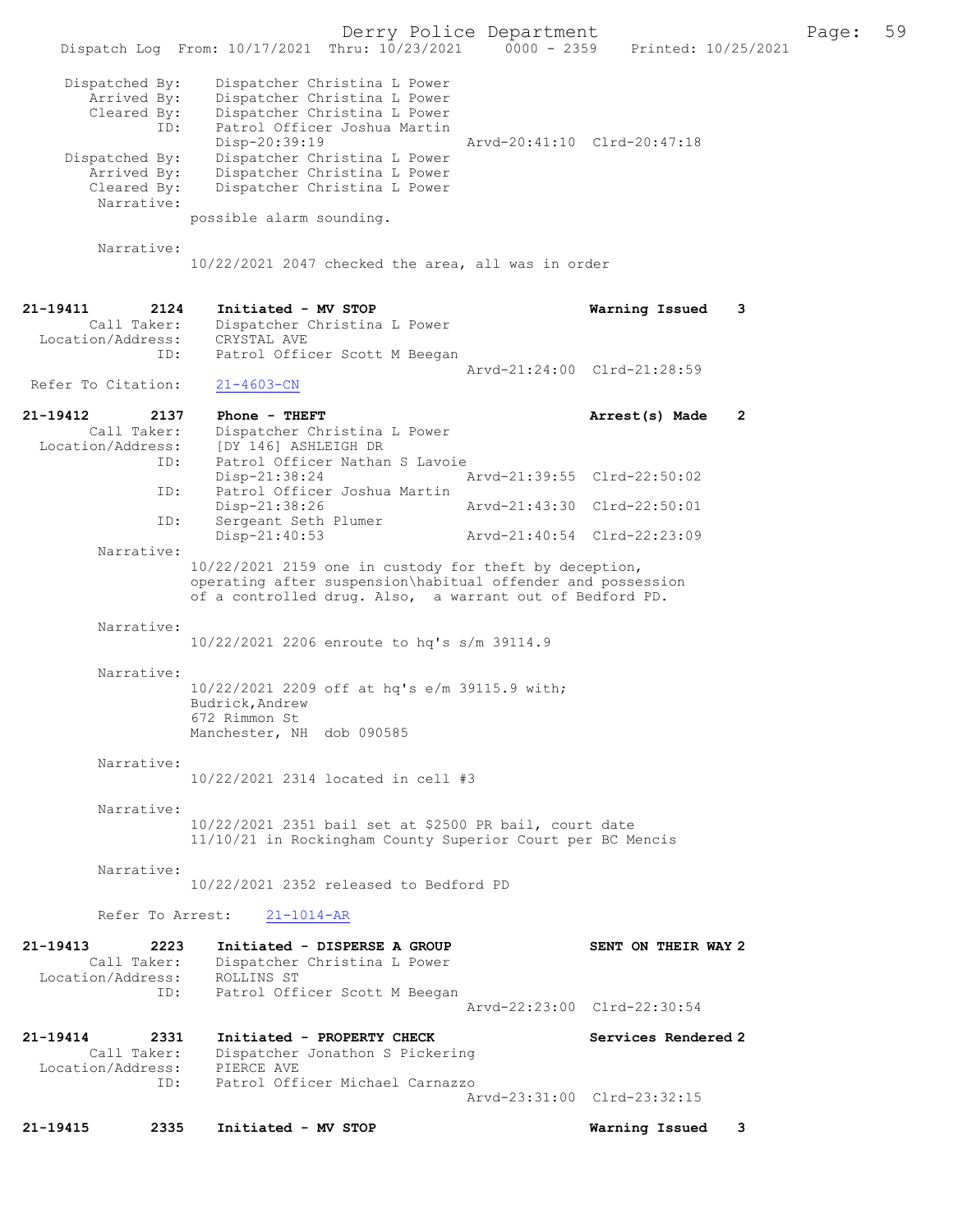Derry Police Department Fage: 60 Dispatch Log From: 10/17/2021 Thru: 10/23/2021 0000 - 2359 Printed: 10/25/2021 Call Taker: Dispatcher Jonathon S Pickering<br>ion/Address: PEAPI ST Location/Address: PEARL ST<br>ID: Patrol O Patrol Officer Michael Carnazzo Arvd-23:35:00 Clrd-23:44:08<br>21-4604-CN Refer To Citation: 21-19416 2344 Initiated - PROPERTY CHECK No Action Required 2 Call Taker: Dispatcher Jonathon S Pickering Location/Address: ROLLINS ST ress: KULLINS SI<br>ID: Patrol Officer Monica Ricci Arvd-23:44:00 Clrd-23:44:49 21-19417 2345 Initiated - MV STOP Warning Issued 3 Call Taker: Dispatcher Jonathon S Pickering Location/Address: E BROADWAY + FENWAY ST ID: Patrol Officer Michael Carnazzo Arvd-23:45:00 Clrd-23:51:24 Refer To Citation: 21-4605-CN For Date: 10/23/2021 - Saturday 21-19418 0001 Initiated - MV STOP Warning Issued 3 Call Taker: Dispatcher Jonathon S Pickering Location/Address: BIRCH ST ID: Patrol Officer Michael Carnazzo Arvd-00:01:00 Clrd-00:08:59<br>21-4606-CN Refer To Citation: 21-19419 0024 Initiated - PROPERTY CHECK No Action Required 2 Call Taker: Dispatcher Jonathon S Pickering Location/Address: HUMPHREY RD ID: Patrol Officer Nikita Tomnyuk Arvd-00:24:00 Clrd-00:26:34 21-19420 0056 Initiated - TRAFFIC CONTROL No Action Required 3 Call Taker: Dispatcher Jonathon S Pickering Location/Address: BIRCH ST + PARKLAND DR ID: Patrol Officer Nikita Tomnyuk Arvd-00:56:00 Clrd-01:09:12 Narrative: 10/23/2021 0056 traffic lights on flash 21-19421 0121 Phone - SUSPICIOUS ACTIVITY Gone on Arrival 2 Call Taker: Dispatcher Jonathon S Pickering Location/Address: ASHLEIGH DR ID: Patrol Officer Monica Ricci Disp-01:21:50 Arvd-01:27:10 Clrd-02:01:18 ID: Patrol Officer Jack Stafford Disp-01:21:52 Arvd-01:27:15 Clrd-02:01:20 ID: Patrol Officer Joshua Martin Disp-01:24:47 Arvd-01:25:02 Clrd-01:54:23 ID: Patrol Officer Michael Carnazzo Disp-01:26:11 Arvd-01:26:12 Clrd-02:01:19 Narrative: 10/23/2021 0129 subject asked to leave premisis, causing an issue inside the building 21-19422 0133 Initiated - MV STOP Warning Issued 3 Call Taker: Dispatcher Jonathon S Pickering Location/Address: FAIRWAY DR ID: Patrol Officer Nikita Tomnyuk Arvd-01:33:00 Clrd-01:43:08<br>21-4608-CN Refer To Citation: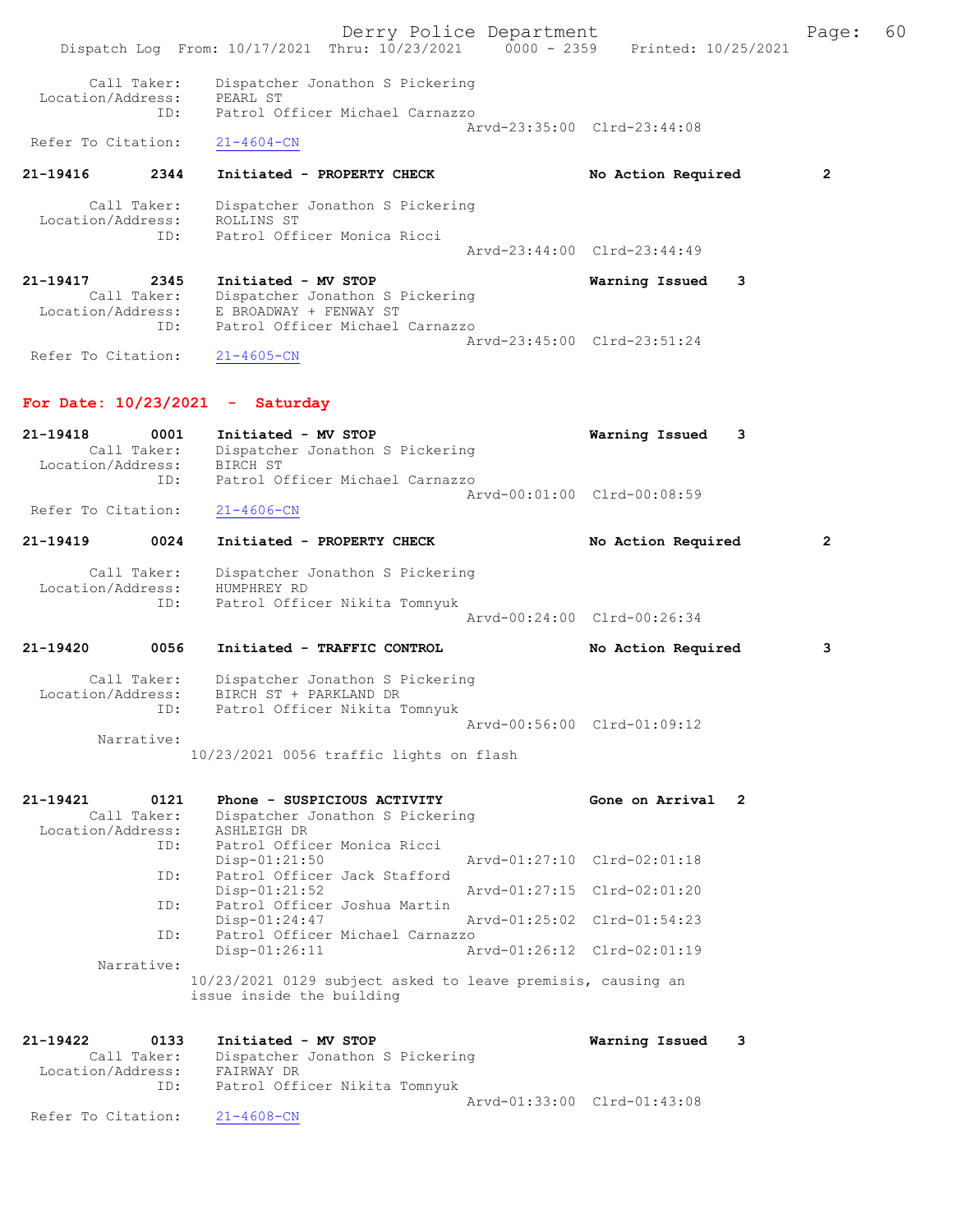|                                                             | Dispatch Log From: 10/17/2021 Thru: 10/23/2021                                                                                            | Printed: 10/25/2021<br>$0000 - 2359$                        |                |
|-------------------------------------------------------------|-------------------------------------------------------------------------------------------------------------------------------------------|-------------------------------------------------------------|----------------|
| 21-19423<br>0222<br>Call Taker:<br>Location/Address:        | Initiated - MV STOP<br>Dispatcher Jonathon S Pickering<br>BIRCH ST                                                                        | Warning Issued<br>3                                         |                |
| ID:                                                         | Patrol Officer Michael Carnazzo                                                                                                           | Arvd-02:22:00 Clrd-02:28:00                                 |                |
| Refer To Citation:                                          | $21 - 4609 - CN$                                                                                                                          |                                                             |                |
| 21-19424<br>0232<br>Call Taker:<br>Location/Address:<br>ID: | Initiated - PED CHECK<br>Dispatcher Jonathon S Pickering<br>BIRCH ST + PARKLAND DR<br>Patrol Officer Michael Carnazzo                     | SENT ON THEIR WAY 2                                         |                |
|                                                             |                                                                                                                                           | Arvd-02:32:00 Clrd-03:01:11                                 |                |
| ID:                                                         | Patrol Officer Nikita Tomnyuk<br>Disp-02:46:26                                                                                            | Arvd-02:46:26 Clrd-03:01:12                                 |                |
| $21 - 19425$<br>0334<br>Call Taker:<br>Location/Address:    | Phone - VANDALISM<br>Dispatcher Jonathon S Pickering<br>ISLAND POND RD                                                                    | Report Taken<br>3                                           |                |
| ID:                                                         | Patrol Officer Nikita Tomnyuk<br>$Disp-03:35:23$                                                                                          | Arvd-03:45:55 Clrd-04:11:22                                 |                |
| ID:                                                         | Patrol Officer Michael Carnazzo<br>Disp-03:35:26                                                                                          | Arvd-03:45:57 Clrd-04:11:22                                 |                |
| ID:                                                         | Patrol Officer Jack Stafford<br>Disp-03:35:29                                                                                             | Arvd-03:45:56 Clrd-04:11:21                                 |                |
| ID:<br>Narrative:                                           | Lieutenant Michael T Muncey<br>Disp-03:40:07                                                                                              | Arvd-03:50:07 Clrd-04:11:23                                 |                |
|                                                             | 10/23/2021 0411 broken windows on vehicle and house                                                                                       |                                                             |                |
| Refer To Incident:                                          | $21 - 1877 - OF$                                                                                                                          |                                                             |                |
| $21 - 19426$<br>0419                                        | Phone - NOISE COMPLAINT                                                                                                                   | Quieted on Request                                          | $\overline{2}$ |
| Call Taker:<br>Location/Address:<br>ID:                     | Dispatcher Jonathon S Pickering<br>BERRY ST + SUMMIT AVE<br>Patrol Officer Nikita Tomnyuk<br>Disp-04:21:26                                | Arvd-04:26:29 Clrd-04:36:52                                 |                |
| ID:                                                         | Patrol Officer Michael Carnazzo<br>$Disp-04:21:27$                                                                                        | Arvd-04:25:08 Clrd-04:36:52                                 |                |
| ID:                                                         | Lieutenant Michael T Muncey<br>Disp-04:26:31                                                                                              | Arvd-04:26:34 Clrd-04:36:52                                 |                |
| Narrative:                                                  | 10/23/2021 0425 off with a subject on Summit Ave                                                                                          |                                                             |                |
| Narrative:                                                  | 10/23/2021 0426 reported as a subject yelling on the phone                                                                                |                                                             |                |
|                                                             | outside                                                                                                                                   |                                                             |                |
| Refer To Field Int:                                         | 21-3736-FI                                                                                                                                |                                                             |                |
| 21-19427<br>0452<br>Call Taker:<br>Location/Address:<br>ID: | Phone - ALARM, BURGLAR<br>Dispatcher Jonathon S Pickering<br>CRYSTAL AVE<br>Patrol Officer Monica Ricci                                   | <b>False Alarm</b><br>$\mathbf{1}$                          |                |
| ID:                                                         | Disp-04:52:24<br>Patrol Officer Nikita Tomnyuk                                                                                            | Arvd-04:56:13 Clrd-05:00:02                                 |                |
|                                                             | $Disp-04:52:25$                                                                                                                           | Arvd-04:55:11 Clrd-05:00:03                                 |                |
| 21-19428<br>0717<br>Call Taker:<br>Location/Address:<br>ID: | Phone - BURGLARY (B $\&$ E) PAST<br>Dispatcher Jess W Arcand<br>ENGLISH RANGE RD<br>Patrol Officer James M McClafferty                    | Report Taken<br>2                                           |                |
| Refer To Incident:                                          | Disp-07:18:07<br>$21 - 1878 - OF$                                                                                                         | Arvd-07:35:33 Clrd-07:59:21                                 |                |
| 21-19429<br>0851<br>Call Taker:<br>Location/Address:<br>ID: | Phone - BURGLARY (B $\&$ E) PAST<br>Dispatcher Jess W Arcand<br>ENGLISH RANGE RD<br>Patrol Officer James M McClafferty<br>$Disp-08:55:01$ | Report Taken<br>$\mathbf{2}$<br>Arvd-09:02:11 Clrd-13:58:13 |                |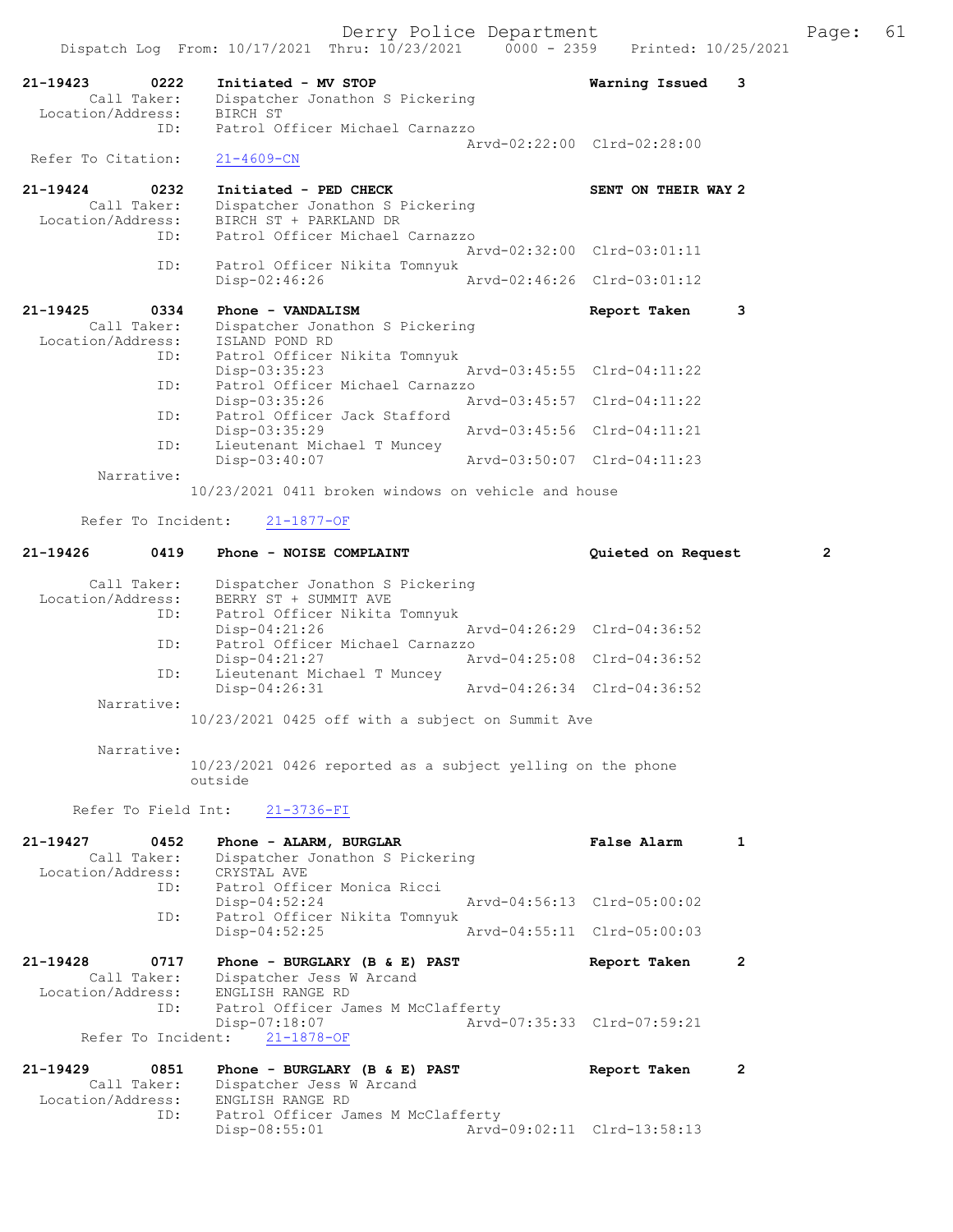Derry Police Department The Page: 62 Dispatch Log From: 10/17/2021 Thru: 10/23/2021 0000 - 2359 Printed: 10/25/2021 ID: Sergeant Seth Plumer Disp-08:57:54 Arvd-09:02:15 Clrd-12:21:00<br>TD: Patrol Officer Blake A Martineau Patrol Officer Blake A Martineau Disp-09:24:40 Clrd-09:24:44<br>TD: Detective Kimberly M Bouse Detective Kimberly M Bouse<br>Disp-10:21:52 Disp-10:21:52 Arvd-10:46:47 Clrd-13:58:17 ID: Detective Scott A Tompkins<br>Disp-10:21:53 Disp-10:21:53 Arvd-10:46:49 Clrd-13:58:16 Narrative: 10/23/2021 0922 MESSAGE LEFT FOR A3 Refer To Incident: 21-1879-OF 21-19430 0917 Phone - ERRATIC OPERATION Services Rendered 2 Call Taker: Dispatcher Jess W Arcand Location/Address: CHESTER RD ID: Patrol Officer Casey J Noyes<br>Disp-09:18:52 Arvd-09:21:35 Clrd-09:33:30 ID: Patrol Officer Blake A Martineau<br>Disp-09:24:47 Arvd-09:24:50 Clrd-09:33:32 Disp-09:24:47<br>21-4610-CN Refer To Citation: Narrative: 10/23/2021 0921 STOPPING NH TOPGUY ON CHESTER RD 21-19431 0949 Phone - SUSPICIOUS ACTIVITY Gone on Arrival 2 Call Taker: Patrol Officer Scott M Beegan Location/Address: GROVE ST + PARK AVE ID: Patrol Officer Cody Johnson Disp-09:49:54 Arvd-09:54:51 Clrd-09:59:28 Arrived By: Dispatcher Jess W Arcand<br>Cleared By: Dispatcher Jess W Arcand Dispatcher Jess W Arcand Narrative: individual pushing a ride on lawn mower in the middle of the street 21-19432 1043 Phone - ASSIST CITIZEN ADVICE GIVEN 3 Call Taker: Patrol Officer Scott M Beegan<br>Location/Address: LARAWAY CT Location/Address: LARAWAY CT ID: Patrol Officer Casey J Noyes Disp-10:45:03 Arvd-10:47:49 Clrd-11:11:50 Arrived By: Dispatcher Jess W Arcand Cleared By: Dispatcher Jess W Arcand ID: Patrol Officer Cody Johnson Disp-10:45:08 Arvd-10:49:18 Clrd-10:49:20 ID: Patrol Officer Blake A Martineau<br>Disp-10:49:15 Arw Arvd-10:51:00 Clrd-11:11:52 Cleared By: Dispatcher Jess W Arcand 21-19433 1055 Walk-In - DOMESTIC DISTURBANCE Report Taken 1 Call Taker: Dispatcher Jess W Arcand Location/Address: MUNICIPAL DR ID: Patrol Officer Cody Johnson Disp-10:55:33 Arvd-10:55:37 Clrd-11:51:18<br>ID: Patrol Officer Scott M Beegan Patrol Officer Scott M Beegan<br>Disp-10:55:36 Disp-10:55:36 Arvd-10:55:39 Clrd-11:26:32 Cleared By: Patrol Officer Scott M Beegan Refer To Incident: 21-1880-OF 21-19434 1114 Other - Community Relations Cleared 2 1 Call Taker: Dispatcher Jess W Arcand Location/Address: E BROADWAY ID: Patrol Officer Blake A Martineau

Disp-11:16:02 Arvd-11:16:06 Clrd-12:17:12<br>ID: Patrol Officer Cody Johnson

Disp-12:05:09 Arvd-12:17:10 Clrd-13:07:15

Disp-13:07:12 Arvd-13:07:14 Clrd-13:56:31

Patrol Officer Cody Johnson<br>Disp-12:05:09

Patrol Officer Casey J Noyes<br>Disp-13:07:12

Cleared By: Patrol Officer Scott M Beegan<br>TD: Patrol Officer Casey J Noves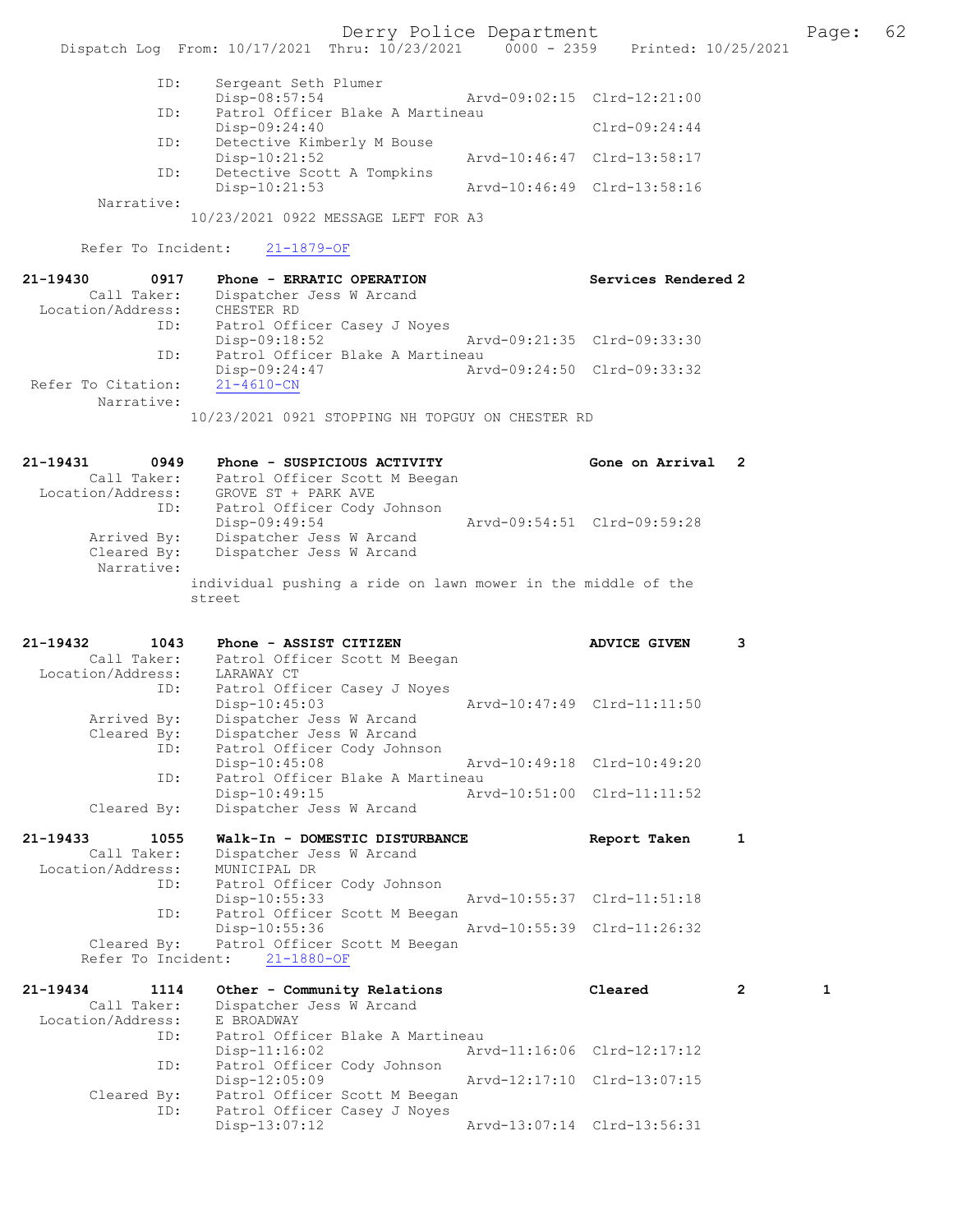Derry Police Department The Page: 63 Dispatch Log From: 10/17/2021 Thru: 10/23/2021 0000 - 2359 Printed: 10/25/2021 Dispatched By: Patrol Officer Scott M Beegan Arrived By: Patrol Officer Scott M Beegan ID: Patrol Officer Blake A Martineau Disp-13:08:01 Arvd-13:08:03 Clrd-13:08:05 Dispatched By: Patrol Officer Scott M Beegan Arrived By: Patrol Officer Scott M Beegan Cleared By: Patrol Officer Scott M Beegan ID: Patrol Officer Blake A Martineau Disp-13:50:52 Arvd-13:57:40 Clrd-14:09:06 Cleared By: Patrol Officer Scott M Beegan ID: Patrol Officer Nathan S Lavoie Arvd-15:17:00 Clrd-15:55:31 Dispatched By: Dispatcher Christina L Power Arrived By: Dispatcher Christina L Power Cleared By: Dispatcher Christina L Power 21-19435 1150 Phone - KEEP THE PEACE 2 Could Not Locate 2 Call Taker: Dispatcher Jess W Arcand Location/Address: LARAWAY CT ID: Patrol Officer Casey J Noyes Disp-11:51:14 Arvd-11:53:40 Clrd-12:04:50 ID: Patrol Officer Cody Johnson Arvd-11:55:39 Clrd-12:04:53 21-19436 1228 Phone - VIN CHECK Services Rendered 3 Call Taker: Patrol Officer Scott M Beegan Location/Address: PEABODY RD ID: Patrol Officer Casey J Noyes<br>Disp-12:30:03 Disp-12:30:03 Arvd-12:33:19 Clrd-12:44:06 Arrived By: Dispatcher Jess W Arcand Cleared By: Dispatcher Jess W Arcand Narrative: V.I.N CHECK 21-19437 1358 Phone - SUSPICIOUS ACTIVITY Services Rendered 2 Call Taker: Dispatcher Jess W Arcand Location/Address: FAIRWAY DR ID: Patrol Officer Cody Johnson Disp-14:01:37 **Arvd-14:06:21 Clrd-14:15:51**<br>TD: Patrol Officer Casey J Noves Patrol Officer Casey J Noyes<br>Disp-14:01:40 Disp-14:01:40 Arvd-14:04:16 Clrd-14:16:28 Refer To Field Int: 21-3725-FI 21-19438 1407 Phone - SUSPICIOUS ACTIVITY SENT ON THEIR WAY 2 Call Taker: Patrol Officer Scott M Beegan Location/Address: W BROADWAY ID: Patrol Officer Blake A Martineau<br>Disp-14:09:29 Ary Disp-14:09:29 Arvd-14:09:31 Clrd-14:20:36<br>Cleared By: Dispatcher Jess W Arcand Dispatcher Jess W Arcand Narrative: older silver Honda 4 door 21-19439 1421 Initiated - ASSIST CITIZEN ADVICE GIVEN 3 Call Taker: Dispatcher Jess W Arcand Location/Address: W BROADWAY ID: Patrol Officer Blake A Martineau Arvd-14:21:00 Clrd-14:46:27 21-19440 1527 Phone - WELFARE CHECK Services Rendered 2 Call Taker: Patrol Officer Scott M Beegan Location/Address: LARAWAY CT ID: Patrol Officer Casey J Noyes Disp-15:31:20 Arvd-15:37:15 Clrd-15:47:09 Dispatched By: Dispatcher Christina L Power Arrived By: Dispatcher Christina L Power Cleared By: Dispatcher Christina L Power ID: Lieutenant Shawn P O'Donaghue Disp-15:44:17 Arvd-15:44:18 Clrd-15:47:11 Dispatched By: Dispatcher Christina L Power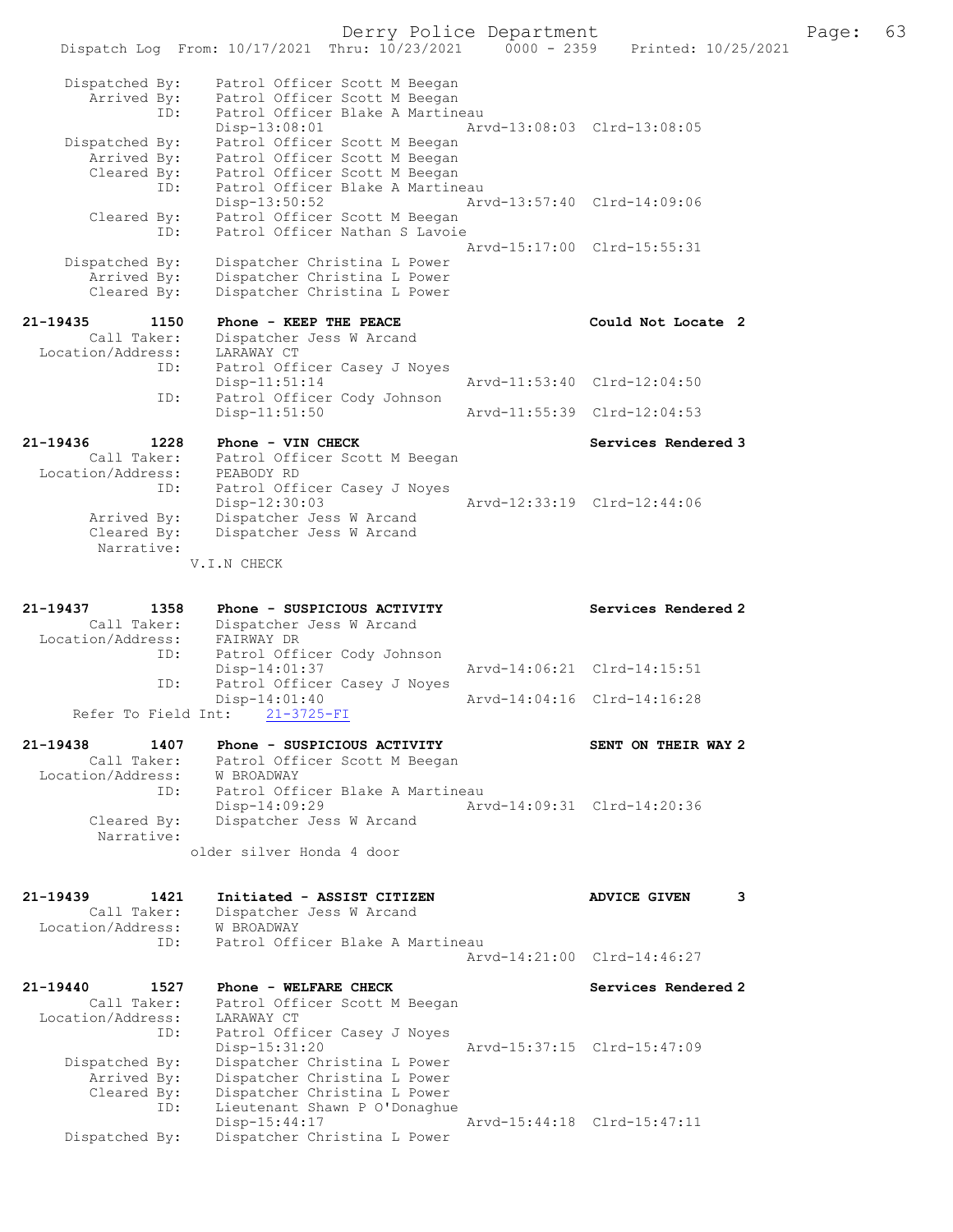Derry Police Department Fage: 64 Dispatch Log From: 10/17/2021 Thru: 10/23/2021 0000 - 2359 Printed: 10/25/2021 Arrived By: Dispatcher Christina L Power Cleared By: Dispatcher Christina L Power Narrative: female not answering her phone or residence door Narrative: located and no issues. 21-19441 1558 Initiated - MV STOP Warning Issued 3 Call Taker: Dispatcher Christina L Power Location/Address: CRYSTAL AVE ID: Patrol Officer Nathan S Lavoie Arvd-15:58:00 Clrd-16:07:24<br>21-4611-CN Refer To Citation: 21-19442 1622 Phone - RECOVERED STOLEN MV Vehicle Towed 3 Call Taker: Dispatcher Christina L Power Location/Address: [MHT] AUBURN ST ID: Patrol Officer James M McClafferty Disp-16:23:11 Arvd-16:57:49 Clrd-17:43:27 Narrative: 10/23/2021 1622 Recovery Solutions assigned to tow Narrative: 10/23/2021 1658 enroute to hq's Narrative: 10/23/2021 1711 off at hq's and mv placed in garage 21-19443 1624 Phone - SUSPICIOUS ACTIVITY Cleared 2 Call Taker: Patrol Officer Scott M Beegan Location/Address: POND RD ID: Patrol Officer Scott M Beegan Disp-16:24:53 Arvd-16:24:55 Clrd-16:25:18 Refer To Field Int: 21-3726-FI 21-19444 1631 Phone - Loose Dog Complaint Gone on Arrival 2 Call Taker: Dispatcher Christina L Power Location/Address: CRYSTAL AVE ID: Patrol Officer Casey J Noyes Disp-16:32:19 Arvd-16:37:31 Clrd-16:46:38 ID: Lieutenant Shawn P O'Donaghue<br>Disp-16:38:42 Disp-16:38:42 Arvd-16:38:52 Clrd-16:47:02 Narrative: unable to catch the dog 21-19445 1647 Phone - FOUND/LOST PROPERTY Report Taken 3 Call Taker: Patrol Officer Scott M Beegan Location/Address: ROCKINGHAM SHORES RD ID: Patrol Officer Michael Carnazzo<br>Disp-16:50:23 Am Disp-16:50:23 Arvd-17:04:10 Clrd-17:58:55 Dispatched By: Dispatcher Christina L Power Arrived By: Dispatcher Christina L Power Cleared By: Dispatcher Christina L Power Narrative: found pill containers Refer To Incident: 21-1881-OF 21-19446 1721 Alarm - Loose Dog Complaint Services Rendered 2 Call Taker: Dispatcher Christina L Power Location/Address: GROVE ST ID: Patrol Officer Casey J Noyes<br>Disp-17:26:02 Disp-17:26:02 Arvd-17:26:07 Clrd-18:07:37 ID: Lieutenant Shawn P O'Donaghue Disp-17:26:05 Arvd-17:26:08 Clrd-17:52:58 ID: Patrol Officer Nathan S Lavoie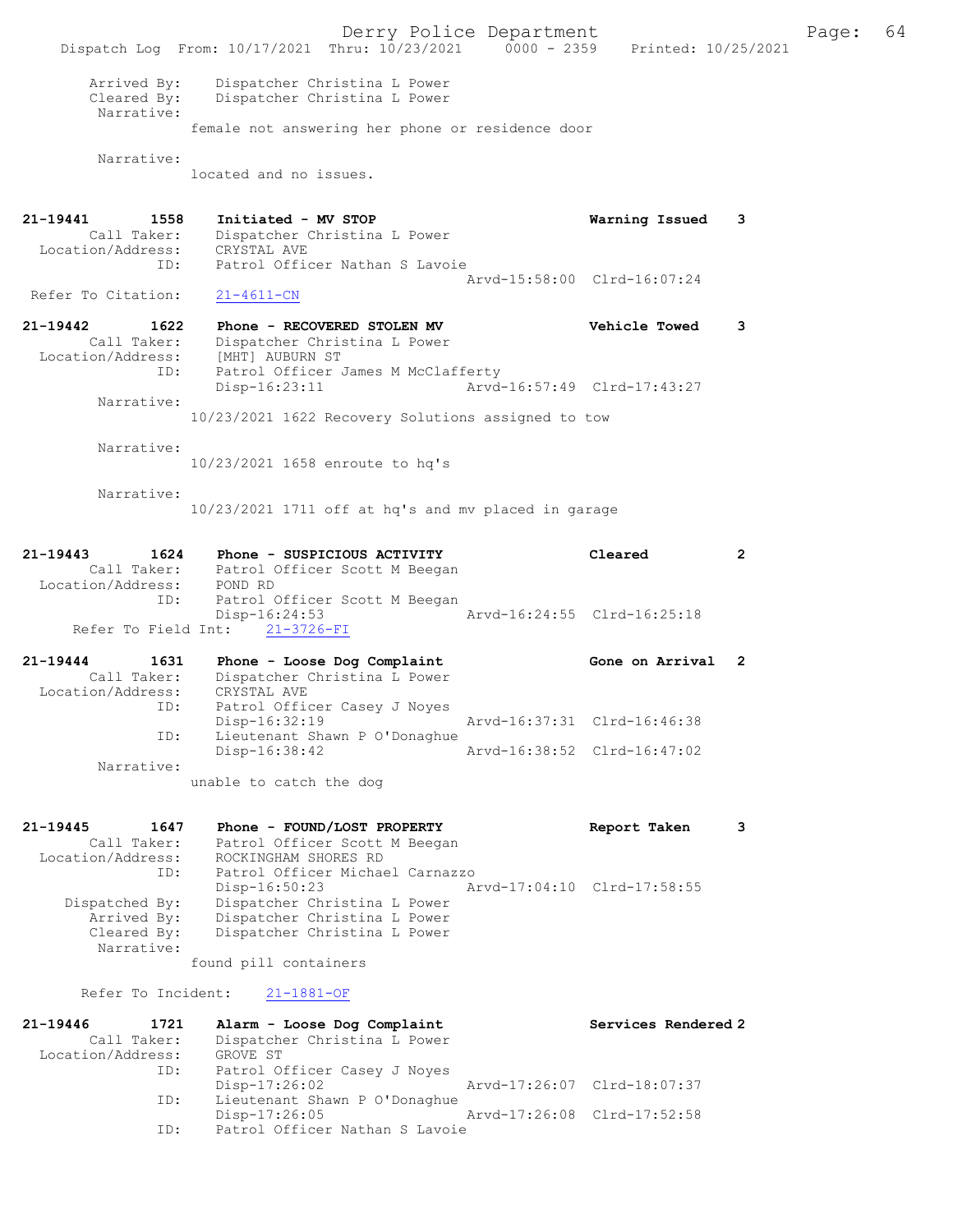Derry Police Department The Page: 65 Dispatch Log From: 10/17/2021 Thru: 10/23/2021 0000 - 2359 Printed: 10/25/2021 Disp-17:33:52 Arvd-17:34:35 Clrd-17:50:29 Narrative: 10/23/2021 1744 417 off with the owner on Birch St, courtesy transport to Grove st s/m 52071.5 Narrative: 10/23/2021 1746 em 52071.7 Narrative: owner took charge of the dog 21-19447 1725 Initiated - MV STOP Warning Issued 3 Call Taker: Dispatcher Christina L Power Location/Address: CRYSTAL AVE ID: Patrol Officer Nathan S Lavoie Arvd-17:25:00 Clrd-17:33:06<br>21-4612-CN Refer To Citation: 21-19448 1752 Phone - FIRE, AUTO Vehicle Towed 1 Call Taker: Dispatcher Christina L Power Location/Address: ROCKINGHAM RD ID: Patrol Officer Joshua Martin Disp-17:52:53 Arvd-17:54:11 Clrd-18:51:43 Cleared By: Patrol Officer Robert Corwin ID: Patrol Officer Nathan S Lavoie<br>Disp-17:52:56 P Disp-17:52:56 Arvd-17:55:05 Clrd-18:51:03 Cleared By: Patrol Officer Robert Corwin ID: Lieutenant Shawn P O'Donaghue Disp-17:53:02 Arvd-17:55:55 Clrd-18:39:37 Narrative: 10/23/2021 1755 DFD on scene Narrative: 10/23/2021 1813 next on the list requested, LBP assigned Narrative: 10/23/2021 1820 LBP could not make it/Birch St responding Narrative: 10/23/2021 1835 wrecker on scene Narrative: 10/23/2021 1851 roadway opened vehicle towed Refer To Field Int: 21-3727-FI 21-19449 1829 Phone - NEIGHBORHOOD DISPUTE Report Taken 2 Call Taker: Patrol Officer Robert Corwin Location/Address: NORTH AVE ID: Patrol Officer Casey J Noyes<br>Disp-18:30:17 Disp-18:30:17 Arvd-18:32:09 Clrd-19:04:54 Arrived By: Dispatcher Christina L Power Cleared By: Dispatcher Christina L Power ID: Patrol Officer Michael Carnazzo Disp-18:30:39 Arvd-18:34:28 Clrd-19:04:51 Arrived By: Dispatcher Christina L Power<br>Cleared By: Dispatcher Christina L Power Dispatcher Christina L Power Narrative: On going issues Refer To Incident: 21-1882-OF 21-19450 1911 Initiated - MV ACCIDENT Report Taken 1 Call Taker: Dispatcher Christina L Power Location/Address: MANCHESTER RD ID: Patrol Officer Nathan S Lavoie Arvd-19:11:00 Clrd-20:37:17<br>21-4614-CN

Refer To Citation:

Narrative: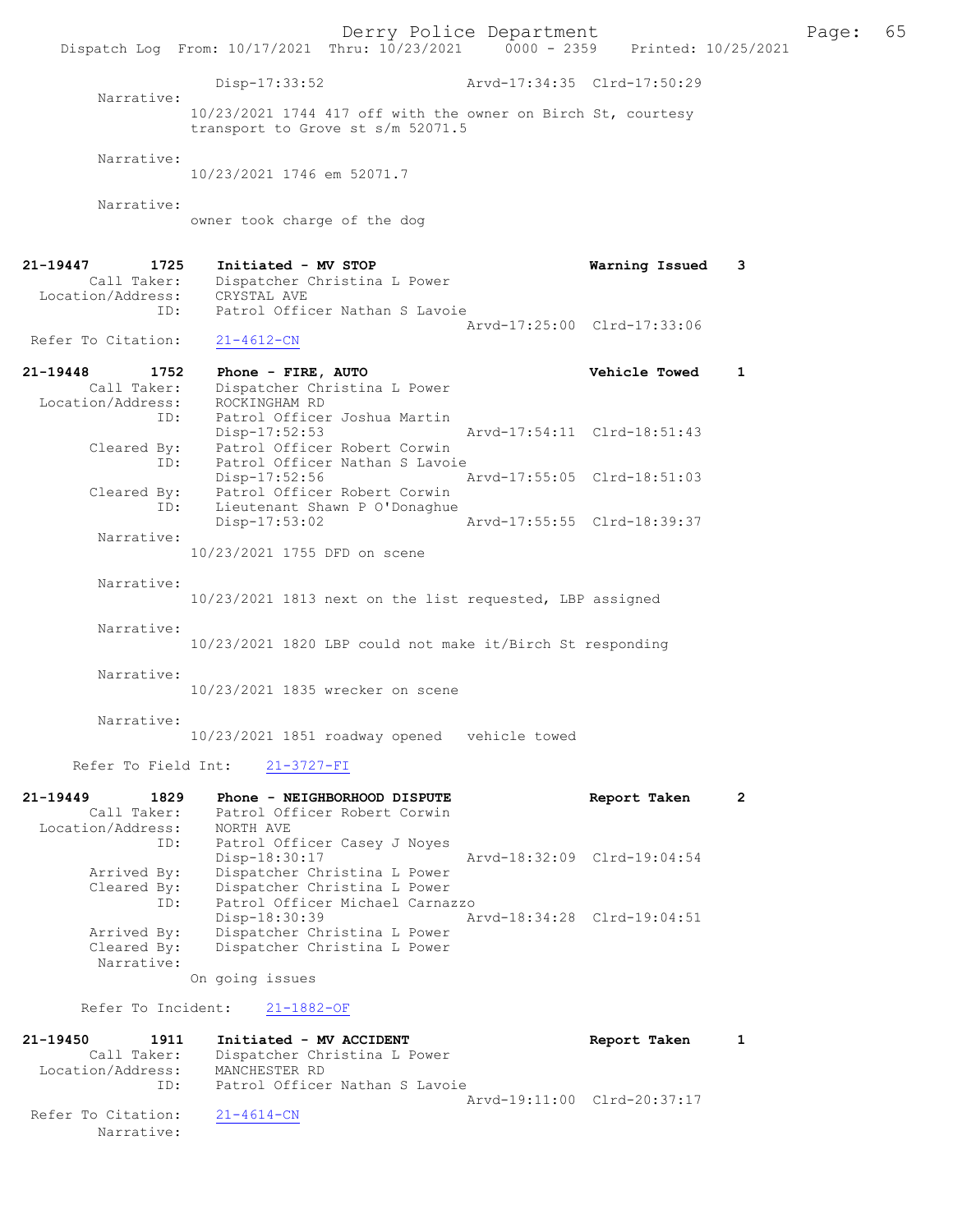Gaumond vs parked car, reportable

 Refer To Incident: 21-1883-OF Refer To Accident: 21-524-AC

| 21-19451           | 1913        | Initiated - MV STOP             | Warning Issued 3            |  |
|--------------------|-------------|---------------------------------|-----------------------------|--|
|                    | Call Taker: | Dispatcher Christina L Power    |                             |  |
| Location/Address:  |             | N MAIN ST                       |                             |  |
|                    | ID:         | Patrol Officer Michael Carnazzo |                             |  |
|                    |             |                                 | Aryd-19:13:00 Clrd-19:23:06 |  |
| Refer To Citation: |             | $21 - 4613 - CN$                |                             |  |

21-19452 1931 Phone - WELFARE CHECK Services Rendered 2 Call Taker: Patrol Officer Robert Corwin Location/Address: COUNTRY RD ID: Patrol Officer Michael Carnazzo Disp-19:35:03 Arvd-19:38:59 Clrd-19:48:12 Arrived By: Dispatcher Christina L Power Cleared By: Dispatcher Christina L Power Narrative:

checked and no issues, message was delivered

| Call Taker:<br>Location/Address:<br>ID:<br>ID: | Dispatcher Christina L Power<br>S RANGE RD<br>Patrol Officer Joshua Martin<br>Disp-20:35:26<br>Patrol Officer Casey J Noyes | Arvd-20:46:56 Clrd-21:21:41 |                             |
|------------------------------------------------|-----------------------------------------------------------------------------------------------------------------------------|-----------------------------|-----------------------------|
|                                                | Disp-20:35:30                                                                                                               |                             | Aryd-20:44:45 Clrd-21:00:42 |
| Cleared By:<br>Narrative:                      | Patrol Officer Robert Corwin                                                                                                |                             |                             |
|                                                | 10/23/2021 2053 property check                                                                                              |                             |                             |
| $21 - 19454$<br>2058<br>Call Taker:            | Phone - SUSPICIOUS ACTIVITY<br>Patrol Officer Robert Corwin                                                                 |                             | Services Rendered 2         |

21-19453 2025 Phone - ASSIST CITIZEN Assistance Rendered 3

| Location/Address: | [DY 146] ASHLEIGH DR                                          |  |
|-------------------|---------------------------------------------------------------|--|
| ID:               | Patrol Officer Nathan S Lavoie                                |  |
|                   | Arvd-21:04:32 Clrd-21:38:18<br>Disp-20:59:56                  |  |
| Arrived By:       | Dispatcher Christina L Power                                  |  |
| Cleared By:       | Dispatcher Christina L Power                                  |  |
| ID:               | Patrol Officer Casey J Noyes                                  |  |
|                   | Arvd-21:07:32 Clrd-21:23:50<br>Disp-21:00:47                  |  |
| Arrived By:       | Dispatcher Christina L Power                                  |  |
| Cleared By:       | Dispatcher Christina L Power                                  |  |
| Narrative:        |                                                               |  |
|                   | $10/23/2021$ 2118 courtesy transport to Linlew Dr s/m 52080.2 |  |
|                   |                                                               |  |

Narrative:

10/23/2021 2122 e/m 52081.5

| 21-19455<br>2224  | Phone - WELFARE CHECK           |                             | SENT ON THEIR WAY 2         |
|-------------------|---------------------------------|-----------------------------|-----------------------------|
| Call Taker:       | Dispatcher Christina L Power    |                             |                             |
| Location/Address: | CRYSTAL AVE                     |                             |                             |
| ID:               | Patrol Officer Michael Carnazzo |                             |                             |
|                   | Disp-22:24:39                   | Arvd-22:26:31 Clrd-22:32:27 |                             |
| ID:               | Patrol Officer Nathan S Lavoie  |                             |                             |
|                   | $Disp-22:24:42$                 |                             | Arvd-22:27:10 Clrd-22:36:26 |
| ID:               | Lieutenant Shawn P O'Donaghue   |                             |                             |
|                   | Disp-22:26:54                   |                             | Arvd-22:26:55 Clrd-22:36:24 |
| Narrative:        |                                 |                             |                             |
|                   | white sedan                     |                             |                             |

## 21-19456 2224 Phone - ASSIST OTHER AGENCY Assistance Rendered 3

Call Taker: Patrol Officer Robert Corwin